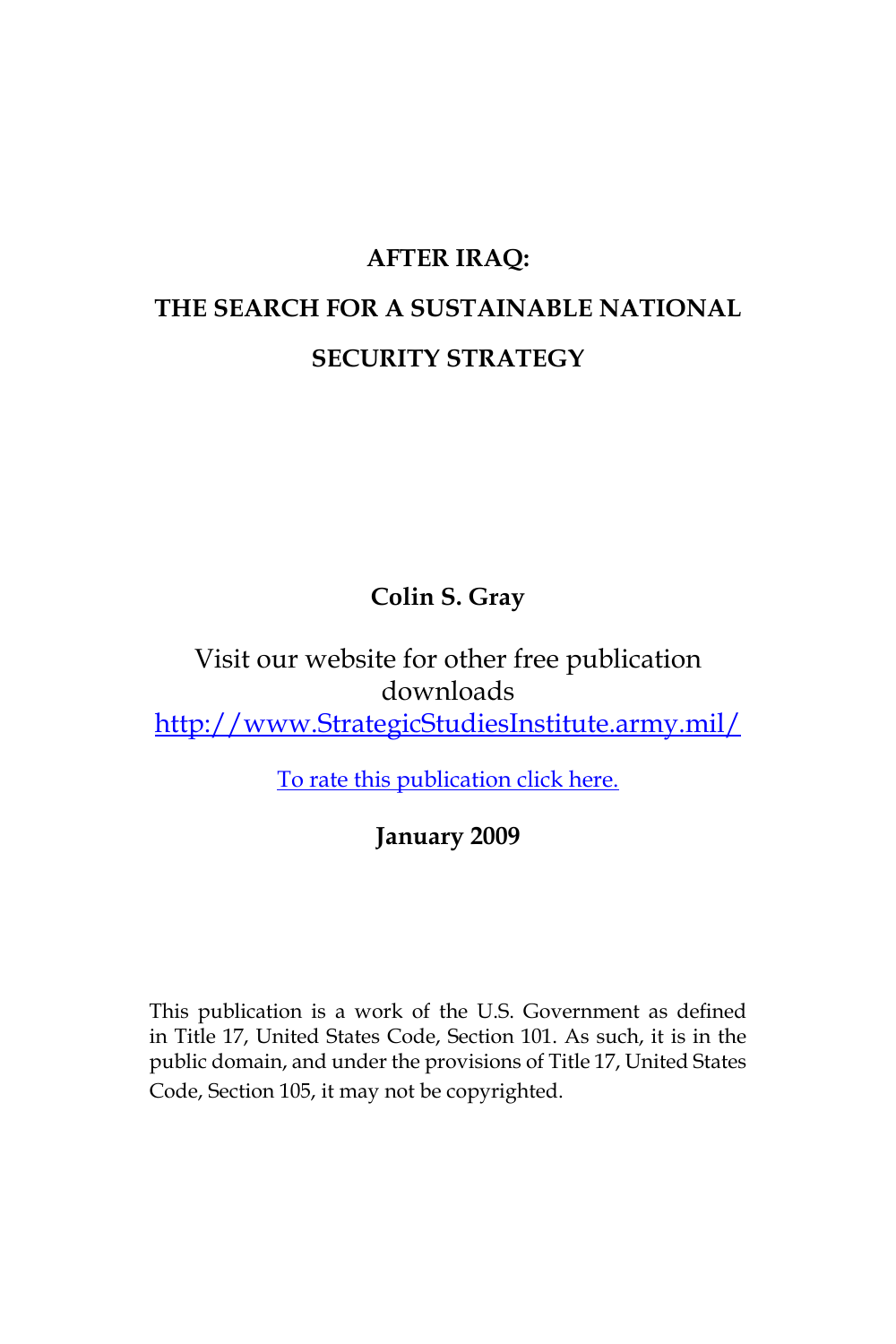\*\*\*\*\*

The views expressed in this report are those of the author and do not necessarily reflect the official policy or position of the Department of the Army, the Department of Defense, or the U.S. Government. This report is cleared for public release; distribution is unlimited.

\*\*\*\*\*

This manuscript was funded by the U.S. Army War College External Research Associates Program. Information on this program is available on our website, www.StrategicStudiesInstitute.army. mil, at the Publishing button.

\*\*\*\*\*

Comments pertaining to this report are invited and should be forwarded to: Director, Strategic Studies Institute, U.S. Army War College, 122 Forbes Ave, Carlisle, PA 17013-5244.

\*\*\*\*\*

All Strategic Studies Institute (SSI) publications are available on the SSI homepage for electronic dissemination. Hard copies of this report also may be ordered from our homepage. SSI's homepage address is: www.StrategicStudiesInstitute.army.mil.

\*\*\*\*\*

The Strategic Studies Institute publishes a monthly e-mail newsletter to update the national security community on the research of our analysts, recent and forthcoming publications, and upcoming conferences sponsored by the Institute. Each newsletter also provides a strategic commentary by one of our research analysts. If you are interested in receiving this newsletter, please subscribe on our homepage at www.StrategicStudiesInstitute. army.mil/newsletter/.

ISBN 1-58487-374-4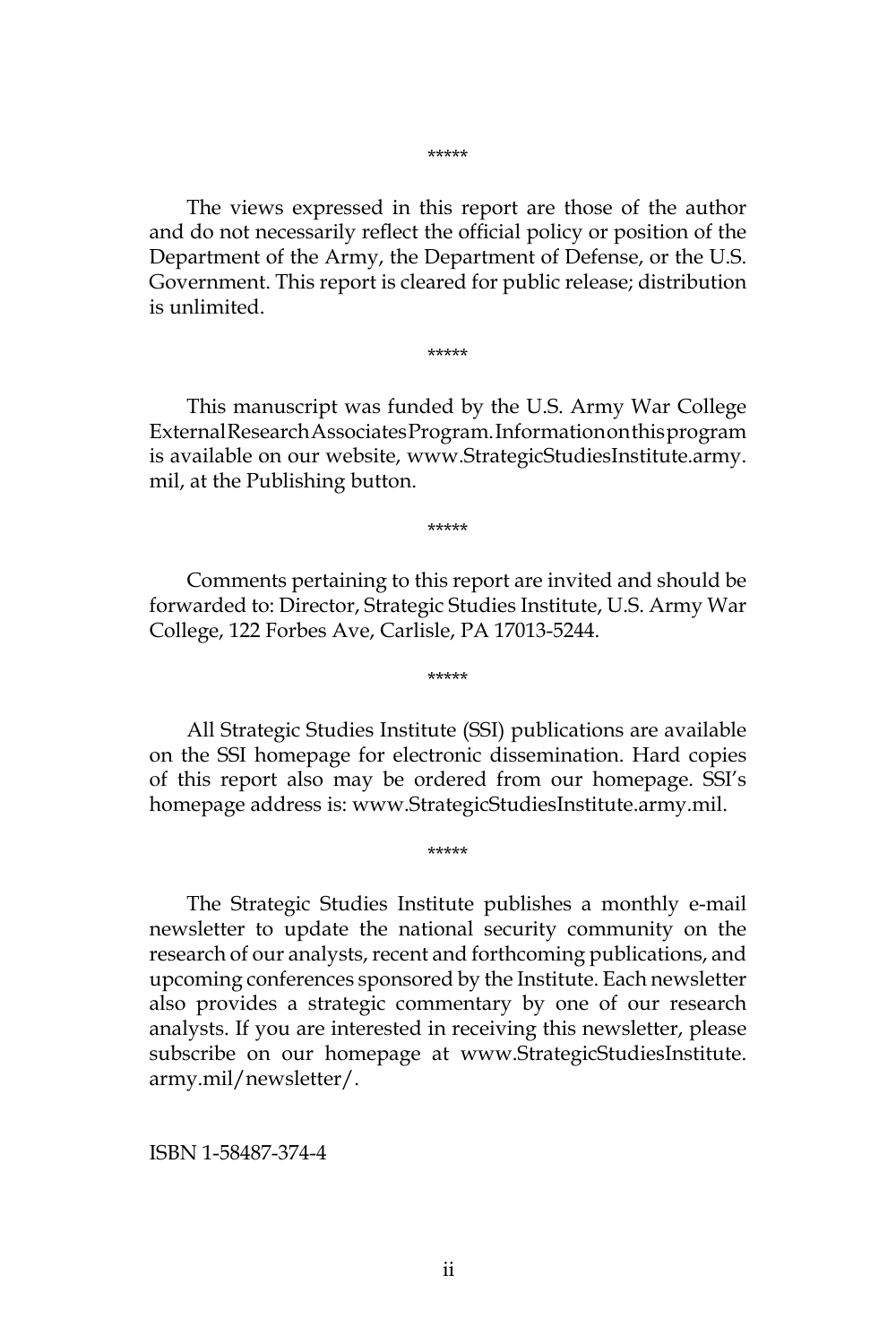#### **FOREWORD**

A sustainable national security strategy is feasible only when directed by a sustainable national security policy. In the absence of policy guidance, strategy has to be meaningless. The only policy that meets both the mandates of American culture and the challenges of the outside world is one that seeks to promote the necessary mission of guarding and advancing world order.

Dr. Colin Gray considers and rejects a policy that would encourage the emergence of a multipolar structure for global politics. He argues that multipolarity not only would fail to maintain order, it would also promote conflict among the inevitably rival great powers. In addition, he suggests that Americans culturally are not comfortable with balance-of-power politics and certainly would not choose to promote the return of such a system.

The monograph identifies the various "pieces of the puzzle" most relevant to national security strategy; surfaces the leading assumptions held by American policymakers and strategists; considers alternative national security policies; and specifies the necessary components of a sustainable national security strategy.

Dr. Gray concludes that America has much less choice over its policy and strategy than the public debate suggests. He warns that the country's dominant leadership role in global security certainly will be challenged before the century is old.

*Douge P. Roll ().*<br>DOUGLAS C. LOVELACE, JR.

Director Strategic Studies Institute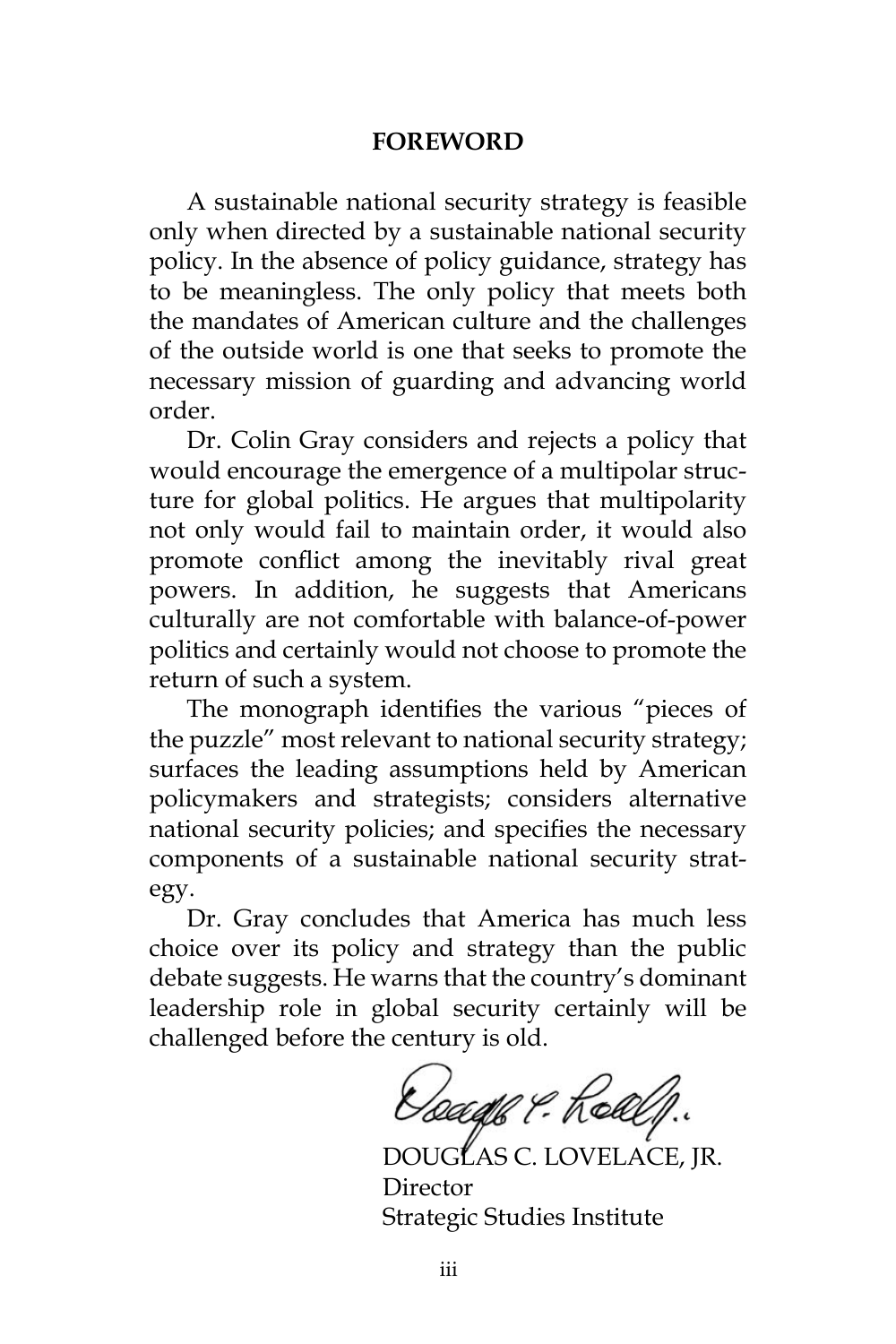## **BIOGRAPHICAL SKETCH OF THE AUTHOR**

COLIN S. GRAY is Professor of International Politics and Strategic Studies at the University of Reading, England. He worked at the International Institute for Strategic Studies (London), and at Hudson Institute (Croton-on-Hudson, NY) before founding a defenseoriented think tank in the Washington,  $\overline{DC}$ , area, the National Institute for Public Policy. Dr. Gray served for 5 years in the Reagan administration on the President's General Advisory Committee on Arms Control and Disarmament. He has served as an adviser to both the U.S. and British governments (he has dual citizenship). His government work has included studies of nuclear strategy, arms control, maritime strategy, space strategy, and the use of special forces. Dr. Gray has written 22 books, including *The Sheriff: America's Defense of the New World Order* (University Press of Kentucky, 2004), and *Another Bloody Century: Future Warfare* (Weidenfeld and Nicolson, 2005). In 2006 he published *Strategy and History: Essays on Theory and Practice* (Routledge). His most recent books are *War, Peace, and International Relations: An Introduction to Strategic History* (Routledge, 2007; Potomac Books, 2009), and *National Security Dilemmas: Challenges and Opportunities* (Potomac Books, 2009). His next book, recently completed, is *The Strategy Bridge: Theory for Practice.* Dr. Gray is a graduate of the Universities of Manchester and Oxford.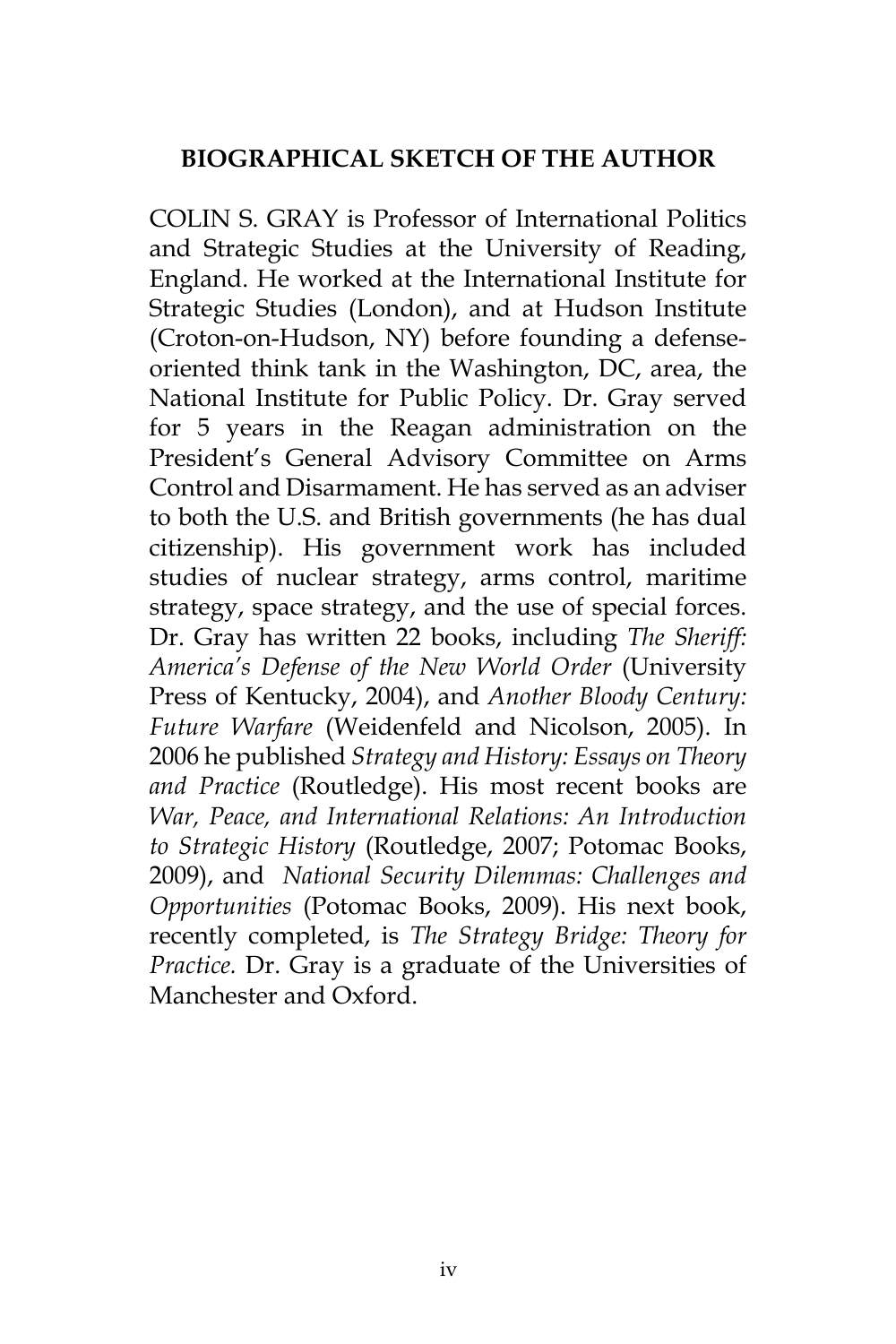#### **SUMMARY**

What should be the U.S. national security strategy after Iraq? An answer cannot be given unless a logically and politically prior question is posed: "What should be the purpose and character of a sustainable U.S. national security policy after Iraq?" Thus to answer the first question, one has to identify both the policy that strategy must serve as well as the components of that strategy.

Unfortunately for the convenience and self-confidence of defense planners, although the 21st century presents no great difficulty to America over its choice of national security policy, the selection of a suitable strategy is a far more difficult task. The challenge is cultural and material. U.S. national culture favors both a somewhat disengaged stance towards the world beyond North America, as well as the active promotion of such leading American values as freedom, democracy, and open markets. On the material side, the country faces an exceptionally wide range of actual and potential threats to its vital interests by historical standards. On the one hand, there are nonstate terrorists and other insurgents of an Islamist Jihadist persuasion who could threaten the stability of the global economy by menacing commercial access to oil, and who may well acquire a few weapons of mass destruction (WMD). On the other hand, the new century appears certain to see the rise of some current regional powers to a yet greater category, China and India specifically. When we add in current uncertainty about the future course of Russian policy, the European Union as a possible super state, as well as the future roles of Japan and Iran, it becomes readily apparent that the years ahead offer few certainties regarding U.S. threat priorities.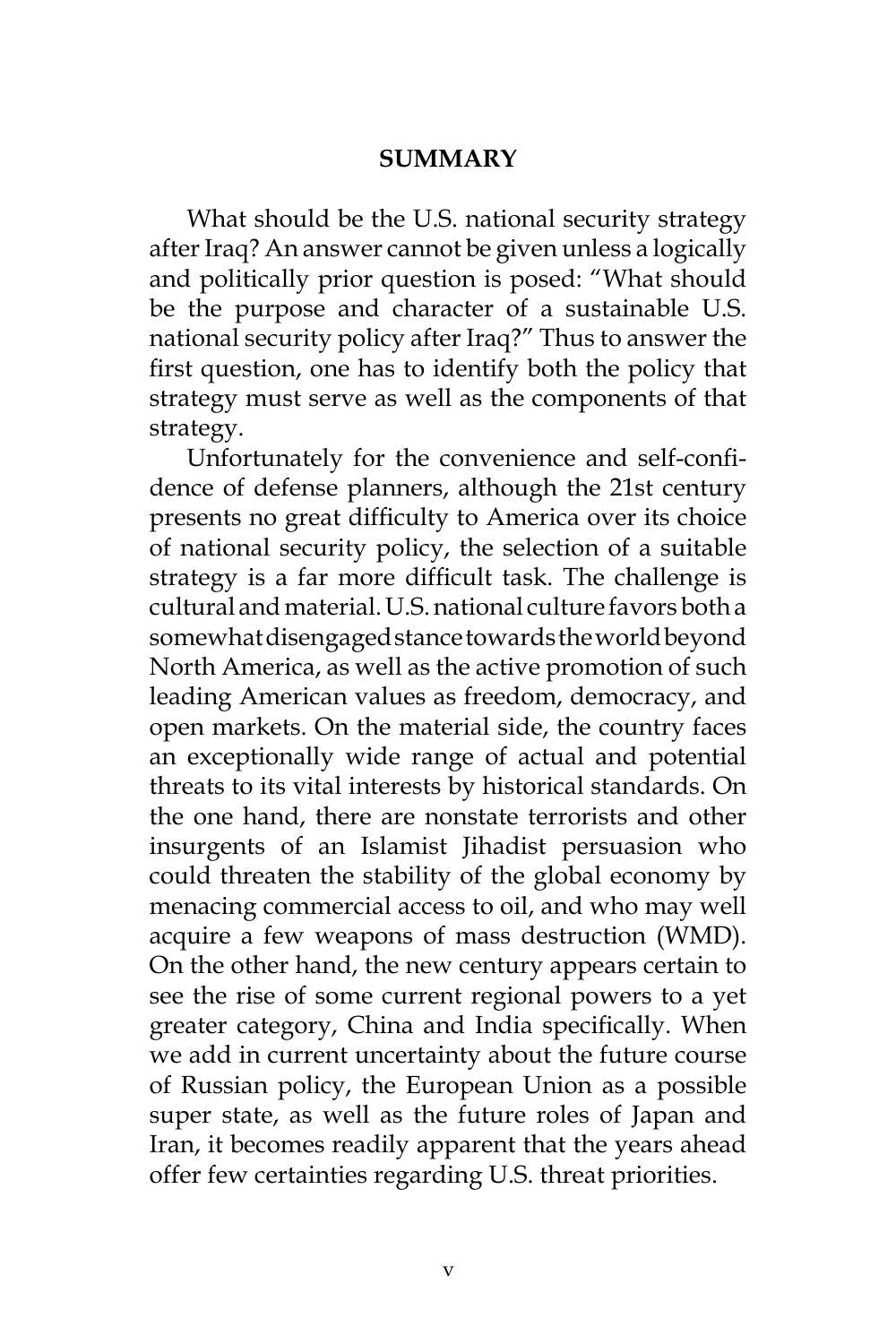U.S. national security policy can be sustainable only if it meets domestic cultural standards as well as the externally-based demands to which American leaders must respond out of a prudent concern for protection of national interests. Therefore, it is necessary to appreciate the domain of necessity or nearly such, both domestic and foreign. U.S. policy and strategy have to satisfy in two markets, at home and abroad.

Scholars debate whether American culture, or a supposedly "objective" foreign material reality, ultimately commands policy and strategy. The debate is foolish. In practice, Americans attempt what they are able, as they perceive and interpret international conditions, in a manner that cannot help reflecting American cultural influence.

In order to identify a sustainable national security strategy, it is essential to recognize, and take due account of, the whole hierarchy of relevant ideas and behavior. To specify, the strategy in question here is conditioned by the following factors:

- Perceived state of the world
- U.S. role in the world
- Policy
- National security strategy
- Military strategy
- Military forces.

With which major working assumptions are American policymakers and strategists forearmed? Individuals undoubtedly will dissent in some detail from any particular listing, but the following is a plausible summary of the principal assumptions that equip the senior ranks of America's national security policymaking community:

• *War is endemic in the human condition.* Though it is culturally American to be generically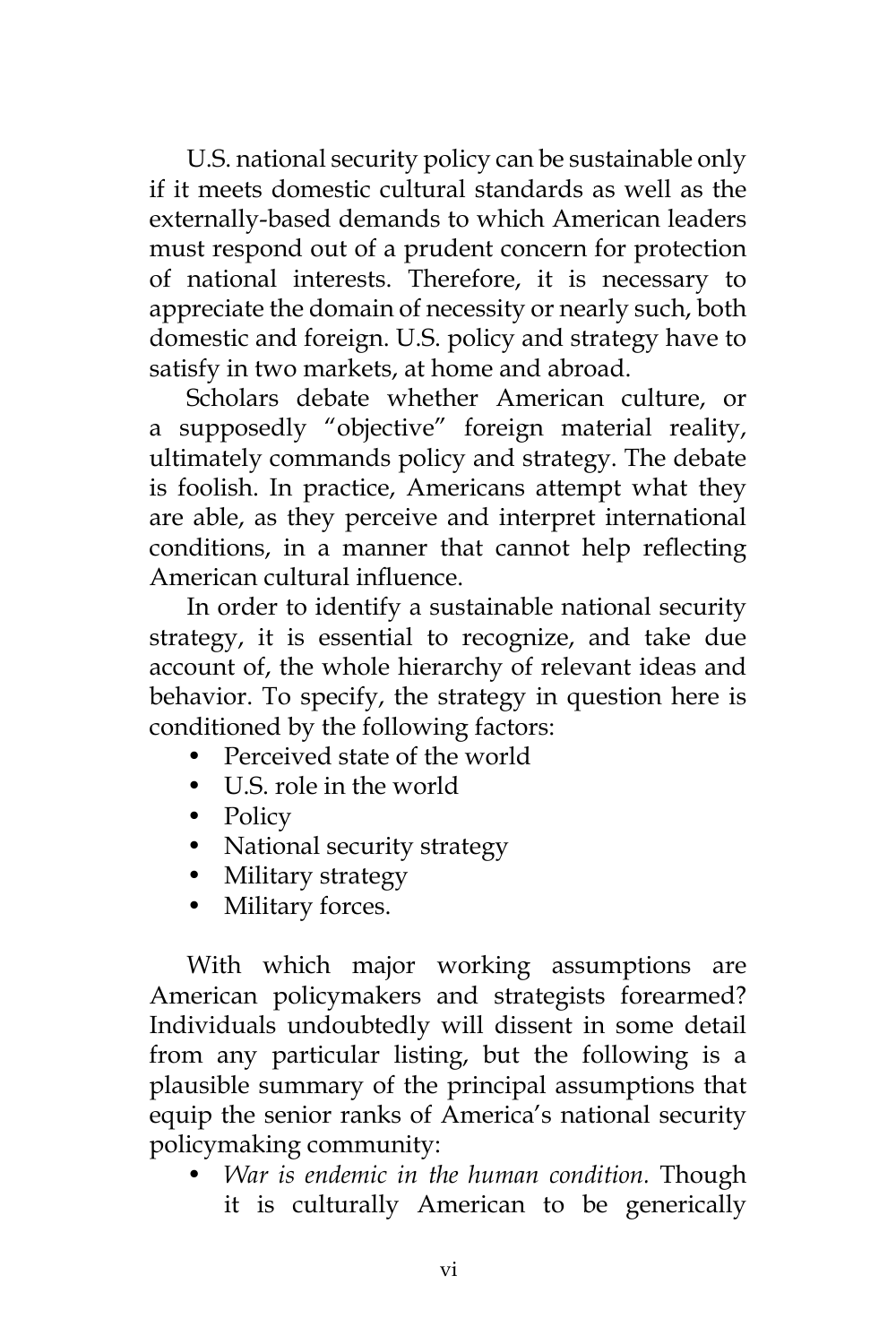hopeful, U.S. defense planners cannot, and do not, assume that the 21st century will witness the end of war.

- *Warfare will both evolve and appear in several forms.* Future hostilities will be regular and irregular; among states as well as states and nonstate political entities. Radically new technologies will impact warfare of all kinds.
- *Global order is a meaningful concept; such order has to be policed by someone or something.* Theories of order promotion abound; most are illusory. The alternative to order is disorder, and the spectrum from tolerable order to intolerable disorder is not usually smoothly linear; it is marked eccentrically by tipping points. Also, order–disorder is a condition that applies across several dimensions of global affairs, for example economic-financial as well as militarystrategic. As a general rule, the path to ruin will be unmistakably apparent only in hindsight.
- *War entails warfare, and warfare always is about fighting.* America's armed forces must excel in warfare of all kinds, regular and irregular. This is not to say, however, that the two are of equal importance; they are not. The country should continue to accord top priority to its military prowess in interstate warfare, even if that prospective combat is anticipated to be significantly asymmetrical.
- *New first-class competitors/enemies will emerge (indeed, are emerging already).* The relatively few years since 1991 have been remarkable in world politics for the absence of a state or coalition able to balance the U.S. superpower. They have not been remarkable as heralding a revolution in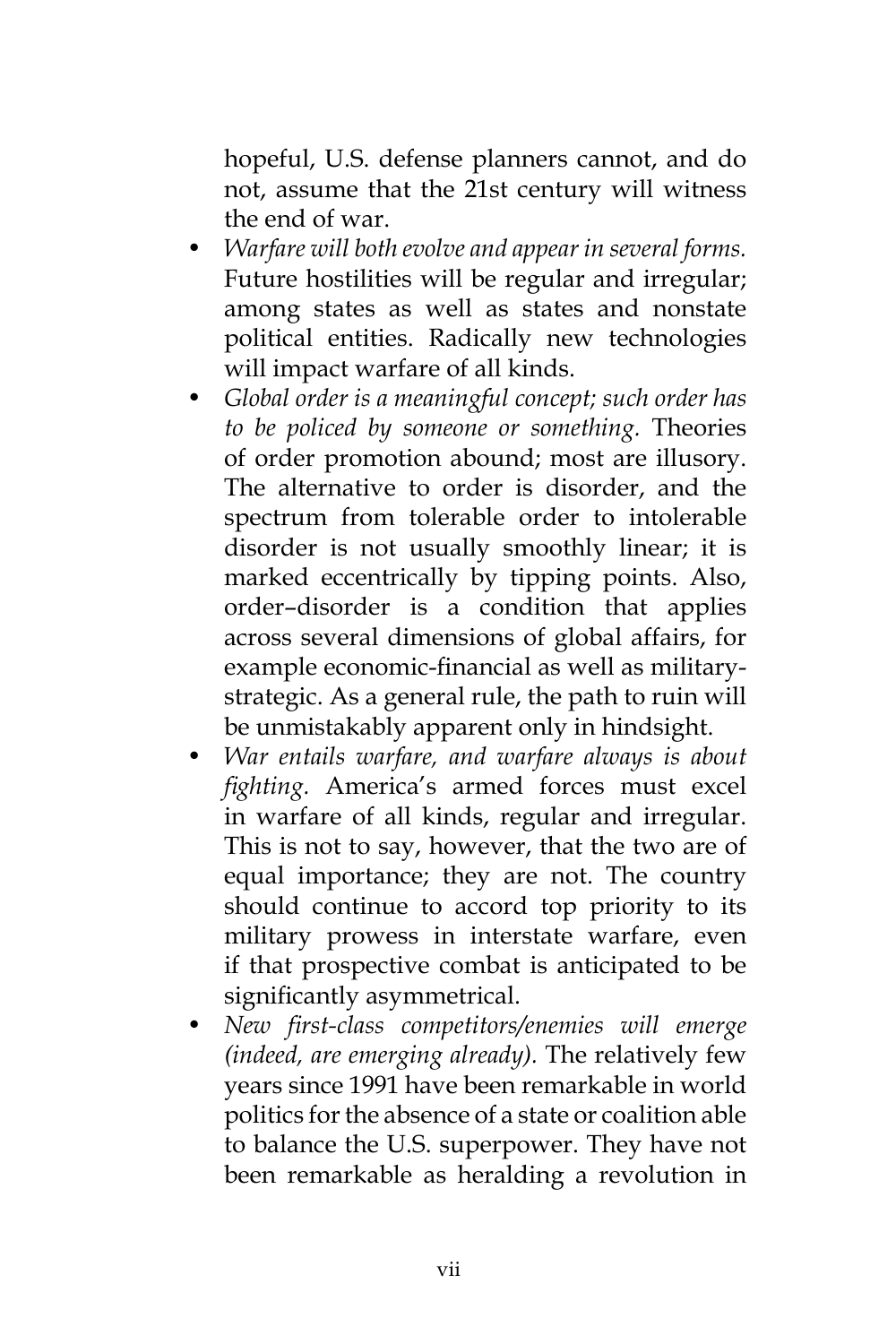the functioning of that politics. Of recent years, no one has been strong enough to constrain the United States. Such a power would, and predictably will, attract follower-states in due course. World order in the 21st century will not be overseen by an executive committee of the rather virtual world community, led by an ever comfortably dominant America. If that benign arrangement truly were in the offing, it would be manifest in the behavior and norms of the United Nations Security Council. It is not. Rising states such as China and India are on a collision course with each other and possibly with the United States. Emerging regional great powers, let alone new super states, will accept U.S. leadership in some security matters only if that leadership serves their national interest in helping to offset the strength of regional rivals. The structure of relative power and influence, by region and globally, is dynamic. If a state, even a superpower, is not rising it is very likely to be falling. History has not come to a happy conclusion with American dominance.

• *Surprise happens*. There are unknowns, and even "unknown unknowns," in America's future, as a recent Secretary of Defense observed with eloquent opaqueness. A sustainable U.S. national security strategy needs to be surpriseproofed in the sense of being robust when confronted with the unexpected. Given the range of radical new technologies with potential military applications that should mature in the 21st century, and given a predictable context of international rivalry or worse, U.S. defense planners are obliged to favor flexibility and adaptability.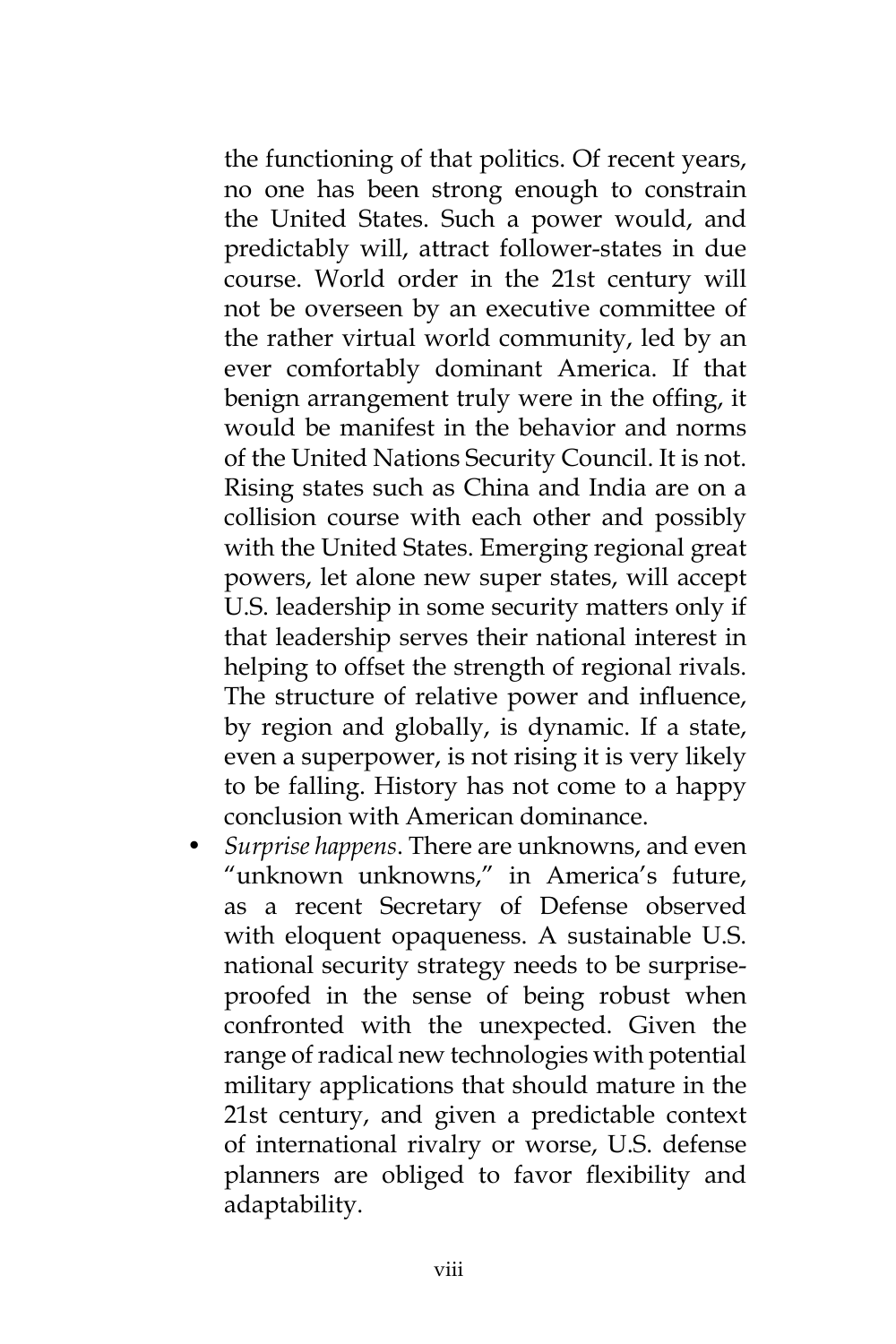U.S. policy to provide purpose and political guidance to U.S. strategy in the future is usefully approachable by identifying four fairly distinctive alternative American roles in the world. These are readily characterized as follows:

1. Hegemon-leader for global guardianship

2. Anti-hegemonial offshore balancer and spoiler

3. Disengaged lone wolf

4. Moderate competitor and partner in a multipolar world.

Of the four nominal choices, only the first is truly practicable at present and in the near-term future. The partnership in multipolarity, an idea that appeals to many scholars, is flawed in that the non-American "poles" are not yet ready for prime time. Furthermore, even if this were not the case, a genuinely multipolar world would be prone to great power wars. The rich strategic history of multipolarity is far from encouraging. The role of "disengaged lone wolf" simply could not work. The United States is engaged in world affairs by economic, environmental, and hence political and potentially strategic, globalization. To be disengaged would be to decline to protect one's vital interests. Moreover, America's national culture, though marked by a longing for disengagement, also strongly favors political missionary behavior. This latter value rises and falls irregularly, but it always rises again.

The United States could try to effect a transition from its current on-shore Eurasian strategy of forward deployment, to an off-shore posture keyed to a policy role as "spoiler" of potential grand continental coalitions. As maritime-air-space balancer of large Eurasian menaces, the United States would both retain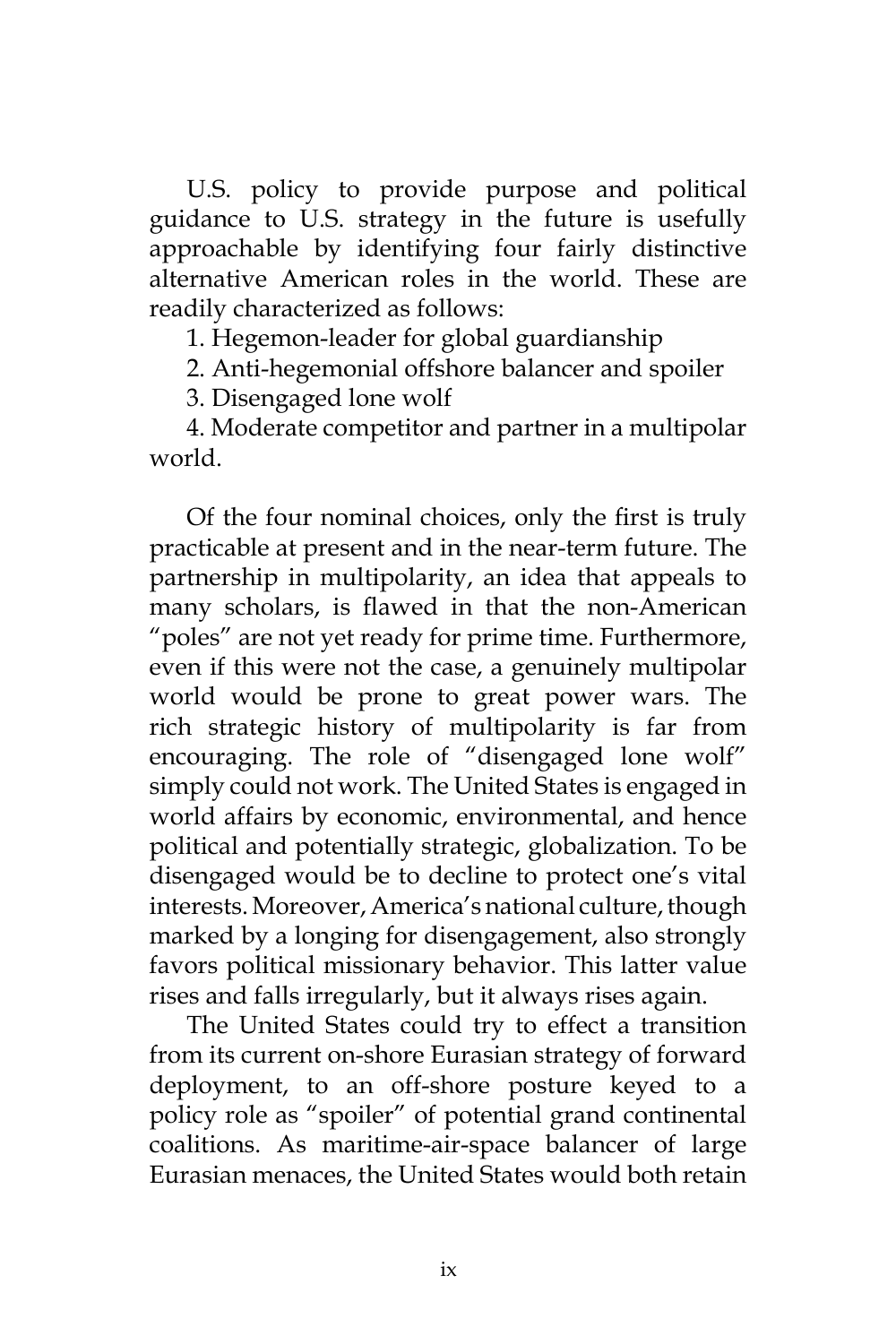its political discretion over belligerency and favor its national strength in the higher technology features of its armed forces. The problem is that this off-shore role would not suffice to defend the national interest. The country would not be trusted, since it would eschew the firm commitments that require local presence. As much to the point, U.S. influence would be certain to diminish as a consequence of a process of withdrawal, no matter how impressive the reach of America's weapons through the several geographies of the great "commons."

Almost by default, the United States should choose, perhaps simply accept, the role of hegemon-leader for a world order that serves both its own most vital interests as well as those of a clear majority of members of the world community, such as it is. Contrary to the sense of much of the contemporary debate, Americans have no prudent alternative other than to play the hegemonic role. But for the role to be sustainable, it has to rest upon the formal or tacit consent of other societies. Only with such consent will America be able to exercise a national security strategy geared successfully to the ordering duty.

What are the components of a sustainable national security strategy, given the necessity for a guiding policy whose overarching purpose is to protect the national interest by defending world order globally? Such a strategy must be refined and adapted to specific cases, but these are its generic constituents:

1. *Control of the global commons* (sea, air, space, cyberspace), when and where it is strategically essential.

2. *The ability to dissuade, deter, defeat, or at least largely neutralize any state, coalition of states, or nonstate political actor, that threatens regional or global order*.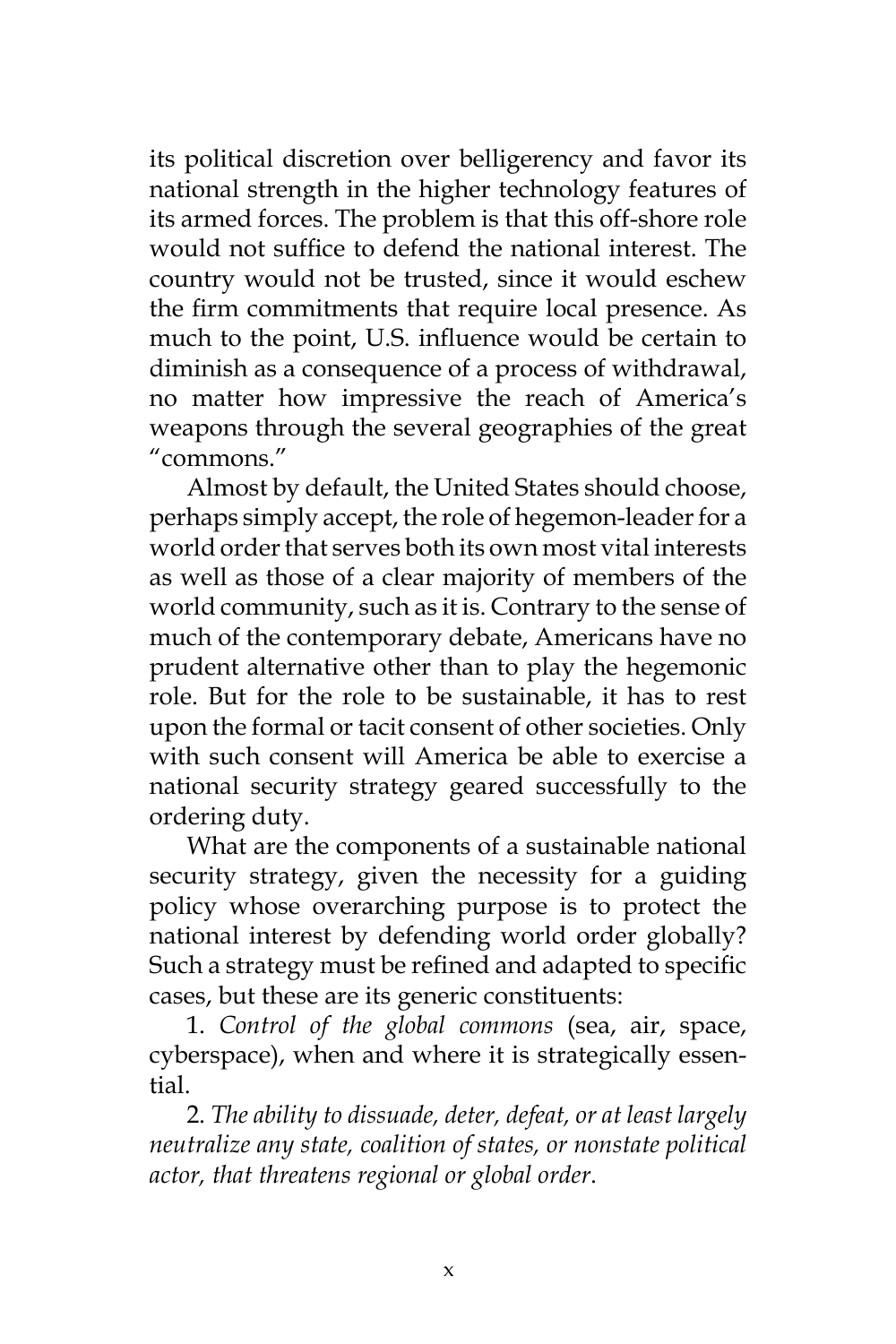3. *Adaptable and flexible strategy, operations, tactics, logistics, and forces.* Future wars and warfare will occur all along the spectrum of regularity-irregularity. Asymmetry will be the norm, not the exception, even in regular conventional hostilities.

4. *Continuing supremacy in regular conventional combat.* Prediction of a strategic future that will be wholly irregular is almost certainly a considerable exaggeration.

5. *Competence in counterinsurgency (COIN) and counterterror (CT).* These activities should not dominate American defense preparation and action, but they comprise necessary military, inter alia, core competencies.

6. *Excellence in raiding,* thus exploiting the leverage of America's global reach.

7. *First-rate strategic theory and strategic and military doctrine.* Ideas are more important than machines, up to a point at least.

8. *A national security, or grand, strategy worthy of the name*, in which military strategy can be suitably "nested."

9. *Policy choices and tactical military habits that do not offend American culture*.

10. *A fully functioning "strategy bridge"* that binds together, adaptably, the realms of policy and military behavior.

Our analysis concludes by identifying five farreaching points of great concern. First, the preferred option, truly the necessary choice, for the United States in the world, here called "hegemony-primacylight," is a policy condition, not a strategy. Americans have proved vulnerable to the temptation to leap from policy selection to military operations, largely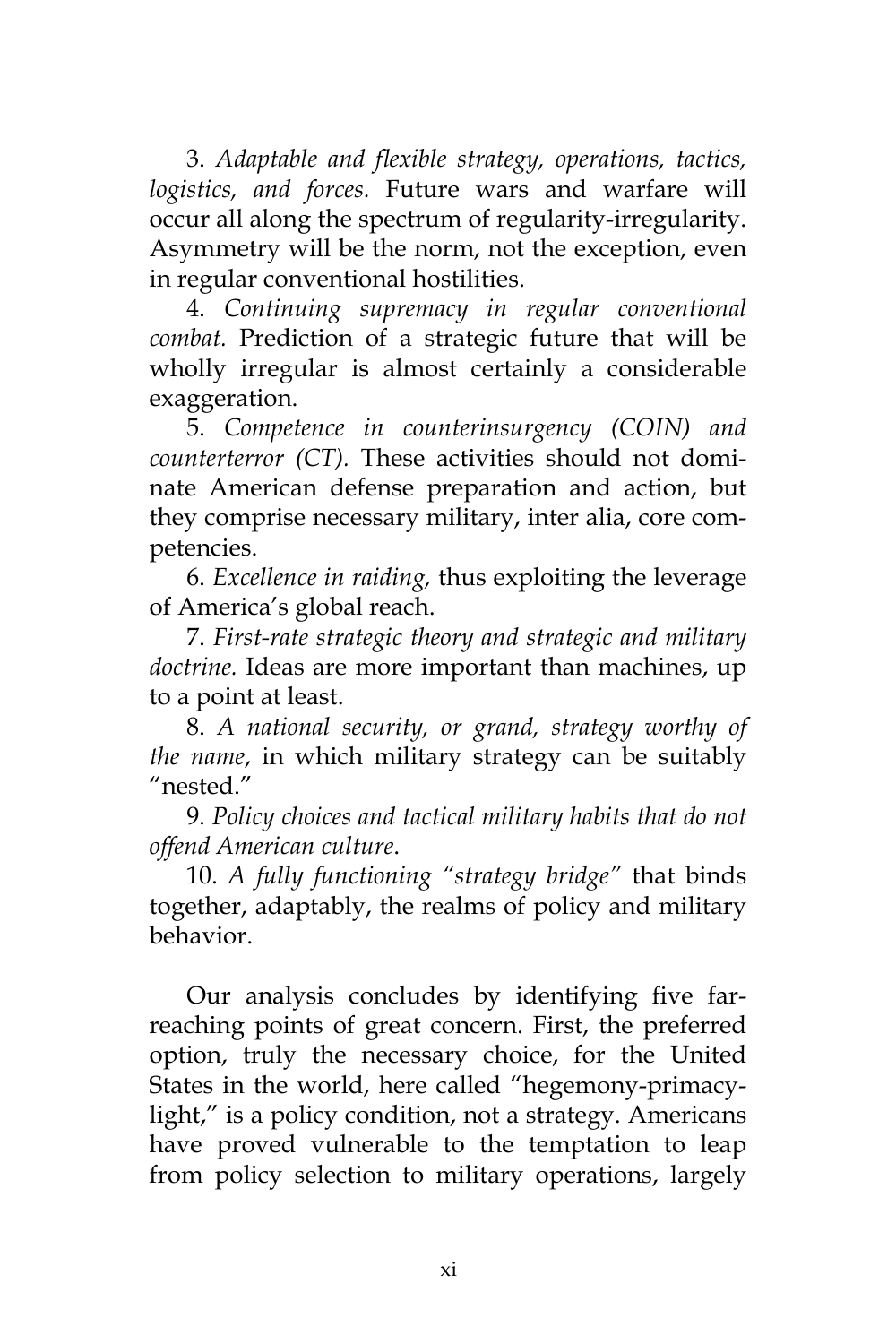neglecting the essential levels of grand strategy and military strategy.

Second, a definite strategy needs a definite enemy. This reality all but encourages oversimplification. America can wage war against al-Qaeda, but not against "terror." Because the identity of most of the country's future enemies is uncertain, it must suffice to ensure that the "components" from which definite strategies would be constructed are always ready for play when the strategy coach calls on them to perform.

Third, the United States needs to beware of false alternatives for its policy and strategy. In defense of its national interests, the country has no prudent alternatives other than to play the hegemonic role for as long as it is able. Similarly, there is no sensible alternative to some on-shore entanglements in Eurasia, though assuredly Americans should strive to succeed more by raiding than by intervening in, and occupying, alien territory. There are and will be cases when American boots must grind local dust. However, the U.S. hegemon should seek to tread as lightly as the mission permits, lest its effort triggers a self-defeating "blowback" from an outraged and formerly neutral local population. Unfortunately, more often than not strategic and political effectiveness are much enhanced when the military has overwhelming force and applies it.

Fourth, belatedly Washington has learned what a handful of scholars, not to mention the World War II generation of policymakers, knew, i.e., that culture as a force must never be underestimated. Understanding of one's own culture as well as the culture of others can make the difference between success and failure in policy, strategy, operations, and tactics.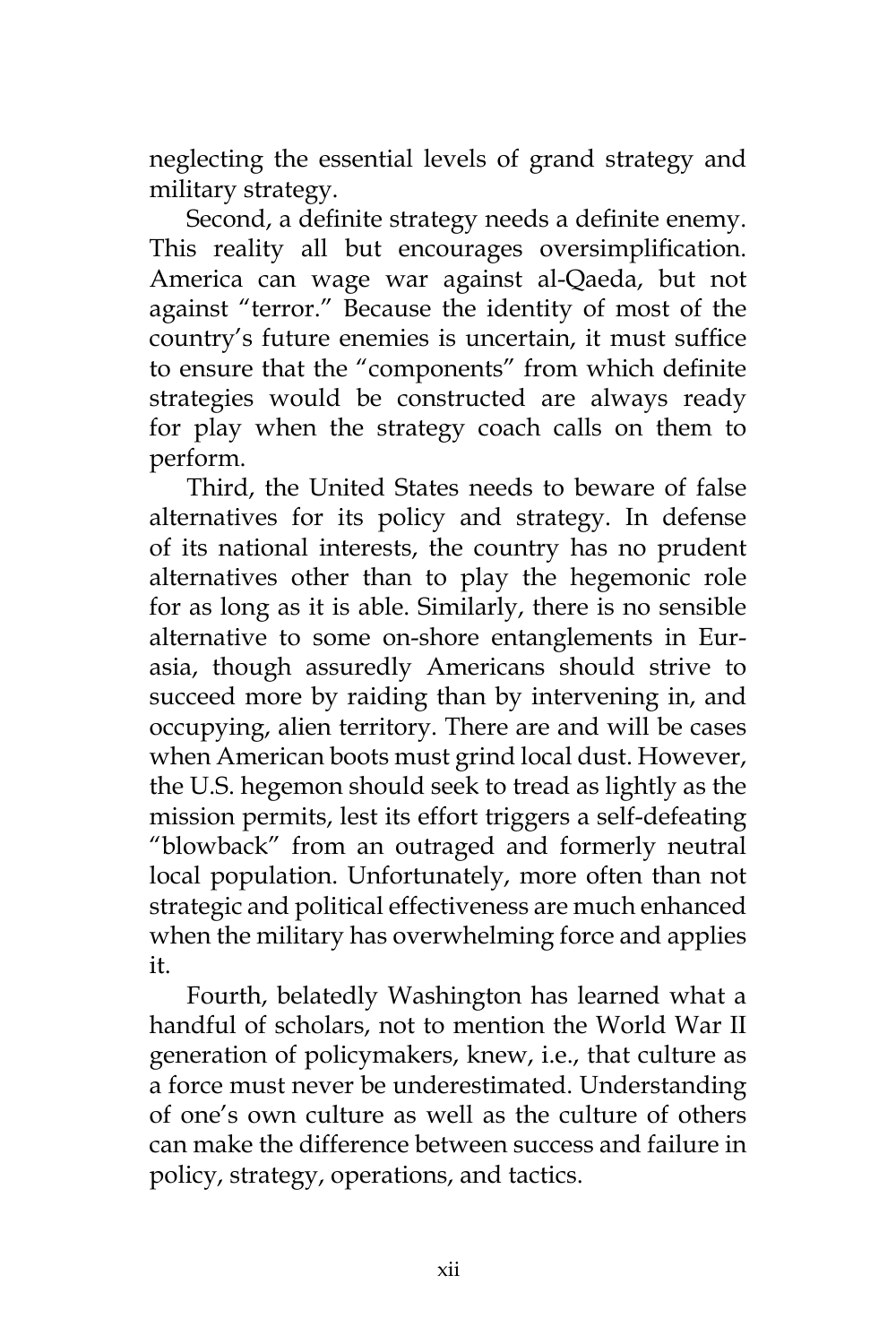Fifth, America must understand that its dominant role in many dimensions of world affairs increasingly will be challenged by those whose interests, anxieties, and honor are challenged by the U.S. hegemony. No matter how gingerly this hegemony is manifested in U.S. behavior, it will be resented and opposed.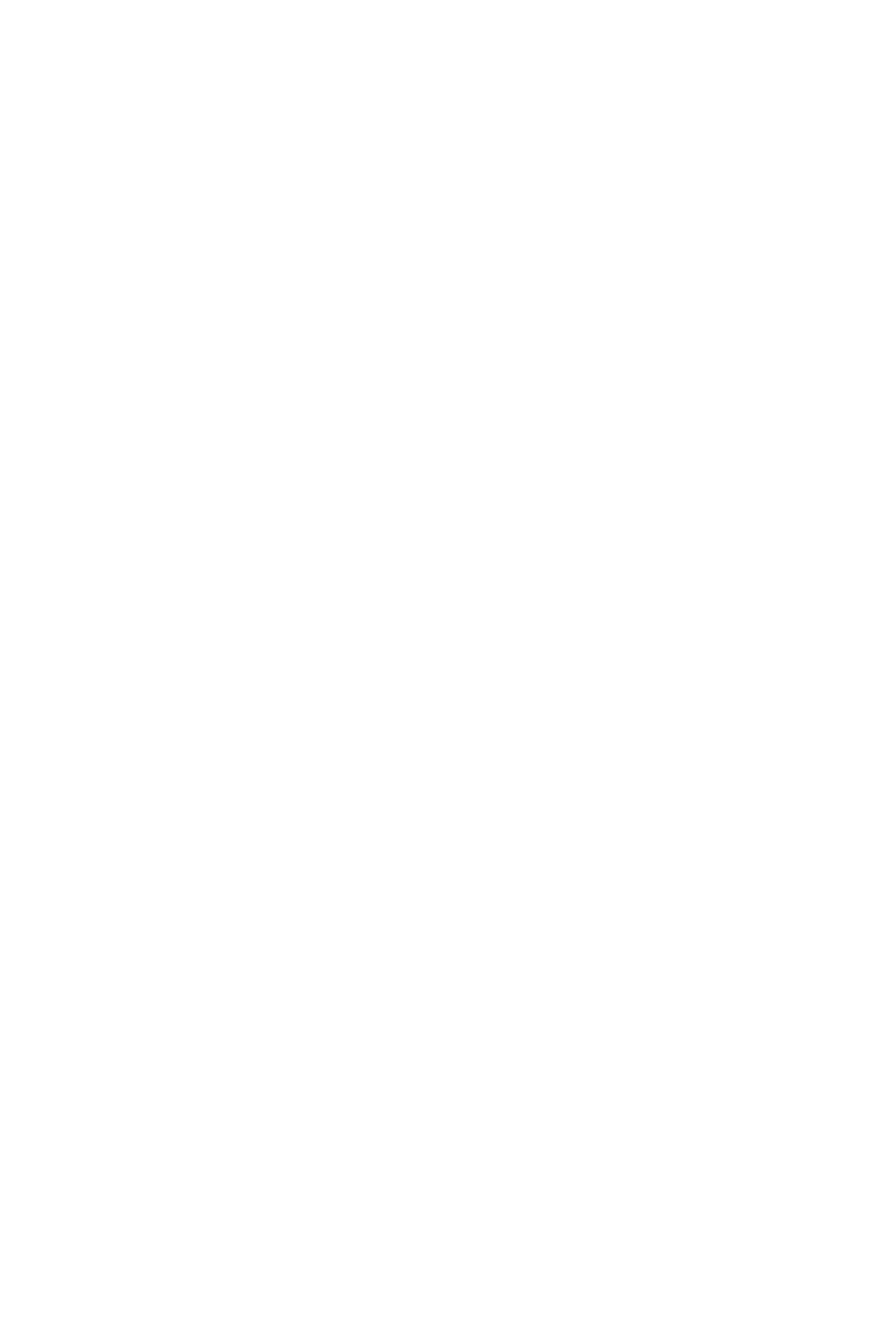## **AFTER IRAQ: THE SEARCH FOR A SUSTAINABLE NATIONAL SECURITY STRATEGY**

If American hegemony is the answer, what was the question?

Anonymous

Thus it is said that one who knows the enemy and knows himself will not be endangered in a hundred engagements. One who does not know the enemy but knows himself will sometimes be victorious, sometimes meet with defeat. One who knows neither the enemy nor himself will invariably be defeated in every engagement.

Sun-tzu, ca. 400BC, 19941

In the 5th century, it was dawning on the Roman world, especially Constantinople, that theirs was but one state among many: a perception which contrasted with the 4th-century view that Rome comprised the entire civilized world.

Ross Laidlaw, 20072

#### **Introduction: Home and Abroad.**

Strategy and policy are not synonymous. However, a sustainable strategy can serve only a sustainable policy. If the latter oscillates, the former becomes impractical. This monograph targets primarily the national, or grand, strategic level of analysis, but it cannot ignore the challenge of ascertaining and sustaining a coherent national security policy. Carelessly or for stylistic variety, many politicians, analysts, and commentators employ the terms policy and strategy interchangeably.3 This malpractice does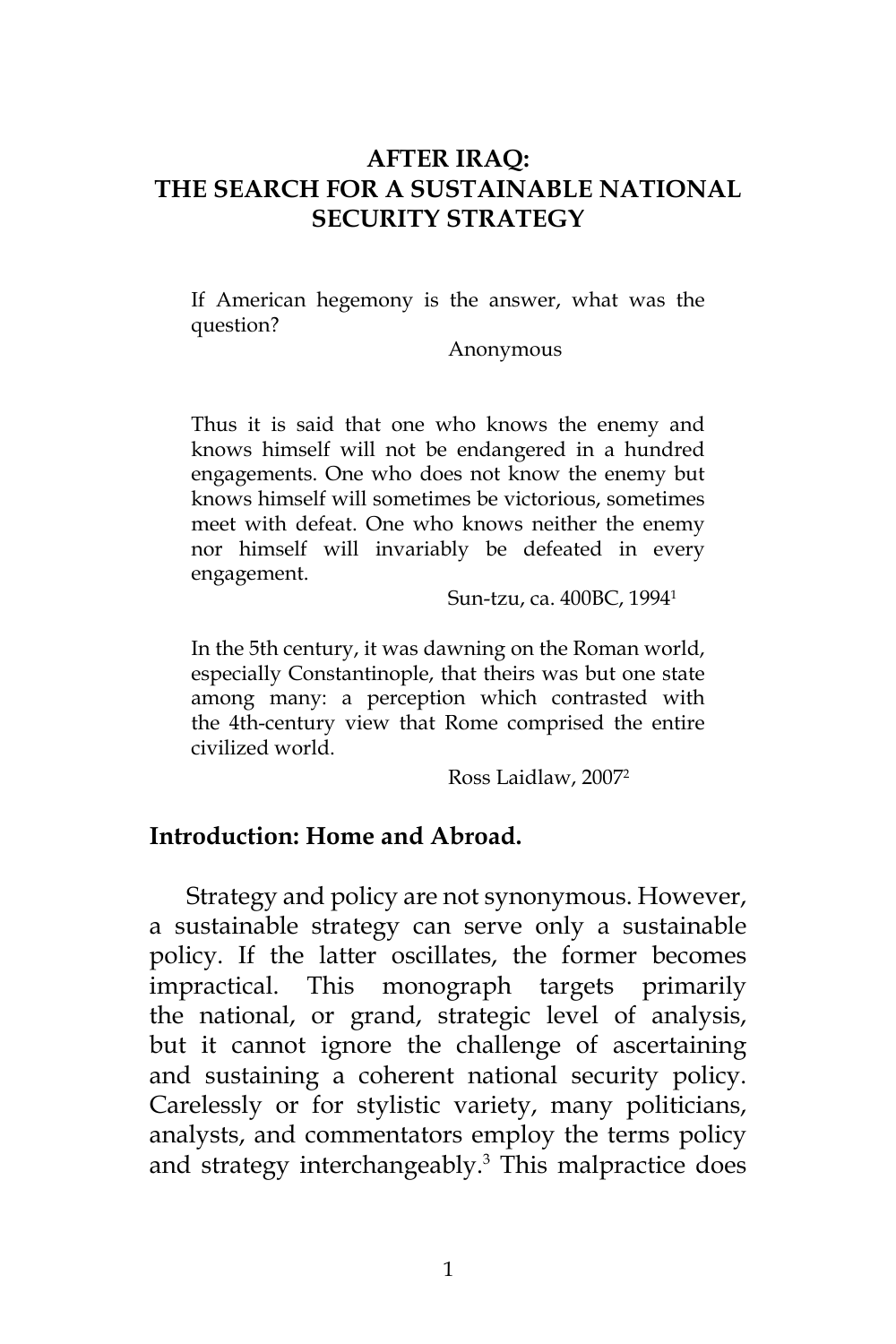not scar these pages. The distinction matters crucially and needs to be maintained rigorously. Policy sets goals, indeed may well change goals, while strategy is always instrumental. In the absence of a reasonably stable policy, strategy becomes literally meaningless; it must lack political direction.

The first epigraph above highlights both the core of the contemporary debate about America's place in the world, and reminds people of the need to be clear about the underlying purpose behind a sweeping policy goal. The discussion that follows addresses both the national and the international levels of analysis. It probes the probable structure and functioning of global politics as well as America's role. This is not an exercise in the academic study of International Relations, but it cannot be denied that it must bear directly, and draw upon, a major debate within the international community of scholars.4 Specifically, scholars of International Relations are debating energetically the respective and relative influence of the material structure of the international system of states (very largely), as opposed to the potency of domestic cultures (national, strategic, and military-institutional).<sup>5</sup> For once, academics are focusing on an issue area that has immense meaning for U.S. policy and strategy. In fact, widespread expert misunderstanding of the relationship between what one can summarize for convenience as power and culture is misleading much of the current public debate on the subject of this monograph. The two should not be presented as rivals; in practice both are players.

The second epigraph is essential, even though it is almost tediously familiar. It points to the heart of what must be the argument here. Specifically, Americans have to know themselves as foreign policy players. More to the point, they should recognize the uniqueness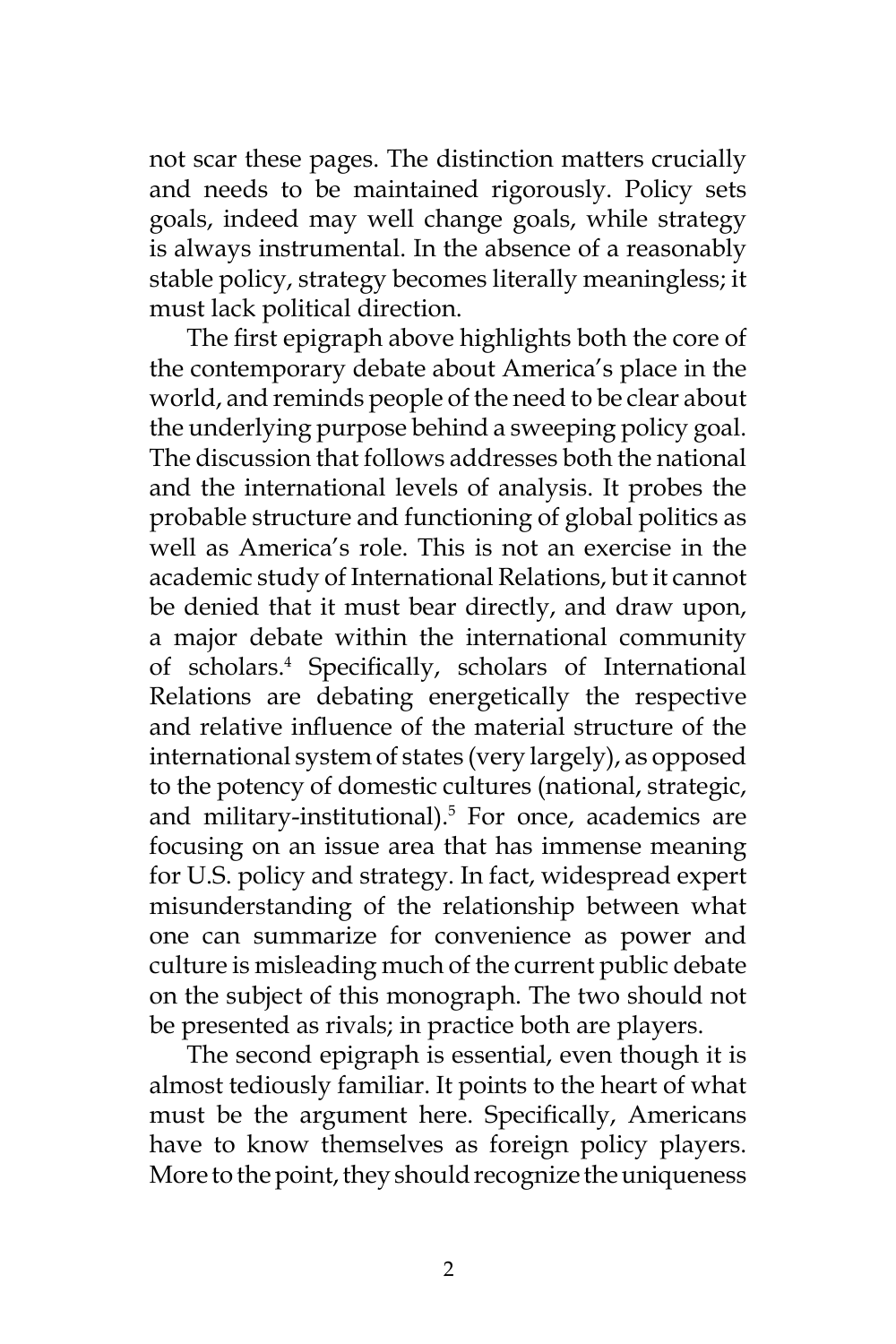and content of their collective national culture. A large fraction of public debate about U.S. foreign policy and national security strategy in the 21st century is all but irrelevant, because it refers to imaginary Americans. To state the twin basics of this subject: U.S. national security strategy, and the policy it serves, has to be a response to the international structure of power, as strategy is shaped, driven, or fine-tuned by U.S. national culture. To be truly blunt, Americans are what they are and believe what they believe. Their deepest values, assumptions, attitudes, and even behavioral habits are the products of the national historical experience as it has been, and is being, interpreted and reinterpreted. A national policy or strategy that is not sustainable when challenged by the values of domestic culture must fail.<sup>6</sup> For example, the United States does not "do" balance of power politics or multipolar systems of order, at least it has not yet. Moreover, it shows no official or popular, as contrasted with scholarly, inclination to shift seamlessly into such a novel and culturally unwelcome groove.

The cultural claim registered immediately above is not just a minor academic point. Rather, it amounts to the statement that unless one takes generous account of American domestic national culture, analysis of, and recommendations for, U.S. policy and strategy are near certain to be irrelevant. This is why so much of the current still-burgeoning controversy over the future of American external behavior is by and large off the mark. The problem is not limited to the fact that many people do not take proper account of American ideology. In addition, even when they do note the unhelpful or complicating factor of ideas, they choose to discount it.7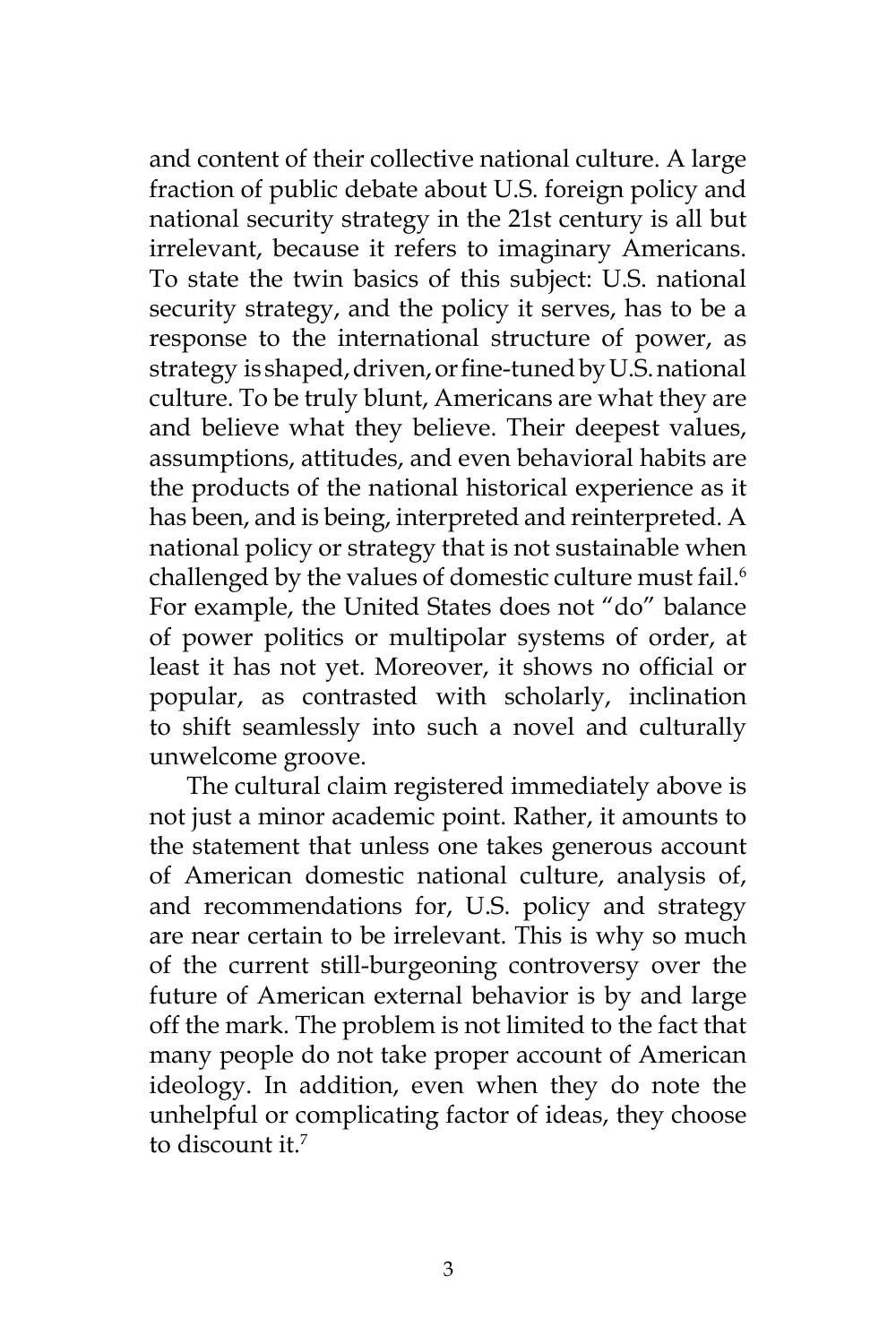To illustrate the huge scale of the problem that underlies this enquiry, consider the fundamental challenge to the United States in Afghanistan and Iraq. In both cases, Americans are attempting what may well prove to be a mission impossible. Neither "country"—or seriously "undergoverned space," to coin a phrase—has given convincing evidence of being ripe for transformation into a market democracy. The difficulty is that Afghans, Iraqis, and Americans cannot help being who they are, with the beliefs that they have inherited and nursed. It is a matter of identity. By and large, Americans are not cynical exploiters, while Afghans and Iraqis are not generally ignorant and cowed, though there is certainly plenty of that to be found. Each culture, with its subcultures, is the product of its geography and history and will change only slowly. As a prominent British historian has written recently: "The view that American ideology and technology would transcend Iraqi political culture was mistaken."8 Iraq can be transformed only within its own complex cultural parameters, not in defiance of them, and then only by Iraqis.

Intrinsically, Americans have no free choice in deciding whether or not to stand for, and frequently try to advance, their essentially liberal notions of democracy and of prosperity through free trade. It is not a question of choice. As claimed already, democracy and freedom through the benefits of a prosperous open economy are central to the American identity. This credo and these values can be ignored in practice on occasion, thereby attracting well-merited charges of hypocrisy. But in its prevailing direction, U.S. foreign policy and national security strategy are certain to be influenced by the culturally-driven desire to improve the world. Such is the enduring significance of culture. However, this is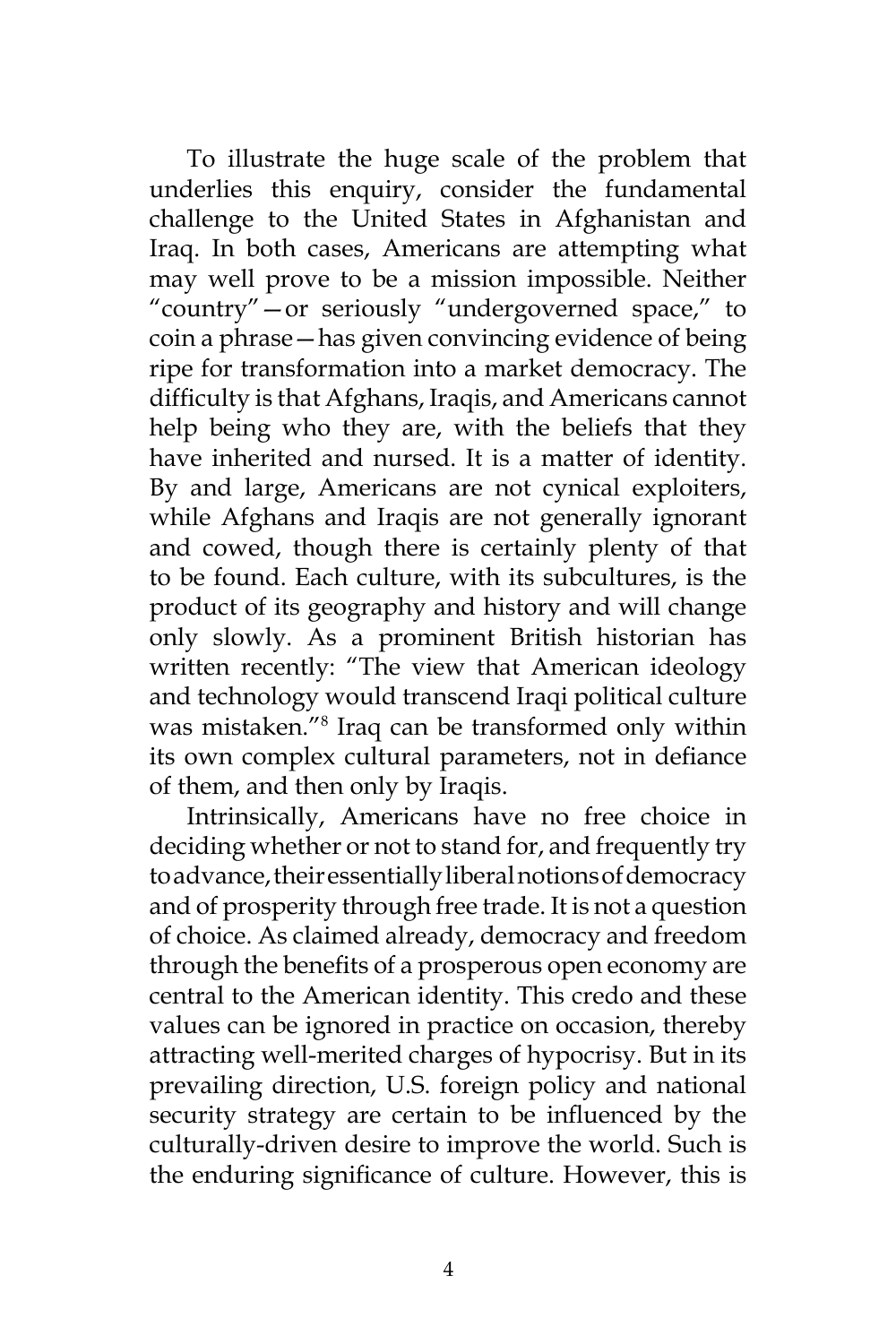not the whole story by any means. What happens when U.S. policy and strategy are frustrated, as has been the case in Afghanistan and Iraq? And how does the United States react when it anticipates a global future less hospitable to U.S. leadership than has obtained in recent years? This is the fundamental dynamic context addressed here. How hard should Americans try to remain clearly the Number One power? The United States requires a national security strategy and policy sustainable in what is sure to be a future quite hostile to American values and assumptions.

The long list of U.S. problems in Afghanistan and Iraq should not be misinterpreted. It would be a mistake to conclude that: (1) the United States should cease to act hegemonically; (2) U.S. values (i.e., culture) are flawed, for Americans and some others; (3) the U.S. armed forces have been demonstrably incompetent. A more sensible interpretation of events would be the following: (1) the United States is the only candidate for contemporary hegemon, and world order needs a hegemon willing and able to serve as world policeman, even one that makes some policy errors<sup>9</sup>; (2) in major respects U.S. culture is highly attractive, which is fortunate since it is not easily alterable, but it does need to be advertised and applied with care and restraint abroad; (3) Americans have become very competent at warfighting, but that prowess has not extended across the whole of the conflict spectrum. In common with all great powers in the past, the United States has to learn to cope with occasional policy failure. Failure through human error or sheer incompetence, friction, and bad luck should not be mistaken for precipitate decline. Too many commentators today are proclaiming the end of American hegemony. It is true that there are visible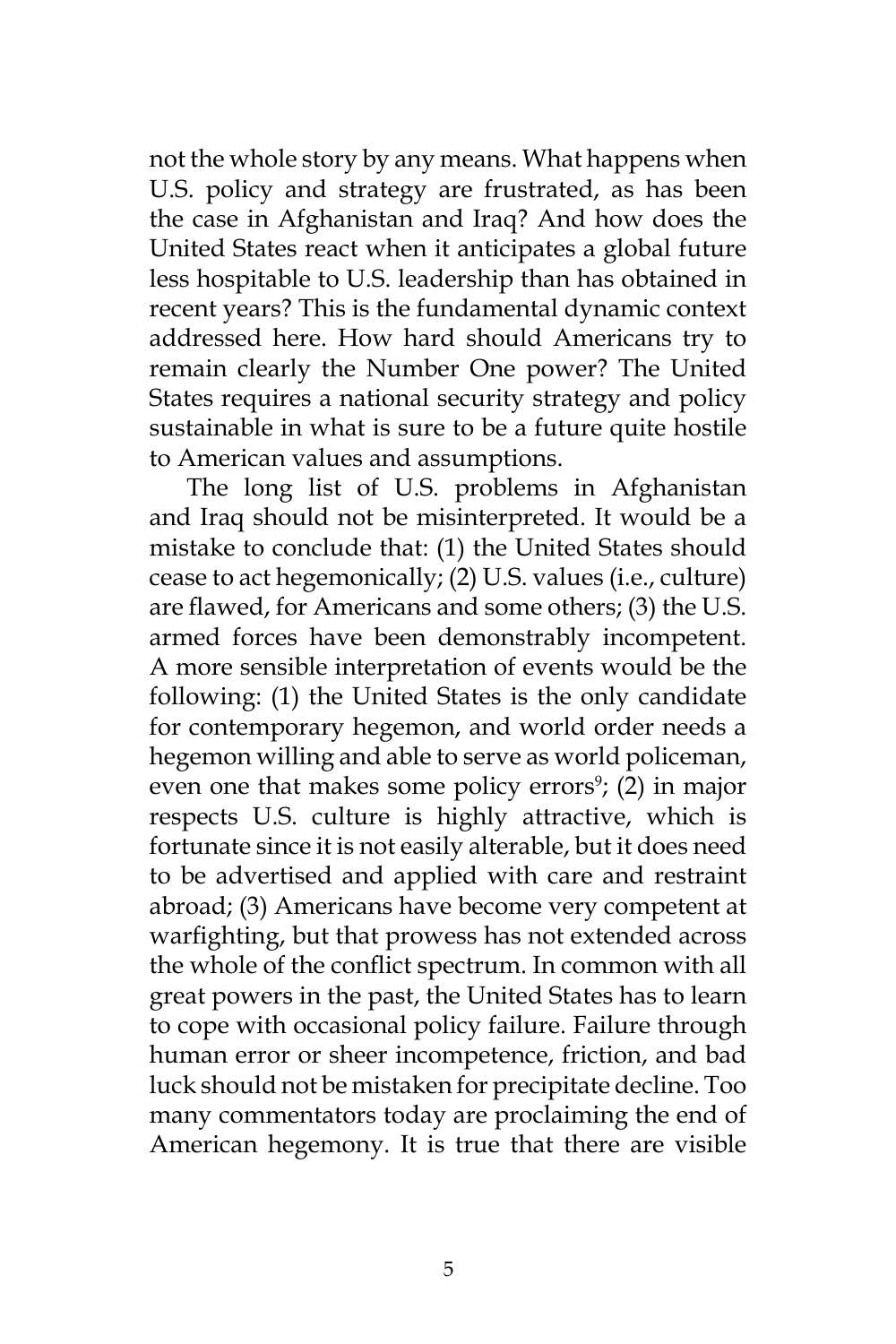trends hostile to U.S. hegemony, the well-announced "rise of " China and India, and one day, just possibly, the EU/Europe, and even a long-delayed Japan and Brazil. But for the time being and for many years to come, the United States will be the hegemon. This is to say that it will be the global leader, certainly the most important player, in any matter of grave significance for international security. This will be what one might call a default reality. It is, and will be, a consequence of conscious American choice and effort. Also, U.S. leadership, notwithstanding the exception of its behavior towards Iraq, will rest upon a base provided by broad global consent, albeit not always of an enthusiastic kind.

Despite the discretion theoretically permitted by the virtual geographical insularity of the U.S. homeland, American policy and grand strategy have been unmistakably stable when historically viewed. Truly great debates on America's place and role in the outside world, as well as on its high policy towards that world, have been few and far between. The current ferment of ideas and assertions is most unusual. In fact, not since the late 1940s has there been a public debate on U.S. foreign policy and national security policy at all comparable to the present controversy.

As for national security strategy, for the nearest historical precedent for the depth of contemporary arguments one has to look back to the first Eisenhower administration (1953-57), when the country struggled to come to terms with nuclear realities. In both foreign policy and military strategy, the United States settled upon what proved to be sustainable pillars. Americans determined to lead and be the principal material contributor to a global anti-Communist alliance. That ideologically and economically sustainable decision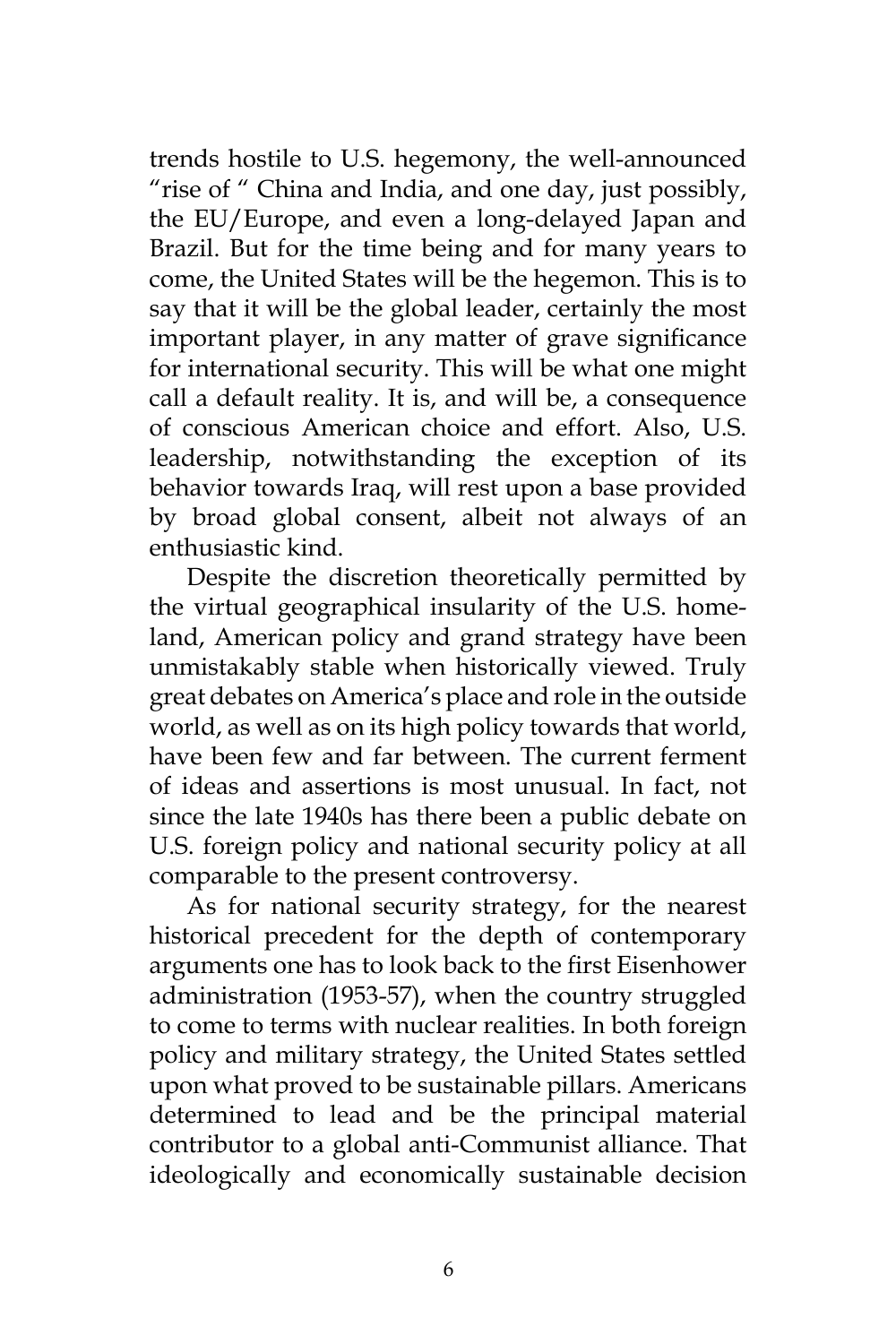was undergirded by the decision to place heavy reliance upon nuclear deterrence. Washington realized swiftly that there was little it could do, or was prepared to attempt, to prevent such deterrence from becoming inconveniently mutual with respect to the Communist bloc. The basic thrust of U.S. policy and strategy was not to alter for 40 years, through no fewer than nine presidencies. This is not to endorse the strategic choice that was made, but simply to note the longevity of its authority.

If one looks to the *longue durée,* one finds that there has been a distinctive geopolitical, hence geostrategic, pattern to U.S. national security behavior.<sup>10</sup> Those scholars who point to an oscillation in American policy between expansion and withdrawal, relative introversion and extroversion, are substantially correct. Ideologically, which is to say culturally, Americans desire both to remake the world into a facsimile of their own New World, and to effect that monumental task at distinctly limited cost.<sup>11</sup> This cultural conflict lies at the heart of today's American national security debate. From the time of America's first emergence as a player of world politics, which one can date generously to the defeat of Spain in 1899, until today, the country has intervened with massive force on the world stage on four occasions: 1917-18; 1941-45; 1946-91; and 2001-present. In each case, the United States stepped in violently, twice by irresistible invitation (1941 and 2001), to resolve problems of Eurasian security.

In each of the first three periods, the United States stayed the course until the job was done, either militarily (1918, 1945) or politically (1991). However, September 11, 2001 (9/11) was different. The announcement of a "long war," a "global war on terror" (GWOT)—both terms have now lost most of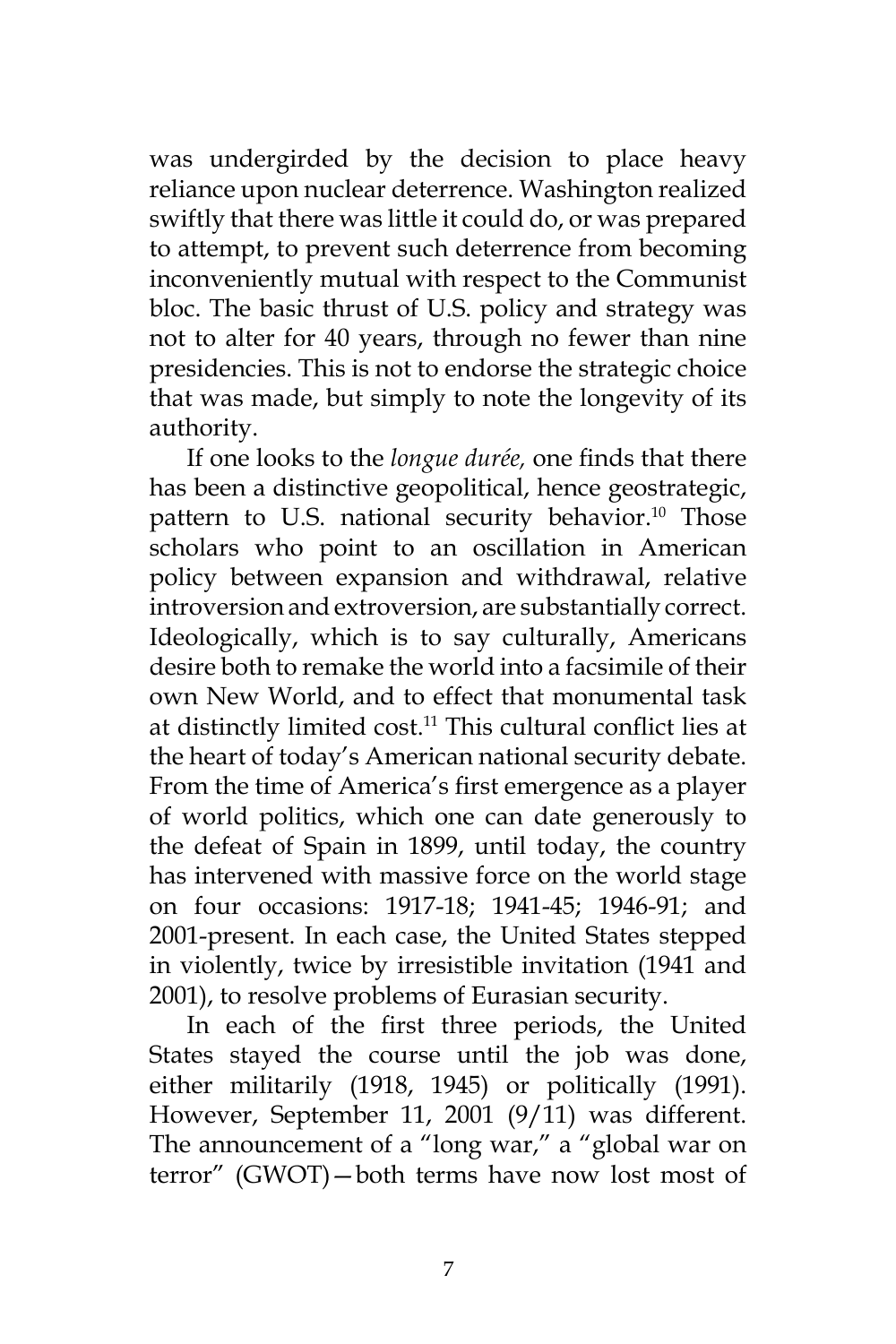their official favor—has come to appear as necessary in broad policy principle as it may be misconceived in some contemporary practice.<sup>12</sup> The fact that  $9/11$  was directed at Americans at home compensates somewhat for the historical reality that terrorism is in the lesser category of threats to national security. Not many years ago the U.S. defense community was anticipating the possibility of the country suffering tens of millions of casualties, at the least, should there be a breakdown in the stability of mutual deterrence. Even an al-Qaeda affiliate improbably armed with, and able to deploy, one or two nuclear devices could not begin to pose a menace comparable in scale to the erstwhile Soviet danger. Terrorism, especially terrorism with weapons of mass destruction (WMD), may be the "threat of the week," but it is easy to exaggerate its potency.

As we have seen, the national culture commands opposing impulses: on the one hand, to democratize/ Americanize the world; on the other, to stay at home in the comfort and now only relative security of North America. But despite those domestic realities, Americans have been quite steady in their approach to international security. One can argue that the United States declined to accept its responsibility as a newly minted very great power in 1919 and the subsequent two decades. However, it is well to recall that in those years France and Britain were still regarded widely as great powers and, de facto, were behaving, perhaps misbehaving, on behalf of the United States, geostrategically.13 In East Asia the United States eventually, by 1940, did accept the leadership of an anti-Japanese coalition. Neither deterrence nor coercion short of force could dissuade Japan from its pursuit of continental empire in China, but Washington was firmly committed to resisting such Japanese imperialism.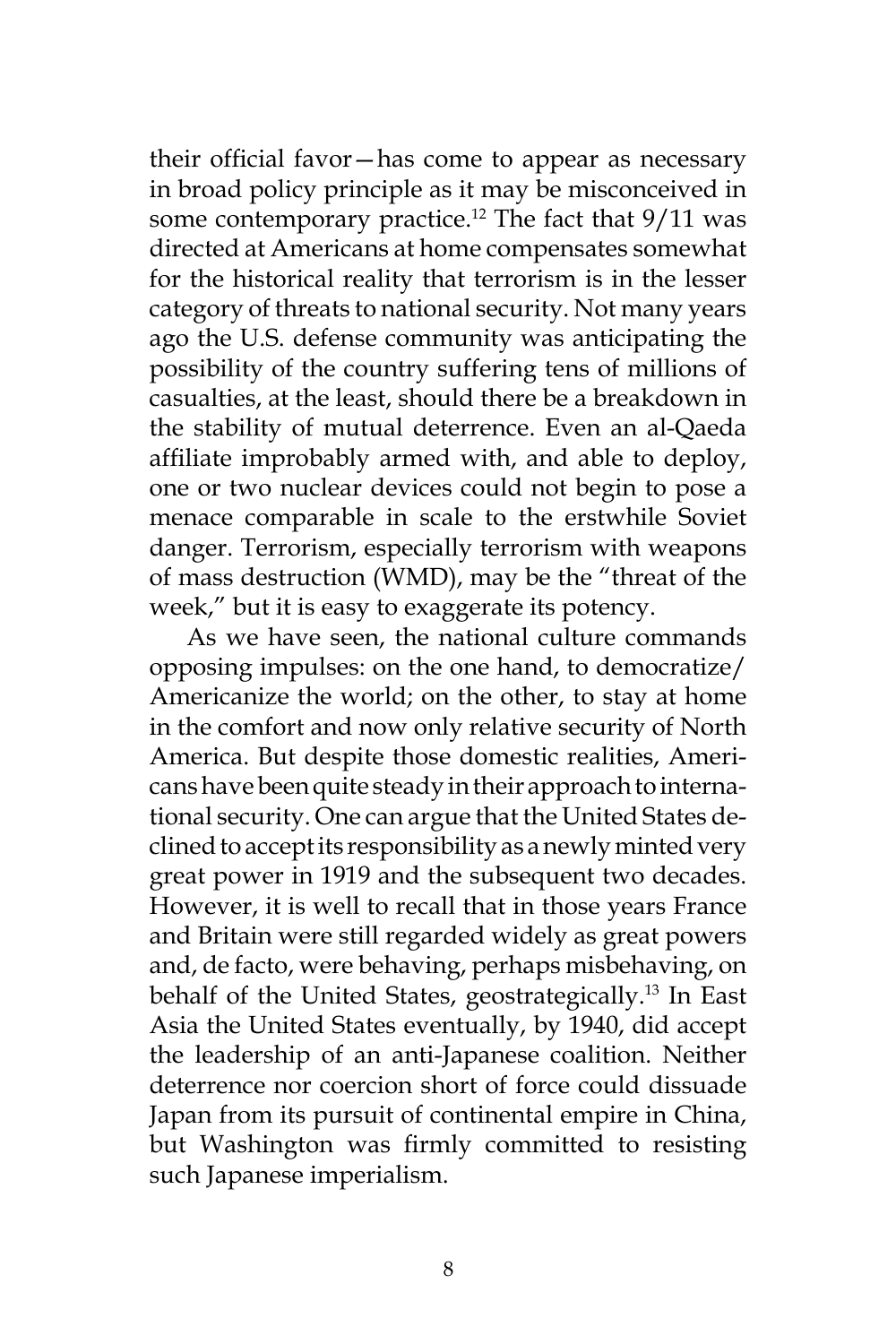When Britain and France were demoted by the course of strategic history from the first rank of great powers, the United States did not delay long before it picked up the fallen flag for Western values and geopolitical interests. But since 1946, or 1941 if preferred, the United States has sustained resolutely as much of an anti-hegemonic policy towards Eurasia as it believed was needed.<sup>14</sup> With the fall of the Soviet imperium, however, Washington was left by default as global hegemon, or world leader, the dominant power. Triggered by 9/11, the United States chose to become the hegemon with a predominant purpose, to conduct a GWOT. Whether the "long war" against terrorists is sustainable as the centerpiece of U.S. national security strategy, there are grounds to doubt. The principal reason for skepticism is not so much uncertainty over the persistence of violent Islamism. Rather, doubts accrue as to the prospect of a recognizable victory. Furthermore, other global developments are likely to reduce the relative significance of the terrorist menace.

When considered over the longer term, as in this monograph, U.S. foreign policy, national security policy, and strategy must reconcile the demands of a domestic culture that can have dysfunctional consequences abroad, with the objective circumstances of the outside world. It is almost entirely useless for American or other scholars to write books and articles urging a U.S. policy that affronts American culture. The beginning of wisdom has to be with Sun-tzu's dictum on the necessity for knowledge of the enemy and of oneself. To be sustainable, American policy and strategy must be broadly compatible with American values. Perhaps not all American values, and not all of the time. But any policy vision that is plainly un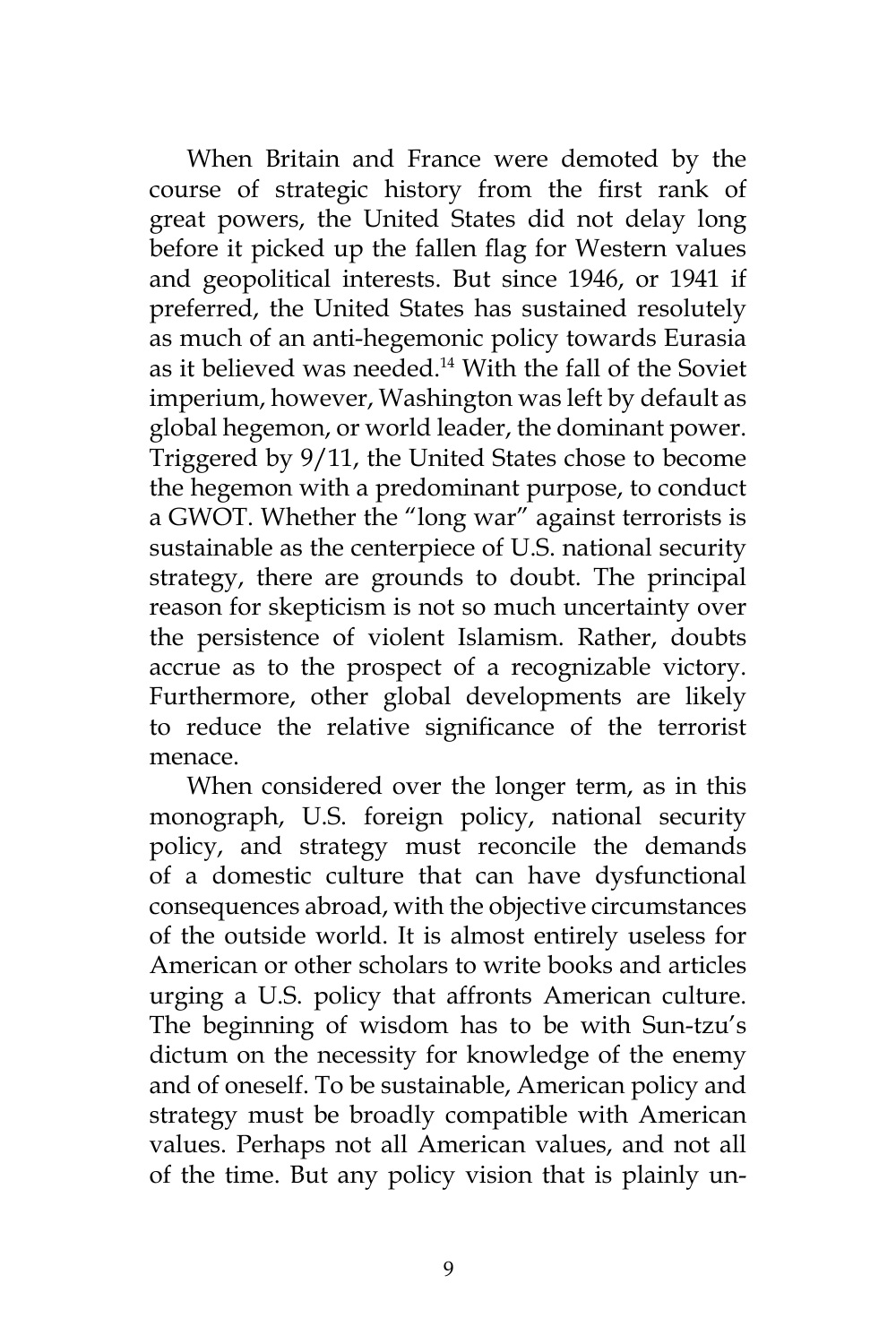American is certain to fail at home eventually. Foreign policy is born at home and has to succeed there if it is to succeed abroad.

The current debate to which this monograph relates is replete with arguments about anticipated features of the 21st century that will prove desperately challenging to American national culture. It may well be that this century will see a return of multipolar balance-ofpower politics on a global scale. But when one considers this possibility, even probability, one needs to remember that American culture wants to reject what it regards as the cynical balance-of-power politics of expediency. Americans believe it is a mission of their unique country to improve the world. If thwarted in this noble, even (in the opinion of many) divine, mission, they are likely to insist that the country withdraw, adopting a minimalist foreign policy. Controversialist Christopher Layne speaks for many Americans when he writes: "Precisely because of its power and geography, there is very little the United States needs to do in the world in order to be secure."15 This is not a majority opinion at present, but it does express a powerful enduring current in American culture.

Any and all discussion of a sustainable U.S. national security strategy must be at least as attentive to the persisting realities of American culture as it is to the constraints and opportunities of the outside world. In addition, many scholars and even some official planners are apt to neglect the potent roles that can be played by eccentric personal preference, incompetence, error, pure accident, and unavoidable bad luck. The realm of national security strategy is far from friction free.16

The body of this work opens with an explanation of the structure of the subject of national security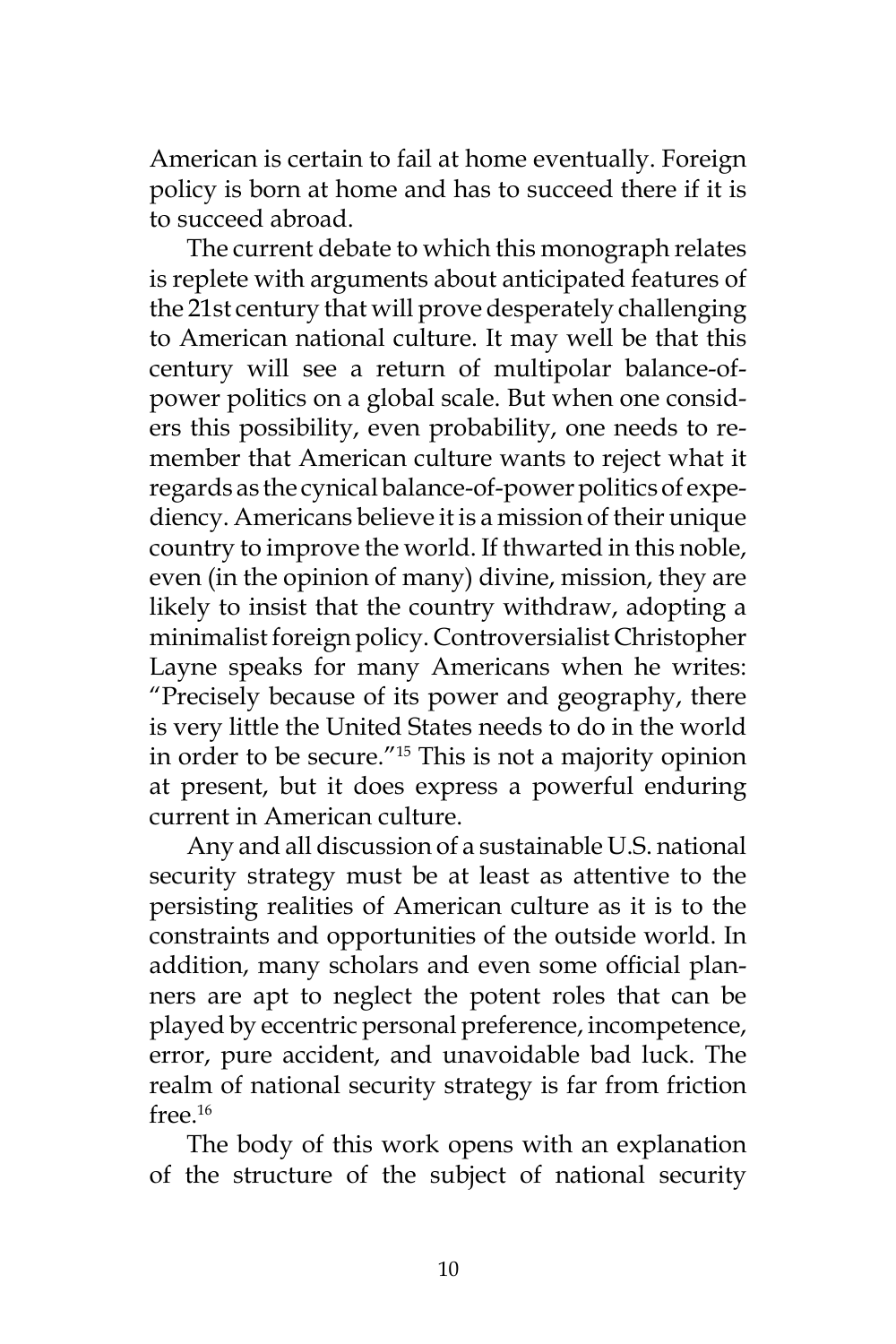strategy; it then attempts to peer into the future to identify assumptions that should be robust, albeit with caveats attached. Next, the discussion specifies the most desirable American role in the world of the 21st century. From the American role, the analysis moves on to consider the most appropriate strategy. The monograph closes with observations and recommendations on national security strategy.

### **The Strategic Challenge.**

Because of the inherent complexity of our subject, it is most important to appreciate both the whole structure that is relevant and its parts, as well as how the structure of strategy should function. National security strategy can make no sense if approached in isolation.<sup>17</sup> It is not self-referential. It must express and serve a national security policy. In addition, it has to be implemented by agencies, military and civilian, whose capabilities roughly match the authoritative goals. The strategic challenge in the title of this section is the difficulty of keeping ways, means, and ends approximately in balance so that they are mutually supportive.<sup>18</sup> This task is extraordinarily difficult to accomplish. The principal source of difficulty may repose with policy goals that overreach or underreach; with purposeful strategy that does not advance policy, or even the complete absence of such strategy; or with military and other means that are excessive or inadequate. Michael Howard offers the counterintuitive judgment that "the strategy adopted is always more likely to be dictated rather by the availability of means than by the nature of the ends."19 Although this view has major merit, it can mislead. While it is true to claim that as a general rule a government "makes war, not as one would like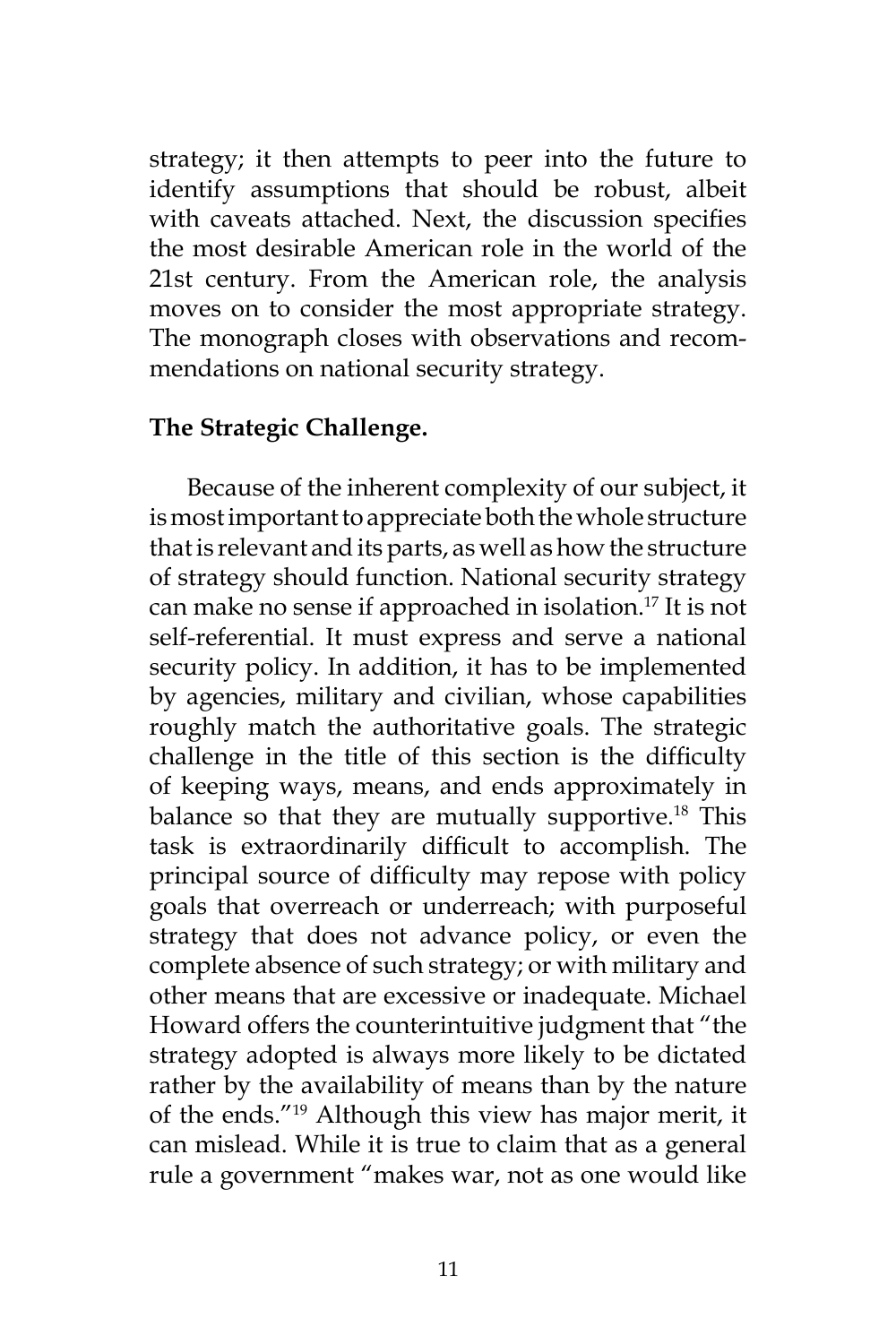to, but as one must,"20 it is also the case that the United States often has suffered from a strategy deficit.<sup>21</sup> The whole structure of our subject has the following components:

- 1. Culture (e.g., values, vision)
- 2. U.S. role in the world
- 3. State of the world, international environment
- 4. National security policy
- 5. National security strategy
- 6. Military strategy
- 7. Military forces.

American *national culture* is always liable to contribute significantly to external policy. Culture expresses the nation's dominant values and its vision of how the world ought to be and how the country should relate to that world. Just as it would be absurd to interpret American history without regard to the ideas and beliefs that have shaped, even ruled, American minds, so it would be unsound to treat the future of American national security policy and strategy without accounting for the potential influence of culture. Americans do not and will not behave abroad strictly as rational actors coldly assessing their national interest in material terms. The United States assuredly will seek to overbalance possibly menacing physical power. But Washington will assess, calculate, and behave for purposes and in terms that are ideational as well as material-structural. For example, the United States will strive not merely to keep the People's Republic of China (PRC) materially subordinate with reference to the power balance. In addition, it will strive to "improve" China as well as America's global trading partners and dependents. Beyond the national culture expressed in the ideals of liberty, freedom,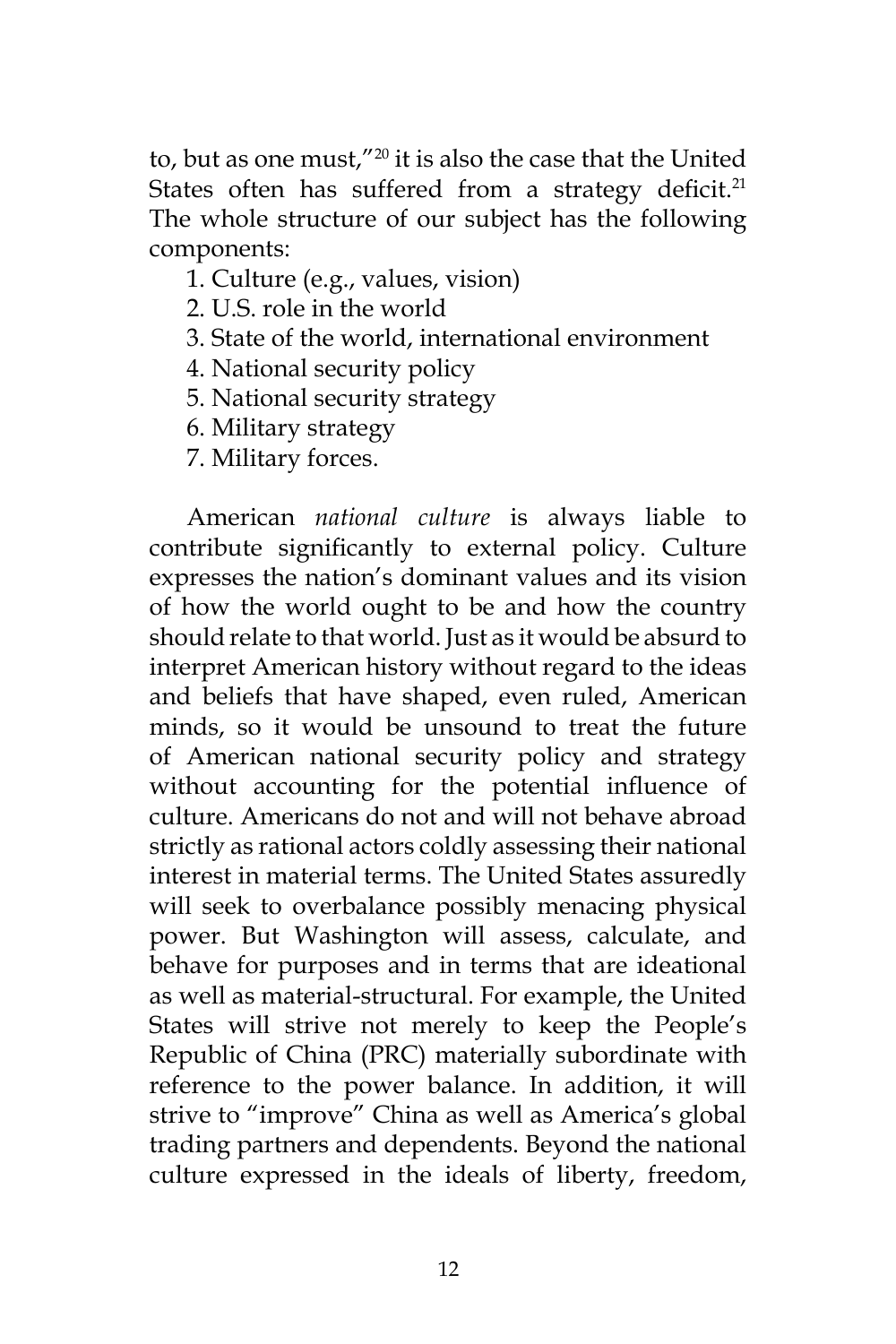democracy, and open markets, American culture has strategic and military-institutional branches. There is an "American way of war" that reflects the national geography, history, and ideology.<sup>22</sup> However, culture, though important, does not alone determine policy and strategy. Objective material realities are an ever possible source of constraint on national preference, as are the surprise effects of unexpected happenings. Culture is important, but it is not all-important.

America's *role in the world* is much more the product of cultural choice than is usual for most countries.<sup>23</sup> One can plead strategic necessity for many of the country's wars: for a supposedly peace-loving democracy, there have been many such.<sup>24</sup> But on close inspection, the national geography truly donated a large measure of policy discretion to America's statesmen. Americans now are more than comfortable with the idea that the United States is Number One. The implications of unipolarity after 1991 (or 1989, with the collapse of the Soviet imperium) are not always plain, but the American public has accustomed itself to the idea of primacy, even hegemony in the sense of global leadership.

To be the global hegemon is a role that only the United States can play, whether it performs well or poorly. However, the country is not an ideologically disinterested, effectively neutral, guardian of world order. This sheriff aspires to extend the domain of its interpretation of good law, not merely to enforce it in areas already civilized.<sup>25</sup> Very occasionally, Americans debate the ways and means to implement their role in the world, but the ends are constant and nonnegotiable. Historically speaking, there have been few exceptions among American statesmen to those who have signed on in the Golden Book for freedom and democracy.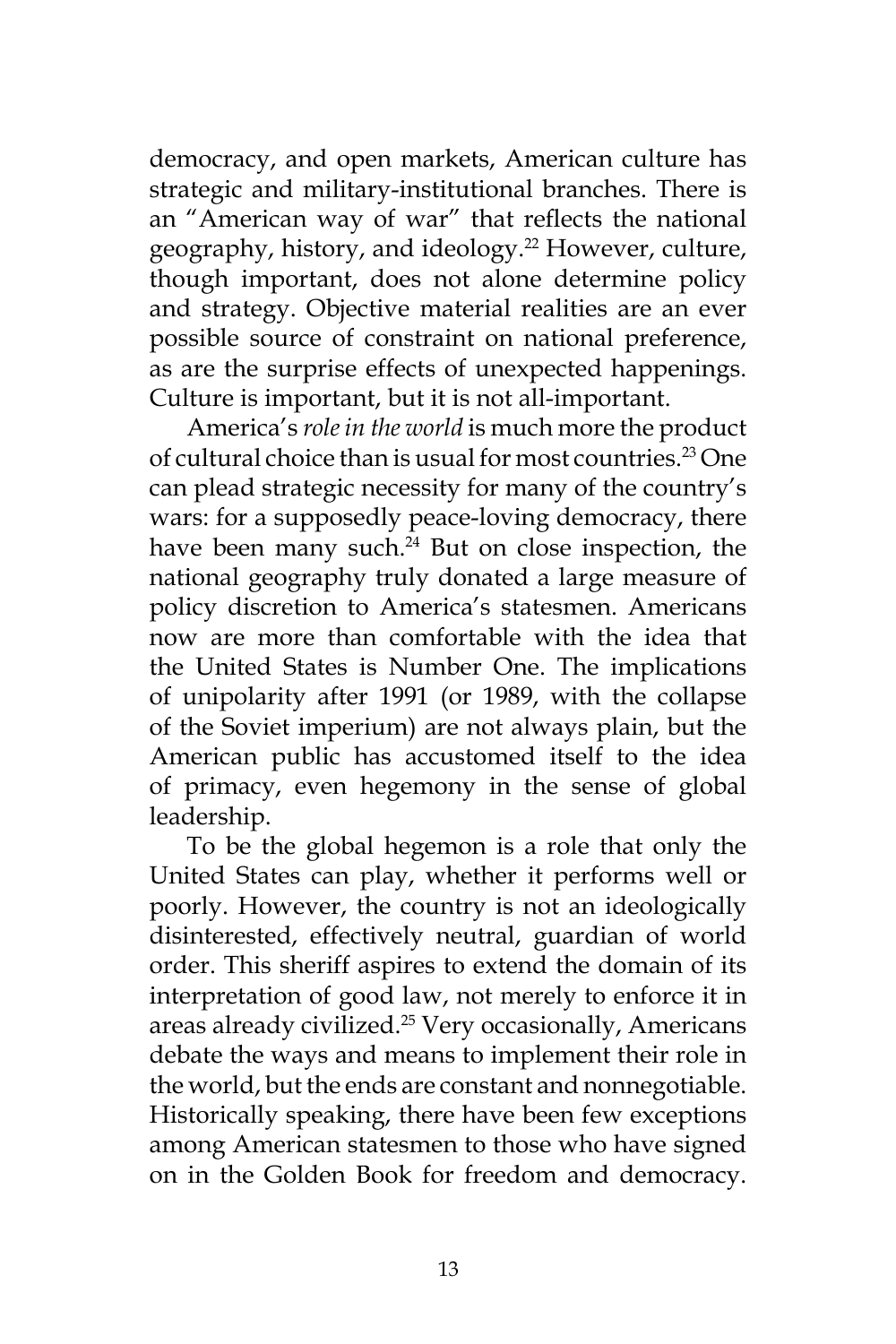One can always find a stand-out, a true pragmatist untroubled by the manifest desirability of operating a value-free foreign policy. Richard M. Nixon and his eminence grise, Henry Kissinger, spring to mind.<sup>26</sup> Nonetheless, one would find it difficult to people a dinner party of modest size with American leaders from all periods who were wholehearted practitioners of that game of nations, *Realpolitik*. America's role in the world should, not must, accommodate irresistible external pressures and elements, but it will do so in an American way. This way is not a single-lane highway. Nonetheless, no matter how particular American leaders play their hand in global politics, their style will reflect the national culture which they share.

American culture has to function, even bow to, the external context. The dynamic *state of the world*, the international environment as scholars have come to call it, is a complex objective reality that Americans can do little to alter. This is not to deny that the United States is by far the most influential player of global politics. Furthermore, it is not to forget that the country periodically is inclined to exaggerate its potential to reshape that reality to its own preferred image. The recent, and just about still current, U.S. (actually Anglo-American) crusade for democracy is a classic expression of this American tendency to overreach. Whether or not there is a valid connection between the democratization of formerly politically pagan lands and progress in the GWOT is really moot. The world cannot be democratized by American power and influence and neither can it be converted by American domestic example. As a general rule, a stable democracy has to be almost wholly a domestic growth. Appreciation of that aspect of the contemporary state of the world is not much in dispute among scholars.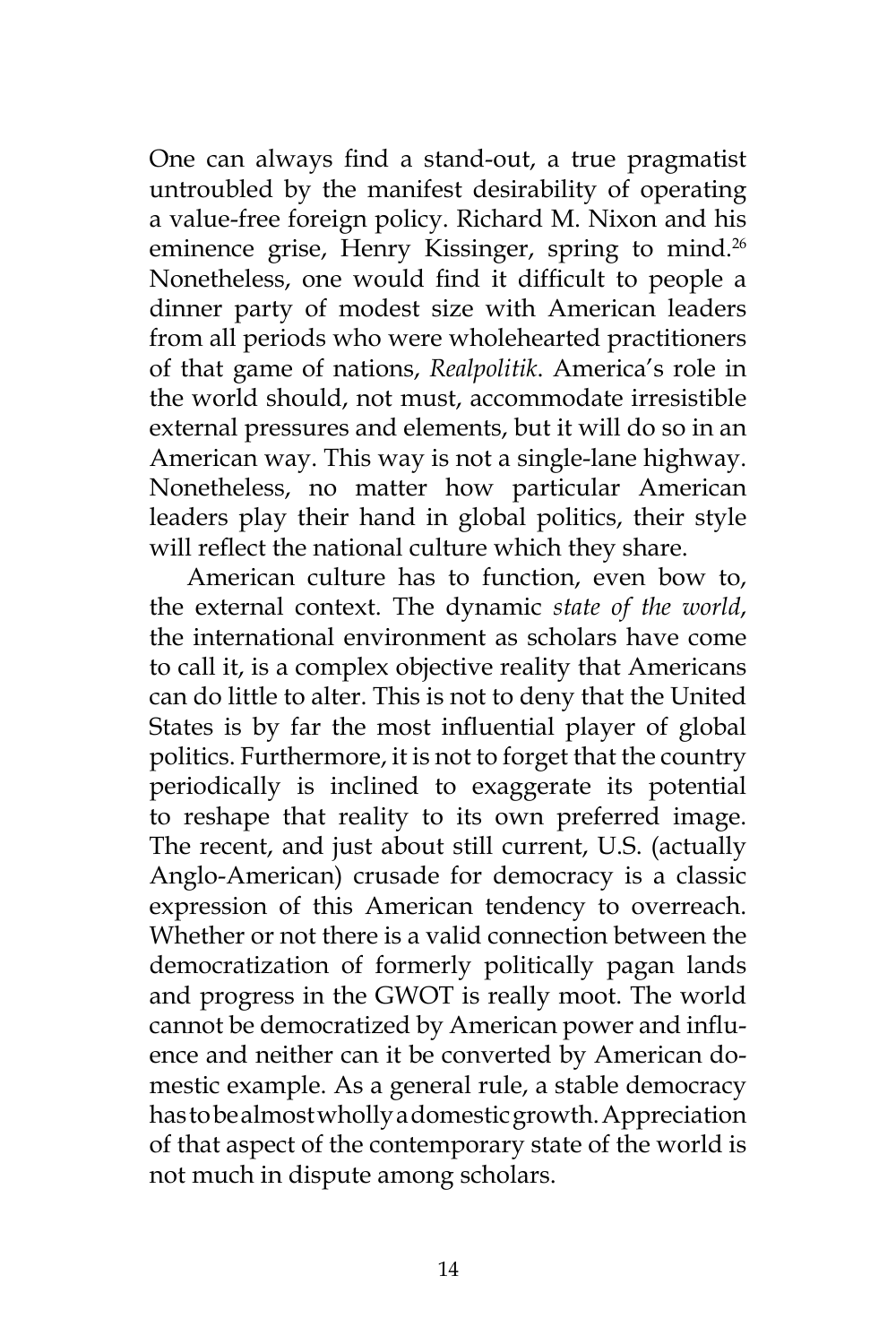The world political system is still unipolar, and it should remain so for some years to come.<sup>27</sup> Nonetheless, there is widespread agreement that the United States is in relative decline, as other, currently regional, powers, increase their individual strength vis-à-vis the U.S. hegemon. Since 2003 in particular, which saw the Anglo-American invasion of Iraq on March 17, some regional great powers, actual and aspiring, have made a habit of collaborating to try to clip the American eagle's wings.<sup>28</sup> This political development was inevitable. The only questions were, and remain, how soon would a coalition, probably only a loose one at first, emerge to challenge U.S. hegemonism, how effective would it prove to be, and how would the United States react? These are the questions that underlie contemporary domestic America and foreign debate. Many scholars and journalists are fond of identifying the course of current events as the turning of a historical corner. The metaphor is popular and benefits from an absence of temporal perspective. At present, one can suggest the global political system is still unipolar, broadly if unevenly policed by American culture, and, if needs be, by American threats or the actual use of military force. But America's "unipolar moment" allegedly is either passing or already has receded into history. It was foreshortened by the muscular errors that produced imperial overstretch in Afghanistan and Iraq, so the narrative runs.<sup>29</sup> In place of American hegemony—a complex reality that requires closer attention than it is usually granted, as the ever perceptive Jeremy Black reminds  $us^{30} - a$ new era of multipolarity allegedly is dawning. This may be a sound prediction. Indeed, in the long run it is all but certain to be correct. But it is by no means self-evident that America's "moment" of unshared,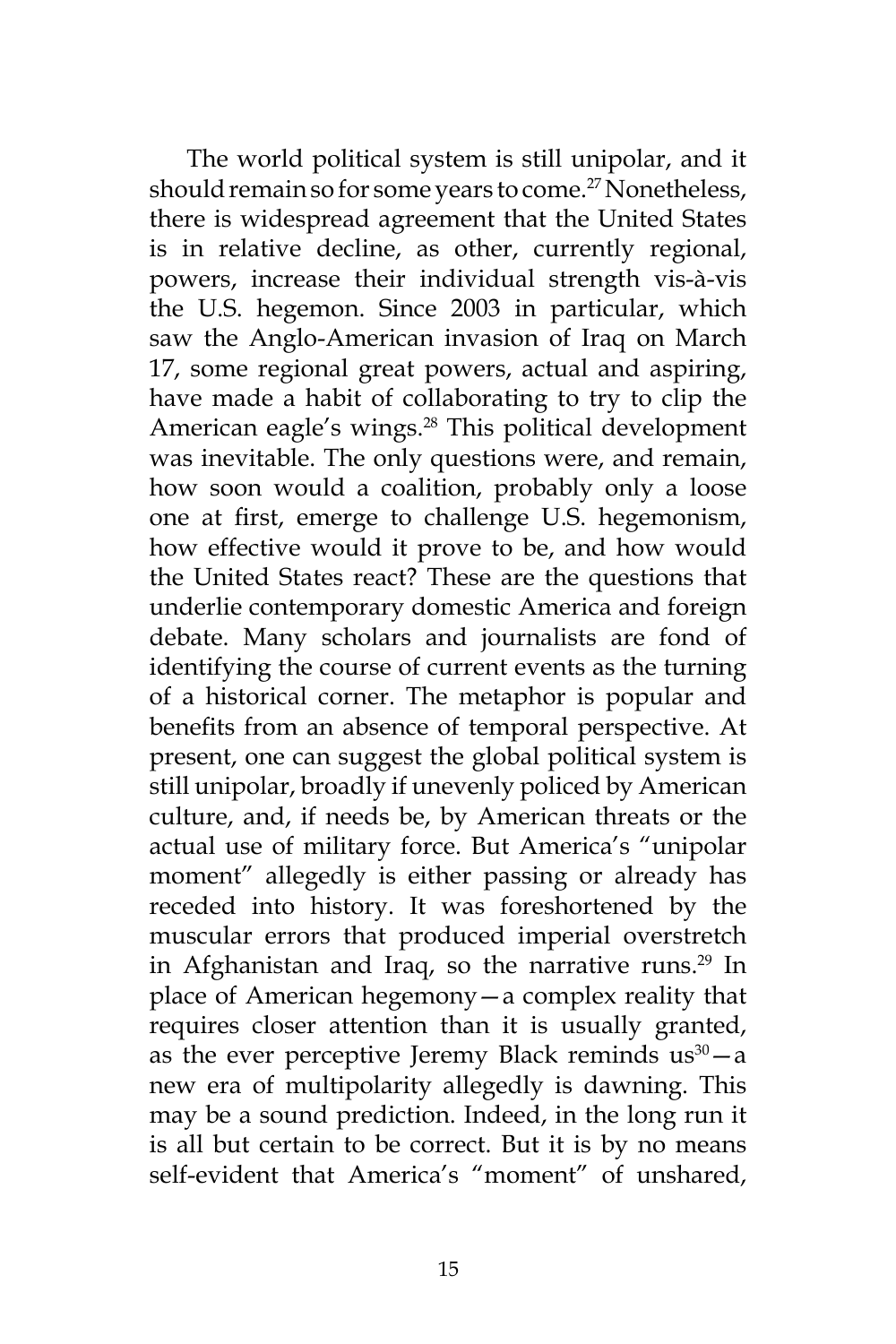unbalanced, strategic preponderance must vanish any time soon. There is widespread agreement, therefore, among the U.S. commentariat that multipolarity is the future. However, whether that future is near-term one ought to doubt. Furthermore, few of the prophets of multipolarity appear to understand the problems with the condition they espouse.

The state of the world, the context wherein the United States must locate and exercise its role, is flush with troubles, actual and for once fairly reliably predictable. A sustainable U.S. national security strategy will need to be effective in coping with the following leading threats to American and global wellbeing, presented here in descending order of probable significance:

1. Return of great power conflict (i.e., multipolarity).

2. Climate change: resource shortages—water, food, energy.

3. Overpopulation, illegal mass migration, policy pressures in overpopulated countries, pandemics.

4. Globalization: economic, cultural, political, military—very uneven development and prosperity.

5. Nuclear proliferation and regional nuclear wars.

6. "Islamist" terrorism.

These are not alternatives. They will occur in bunches, simultaneously and interdependently in some cases. Obviously, climate change, overpopulation, and uneven development comprise a witch's brew of menaces to international order. Scholars will differ over an item or two among the six offered, certainly in their suggested prioritization. But overall, these six sources of trouble are postulated with high confidence. It will be in the context provided by these dynamic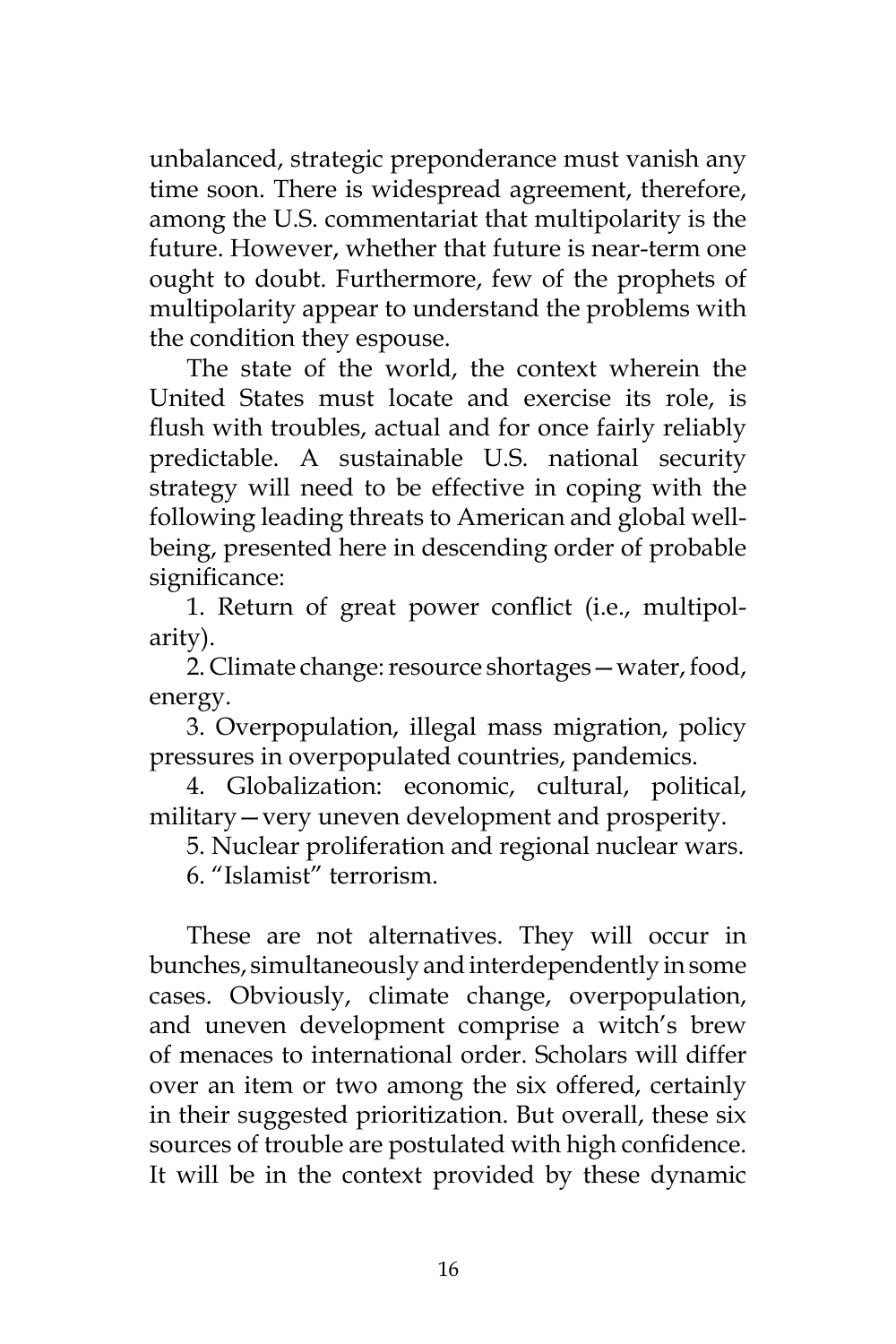difficulties that Americans will seek to be strategically effective in a sustainable way.

Next, it is mandatory that a clear distinction be maintained between *national security policy* and *national security strategy*. At some risk of banality, this analysis insists upon crystal clarity in their relationship, even though there needs to be a continuous discourse between them. Civilian policymakers should influence generals and vice versa. But that dialogue, appropriately termed unequal by Eliot Cohen because of the necessity for civilian control, should not transform politicians functionally into generals nor generals into politicians.31 A national security strategy must be a joint civil-military product. It should be created, exercised, and, when essential, revised, with vital inputs from both civilians and soldiers.<sup>32</sup> Nonetheless, national security strategy can always only be instrumental. If one seeks to understand what the strategy is supposed to achieve, one must lift one's gaze and examine policy. This is where political intentions have to be specified.

In practice, culture or material temptation sometimes drives policy and strategy without the two engaging in honest and realistic dialogue. Policy may specify goals that are chosen for desirability, with scant attention paid to feasibility. For example, U.S. policy has sought to democratize Iraq and trigger a benign democratic revolution throughout the realm of Islam. It is a serious mistake to confuse national security policy, let alone national security strategy, with foreign policy. National security, or grand, strategy, refers in all definitions to the potential or actual orchestration of any and every national asset for purposes selected by national security policy. But those purposes need to entail some risk of war.33 Grand strategy can be pursued in time of peace as well as war, but it is important to use the concept only when the military dimension is prominent and the use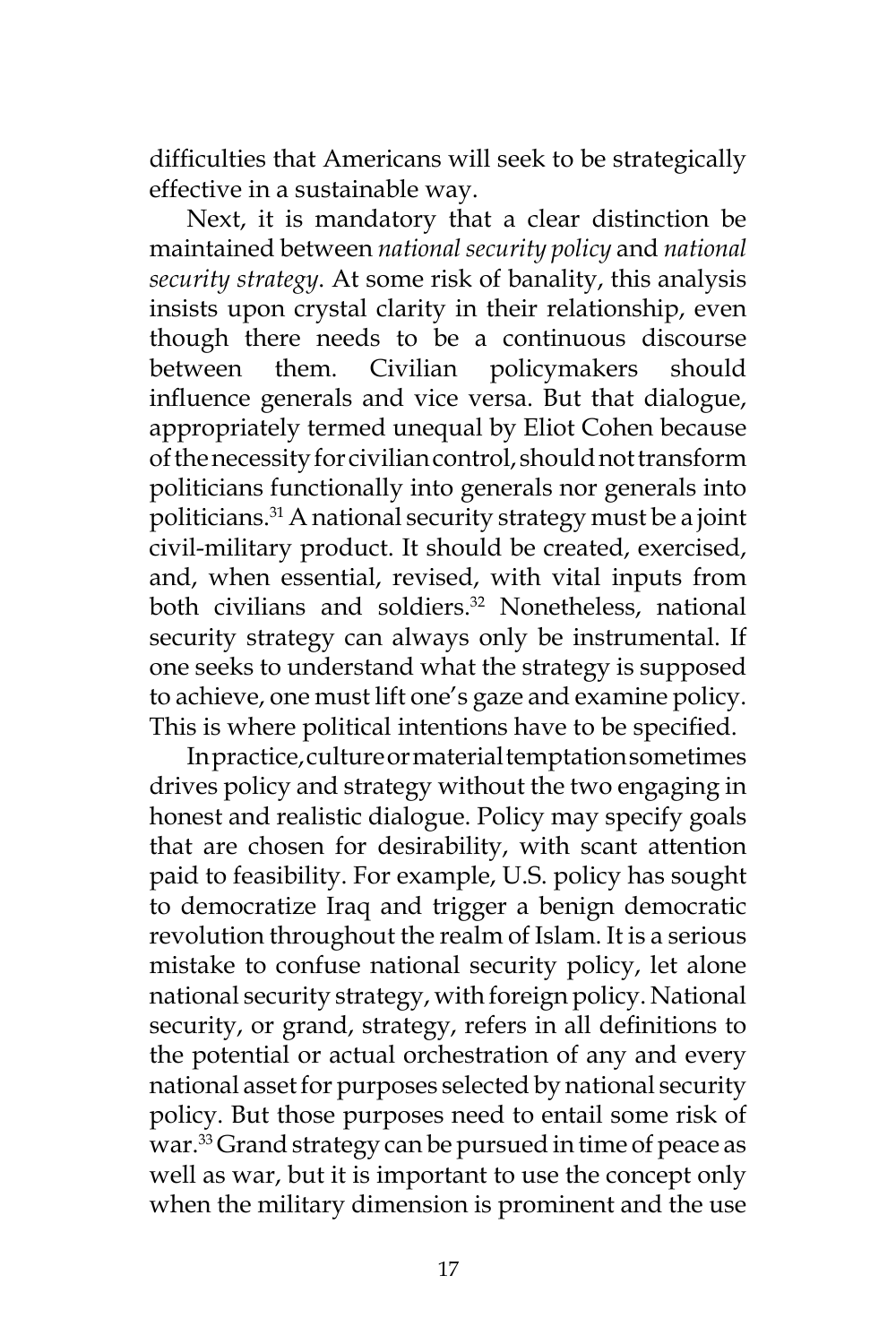of force is a distinct possibility, if not probability. In the same way that strategic studies must not be subsumed into an overly broad, all-dangers, security studies, so national security strategy has to retain a strong military flavor, despite its breadth of domain.<sup>34</sup>

Under the umbrella of national security strategy lies *military strategy*. Confusion of the two is commonplace. Although war most essentially entails fighting, as Carl von Clausewitz insists, not every exercise of national security strategy requires warfare.<sup>35</sup> Adroit diplomacy or cunningly applied economic coercion may remove need for the spilling of blood. However, since national security strategy has the military element at its core, it must follow that military strategy is nearly always critical to the success of policy. If the United States chooses and conducts military strategy incompetently to the point of battlefield defeat on a theater-wide scale, it is unlikely to be possible to find adequate compensation through the skillful employment of other agencies of national power and influence. Once committed to a conflict, military force has a way of mattering more than anything else. Even though fighting is not always potentially the most effective source of strategic effect, if one loses in combat the fighting will assume the pole position in relative significance.

Most typically, the regular side in irregular warfare cannot win the war as a whole militarily, but paradoxically, even ironically, it can be defeated by failure in combat. In 1964, Bernard B. Fall expressed the condition thus:

[G]uerrilla warfare is nothing but a tactical appendage of a far vaster political contest and . . . no matter how expertly it is fought by competent and dedicated professionals, it cannot possibly make up for the absence of a political rationale.36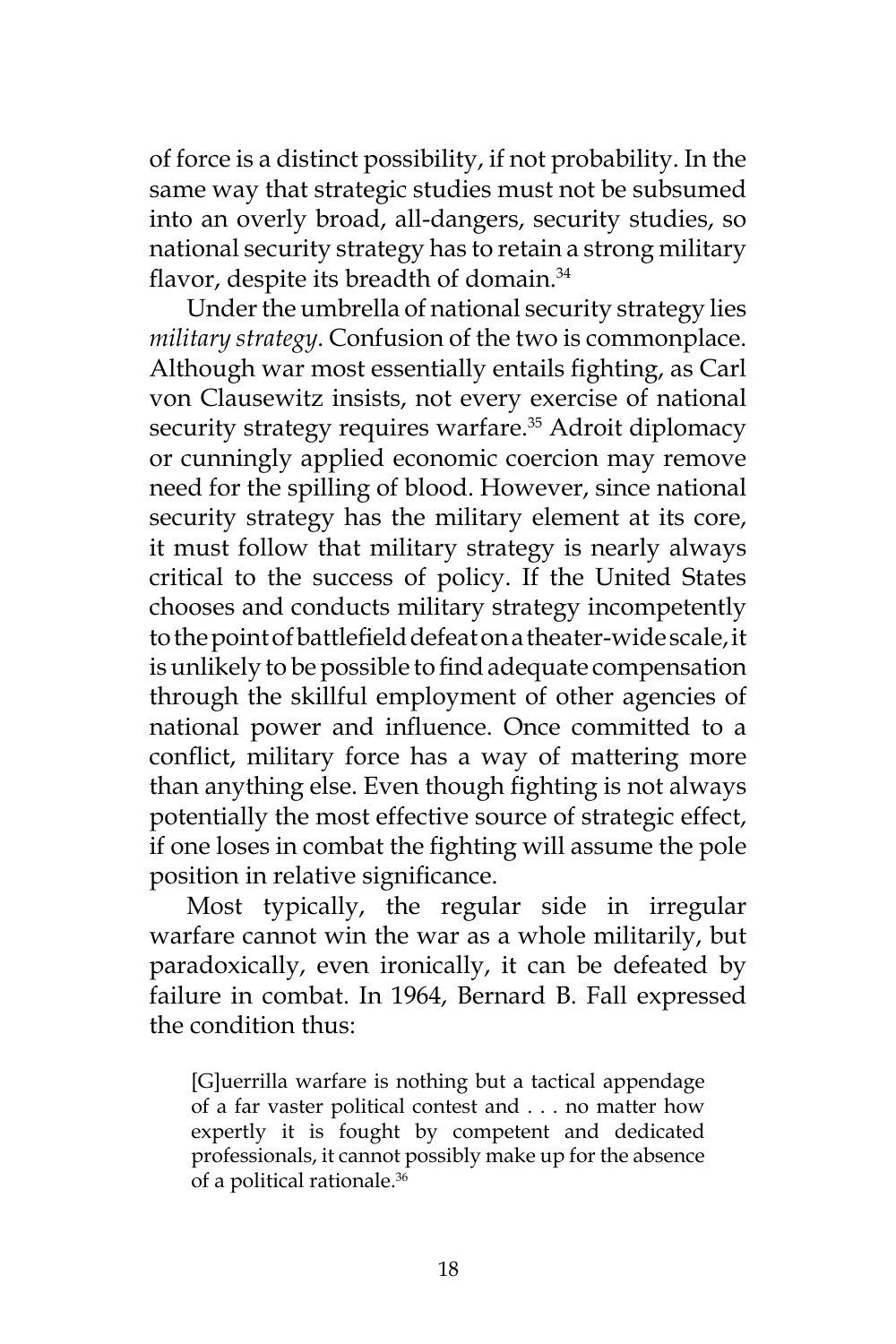In both Iraq and Afghanistan today, growing U.S. competence in counterinsurgency (COIN) and counterterror (CT) has not until recently been married to a political rationale sufficiently favored by local power brokers. As a result, it is uncertain as to whether U.S. COIN efforts will produce the lasting political effects sought by Washington.

In 1954, the defeat of the 17 elite battalions (only 10 fought any one time) of the French Colonial Army at Dien Bien Phu had conclusive political consequences, albeit not ones that fully satisfied the Vietnamese.<sup>37</sup> Ho Chi Minh was bullied by China and Russia into tolerating the temporary creation of a South Vietnam. For the exception to the rule that defeat in battle is fatal, it is historically accurate to note that although French colonial forces won the fighting in Algeria, France lost the war.<sup>38</sup> For further illustration, it can be persuasively argued that the United States defeated the Viet Cong and the North Vietnamese Army (NVA) in resisting the Tet Offensive in 1968, as well as in subsequent operations, yet still lost the war.

This monograph recognizes the sovereignty of politics over warfare and endorses the view that there are some conflicts that cannot be concluded successfully by military means. But we also wish to contradict the all too prevalent notion that actual fighting is only of secondary importance. The view taken here is that the primacy of politics, indeed of culture, does not mean that tactical military outcomes are of little significance. To stumble into that opinion is to overreach with the sound argument that military success does not necessarily translate into victory in a war overall.<sup>39</sup>

The final piece of the puzzle tackled here is the *armed forces*: soldiers, their morale, institutions, doctrines, training, tactical skills, equipment, and combat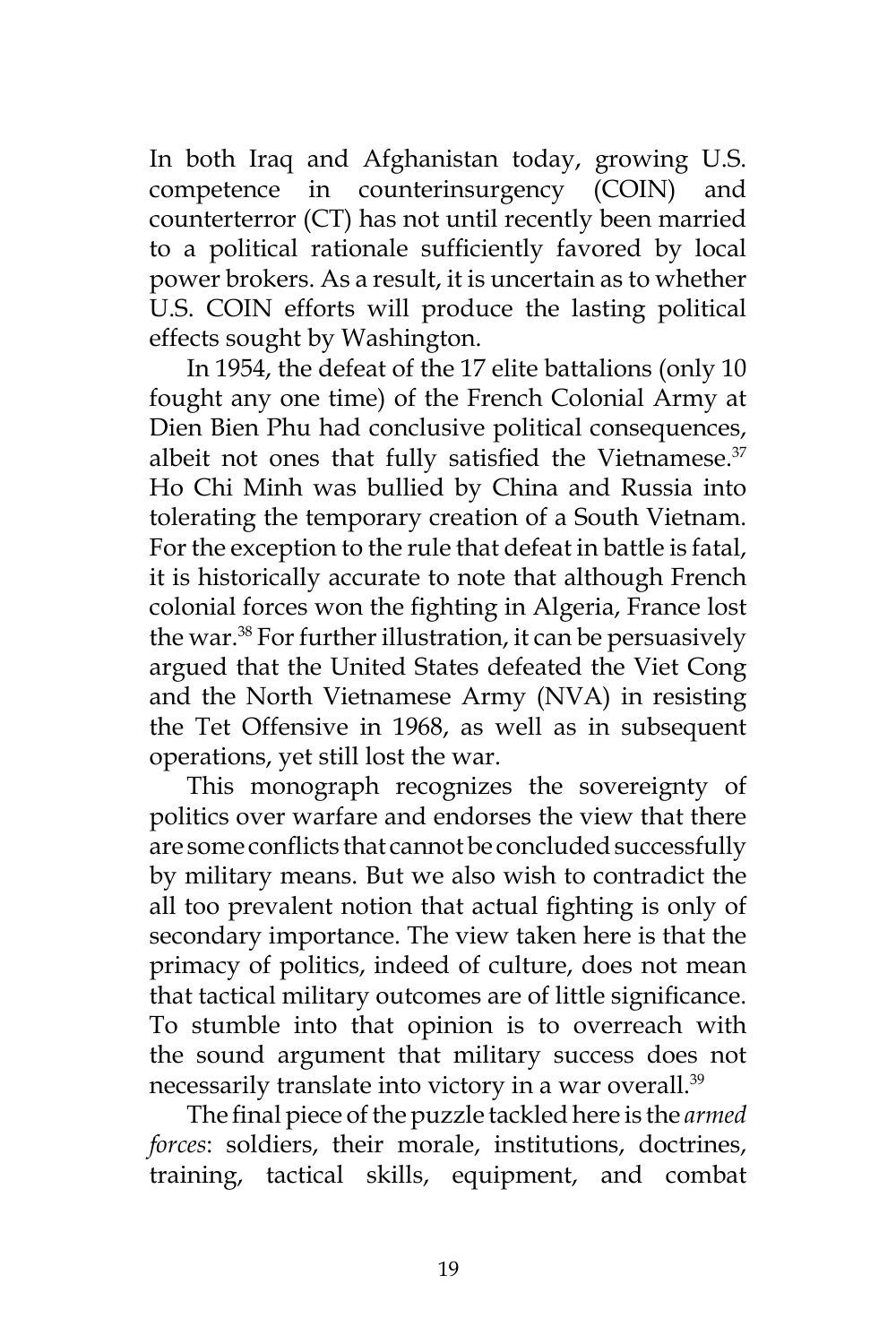effectiveness or fighting power. Military strategy should change only at a pace consistent with actual military prowess. If the armed forces cannot perform adequately at their core or defining activity of fighting, then military strategy, national security strategy, and policy will be frustrated. The soldiers of the Third Reich could not defeat the soldiers of Soviet Russia. German military strategy faltered and collapsed in the face of too much distance, too large an enemy, and repeated logistical disasters and other systemic weaknesses.<sup>40</sup> In Afghanistan and Iraq in the 2000s, the U.S. armed forces, though markedly improving, demonstrated and publicly acknowledged a lack of expertise in the early conduct of warfare against irregular enemies.<sup>41</sup> Irregular conflict, as in Iraq today, the U.S. Army's preferred type of war. This Army, at least until recently, has not been properly indoctrinated, equipped, and trained to succeed in Iraq. As much to the point, one must add, the soldiers have served generally faulty military strategy, and poor national security strategy, in ultimate pursuit of impractical policy goals. Strategy, operations, and tactics in Iraq all improved in 2007, culminated by claims of imminent military victory in late 2008, but it may well be the case that Iraqi internal political divisions will yet scuttle U.S. efforts.

Every layer in the national security architecture has to function effectively enough. Not perfectly; one must not seek an impossibly immaculate performance. No matter which desirable policy goals are chosen, and regardless of the theoretical wisdom in the selected strategy, to repeat, if the military machine cannot deliver sufficient success the entire project will fail. Culture, policy, strategy, operations, tactics, and logistics depend upon each other. The monumental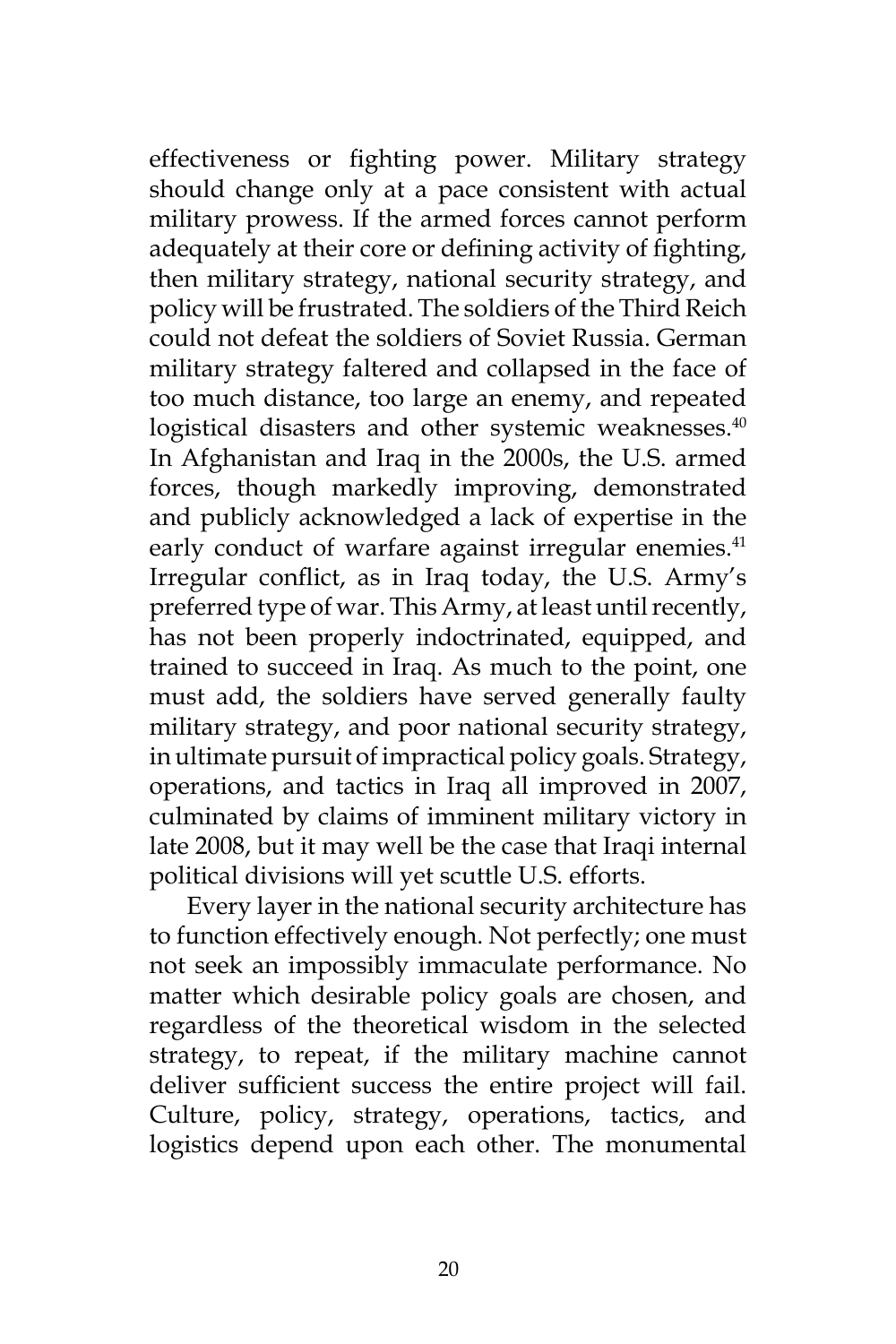task of combining policy intent with the necessary ways and means is the domain of strategy, both national security or grand, and military.

## **Global Security and Future Warfare.**

Clausewitz provides somber meditations on uncertainty, risk, chance, and friction as prominent features of warfare.42 Of course, he is correct. But the great Prussian philosopher does bound his warnings, explicitly and implicitly. Notwithstanding his vigorous claim that "war is the realm of uncertainty" and his striking simile claiming that "[i]n the whole range of human activities, war most closely resembles a game of cards," his is not the counsel of despair in the face of a blind chance.43 If we read *On War* carefully and reflect on the meaning of the whole book, it becomes obvious that the author judges governments and their military commanders to be far from helpless when chance strikes a potentially cruel blow.<sup>44</sup> First, Clausewitz praises a process of detailed war planning, hardly an activity that could be very valuable should chance reign supreme.<sup>45</sup> Second, he recognizes the role of genius in command as offering some protection against cruel strokes of fate.<sup>46</sup> Genius appears on a sliding scale of merit and requires a competent military instrument for its realization in action. Often it is said that operational planning is of more utility for the training of planners than for the plans that it yields.

Uncertainty is a feature of war, rendering warfare exceptionally difficult to treat analytically. Uncertainty can have a positive effect, as typically was claimed for nuclear deterrence.<sup>47</sup> But more generally it is a blight that cannot be treated conclusively. Because the future has not happened, defense planning cannot help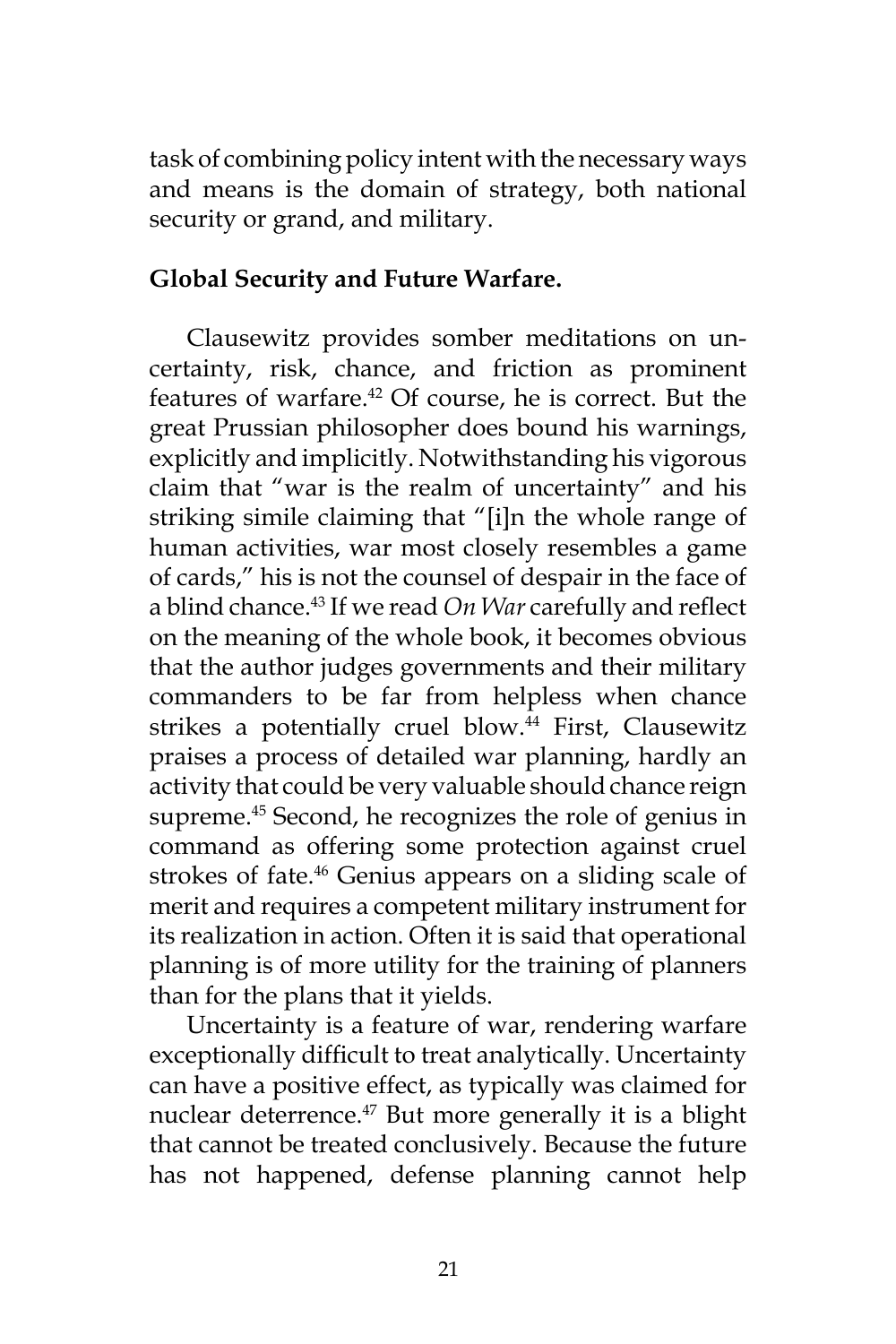becoming guesswork.<sup>48</sup> This guesswork generally is performed carefully, though one should never forget that the country's military posture ultimately is not the product strictly of a rational process of strategic net assessment. In addition, perhaps preponderantly, the posture is the result of an essentially political process keyed to questions of money. Of recent years, the U.S. defense community has taken the principle of uncertainty very much to heart. In fact, there is some danger that a prudent recognition of uncertainty may be accorded undue authority. As some scholars have begun to notice, although war is beset by nonlinearity, uncertainty, chance, and even chaotic conditions, by no means is it impervious to purposeful direction.<sup>49</sup> If it were, there could be no place for strategy. In historical practice, uncertainty, chance, and risk assuredly attend war and warfare, but they are simply conditions under which strategically educated leaders must labor. Clausewitz should not be characterized as a chaos theorist; he was not one such. To indicate how uncertain is the future, especially war in the future, is not to claim that the course of events is beyond shaping and even control.<sup>50</sup>

Empirical historical studies of defense planning, usually called war planning, are fairly rare. Single country works and treatises that are almost cookbooks on how to do it correctly, are far more common. It so happens that an edited book of unusual relevance to our concerns here has appeared recently. The previous major study a generation ago focused only on World War I: *War Plans of the Great Powers, 1880-1914*, edited by Paul M. Kennedy.<sup>51</sup> In contrast, the recent volume, *The Fog of Peace and War Planning: Military and Strategic Planning Under Uncertainty,* edited by Talbot C. Imlay and Marcia Duffy Toft, covers the great powers from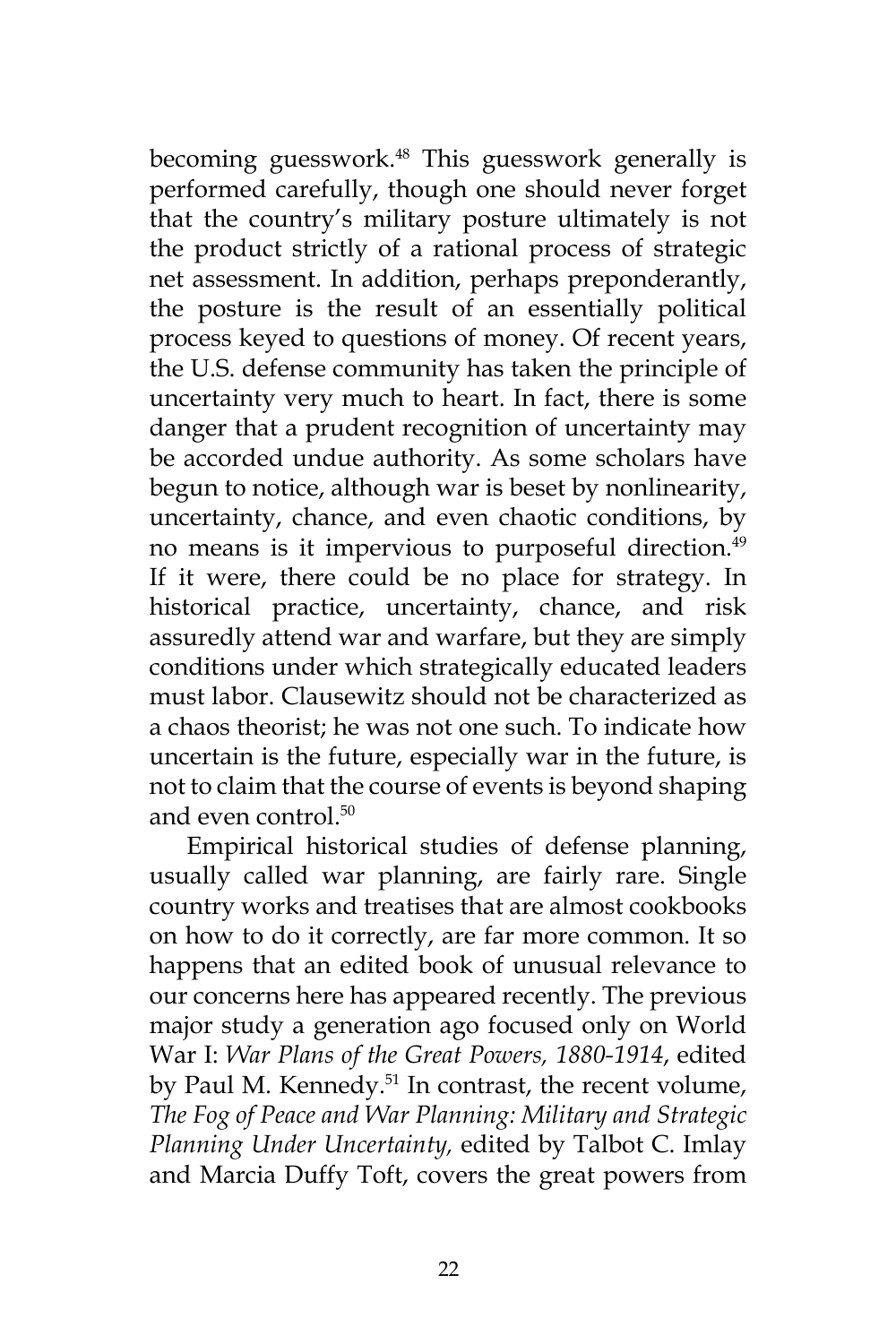1815 to 1961.52 Although the conclusions offered by the editors are less than startling, their brief introductory rumination is useful. For example, they offer the following nugget which combines the blindingly obvious with shrewd judgment:

But if the task of military planning is indispensable, it is also fraught with an uncertainty rooted in three basic problems: that of identifying friend and foe, that of understanding the nature of future war, and that of determining its timing.

Timing probably involves the greatest uncertainty. Aside from cases of deliberate aggression planners cannot confidently know whether war will break out tomorrow, next week, next year, or in the next decade.<sup>53</sup>

The implication of Imlay and Toft's statement is that war planning in peacetime cannot be performed efficiently.54 The problem of deciding upon adequate defense preparation is the familiar one of insurance. How much protection should be purchased as a prudent hedge against threats that may never materialize?

In this monograph, unless otherwise specified, defense planning refers to what used to be, and in some quarters still is, known as war planning. This is planning for the country's overall defense posture, as well as military planning for operations at the high end of the operational spectrum. The text recognizes that the United States conducts planning at every level: from the political-policy, through the grandstrategic, to the military strategic, the theater—and lower, to the operational and tactical. In point of fact, the staffs in the vast multilayered bureaucracy of the U.S. Government, especially in its military institutions, write and rewrite plans of different kinds all the time.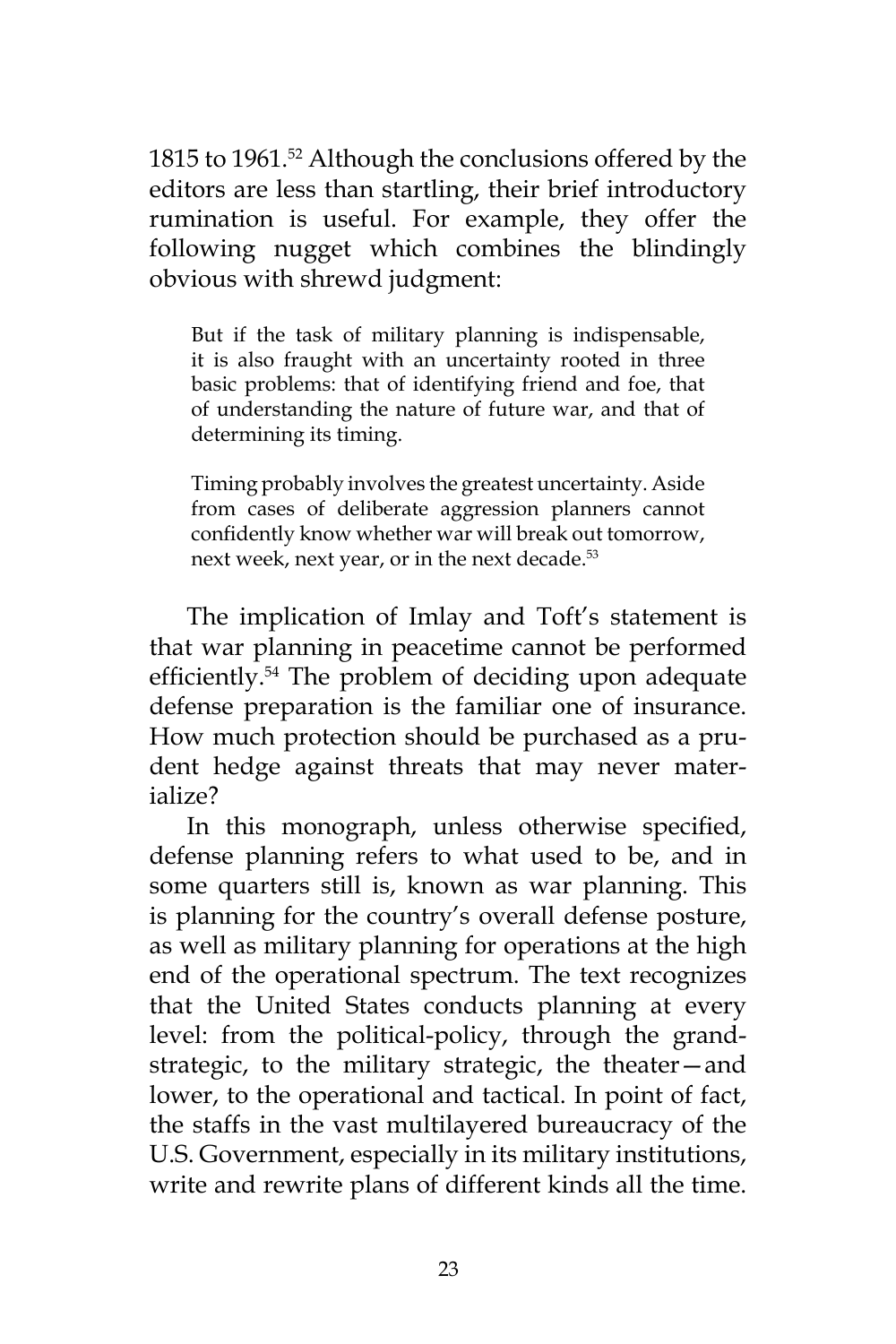Given that the mission here is to identify a sustainable national security strategy, the discussion of plans and planning generally refers to processes of discussion, decision, and action at that level.

It is well to develop and retain empathy for defense planners, because theirs is a necessary though awesomely challenging task. Because one is unavoidably ignorant about the future, that does not mean that the vital subjects of this section—global security and future warfare—can be neglected. Since one can only guess about the future of warfare, guess one must.<sup>55</sup> To cut to the chase, when one seeks a sustainable national security strategy, a hugely immodest project, what guidance can one seek, and from which sources? Must the future resemble the past? Unfortunately, history is all that is available for guidance. Yet "history" is not an objective record of who did what to whom, when, and why. Rather it is a confusion of competing historians who have told what they believed occurred. "The lessons of history" are notoriously short of authority.

Nonetheless, since the defense planners of today have to beware lest they project the current context mindlessly into the future, and can know nothing definite about the future, rival interpretations of the past are the only source of inspiration extant. Of course, one could sever the anchor chain to history and elect to go boldly into almost a wholly unfamiliar security future. It is possible, some would say desirable, to plan for a 21st century which bears little resemblance to the 20th and 19th. Attractive visions of global security radically different from current conditions are not hard to invent, but the appeal does not survive close study, at least it has yet to do so.<sup>56</sup>

American defense planners are required to think and prepare for a global domain. Even should a future U.S.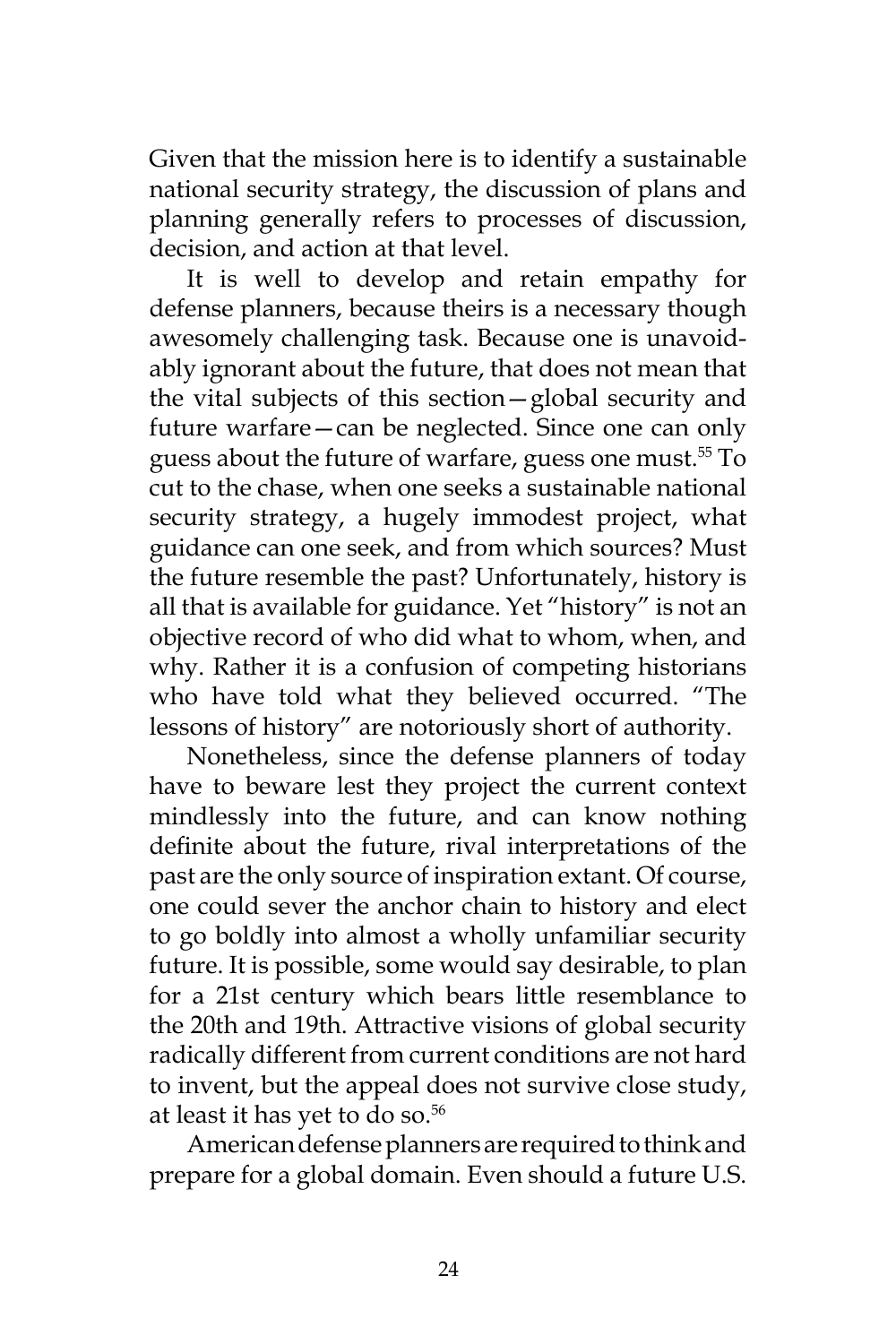administration express an inward-looking domestic mood and attempt a significant reversal of today's forward presence, it would soon discover that its security concerns were distressingly global. The United States is too important an actor in all dimensions of world affairs, not least the financial and economic (e.g., maritime trade), to be able to pull up the drawbridge and mind its own business, inoffensively, in North America. This is not to claim that Americans have no choice in their national security policy, and hence strategy. But it does mean that because the country is the most essential of players in a global system of international relations, it must protect its vital national interests by accepting at least some measure of foreign engagement. How much, of what kind, and to what ends, are the issues here. Also, it is necessary never to forget the literally vital logistical dimension of national security strategy. Forward military deployment and basing are key enablers of strategic effectiveness.<sup>57</sup>

It is with some discomfort that I mix description with prediction and prescription. Indeed, I am generally altogether averse to prediction. However, at this juncture it is necessary to specify the working assumptions that should provide the bedrock, the firm footings, for the architecture of a sustainable American national security strategy. Although these are chosen strictly personally, they are widely shared, even if some readers find a few of them controversial. What should U.S. policymakers and military leaders assume about the future of global security and warfare? What do they believe they know about the future? Even if they are not at all certain, what do they choose to assume as a matter of prudence concerning distant hypothetical, threats. Here are six fundamental assumptions:

1. *War is endemic in the human condition*. Officials should not be distracted, let alone convinced, by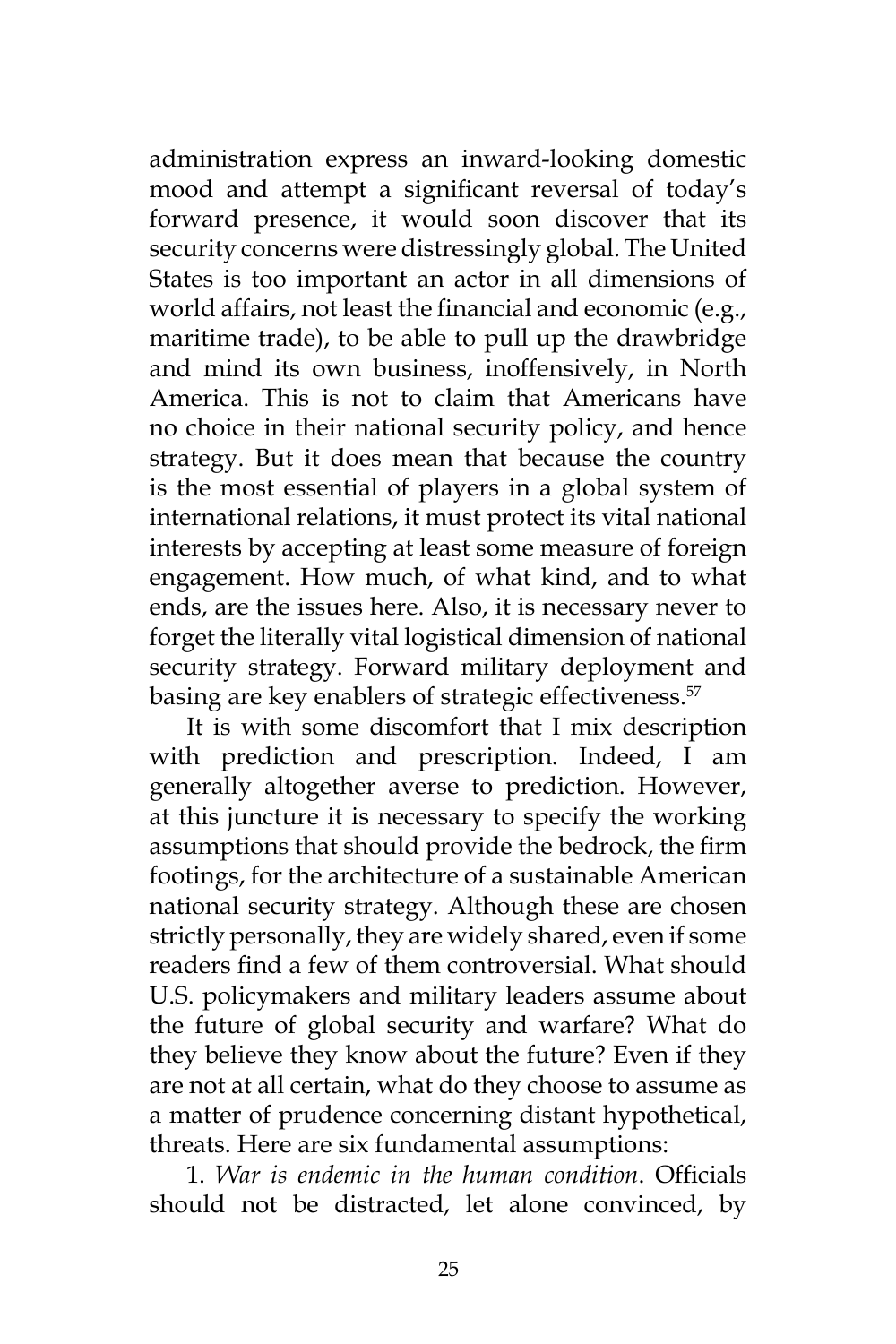scholars who write about the transformation of war, about "new wars," about the end of war, or the end of major war as we have known it.<sup>58</sup> War, and its signature activity, warfare, quintessentially involving fighting and killing, are here to stay. Aside from the years of world war, the period since the end of the Cold War has been as bloody as any, and bloodier than most, in the 20th century. Those theorists, officials, and soldiers, who believed after 1991 that the future of conflict would be so constrained that Western forces would be limited to performing peacekeeping duties, Operations Other Than War (OOTW), and occasional brief fly-by bombardments, were seriously in error. Given the contemporary enthusiasm for military modernization around the world, except for EU-Europe, there is no doubt that this first assumption is near universally shared.

2. *Warfare will both evolve and appear in several forms*. Because of its superior investment in military technology, the United States is right to assume that it will lead the process of military innovation.<sup>59</sup> However, it is also correct in the relatively new assumption that advanced technology, though generally apt to be useful, cannot guarantee even tactical success, let alone operational, strategic or political.<sup>60</sup> Defense planners have to consider evolution in the "grammar" of war, as Clausewitz calls the mechanics of warfare, holistically.<sup>61</sup> The U.S. military establishment must recall old practices that were effective, as well as innovate, if it is to shine in future conflicts. The future is near certain to call on Americans to wage both regular and irregular warfare, often in the same trial of arms. In some cases, the United States will be able to choose the wars it fights in the 21st century; they will be wars of discretion. However, it would be an over-bold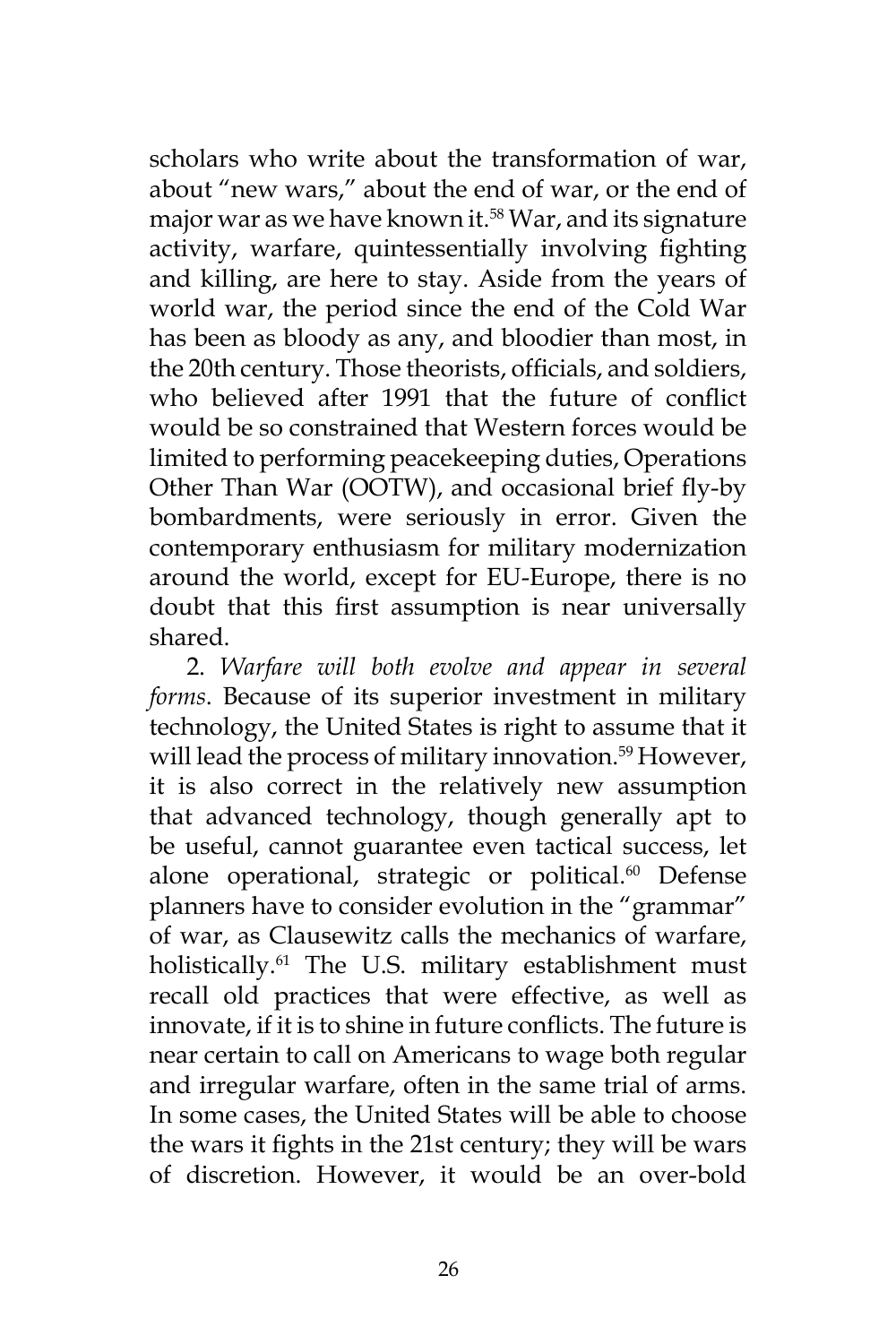prediction to claim that all of America's wars will be of that sort. Similarly, it would be rash indeed to predict that the character of America's future warfare will be dictated in the large by Americans. Adaptability has always been essential; it will remain so.

To record a worrying thought, Americans are so habituated to the blessings of technological superiority that they do not often consider the perils of nonlinear technical developments abroad that could place them behind the curve of innovation and its military exploitation. What if the next revolution in military affairs (RMA) leverages radically new technologies, and the leveraging is achieved preeminently by Chinese, Indians, or Europeans?<sup>62</sup> One brave but thoughtful prophet, Dale Walton, envisages with confidence the emergence of a new "technological 'super-revolution'." According to Walton, this "superrevolution," comprising "interrelated revolutions in biotechnology, nanotechnology, robotics, computer science, and other areas will result in extraordinarily potent war-fighting innovations."<sup>63</sup> Walton goes so far as to predict that "given the pace of technological change, it should be expected that within two decades a new RMA, the successor to the increasingly mature Second American RMA [nuclear and information technology], will be in evidence."64

One needs to consider as well the fact that we are still only at the beginning of the military space age, while cyber warfare, though already rife, is thoroughly immature. America may out-resource its actual and potential enemies by a country mile, but is it possible that those foes might invest more cunningly and effectively, especially in the uses to which new technology can be put? So many and unfamiliar are the military-technological possibilities of this century, that major outbreaks of warfare may be asymmetrical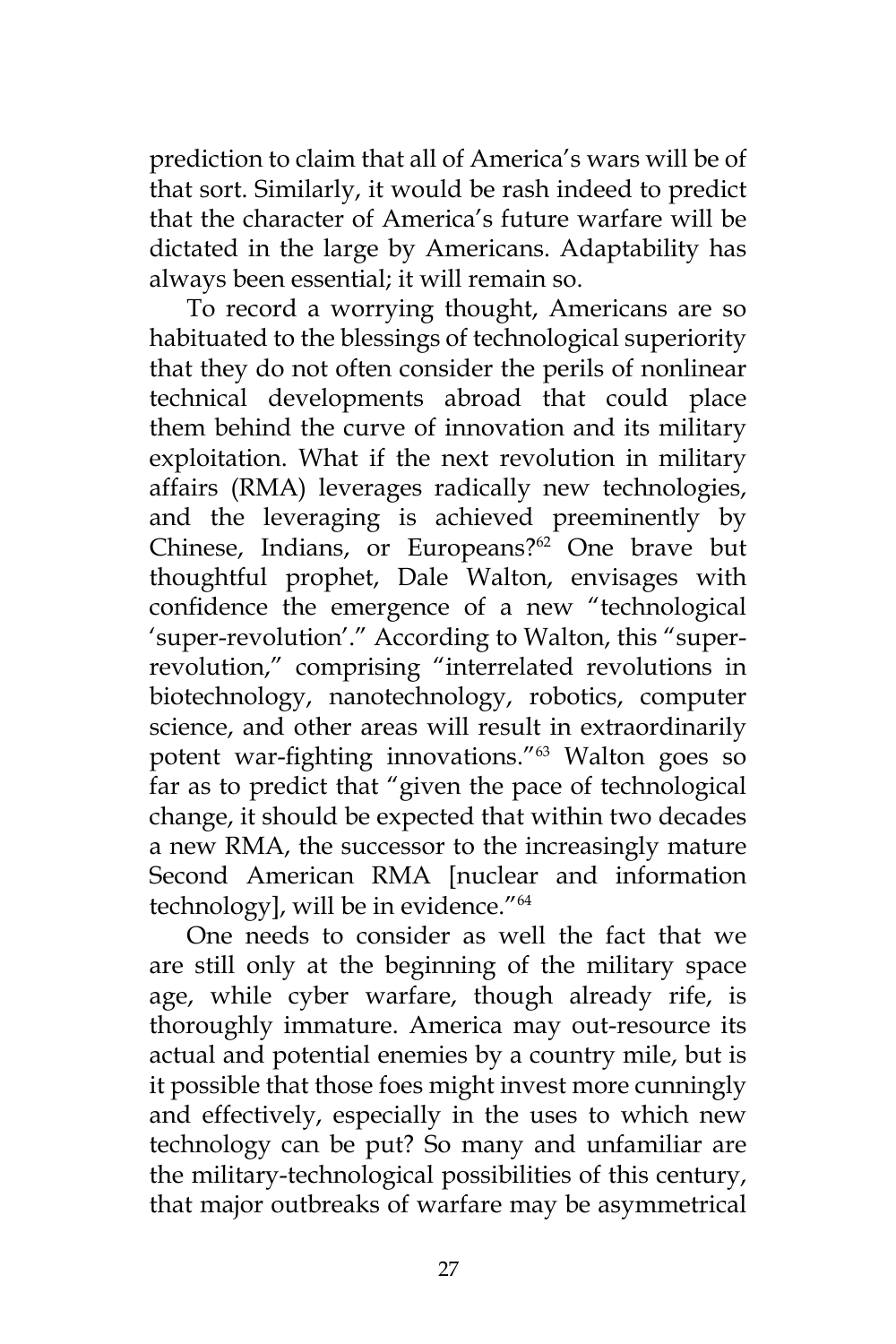and historically nonlinear to the point of offering war-winning advantages to the more imaginative and innovative belligerent. This is not a prediction, but anyone obliged to think about future warfare would be foolish were he simply to assume that the United States will be wise and lucky in its technical, and consequential doctrinal, operational, and tactical choices.

3. *Global order is a meaningful concept: such order has to be policed by someone or something*. Global order is a value-charged idea, as is the claim that it needs to be kept. In practice, there may be extant no global condition that one could term orderly and no state, coalition, or international institution seeking to maintain order. By order, we understand a stable global context wherein the principal actors behave predictably in a manner that does not challenge the legitimacy or regular functioning of the prevailing pattern of international relations.<sup>65</sup> The United States has decided that terrorism, most especially Islamic fundamentalist terrorism, now commonly referred to as violent Islamism, is a threat to global order. More to the point, perhaps, since 1991, albeit not without a wobble or two, the United States has sought to play the thankless but selfflattering role of global guardian. Literally in every place in the world today that is experiencing serious instability, the United States is a relevant presence serving the American notion of order, arguably with the lonely exception of sub-Saharan Africa. While the United States is nominally committed to the concept of global order for its own sake, it has been most actively committed, as noted already, to advancing a desirable order through the promotion of democracy and open markets.

American national culture and world events have produced a situation wherein the United States is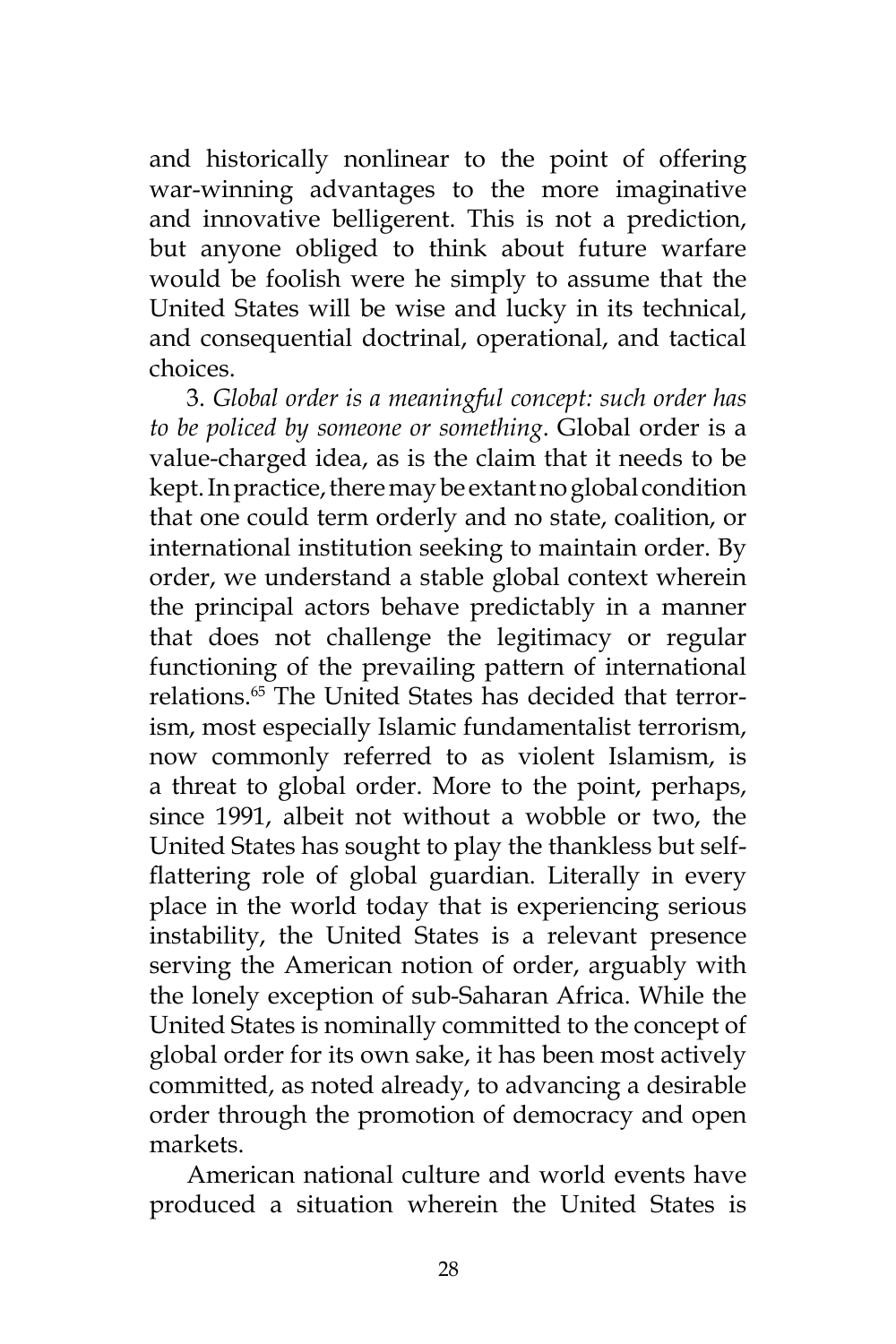"globocop." Americans are combating the illegal drug industry in South and Central America (as well as in Afghanistan); through the North Atlantic Treaty Organization (NATO), they are on the line should the Russian Federation overreach in its harassment of the revived Baltic states, and one day possibly, Ukraine and Georgia; it is in the forefront of efforts to suppress violent Islamism in the Middle East, South Asia, and East Asia; and it is literally on the firing line in South Korea as well as prospectively in the Taiwan Straits. All of these and other dangerous tasks can be rationalized, and indeed may be judged sound, strategically, but, like the British Empire, they have been acquired piecemeal. Although the judgment bears hard on Americans, despite the pleasure of a sense of primacy, the global political system needs the United States as a policing agent. The system needs to be disciplined by some factor additional to the universal operation of enlightened self-interest and of good behavior norms as well as some "laws."

States or other communities need to be disciplined when they misbehave according to the standards that typically prevail, and indeed that need to prevail if the existing international order is to remain tolerably stable. In cases of minor transgressions, or of aggressive behavior by minor players, either international institutions or relatively strong regional powers may suffice to restore the status quo ante or compel a satisfactory compromise. But when the menace is on a scale, or has a geographical reach, that is more than local or minor, the United States at present is the only candidate for the role of global policeman on behalf, naturally, of its own notion of order.

The role is expensive and often unrewarding at best, and is certain periodically to be unpopular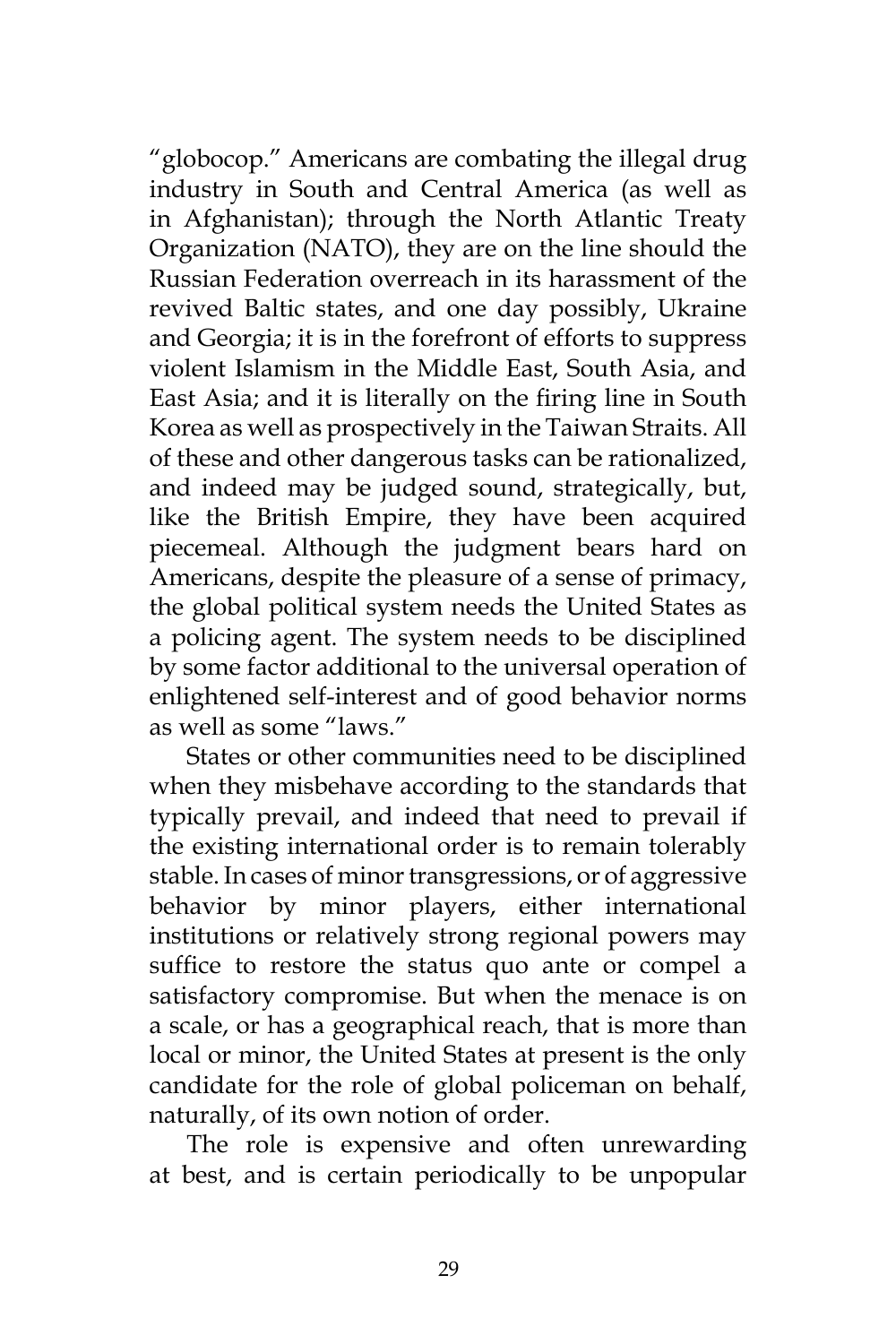domestically. However, if the United States should decline to establish a forward presence around the world, off-shore or on-shore Eurasia, either materially or credibly in potential, then it would cease to be a shaping, let alone the most significant, factor in the future of international relations.

After Iraq, Americans could well decide that the possibilities of policy and strategic error are so large that the country should not trust itself to play the global guardian role. But one can predict that such a public policy mood would not long endure. The consequences of America-light purposeful behavior globally would come to be too uncomfortable for most Americans. Admittedly, this is a bold, perhaps rash, prediction. But it expresses the view that were the United States to disengage seriously from actual and potential security duties around Eurasia, it would soon regret the decision. This is not to neglect the possibility that elements of such a process of American disengagement from Eurasia, on-shore if not off-shore, might be compelled by the political decisions and strategic advances of others. Policy and strategy decisions may not be wholly discretionary for Washington.

4. *War entails warfare, and warfare always is about fighting*. Warfare is not only about fighting, but combat is the signature behavior of armies. Moreover, as Clausewitz, the master thinker, insists in muchquoted words: "The decision by arms is for all major and minor operations in war what cash payment is in commerce."66 The U.S. armed forces currently are in no danger of neglecting their mandatory generic core competency—fighting. Leaders of all armed forces, everywhere, at least pay lip service to the connection between their profession and warfare, but many of them have no serious expectation of ever having to fire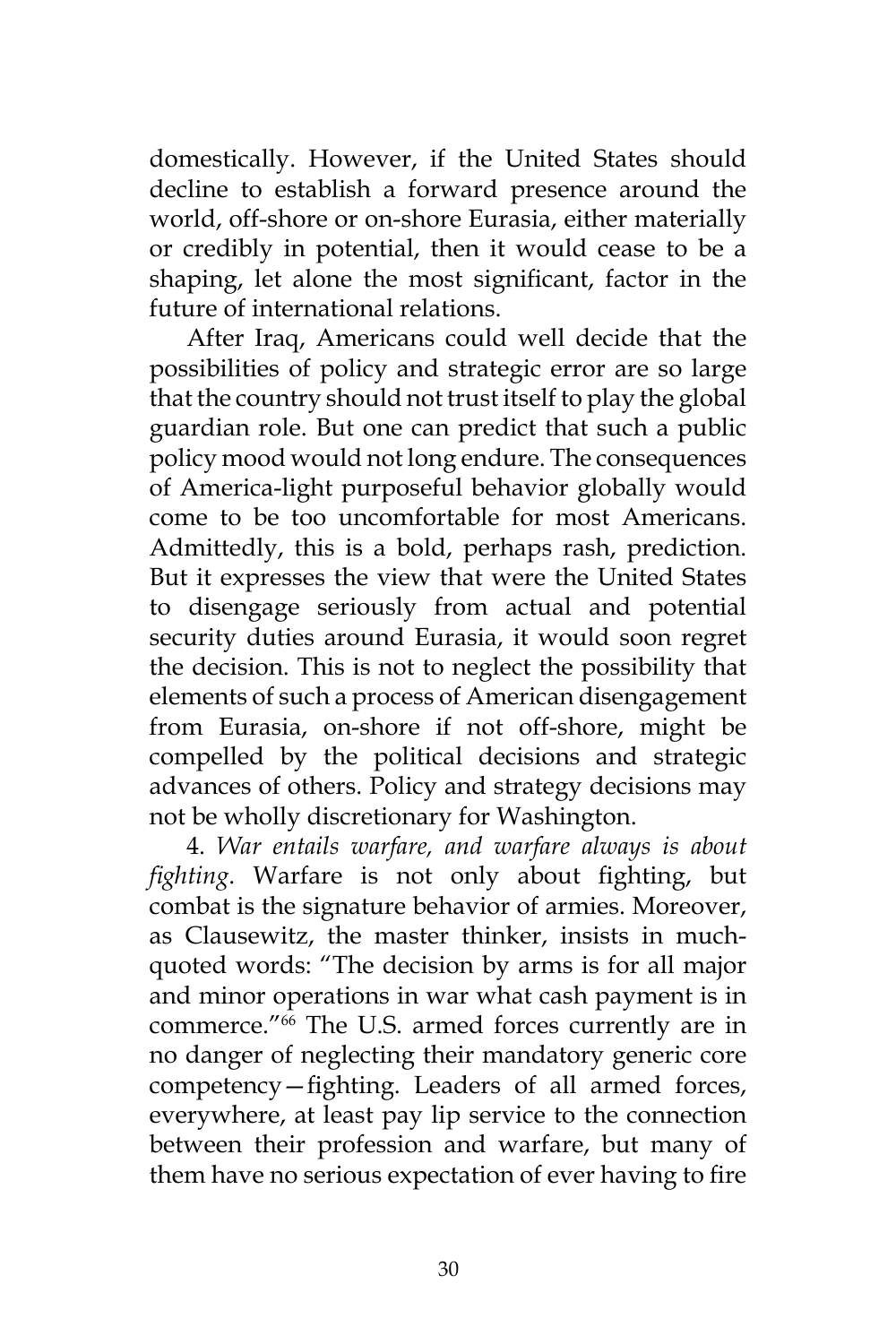shots in anger. Moreover, of those military institutions that do have grounds to anticipate action, the force in question is far more likely to be applied on behalf of domestic order than in the conduct of interstate war. Although American soldiers today are no strangers to warfare, it is a long time since they faced a firstclass regular enemy, even a distinctly asymmetrical one.67 It should be noted that all warfare is in some measure asymmetrical. The word is easily abused by overemployment. Not since 1953 in Korea have enemy aircraft occasionally been a nuisance to U.S. ground forces, while a context wherein the enemy held air superiority has not been suffered since 1943 in Sicily. America's foes in the GWOT or among the ranks of roguish states are sometimes cunning, reasonably welltrained, experienced, and exceedingly determined, all of which count for a lot. But they lack the resources to wage warfare on a major scale. Acquisition of WMD should greatly reduce the political and strategic disadvantages of such belligerents in the future, but this is still largely a future prospect. Of course, North Korea already has its nuclear equalizer, and Iran is well on the way to acquiring one also.

It has been a long time since the warriors of the United States have had to fight an enemy of approximately the same military weight, even if that enemy were to fight in a style that was highly asymmetrical. In World War II by 1943-45, the Wehrmacht needed to seek compensation for U.S., British, and Russian material superiority in its tactical skill, sheer determination, well-chosen terrain to defend, and some equipment quality edge. Of necessity, it waged a poor man's style of regular warfare. American soldiers, making the prudent assumption that there will be "regular" fighting in their future, should not assume that materially well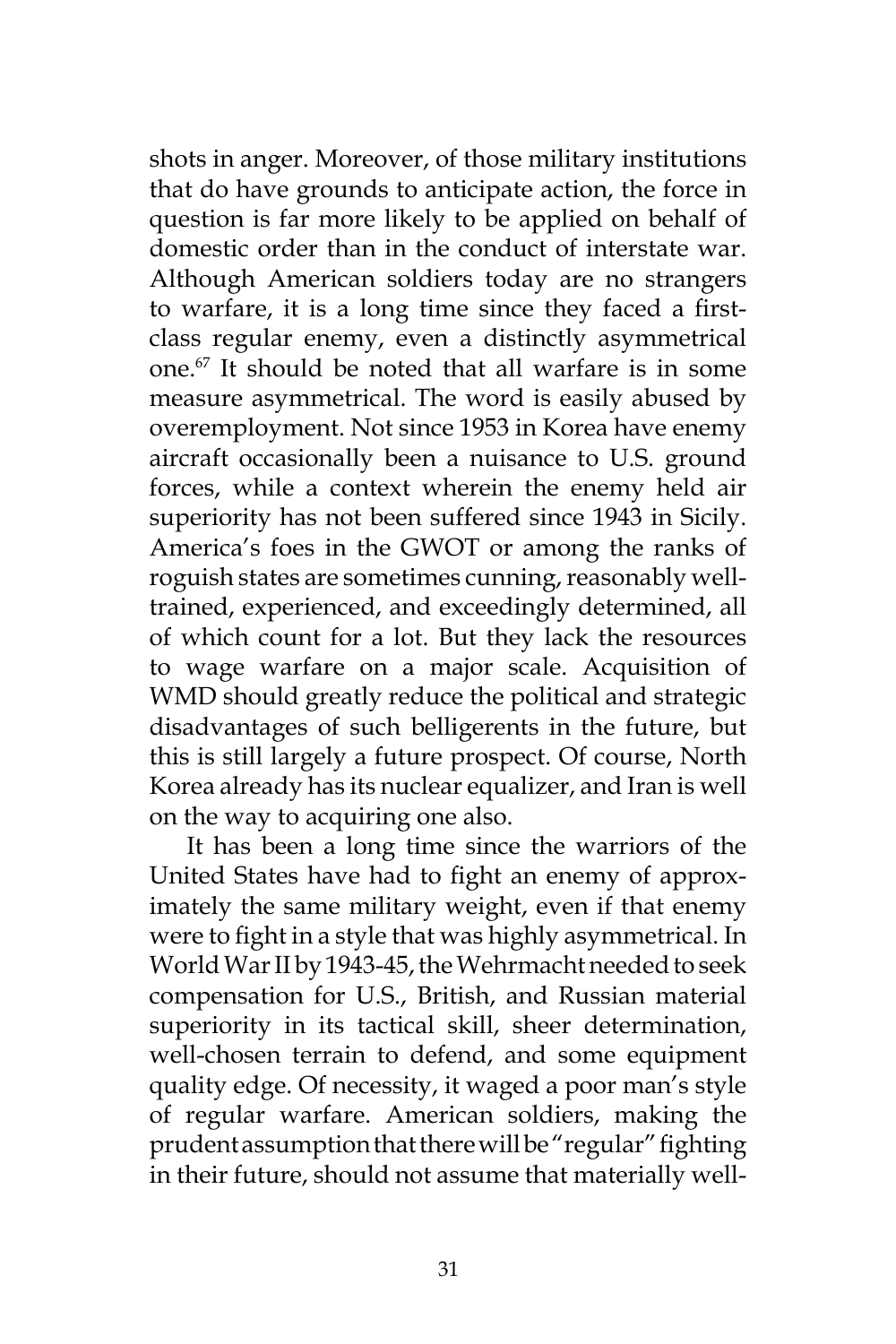endowed regular foes will fight in ways symmetrical to U.S. preferences and expectations.<sup>68</sup>

Assumptions are cultural, or nearly such, and do not alter readily, even in the face of evidence suggesting they are ill-founded. $69$  As many commentators have noticed, it has long been assumed by the U.S. armed forces that real warfare was regular in character. Today there is some danger that that assumption has been dropped in favor of an expectation of COIN and CT. As a corrective to the previous assumption, some swing in the direction of the irregular end of the combat spectrum is welcome. However, it is unsafe to assume that America's strategic history will be principally concerned with warfare against enemies who must fight irregularly. On the one hand, there is a full house of potentially hostile states emerging in world politics. On the other hand, it is neither desirable nor politically feasible for the U.S. armed forces to be committed principally to the conduct of major COIN and CT campaigns.

By all means American soldiers should seek to improve their understanding of the cultural dimension of warfare. But one cannot expect and should not seek a transformation in the American way of war in favor of general prowess in irregular warfare. The U.S. armed forces are sufficiently large to be able to afford specialized capability for COIN and CT. Military force, U.S. style, is strong on maneuver, certainly on movement, and firepower. This style is not tailor-made for the conduct of counterirregular warfare, although it has its place, as does technological sophistication despite its limitations. Most of the U.S. armed forces are designed to meet and defeat other regular forces. They should remain tilted thus in their competencies. Certainly they can acquire and hone skills at COIN and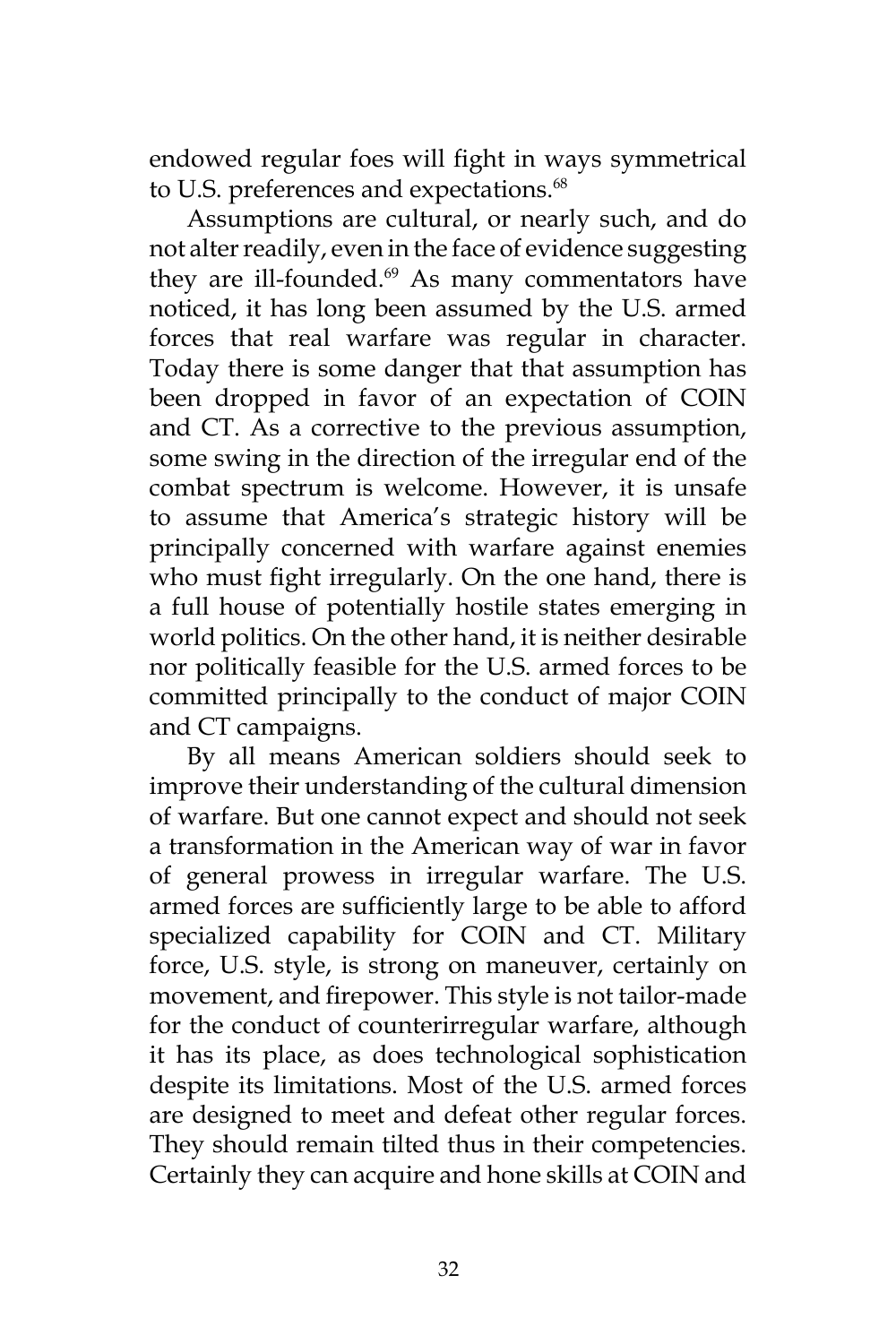CT, and they should increase their cultural awareness, as indeed is occurring today. First and foremost, though, they need to remain an adaptable instrument for combat against states.

5. *New first-class competitors/enemies will emerge (indeed, are emerging already)*. Some Americans have been so smitten with the ideology of primacy, despite the experience in Iraq since 2003, that they cannot quite sign on to the assumption that a worthy "super" enemy or coalition of enemies will emerge over the next several decades. But such an emergence is precisely the prediction on the part of the author, and it is a current assumption of many, though by no means all, of America's strategic theorists and commentators. Understandably and probably wisely, the government is publicly uncommitted on the subject of the duration of the American hegemony. Obviously, American officials do not wish to predict their country's decline and fall from ascendancy.

Regional great powers such as China, India, Russia, possibly EU-Europe, Brazil, and Iran, among others, must balance the value of a faraway U.S. hegemon with a distant homeland, against the political insult and damage to local ambitions and interests that such a hegemon inflicts. Americans can assume with confidence that their current global role as guardian of order increasingly will be opposed by rising states and coalitions, most especially in East Asia. However, it is necessary to remember that this region, the emerging center of world politics and the most dynamic source of economic globalization, has its own rivalries and may be able to provide a regional balance of power even without active U.S. participation. Because of a long-time focus on Europe and the Middle East, many American analysts are wont to forget the unique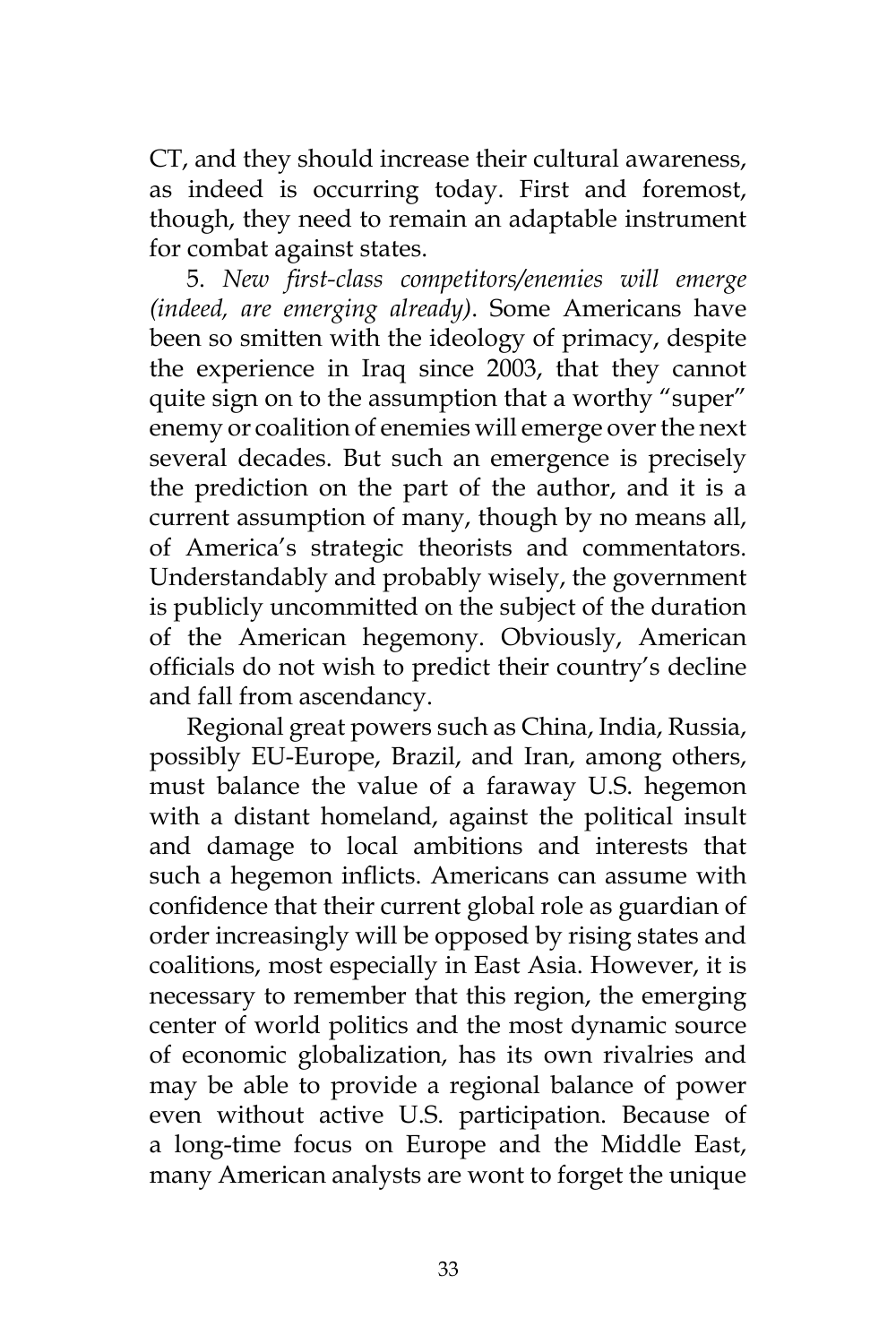geography, geopolitics, and geostrategic conditions of East and South Asia. The distances are immense, with the regions and subregions divided by extensive forbidding terrain—desert, mountains, jungle—and with the commercial and military contexts being largely geographically maritime. East Asia is about as different from Europe as it can be, geographically and politically.70 Moreover, as Dale Walton perceptively observes, East Asia is not a potential power vacuum, even should the United States greatly reduce its forward presence.<sup>71</sup> China, India, and Japan (not to mention Russia and Indonesia) are likely to prove more than capable of balancing each other. Indeed, if one is worried about a credibly potential 1914 scenario in the 21st century, indigenous East Asian balance of power politics is probably the subject to examine.72

6. *Surprise happens*. Finally, since uncertainty now is accorded its official due if not more than it merits, it is reasonable to claim that U.S. defense planners recognize the certainty of future major surprises, favorable and otherwise.73 The future of warfare will record extensive activity all along the spectrum of regularityirregularity; no surprise there. But, it is also very likely to contain some RMAs. Given the contemporary immaturity of biotechnology, space technology, and cyber technology, it is not exactly a bold leap into the unknown to predict further technology-led RMAs. Actually, it is unconvincing to predict that warfare of most kinds will not be reshaped by biotechnology, nanotechnology, robotics, and information technology (IT), just to cite the more obvious technical baskets.74 Given that the U.S. defense community, along with the Chinese, Russian, Indian, and many others, currently is still low on the learning curve for the confident conduct of cyber warfare, just one area of certain technical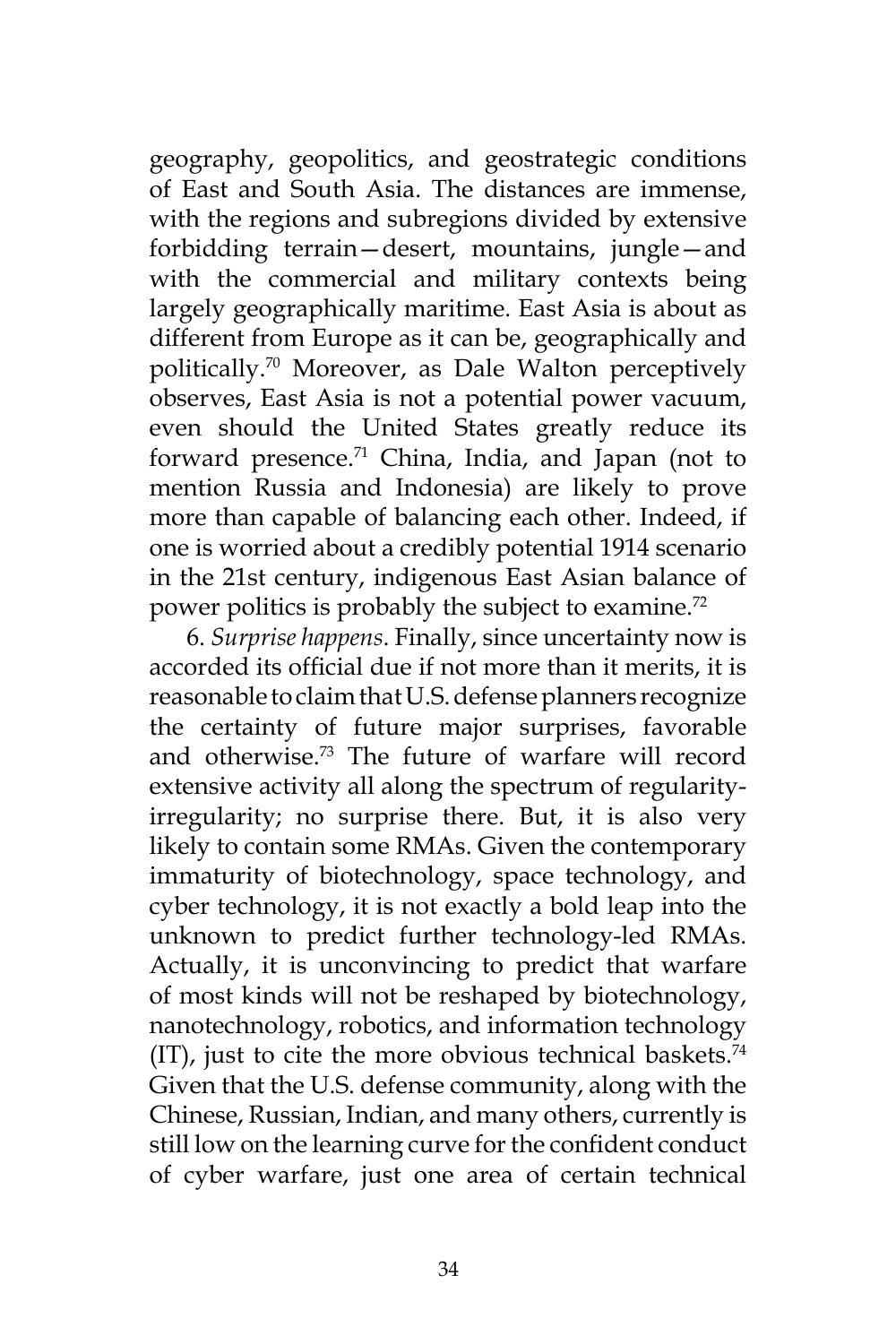progress, the perils of specific prediction become all too obvious. The United States has to assume that technology, culture (including political beliefs), and diplomatic ties, as well as the consequences of climate change, hold some nonlinearities that will threaten to make the expectations of so-called long-term planners appear distinctly foolish. So it was in the 19th and 20th centuries. There is thus every reason to believe that the 21st will significantly discomfort U.S. defense planners.75

## **The American Role.**

What should be the American role in a future world that could well be as dangerous, if not more so, than that described and analyzed above? To behave in such a manner that the U.S. national interest, singular and plural, is best protected and advanced, of course. But how should that be done?—that is the question. Perhaps the first epigraph of this monograph provides the vital clue: "If American hegemony is the answer, what is the question?" The Bush administration of 2002- 03 vintage was in no doubt that active U.S. leadership in the world was essential. Such forthright behavior, expressing a global moral and material primacy hegemony was not a favored term—was required in order to ensure America's safety. The vicious assaults of 9/11 and the previous outrages in New York City and in Africa in the 1990s were undoubtedly a challenge to the United States. But did they amount to a dare to the country to wage a GWOT? Was it not more likely that a global American response which favored military intervention, forcible regime change, and other actions of a violent character, was almost exactly the reaction that fanatical Islamists sought to trigger? After all, their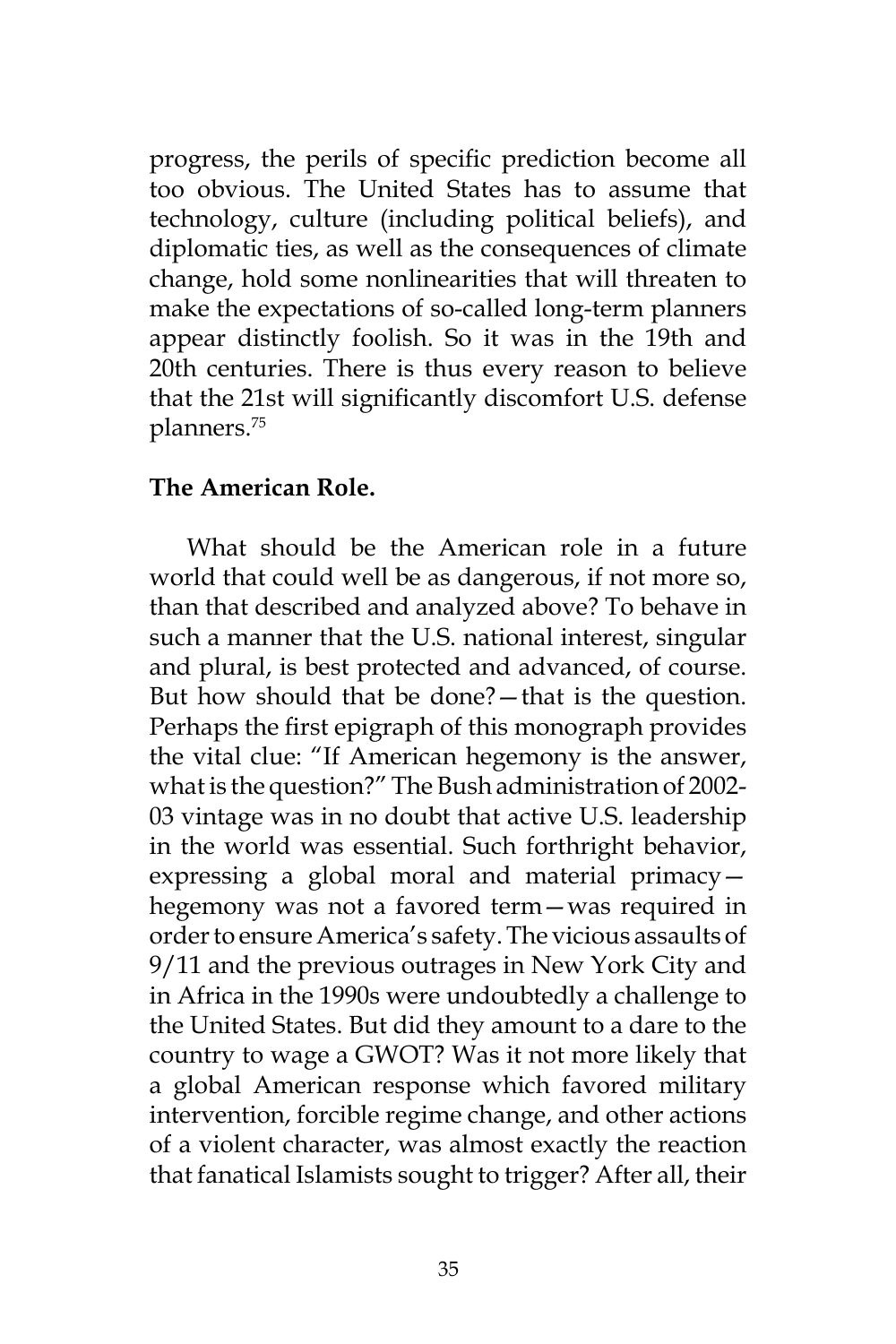real target is the House of Islam, not the purportedly decadent societies of West (and East). Be that as it may, the United States chose to pick up the gauntlet and join global battle with al-Qaeda, its associates, and its imitators.

As the more perceptive of American commentators have noted, U.S. national security policy in the 2000s, though not necessarily its strategy, is heavily influenced by the national culture. Some of the persisting features of American culture produce the appearance and reality of history repeating itself. As this monograph seeks to divine the future of U.S. national security strategy and seeks in particular to discover the necessary elements for sustainability, the cultural contribution looms ever larger.

Compare the following statements, one by a president who has become iconic and in life was a conservative Democrat, the other by a president who at present is less than iconic in a positive sense and is a muscular liberal Republican (on foreign policy). In his Inaugural Address on January 21, 1961, John F. Kennedy made the following solemn pledge: "We shall pay any price, bear any burden, meet any hardship, support any friend, oppose any foe to assure the survival and the success of liberty."76 This was not hollow rhetoric. It reflected American values and self-confidence. Vietnam was not the inevitable consequence of the pledge, and others in similar vein, but the many decisions that led to America's decadelong war in South East Asia were enabled by the global role thus identified. To fast-forward to June 1, 2002, one finds President George W. Bush declaring thus: "We will defend the peace by fighting terrorists and tyrants. We will preserve the peace by building good relations among the great powers. We will extend the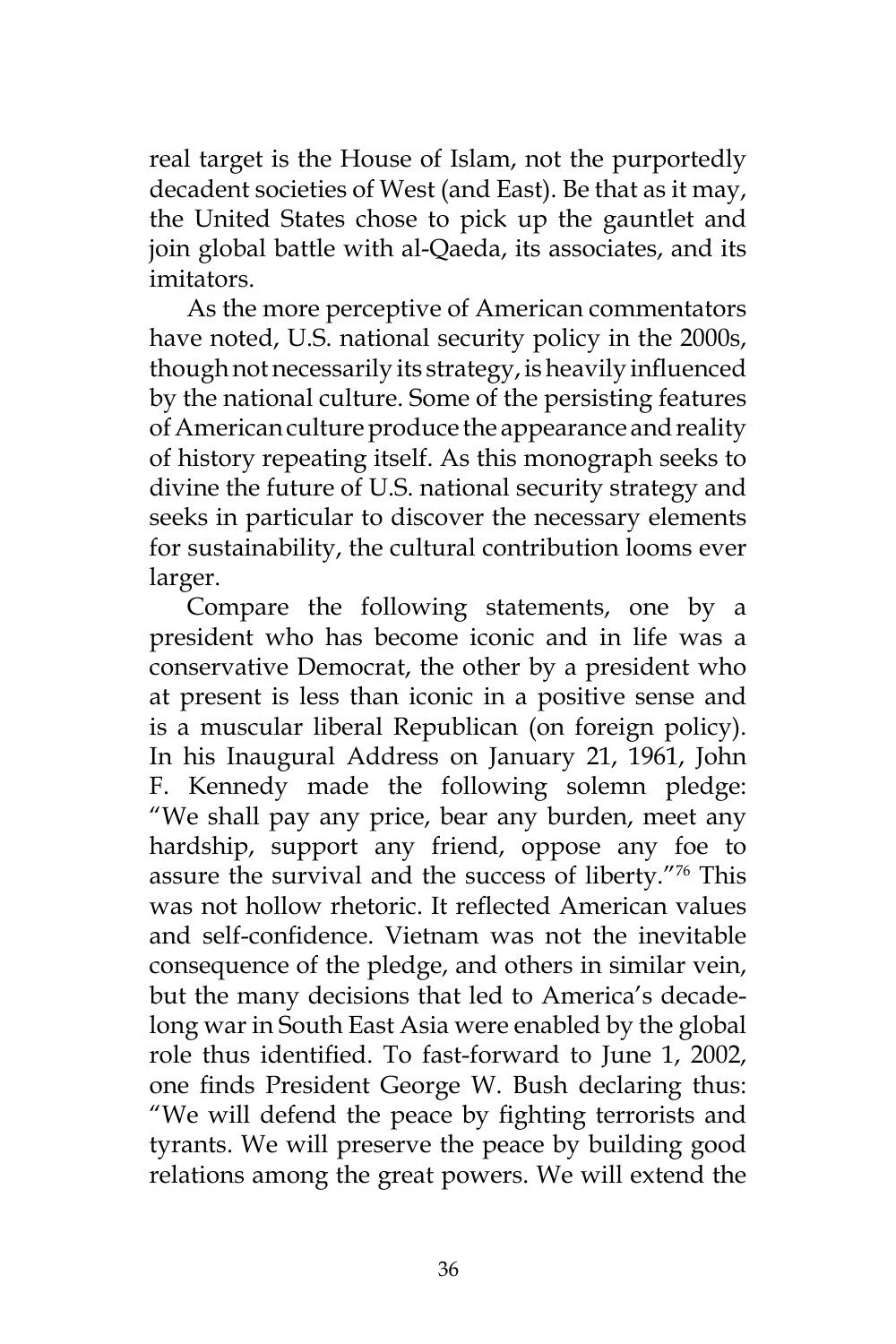peace by encouraging free and open societies on every continent<sup>"77</sup>

In that same seminal document, *The National Security Strategy of the United States of America* (September 2002), President Bush could hardly have been clearer in his mixture of hard-headed realism and crusading liberalism. "The U.S. national security strategy will be based on a distinctly American internationalism that reflects the union of our values and our national interests. *The aim of this strategy is to help make the world not just safer but better*."78

And how is this to be accomplished? The answer is by the global promotion of the Big Three Values— "freedom, democracy, and free enterprise." Based on the Big Three just quoted, President Bush declared, "The great struggles of the 20th century between liberty and totalitarianism ended with a decisive victory for the forces of freedom—and a single sustainable model for national success," As we observed about the often-quoted Kennedy pledge, these and many parallel declarations by George W. Bush were sincere expressions of the core liberal values of American national culture. In addition, as with the Kennedy Inaugural, they signaled a serious policy mood and, at least by implication, the character of future national security strategy.

Before confronting the apparent and the real range of American choice over its future national security policy, it is necessary to make three general observations on the nature and character of policy. First, there is the fundamental matter of definition. This monograph insists that policy is restricted to the purposes to which national agents, civilian and military, are committed with variable enthusiasm. To risk muddying the water a little, as a preliminary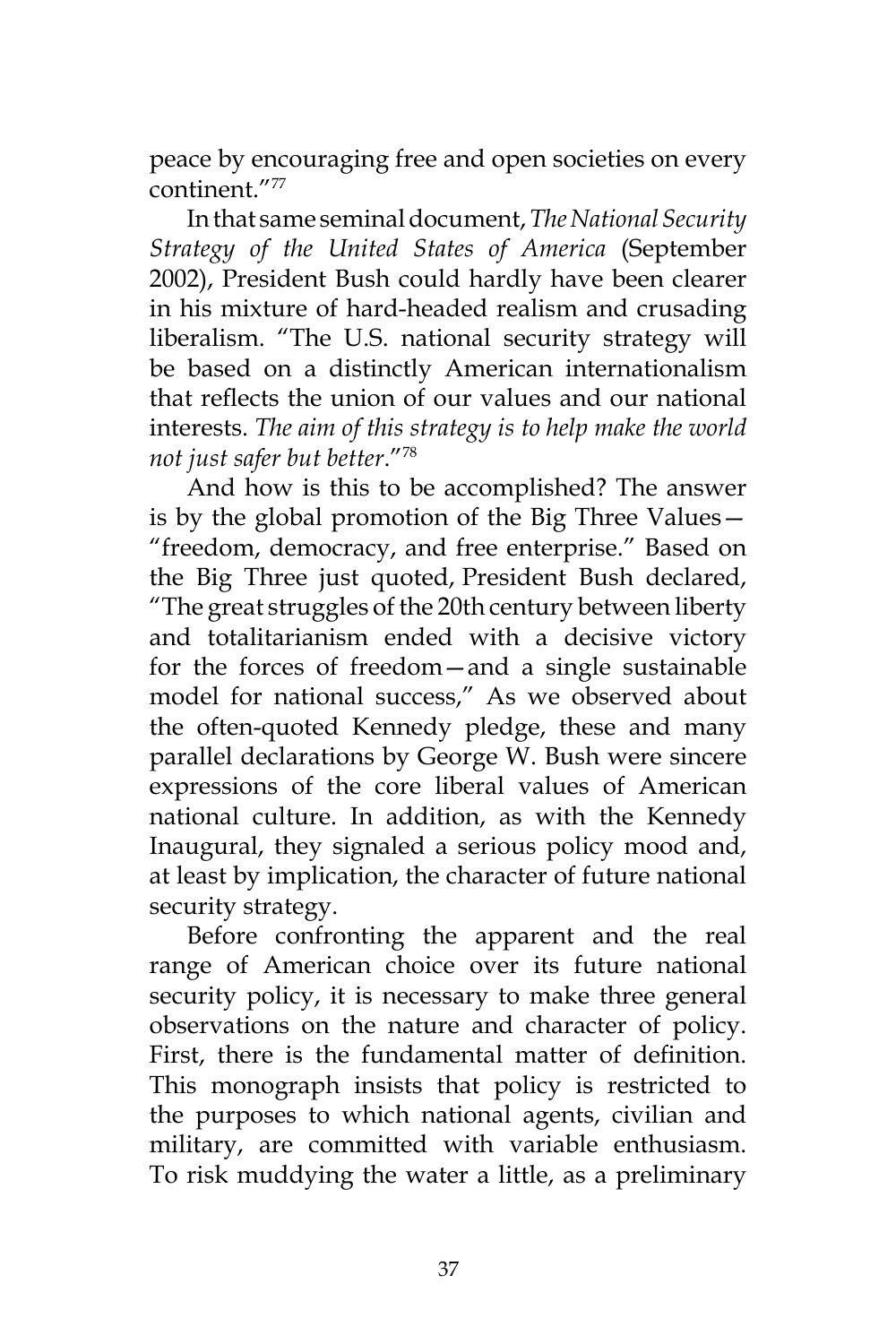matter it is appropriate to recognize the common sense in the trinitarian explanation that policy is "capabilities, declarations, and actions."80 In other words, policy is what one can do. No matter how elevated the authority of their utterer, words cannot convey policy if, logically and plausibly, they are contradicted by the evidence of capabilities and behavior. The trinity "capabilities, declarations, and actions" was not offered by its author, Morton Halperin, as a scholarly definition of policy, but rather as a potent dose of realism. Policy should not be defined strictly by instrumental behavior, but neither can its merit and authority be unaffected by strategic choice and operational and tactical prowess.<sup>81</sup>

Second, while policy can turn on a dime, as the old saying goes, the major capabilities available to strategy to advance policy will have lead-times that typically are measured in several years. One frequent consequence of this temporal fact of life is that by the time the capabilities' answer is reasonably mature, the strategy and policy question will have changed almost beyond recognition. By way of illustration, in the 1990s and 2000s, U.S., other NATO, Russian, and Eastern European (ex-Warsaw Pact) armed forces were heavily equipped to perform vanished missions. In addition, many of those countries were inextricably committed to the pursuit of military programs less than optimal for the post-Cold War security environment. The fall of the Soviet Union was a de facto geopolitical and geostrategic revolution. But military establishments, especially in NATO, could not transform themselves on anything close to the same time scale. Moreover, given the rapidity with which the political context can alter, it is probably just as well that material military conditions most typically shift gradually and only incrementally. Given the cost and complexity of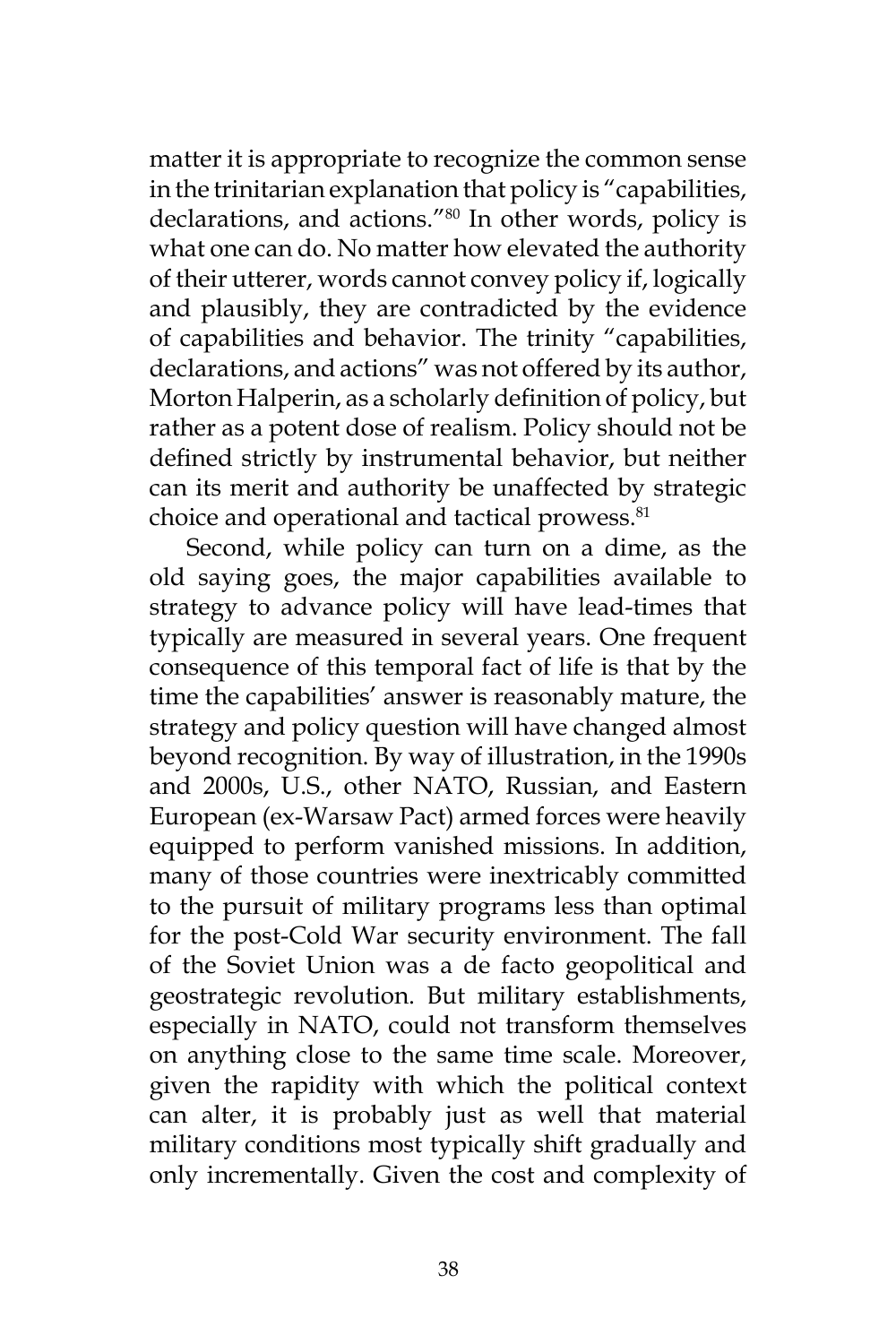today's major high-technology military programs, a true military transformational project could require several decades to complete. In historical practice, technical innovation and military postural change are usually more cumulative than nonlinear.

Third, the range of practical choice in strategy, and hence policy, at any point in time must be constrained by physical/material—including human—realities. That fact is commonly appreciated. Less well recognized, however, is the easily attestable fact that policy choice usually is similarly restricted to only a modest pace of change. It is rare for the policy reviews so beloved by each new administration to produce anything bold and original, no matter how dazzling the labels and extravagant the claims. There are excellent reasons why this should be so. Preeminently Americans, but others as well, are moved to decide and behave by broad motives that are readily summarized in the Thucydidean triptych of "fear, honor, and interest."<sup>82</sup> Generally speaking, there will be many more, and more important, continuities than discontinuities from administration to administration. Permeating and in good part shaping U.S. choice of national security policy will be the three most relevant categories of American culture: public/national, strategic, and military.83 Scholars will identify extensive U.S. discretion in the selection of its role in the world. Most of this declared range of policy discretion, however, is strictly illusory.

To be sustainable, a chosen role in the world and the national security strategy that supports it have to be both culturally acceptable at home as well as successful abroad. Americans are not at liberty to play which global role they prefer, in whatever manner they choose. The outside world is always likely to resist, to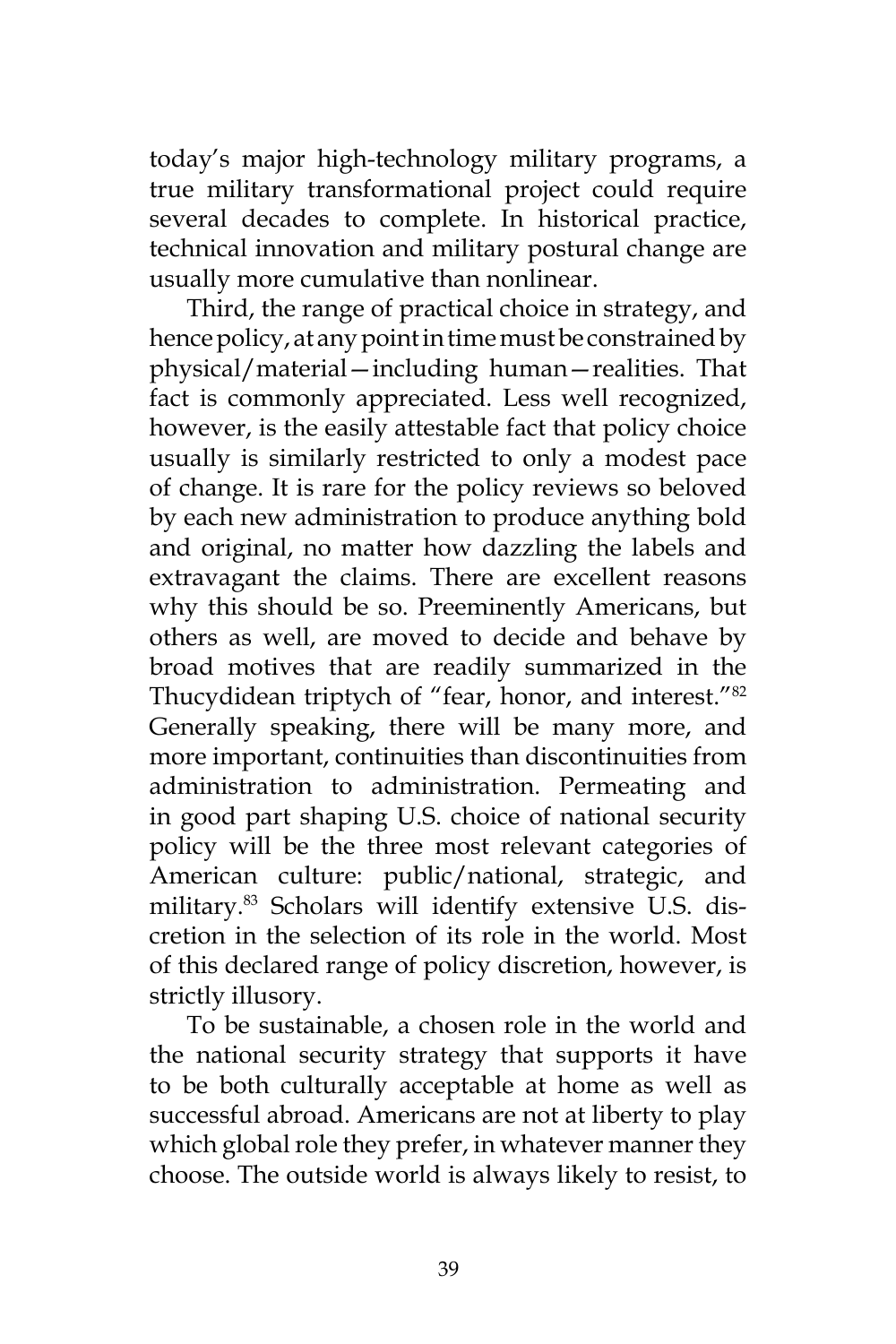push back. Officially, one must identify the national role before the national strategy, a batting order followed here and in the closing section. However, the role cannot be selected prudently without reference to feasible strategy. And feasible strategy depends in substantial part upon the practicality of the necessary ways, methods, and mobilization of the essential means. These means will be both material and "moral" or cultural (e.g., domestic political support, reflecting a resonance with national values).

Despite the fashionable and sometimes superficially plausible view that America can choose its preferred role in the world, we must reiterate that the country's freedom of global action in practice is severely constrained by factors beyond its control. The sources of this constraint are both domestic and foreign. Other scholars will design their own short list of alternatives for the U.S. role in the world of the 21st century. But however the cake is cut, the total content generally is the same. The discussion here finds it useful to identify four master conceptual options for the U.S. role.

1. *Hegemony—primacy for global guardianship*. This has been the explicit U.S. choice since 2002. Once the dust was well settled from the collapse of the twin towers in New York, the Bush administration decided that America's security could be assured only according to a standard for order operative in a truly global context. Moreover, this order could be policed and advanced only if the United States is prepared to be globally proactive. Washington recognized that the United States is the sole candidate for global leadership, the hegemonic role. Also, it concluded that this role allows, indeed obliges, America to take the cultural offensive. The world has to be made safe for democracy, liberty, free enterprise, and free trade. Not only must the nonstate or rogue state enemies of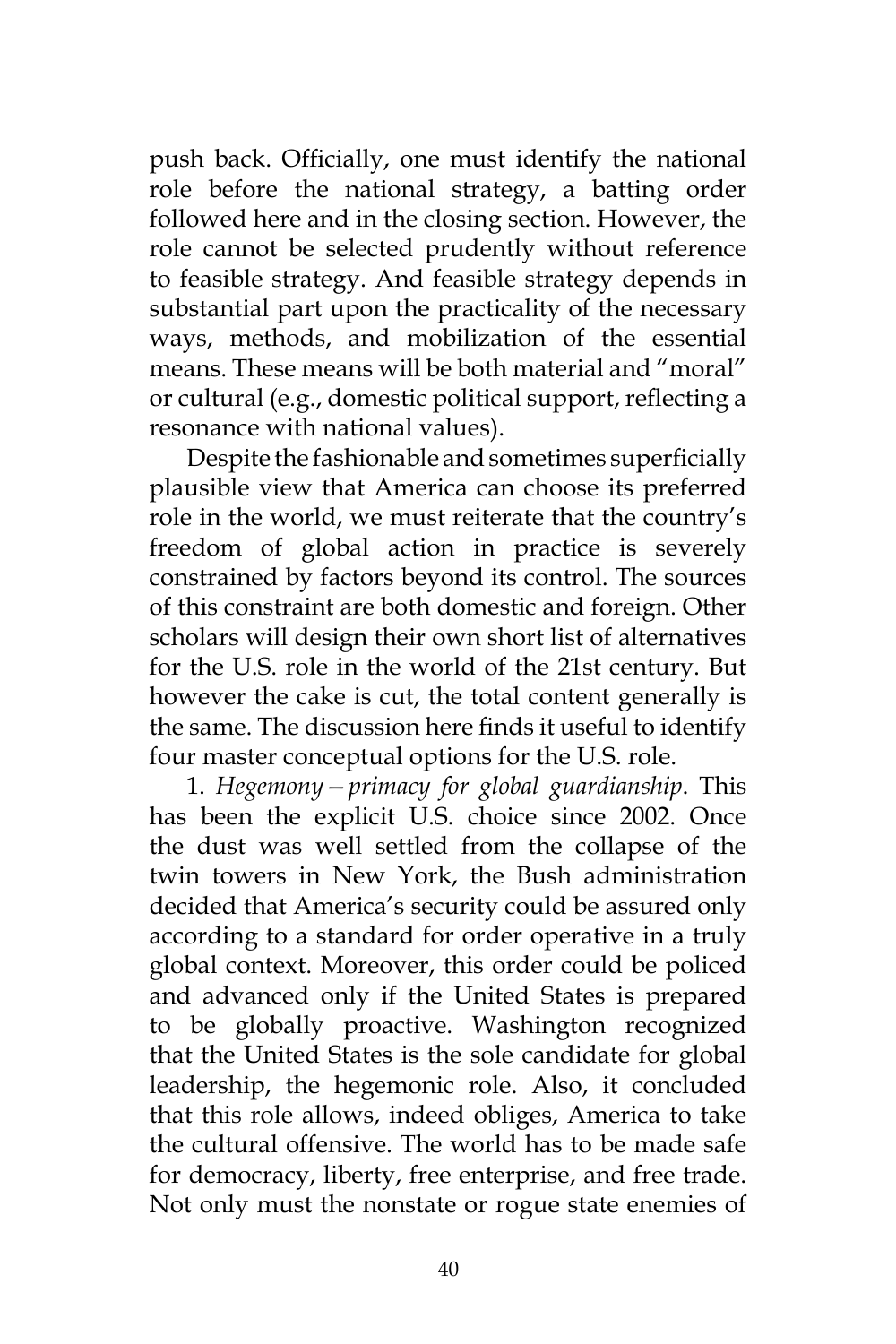these values be confronted and eliminated, but the greater states must cooperate with a U.S.-led mission to improve the world.

2. *Anti-hegemonial off-shore balancer and spoiler*. After Iraq, the United States may tire of the onshore hegemonic role in Eurasia, without necessarily wishing to withdraw from fairly active participation in global security affairs. As a consequence, as Barry Posen argues, it should concentrate on exploitation of its military-technological strengths by domination of the global geographical and geostrategic "commons" consisting of the sea, air, space, and cyberspace. $84$ Events on and in contested and contestable continental terrain in Eurasia-Africa in particular, Sir Halford Mackinder's "World-Island," would be influenced both by power exercised from a distance (e.g., naval firepower and long-range air and missile strikes) and through local and regional allies. The United States would strive to remain the most potent state in the world, but it would not intend to intervene to achieve continental regime change. Indeed, the country would be most careful to avoid foreign missions that could lead to ground commitments, especially ones that plausibly could become protracted. The U.S. role would be to serve as an extremely heavyweight potential ally should a region be menaced by the ambition of a would-be regional or global hegemon. The United States would not seek to play global hegemon, but in its own interest it would intend to spoil the prospect of hegemonic success for any other great state or coalition. The U.S. role in the world of anti-hegemonial off-shore balancer and spoiler is essentially negative. It would aim to protect America by preventing the emergence and maturation of a potentially globally dominant strategic competitor. U.S. continental behavior beyond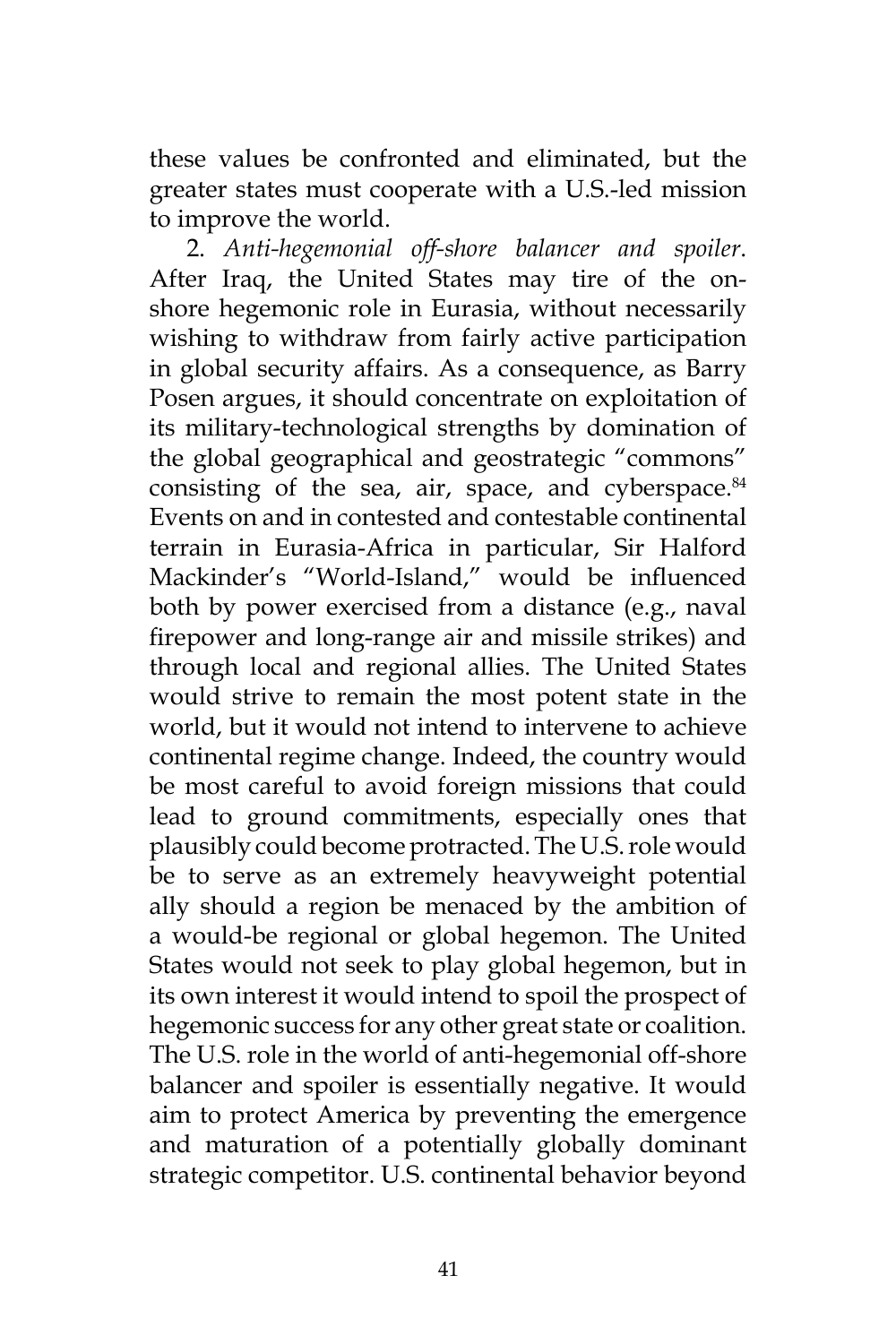the Americas would be limited to modest assistance and advice.<sup>85</sup>

3. *Disengaged lone wolf for only minimal participation in international military security affairs*. American culture has always favored a noticeable measure of national isolation from the polluting entanglements of the extra-American world. The United States is not only culturally an affirmation of faith in a better, even divinely inspired, society. It is also a cultural rejection of the "Old World." Americans know they cannot be rigorously isolated in North America in this globalized era. But they are certainly willing to be persuaded that they have the practical option of massively reducing their overseas security commitments. With the greatest army, navy, air force, and, eventually, space forces in the world, and with an economy and currency upon which world trade, and hence development and prosperity, depend, the United States has a "lone wolf" option. So, at least, it can be argued.

4. *Moderate competitor and partner in a multipolar world*. This fourth option is becoming increasingly popular, even fashionable. It has flourished in reaction to what is regarded widely as the relatively ineffective and counterproductive unilateralism of recent U.S. foreign policy and strategy (national and military). Also, plausible anticipations of the rise of East and South Asia relative to North America and Europe have led many scholars and commentators to believe that 21st century America is going to have to learn to coexist with near peers in a multipolar world. Whether Americans like it or not, the argument goes, the United States will be obliged to share with others the most senior security assignment as guardian of global order. This will not be another "American century." The only room for doubt today is whether the United States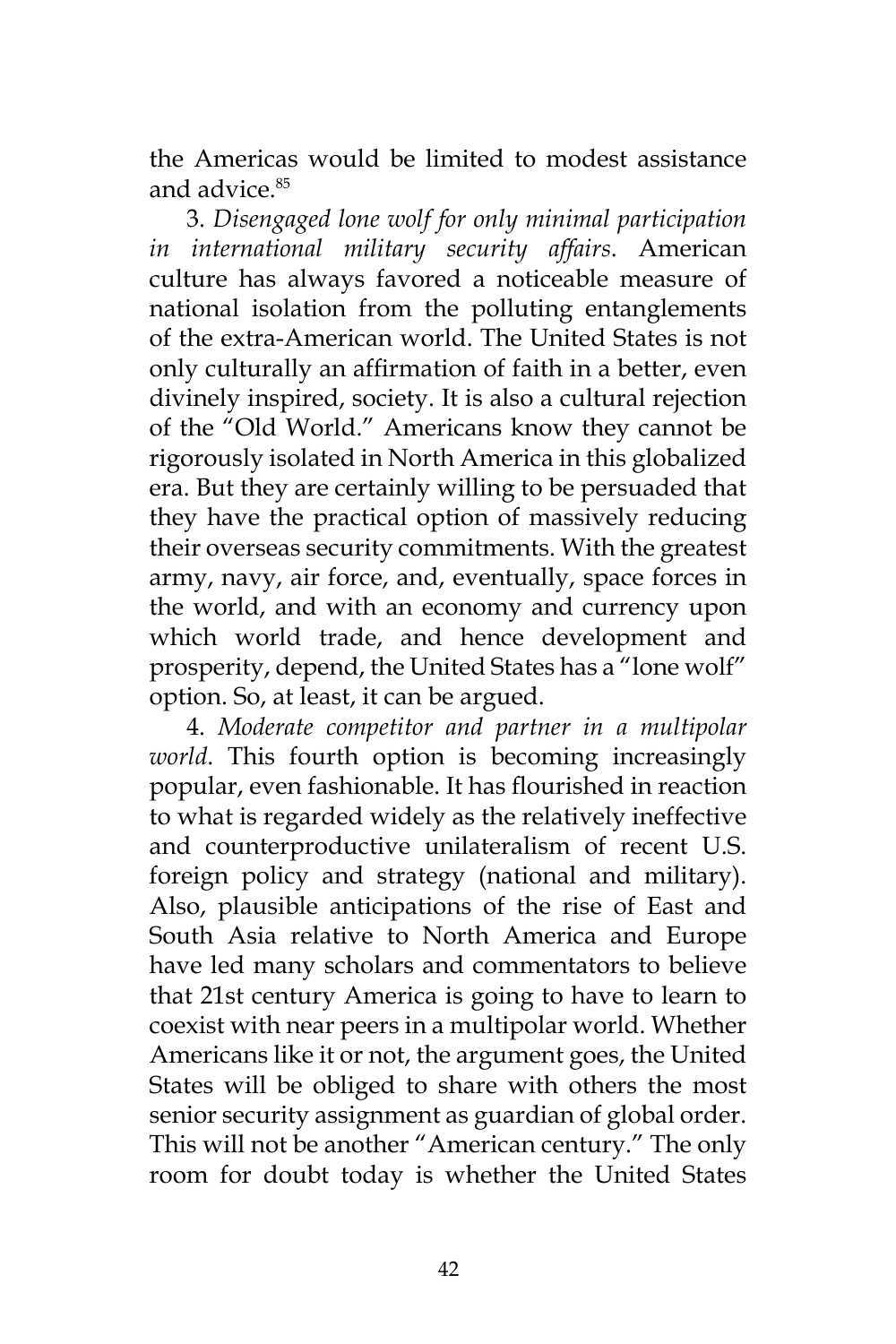will find itself locked into yet another prolonged and bilateral superpower struggle, this time with China, or whether the global competition will be multipolar. It is almost certainly true that at the present time, influenced overwhelming by the Afghan and Iraqi experiences, a large majority of American foreign policy and strategic commentators believe that the United States: (1) is well advanced in the process of losing its briefly hegemonic status; (2) is condemned to pursue a national security policy and strategy that gives pride of place to multilateral cooperation rather than unilateral action; and (3) has no choice other to accept as an unwelcome fact the imminent arrival of a genuinely multipolar (or at least bipolar) world. There may be more American scholarly and popular adherents to the vision of a multipolar than a bipolar security future.

What is one to make of the options outlined above as candidates for America's role in the world? This monograph will risk being out of step with politically correct opinion by endorsing a variant of the first option, hegemony-primacy for global guardianship. Contrary to appearances, perhaps, this is a scholarly professional judgment, not a visceral patriotic one. In addition, I am convinced that the continued conduct of a policy of hegemony-primacy, provided it is adapted in the light of Iraq and Afghanistan, is the only practicable and sustainable U.S. policy option for the future. The prime objection to options one, two, and three is that none of them will work. Each is either culturally unsustainable at home in America, or is near certain to be ineffective abroad, or both. The role of "off-shore balancer-spoiler" ignores the lessons of historical experience. The United States will have foreign continental interests that are deemed vital,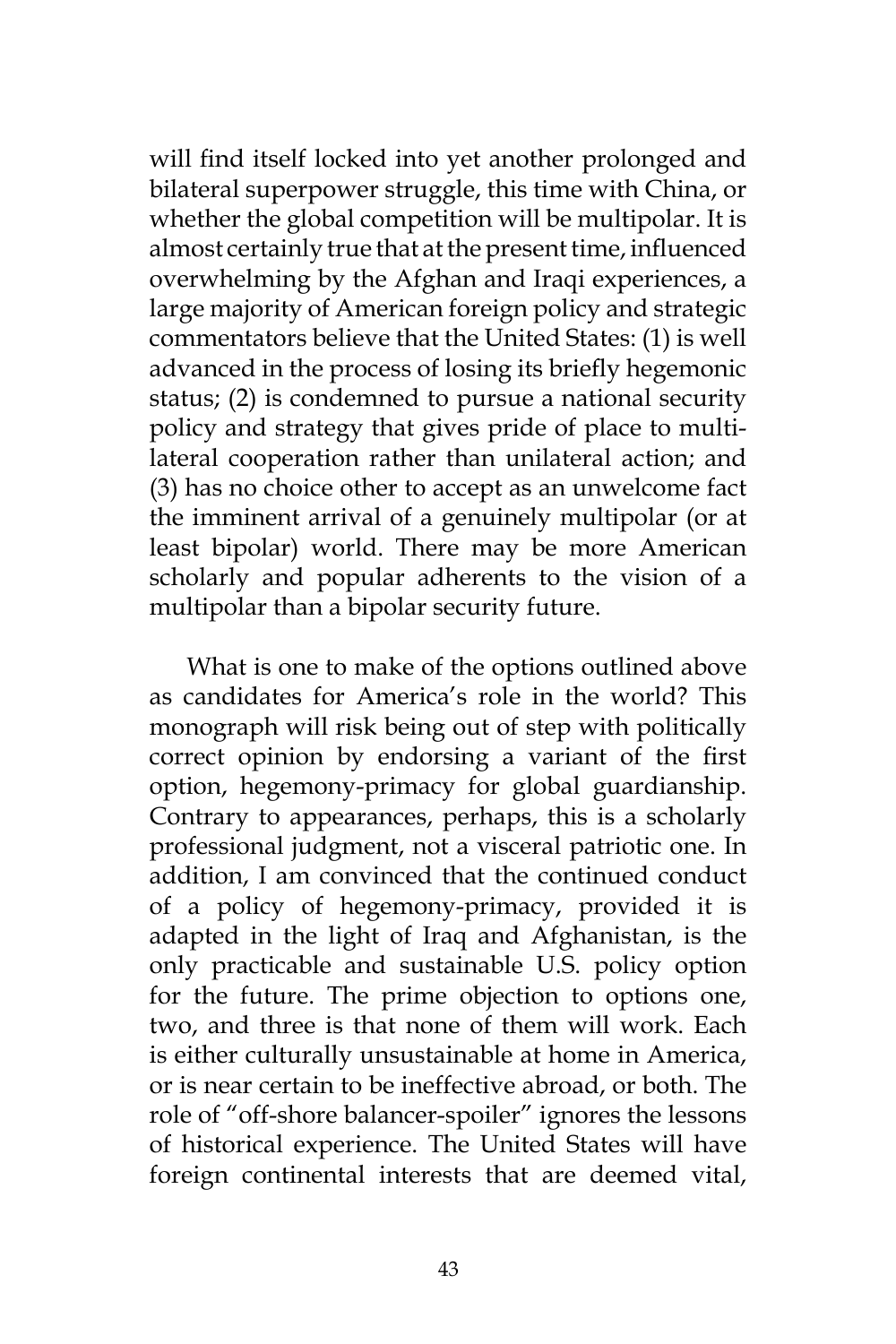and those interests can be secured only by a serious presence on the ground. In the immortal words of a wise American sailor: *"The ultimate determinant in war is the man on the scene with a gun . . . this is the soldier."*<sup>86</sup> Fly-by presence and bombardment from afar cannot yield the quality of political control that Americans will find they need. As for the coalition "spoiler" dimension to this role, it might succeed, but then again it might not. An America that declines virtually all continental commitment, even NATO obligations, would not be likely to succeed as an effective makeweight to assist regional states in their attempts to frustrate others' hegemonic ambition.

The "lone wolf" America that elects to withdraw from active global security engagement would discover that its attempt to be disinterested in the extra-American world was damaging to the country's interests. Also, such an American policy could not long endure because it would be rejected culturally by many Americans. Although American culture favors limited liability abroad, it still demands to be spread so as to colonize a world that stubbornly remains backward. Almost regardless of material considerations, too many Americans want to improve the outside world for wholehearted security withdrawal to be sustainable.

As for the American policy envisaging the country as a balance-of-power player in a multipolar world, it is likely to be both unnecessary as well as culturally infeasible. "Rise of . . ." predictions are generally not implausible, at least with respect to China and India. But both seem likely to be regional super-states rather than global peers of the United States. When one looks for other "poles" for this hypothetical global security system, the tale becomes even less convincing than it is for China and India. For the leading cases,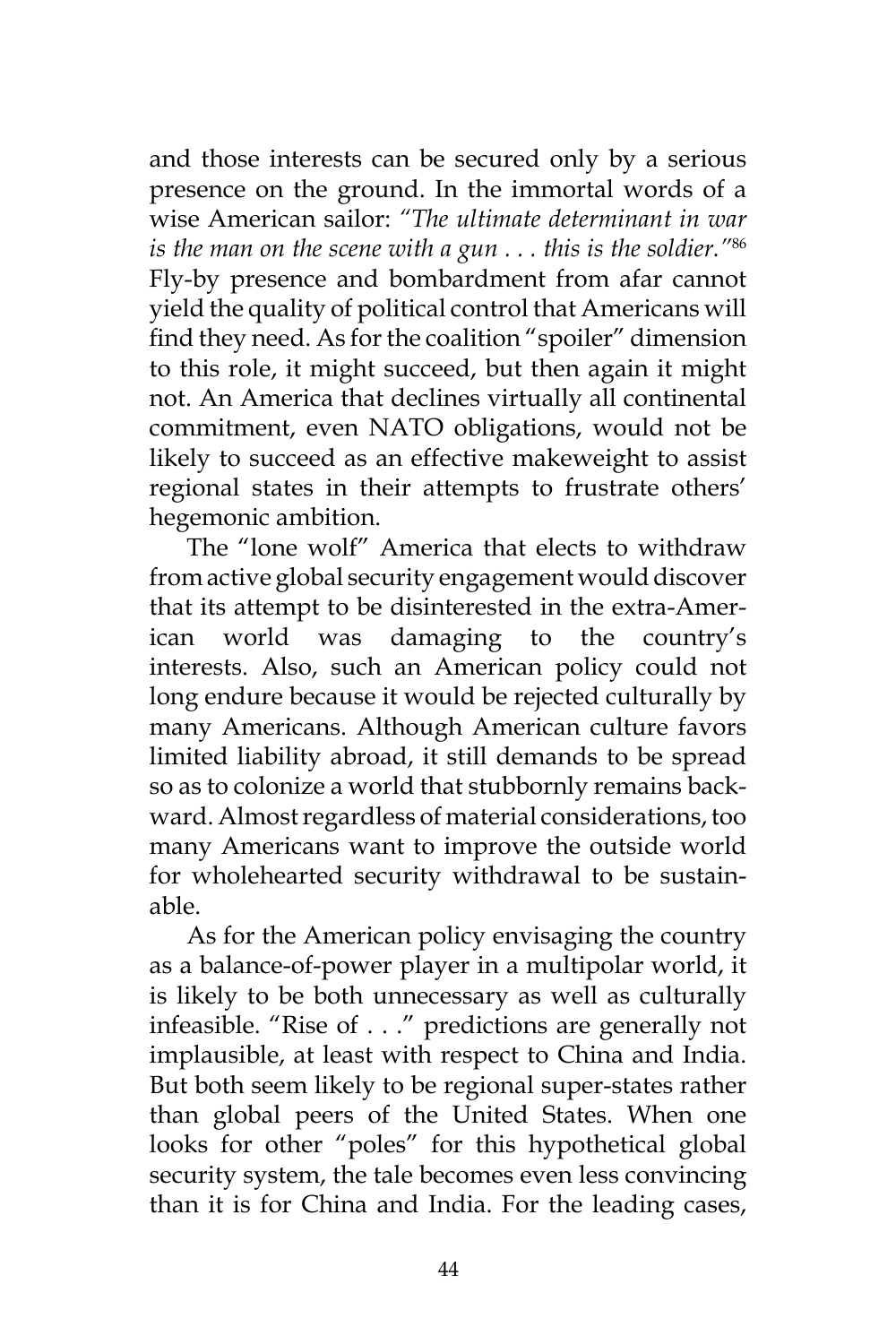Russia has motive, will, and much geography, but it has systemic weaknesses fatal to its ambitions. Japan has much of the making of a superpower, but it has an immense dependency on overseas suppliers, which is a potentially lethal vulnerability. Chinese naval, air, and missile power lies athwart the lines of commercial supply of most of Japan's oil and gas. EU-Europe could become a regional and even a global superpower on all dimensions, but this possibility currently is a light year from contemporary political and military realization. Elsewhere, one can cite Iran, perhaps Egypt and Brazil, but at most they could aspire only to be great in their own neighborhoods. None appear to bear the promise of being able to function as one among a handful of global or supra-regional "poles."

To conclude this analysis of the future American role in the world, we must specify the reasons for our choice of the option one variant "hegemony-primacy-light" as the preferable master concept for the U.S. role. The first epigraph of this monograph posed a fundamental question: "If American hegemony is the answer, what is the question?" The question is, "Who or what maintains order in world politics?" If "maintains" is too strong a term, acceptable alternatives would be "guards" or "supports." Two empirically founded assumptions drive this analysis. First, a reasonably orderly world is possible only if it is policed by a hegemonic power or alliance, a leader. Second, at present only the United States is capable of playing the global hegemonic role.

We specify "hegemony-primacy-light" because the U.S. role in the world requires each of the three qualities. To be the leader, the hegemon, the United States needs to sustain its primacy in several dimensions of power. Along with a technological long suit, civilian and military, and the large size of its economy, a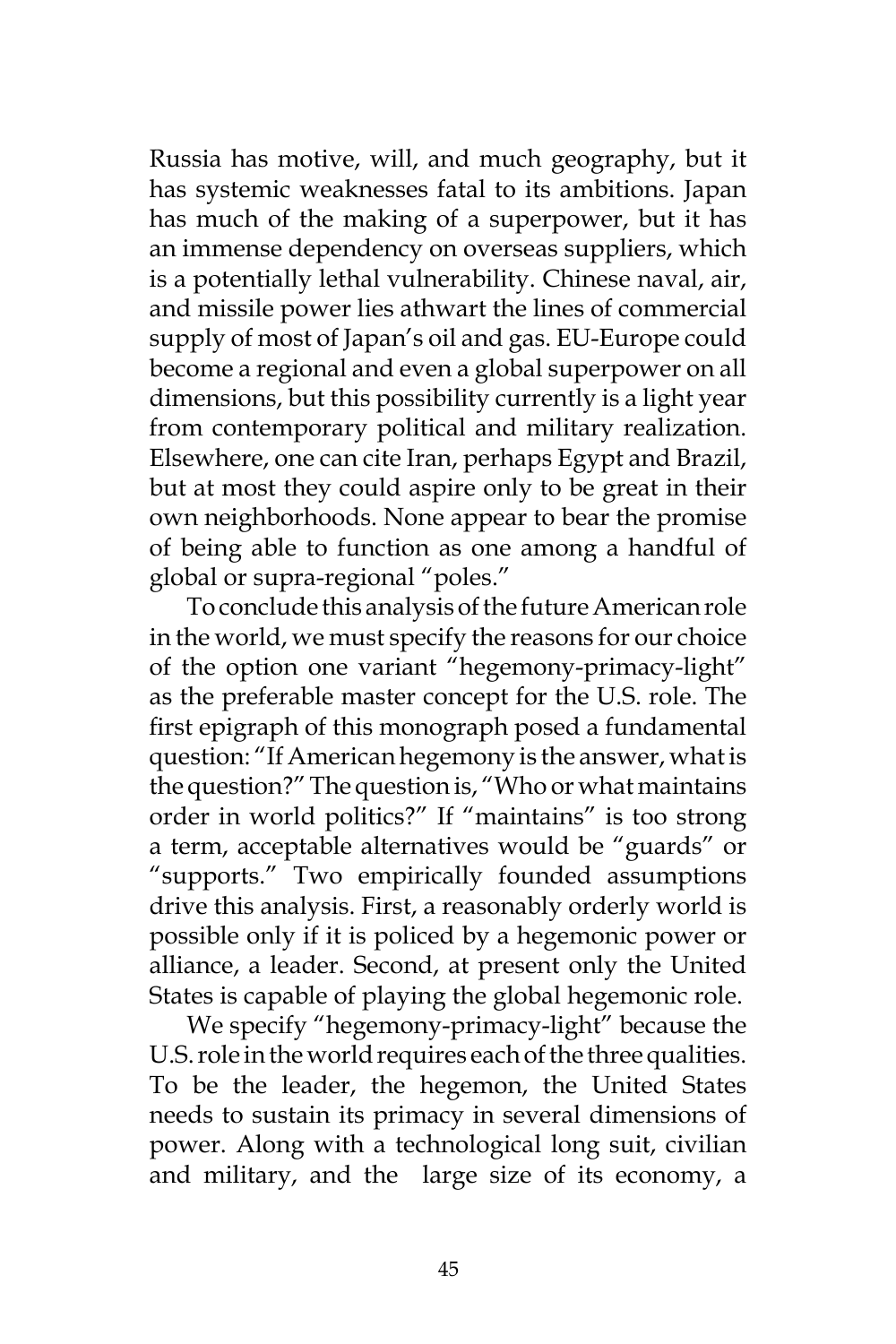global leader must be militarily preeminent broadly speaking, as well as the wielder of potent cultural soft power. Of course, military preeminence may not be fully comprehensive, while cultural dynamism and attractiveness can disappointingly create hostile alien cultural "blowback." By specifying hegemonyprimacy-*light*, we mean that American hegemony has to be a primacy expressed more in leadership than in actual application of the mailed fist. The latter will not succeed if it is the principal weapon in the U.S. strategy arsenal, nor if it is employed with little discrimination among cases. American military power is absolutely essential as the option of last resort, but it is more potent as threat than it is in action. Force should be regarded primarily as a vital aid to U.S. hegemonic statecraft, not as the lifeblood of hegemony. It should not be America's default option. "When in doubt, kill people and inflict damage," is not a wise precept.

History shows that a world-ordering role needs to be performed, like it or not. If no state, alliance, institutional complex, or set of norms and laws operates to regulate and discipline international behavior, the result is anarchy. To repeat, the job needs to be done. As hegemon by self-appointment from a field of only one, the United States strives to deny operating space and opportunity for roguish behavior by others. Many Americans have difficulty with this limited remit, but the U.S. hegemon can play only an enabling role on behalf of its values of liberty, democracy, and the practice of free market economics, it cannot impose them.

Other states will compete, indeed already are competing, with the United States. Hegemony is not a divine bequest which, duly delivered, means the end of history.<sup>87</sup> Currently the United States has a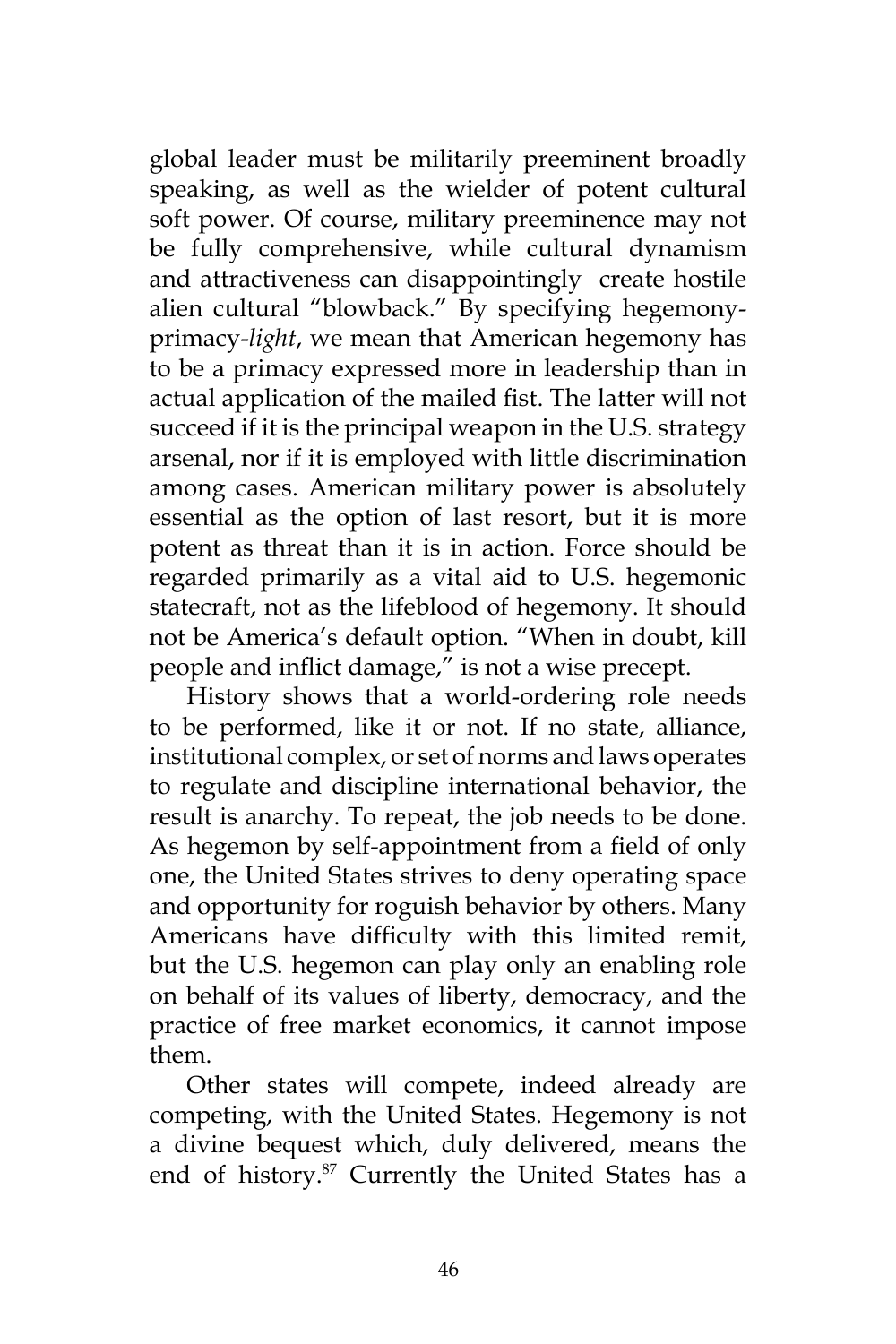lengthy lead in the factors that contribute to national power, but it is being eroded by the focused efforts of others, and even by the long familiar historical cycle wherein polities rise and fall as if by natural causes. Reasons contributing to a relative American decline would include "imperial overstretch,"<sup>88</sup> the attempt to do too much with too little, and the jealousy of others, *their* "fear, honor, and interest." Through wise statecraft and some good fortune America may be able to stretch its hegemonic moment well into the 21st century. Alternatively, a combination of foreign policy defeats, relative economic and financial set-backs, and skillful anti-hegemonic behavior by rivals, may bring America's global leadership to an untimely end. This would be a great misfortune for the whole world, because the United States is a distinctly benign hegemon, as hegemons go. And it is far from obvious that a global security context bereft of American leadership could possibly be an improvement upon the conditions of today.

It is essential for the makers of U.S. national security policy never to forget that effective global policing, in common with all policing, must rest upon a broad communal consent. Rogues and would-be rogues, state and nonstate, can be kept in line and if necessary be forcibly reeducated only if the guardian of order enjoys the consent, the confidence, of the general community. U.S. policy for global order does not need a universal approval, but it must be manifest in goals and behavior that the generality of players, globally, accept as legitimate and desirable. In short, in its foreign policy the United States has to serve a general good as well as itself.

The hegemonic role in the 21st century has nothing to do with the acquisition of territorial empire. The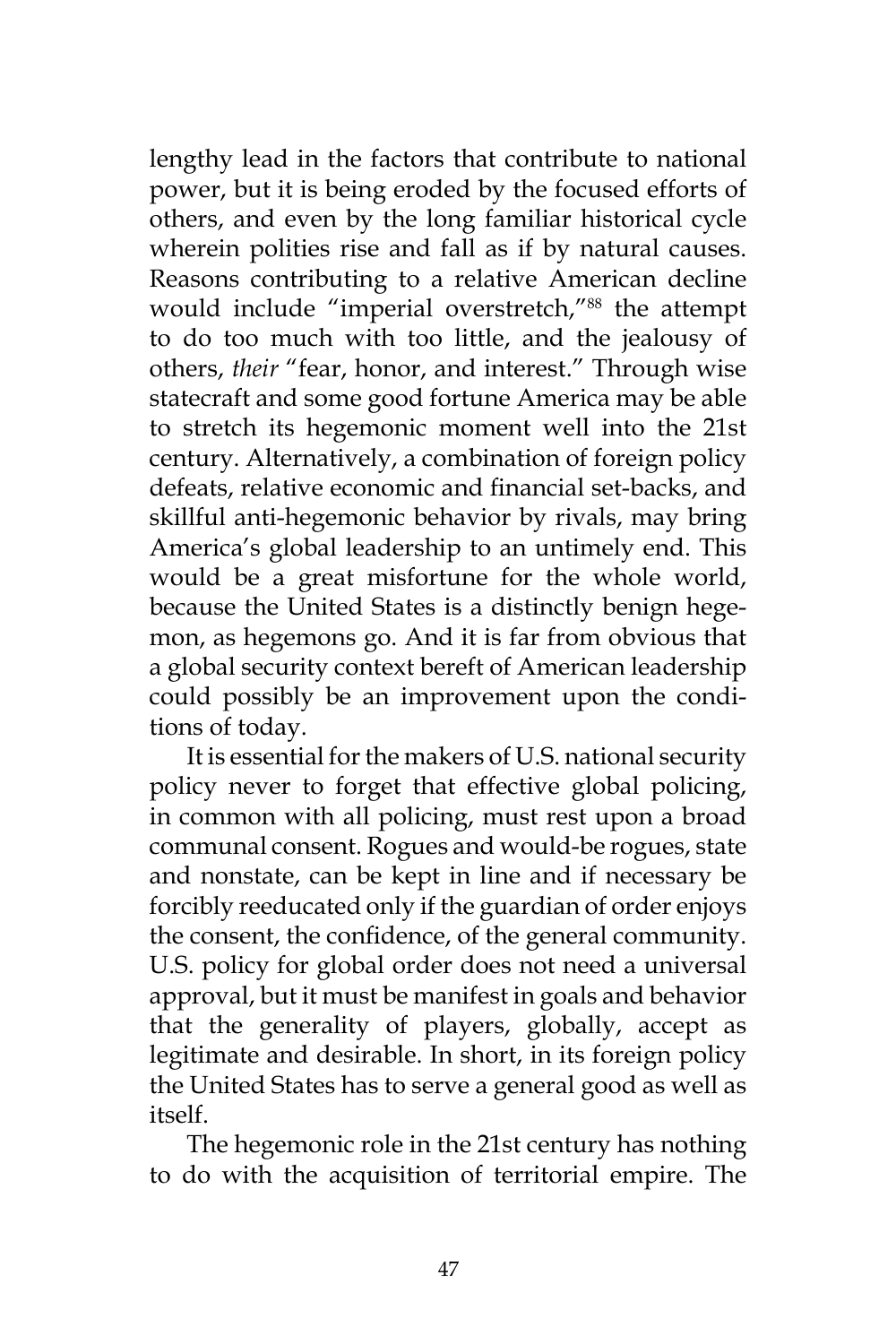only empire that interests the United States today is the support of an expanding community of like-value polities. The problems with the U.S. hegemonic role are the product of a combination of human error (e.g., cultural hubris) by American policymakers and the structure of world politics. These are not trivial sources of difficulty. For a leading example, one can argue that the United States did the right thing with its invasion of Iraq, but it did it for the wrong reasons and, in the crucial opening months after the military victory, mainly in the wrong way.<sup>89</sup> The principal source of difficulty for the U.S. hegemonic role is the fact that great states are rarely content to acquiesce in an international security system organized, led, and reflecting the values and interests of another power. To name names, China today is not interested in establishing a global imperium, but it is firmly committed to the dismantlement of American leadership and guardianship of global order, most especially in its own neighborhood in East Asia.<sup>90</sup> China may not be overly interesting in fighting to become Number One, but it is resolute in rejecting the humiliating status of being Number Two.

As was noted earlier, this monograph is underimpressed with the attractions, either for Americans or for the world at large, of an emergent multipolar global security system. A key assumption behind the multipolar theory has to be that the polar players would be approximately equal in strength and influence. Also, it is assumed that in addition to the global players balancing each other, they would function collectively if competitively in a manner loosely reminiscent of the Concert of Europe in the 19th century.<sup>91</sup> Leaving aside reasons to doubt the efficacy of the historical Concert, such a notion is deeply unsatisfactory for the future. To summarize the problems with a multipolar 21st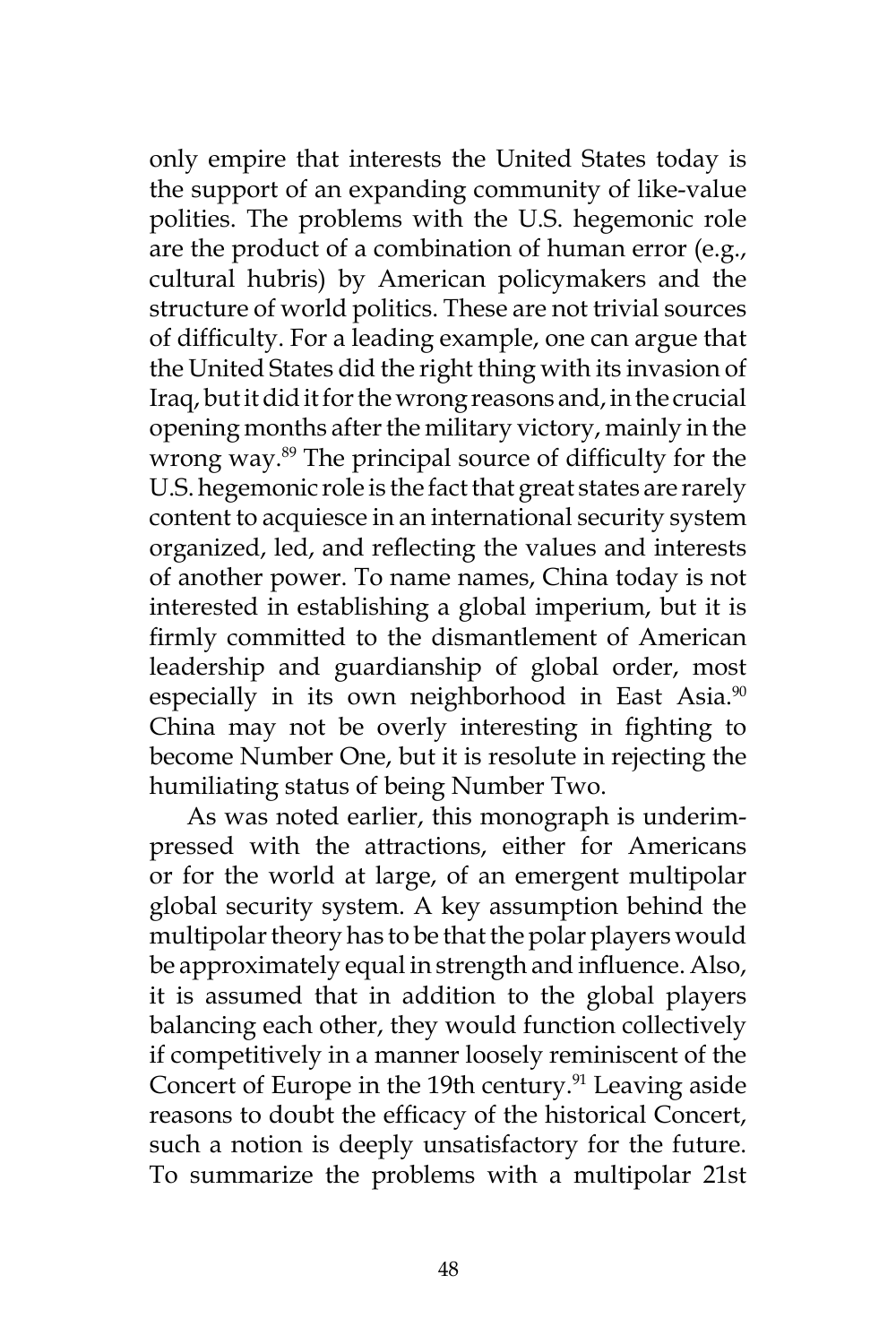century: it would be resisted by a majority of Americans, who are habituated both materially and culturally to primacy, or at least to preeminence; it would not work as the leading mechanism for global security; and a multipolar world would be prone to outbreaks of both regional and global warfare.

To focus on just one of the problems of multipolarity, the great power players would each be far more devoted to improving their own competitive position than guarding the values and structure of global security. When no single state is predominant, it can never be clear who should act to maintain and restore order. Everyone will try to play "free-rider." History and logic demonstrate the truth of this fatal deficiency. Consider the contemporary cases of North Korea and Iran. At present, it is unlikely that action will be taken to disarm either country of its actual or in-process and forthcoming nuclear weapons. But today, at least, it is plain beyond doubt exactly who needs to act, should military action be essential. In a multipolar system, rogues and other menaces behave as they wish for a long time, safe in the knowledge that they are the targets of empty threats and interminable diplomacy. A multipolar world is a world without a sheriff.

Regarded systemically, the principal function of a hegemonic power is to undertake those truly hard tasks that no one else can attempt with a good prospect of success, even were they willing. The posse will ride only if it is led by a sheriff. This monograph thus takes the position that a U.S. decision to acquiesce quietly in, even encourage, the emergence of a multipolar world (the United States, China, Russia, India, Japan, EU-Europe?) would be a serious mistake. A multipolar security system would not generate security, quite the reverse. It would not work in the fashion that historyminded theorists anticipate. Even worse, it would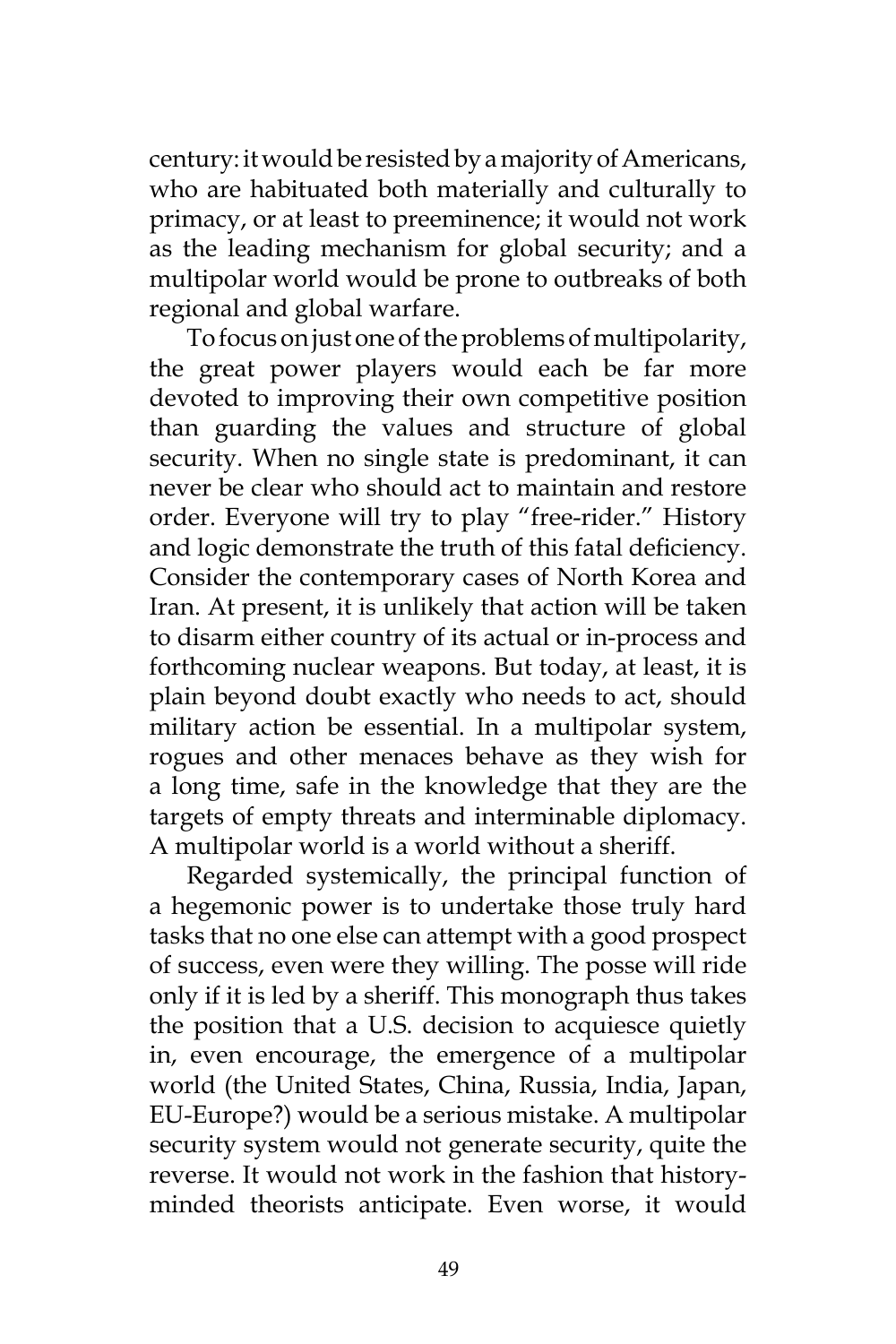constitute and promote a context ripe for the return of great power wars.

Afghanistan and Iraq in the 2000s do not demonstrate the folly of American global hegemony, or even the lack of wisdom in a forward strategy for global security. Instead, these protracted episodes show yet again what all of history can tell us. Specifically, policy and strategy errors can be punished severely. Policymakers and generals make mistakes, in common with the rest of us. The test of their fitness for responsibility is their ability to learn from error and adapt.<sup>92</sup> America's mistakes in Afghanistan and Iraq have been of kinds endemic to major military interventions in foreign societies through the ages. Unfortunately, many of those among us who currently are hostile to the U.S. mission in Iraq, appeal to nonexistent alternatives for the U.S. role in the world. Even if one were certain that U.S. policy on Iraq has been marked by a series of mistakes, it would not justify a violent swing in national policy. There is no promising alternative global security system, just waiting to kick in once Washington abandons its recent unilateralist tendency. The section that follows argues that the United States requires the services of a sustainable national security strategy, rather than a radical and impractical shift in national security policy.

## **The Components of a Sustainable National Security Strategy.**

What is the strategy that could sustain the national security policy of "hegemony-light?" Put more usefully, what are the principal components and features of such a strategy? On the basis of the preceding analysis, the character of such a strategy has become clear. This section describes its make-up.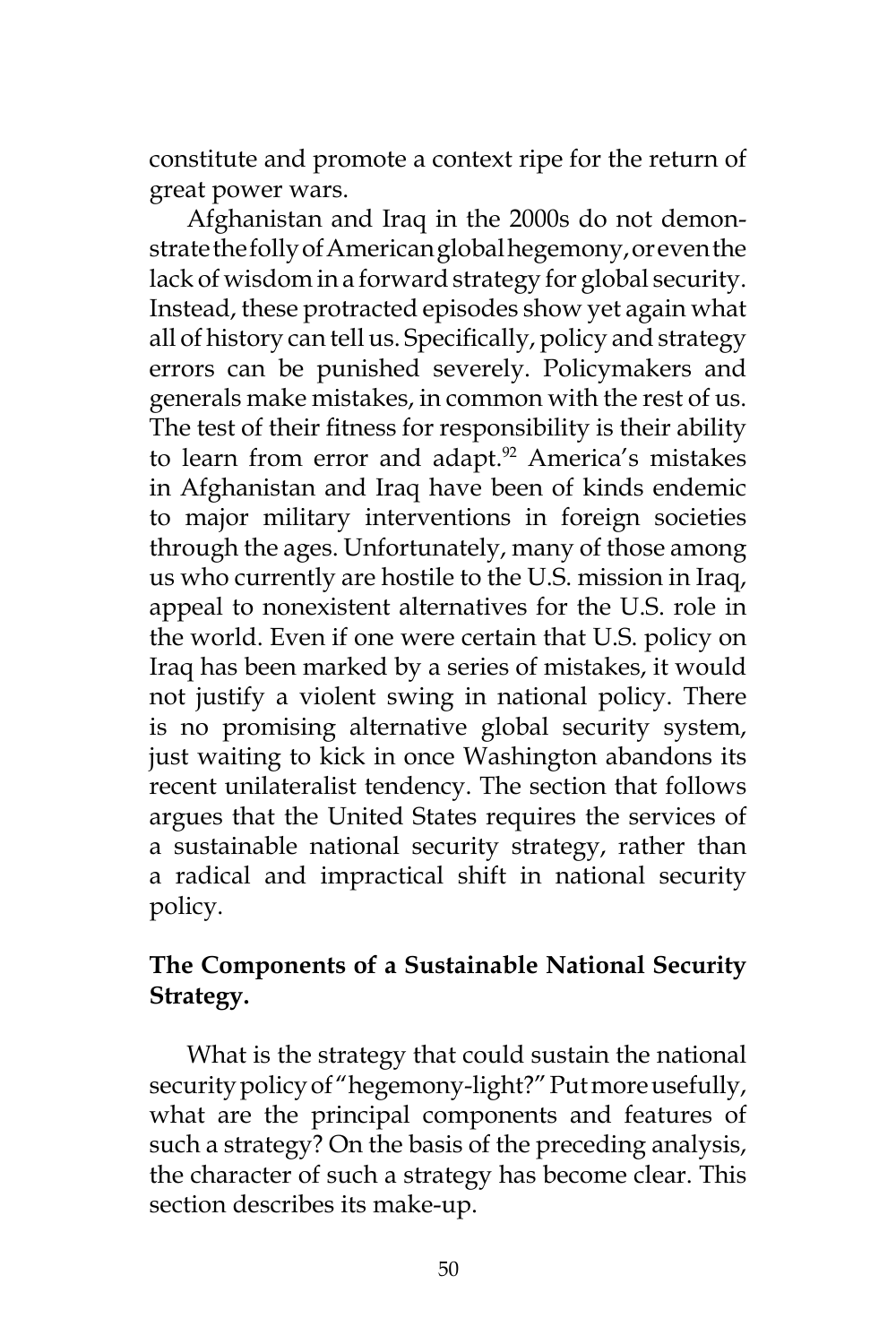The U.S. hegemon needs to be able to control the geographies of the global commons.<sup>93</sup> Americans will have to be free to use the sea, the air, space, and cyberspace at will, all the while being able to deny such operational liberty to some other states and political entities. If this demanding multienvironmental requirement cannot be met, the United States could, and probably would, be unable to function strategically as the leading guardian of global order. This role demands the ability to exercise global access for power projection, even against sophisticated access denial capabilities and strategies. For example, attempts by U.S. airpower to secure and exploit control would certainly be contested in large areas of continental airspace. An emerging super-state as well as regional great powers could mount nontrivial opposition with well-networked air defense systems. Strategically, the relative significance of each geography varies from case to case.

However, given American geography and geopolitics, it is a permanent U.S. geostrategic requirement to command transit, globally by sea and air, as well as in orbit and through the "infosphere" electronically.<sup>94</sup> It has yet to be demonstrated, or even argued plausibly, that cyberspace is uniquely challenging in some vital regard. Should the control of cyberspace be impossible or only limited, the global sheriff could find itself unable to function effectively. It follows that the subject of cyberwar is in need of the most urgent attention, given current uncertainties and unknowns. Although control of the commons is essential strategically, it can be only instrumental. No one can inhabit these unfriendly environments. American strategy is indeed blessed with geographical, cultural, and technological advantages that facilitate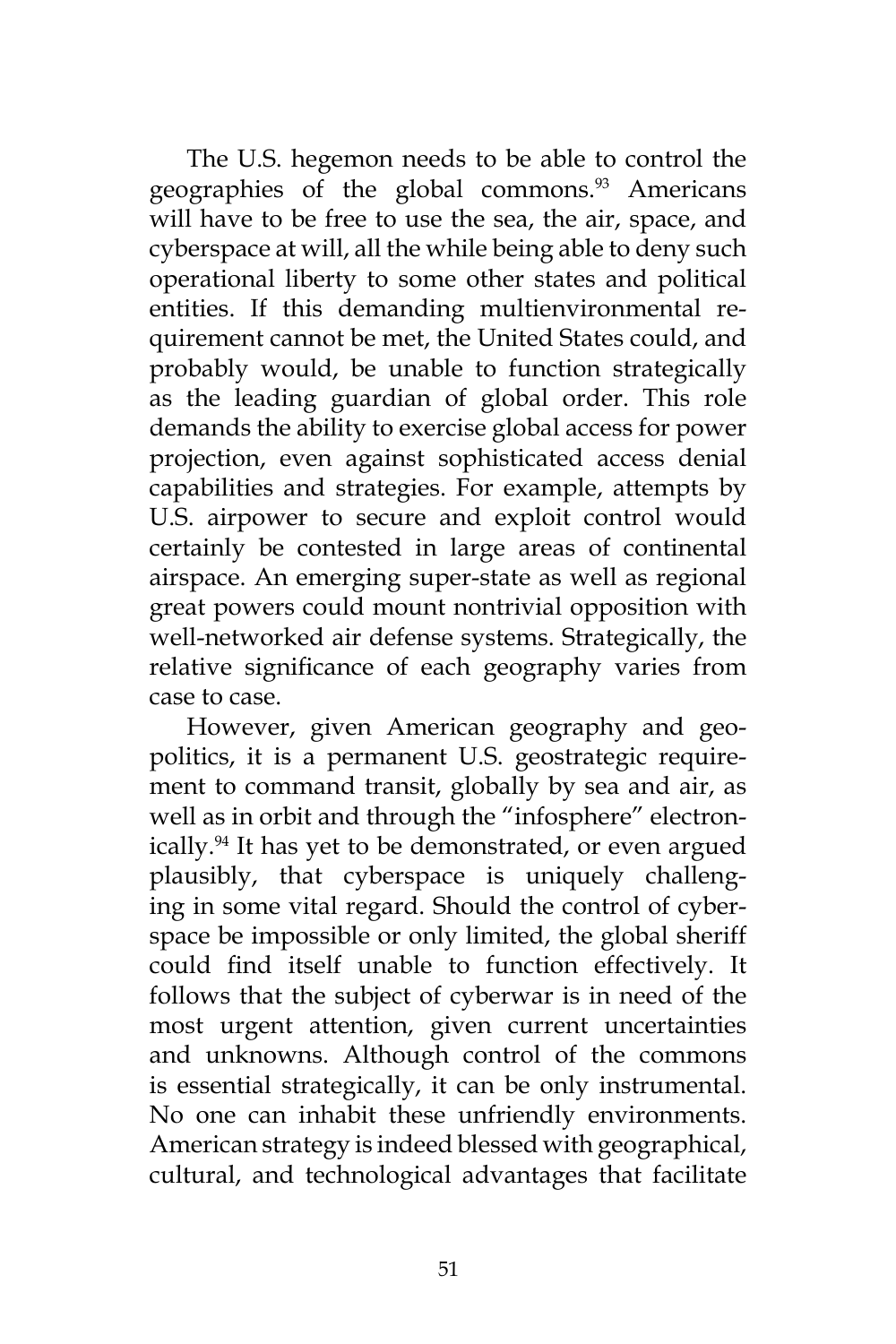control, but as British naval historian and theorist Sir Julian Corbett wrote a century ago:

Since men live upon the land and not upon the sea, great issues between nations at war have always been decided—except in the rarest of cases—either by what your army can do against your enemy's territory and national life, or else by the fear of what the fleet makes it possible for your army to do.95

Technological progress brought airpower, spacepower, and cyberpower, and also greatly enhanced the potency of the navy in power projection. Nonetheless, Corbett's claim retains most of its plausibility. The American hegemon must use the global commons in order to achieve distant influence. For that purpose, some local continental presence is necessary.

To be effective as the global leader or hegemon, the United States needs to be able to dissuade, deter, and, if necessary, defeat any rival state or coalition. This is a hugely demanding role which obliges adoption of a strategy, and the development and maintenance of armed forces, that literally must be second to none. If the United States could be challenged and either faced down diplomatically on a matter of vital global interest, or bested militarily, it would not remain hegemon for long. A regional or even a local power, let alone a territorially elusive nonstate entity, may prove impossible to dissuade or deter, as well as difficult to defeat in combat. Nonetheless, a hegemonic America must be able to win in regular warfare of all kinds and at least perform competently and creditably in irregular hostilities. An occasional defeat is bearable, provided the country learns from its mistakes. If the United States were incapable of deterring or defeating a rising super state, except perhaps with a great deal of assistance from allies, the global security order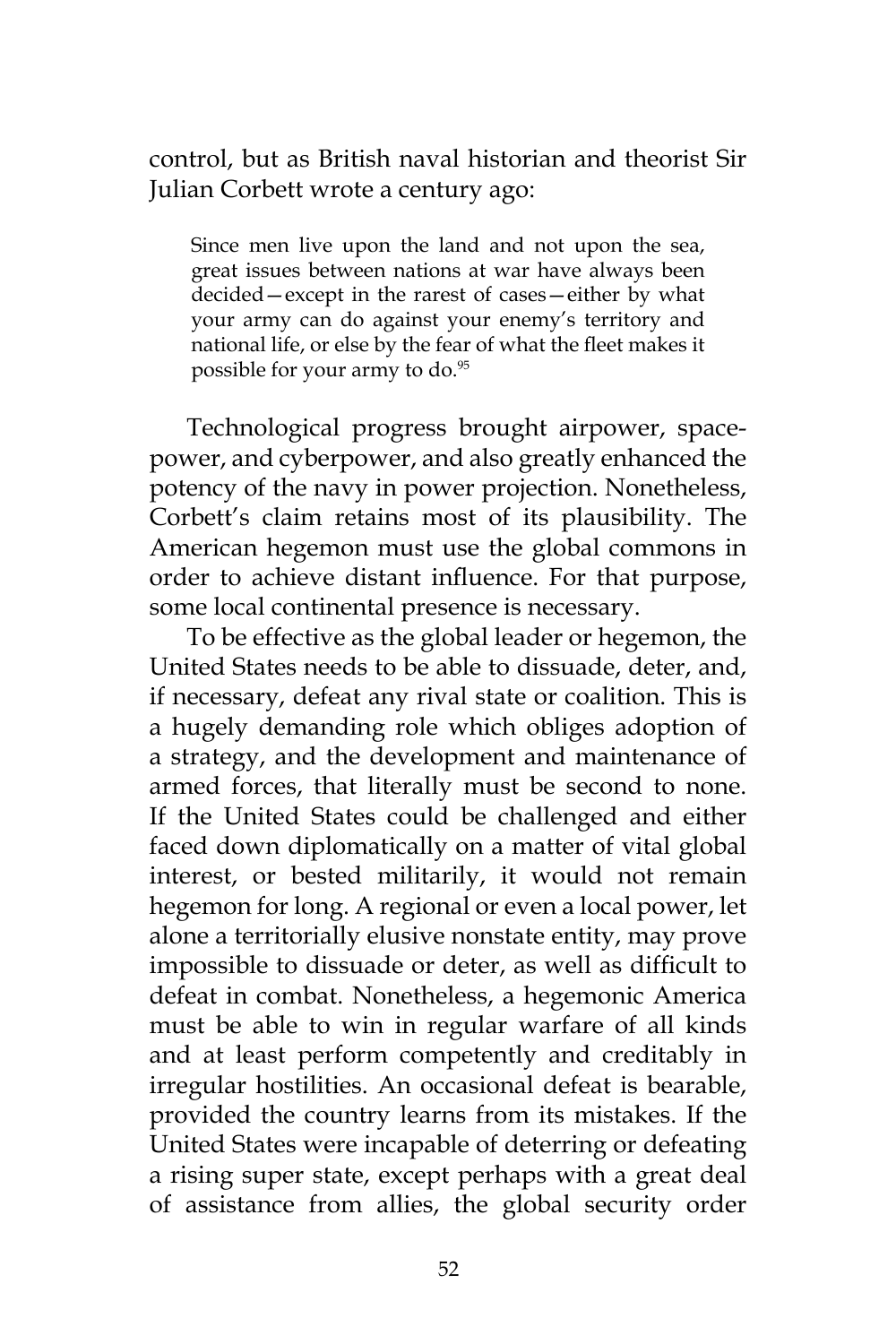would have become bipolar or multipolar. A bipolar or multipolar international order could be stable in their different ways, but those ways would be judged undesirable by most Americans. In the medium and especially the long runs, the United States will have no choice other than to share its global influence more and more. However, for reasons already specified here, such a condition should not be hastened or welcomed.

American national security strategy and forces must be adaptable. This should be so obvious and basic a point as to warrant the charge of banality. Strategy and defense planning are very much about the making of choices that must impose opportunity costs as well as benefits. As was noted much earlier, when citing the conclusions to some excellent historical studies of peacetime war planning, key decisions on strategy, doctrine, and capabilities often have to be made in the face of profound ignorance over the identity of enemies, the character of future warfare, and—above all else — the timing of active hostilities. $96$  Do U.S. forces need to be able to go literally anywhere, fight anybody, and win at acceptable cost? For the global sheriff, the answer has to be "yes," even though one recognizes that such a demand for universally successful performance is unrealistic.

Regular conventional warfare currently is America's military long suit. Some, perhaps many, military experts believe that such warfare belongs only in the past. Technology, culture, and politics have effectively retired battle between uniformed armed forces according to this view. The master narrative for the 21st century is, and will be, "war amongst the people."97 At least, this is the fashionable theory. Obviously, if regular, largely meaning interstate, wars do not lurk to ambush us in the future, we should not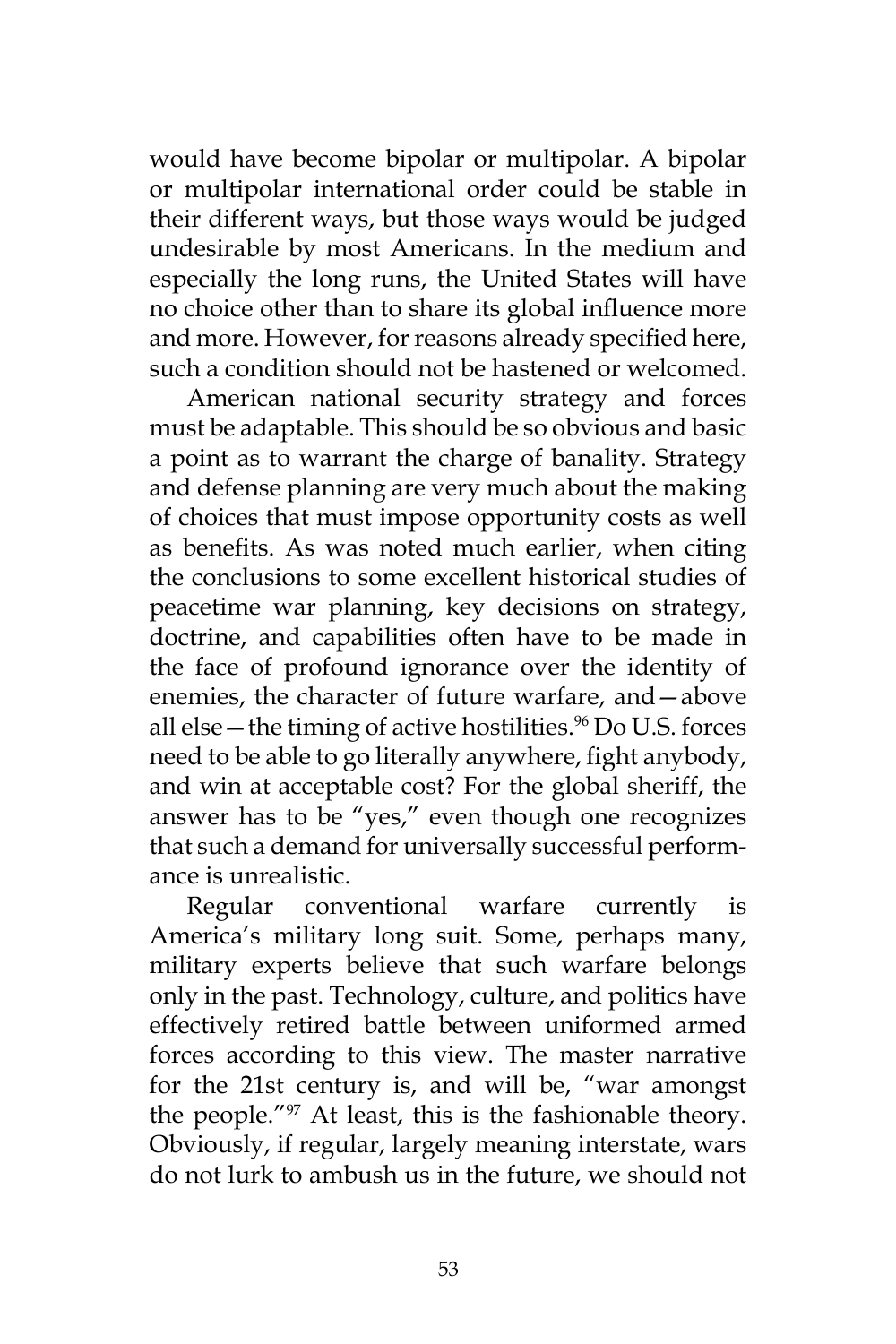expend scarce resources preparing for them. But how certain can one be that interstate war is obsolete?<sup>98</sup> Is it not likely that the theory of an exclusively irregular future for warfare reflects nothing much more solid than a simplistic extrapolation of recent and current history into an inherently unknowable future? This author is not persuaded that America's strategic future will be strictly confined to conflict with enemies who must fight in irregular modes. Since the world continues to be organized and dominated by at least semi-sovereign states and given that there will be ample issues to fuel rivalries, it is only prudent to continue to emphasize the necessity for excellence in regular, if sometimes asymmetrical, styles of combat.

COIN and CT are important, indeed vital, core competencies for the U.S. armed forces and other security agencies. They need to be accepted as permanent missions. This does not mean, however, that irregular warfare will, or should, dominate America's medium- and long-term strategic future. COIN ought to be a competency which specialized elements of the armed forces perform well. It is necessary for most of those armed forces to concentrate on regular, if asymmetrically-conducted, combat in all geographical environments. Also, it is important that the United States not make a habit of undertaking the thankless task of attempting, in notable part forcibly, to remake alien societies into "better" places. Because of its liberal culture, married to apparent opportunity, the United States cannot eschew being a force for "good" in the world. But this culturally propelled mission generally should not be promoted by military activity, at least not directly. American national security strategy should be geared to preparation for interstate conflict, not to enforcing benign regime change in societies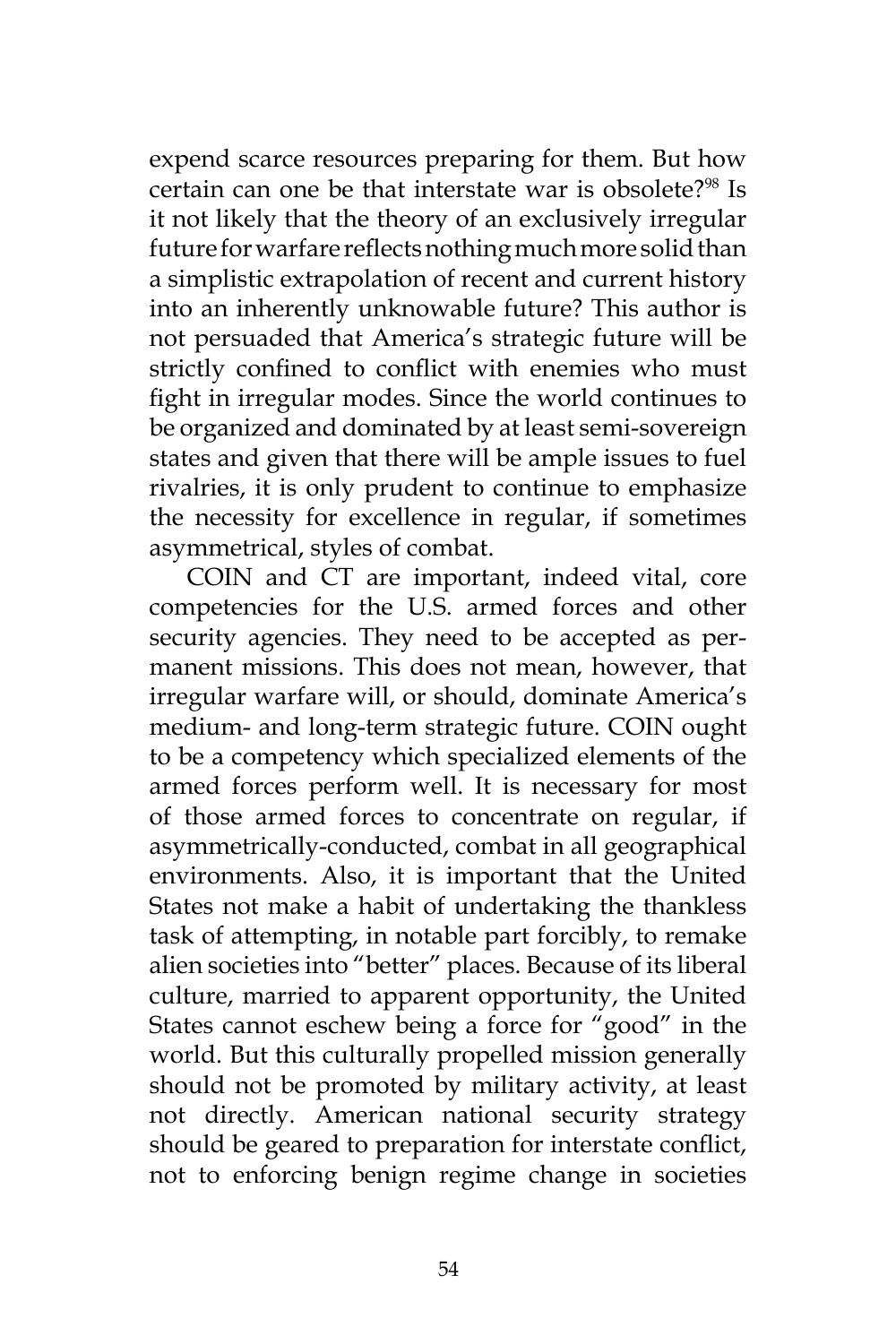that Americans scarcely comprehend. The largely interdependent cultural values of liberty, democracy, and the free market must be promoted by Americans, if only because these values are expressions of American self-identity. To say that, though, is not to endorse, let alone require, a national security strategy of liberation and moral improvement abroad. Such a strategy must fail, because it demands of the agencies for U.S. policy a cultural effect they cannot deliver, save rarely. The prudent statesman plays according to the odds that derive from experience and logic. Success in the remaking of foreign societies is a mission that inherently commands only very long odds.

Exploiting their superiority on and in the varied geographies that comprise the global commons, the U.S. armed forces need to acquire and perfect what one can term a decisive raiding capability. Americans should strive hard to avoid commitment to protracted and complex operations on land. But they will derive great strategic, and hence political, advantage from the ability to intervene in foreign lands swiftly and decisively on a strike-and-depart basis. It should go without saying that the adoption of a raiding strategy as an important component and expression of national security strategy has to be nested in a holistic approach to conflict. This is not to suggest that American soldiers should be employed simply to create brief mayhem and then leave the mess for others to clean up. The argument, rather, is that in its policing role as hegemon-light, the United States should seek to avoid lengthy land campaigning. Contemporary experience with Iraq, whatever the outcome may prove to be, is an exemplar of behavior that the United States should strive hard to avoid.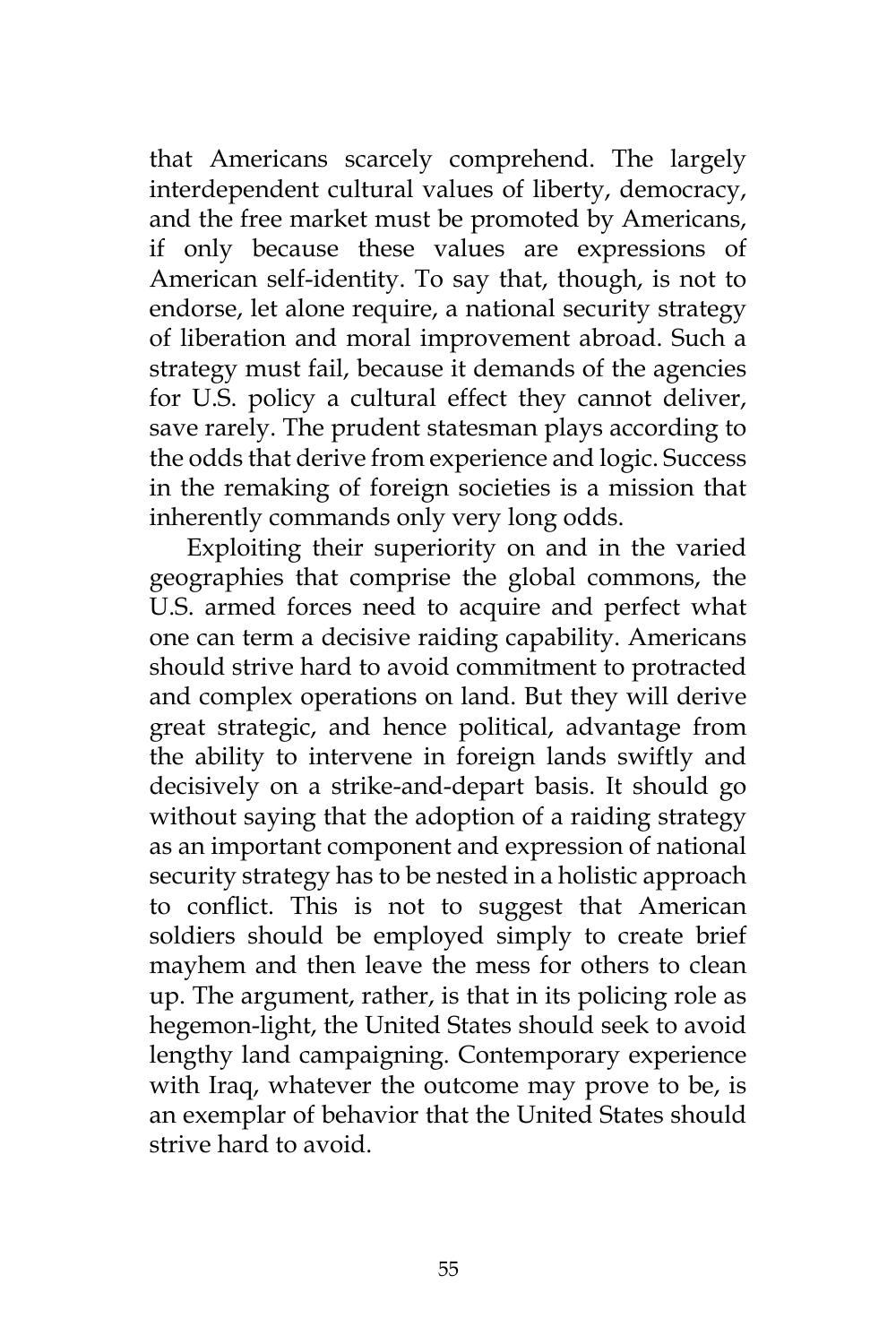For many years to come, on any plausible assay, America will remain globally ascendant. But the country would soon find itself suffering from a severe case of the malady of "imperial overstretch" that historian Paul Kennedy popularized in the late 1980s, were it to make a habit of its Iraqi and Afghan experiences.<sup>99</sup> A wise statesman plays to his country's strengths, not its relative limitations. The rapid projection of military power is, or should be, a key American strength. But to exploit this unique American capability safely, there is a need for political, indeed even cultural, discipline. Almost inevitably, military intervention to solve a pressing security problem invites mission leap, let alone mission creep, when political temptation is provided by initial military success.

Because America's hegemonic strength invites rivals and outright enemies to compete and fight asymmetrically, Americans need to sustain not only technological leadership, but also, of even greater significance, intellectual leadership in strategic theory and doctrine. Both ideas and technology matter, but of the two, ideas matter most. If the United States should suffer severe military setbacks in the future, most likely the reason will not be some technological shortfall, but rather that familiar machines and forces are employed in unexpected ways by the enemy. Such ways could reflect military cultural differences between societies, or they might just be the product of clever strategy designed to outflank predictable American military behavior.

To be sustainable, national security strategy must be truly "national" or "grand." It is an all too prevalent error for policymakers to depend narrowly upon the military dimension to such strategy. Military power is most potent when its employment remains only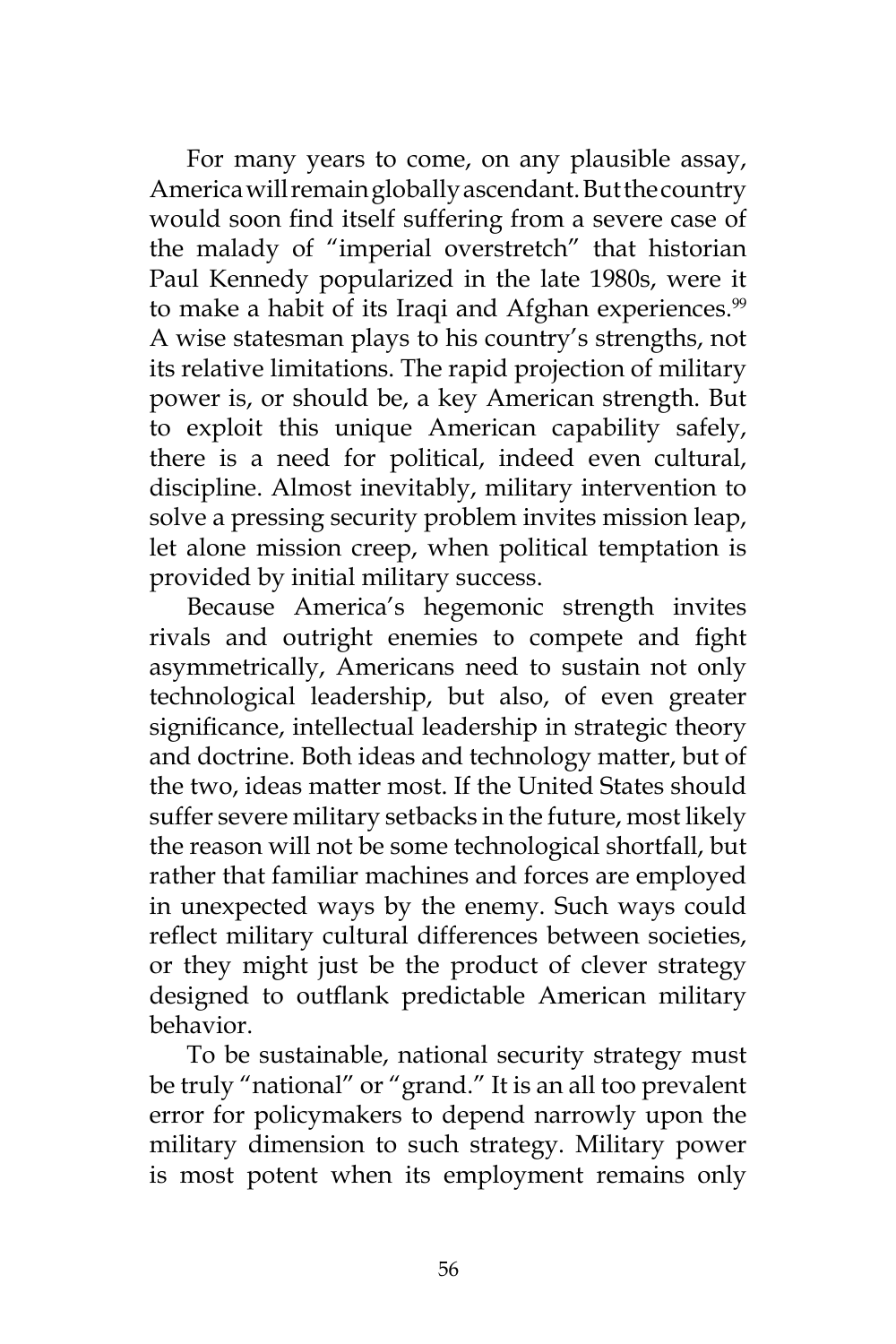potential as a brooding possibility. It is a familiar mistake in statecraft for policymakers to reach for their gun too rapidly in quest of swift success. Diplomacy and nonviolent coercion, as well as bribery, can appear distinctly inferior instruments when compared with the promise of cutting the Gordian Knot with a quick and decisive military victory. As we have noted, national security strategy is a slippery subject. Frequently it is confused with foreign policy, with military strategy, or with military operations. National security strategy must have a domestic as well as an external dimension. It has to be acceptable to the values of national public culture, national strategic culture, and militaryinstitutional cultures. At the same time, of course, the strategy needs to address the country's foreign strategic problems effectively. This point amounts to a reminder that national security strategy has many components in addition to the military. There has to be a plausible possibility of armed conflict for an issue to be addressed by national security strategy, but the military component need not predominate.

A sustainable strategy will reflect policy goals and tactical military behavior that do not give gross offense either to domestic cultural, or to international, norms of tolerable conduct. The more consent America attracts abroad, the greater the practical assistance upon which the country will be able to draw and the more likely that U.S. policy will succeed. $100$  If this sometimes elusive condition is met, American strategy should prove sustainable.

A vital component of national security strategy is the dialogue that strategists must maintain both with policy and with operations and tactics. Strategy is the bridge between means and ends. If these dialogues are absent, intermittent, or severely flawed, the prospects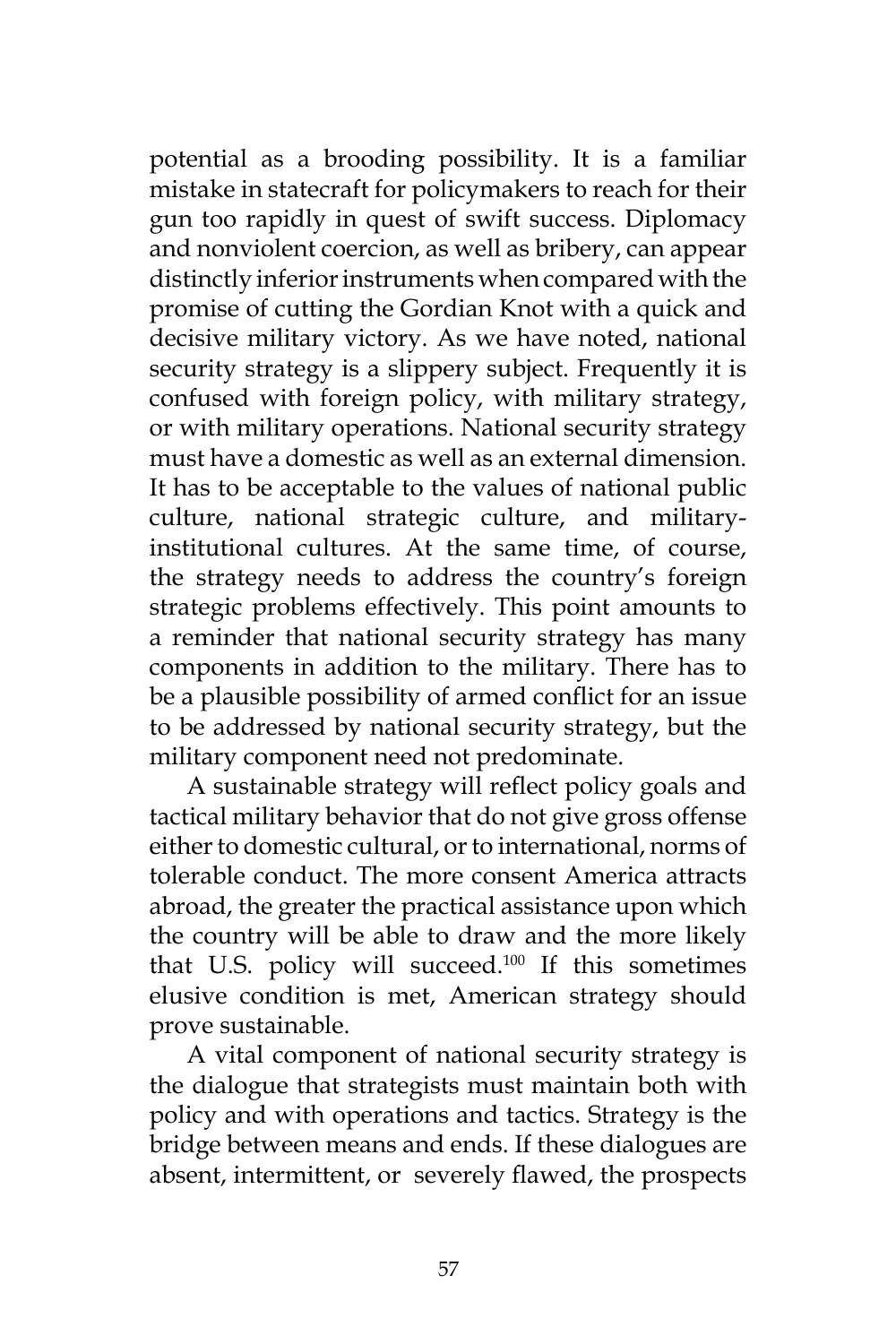for national success will not be high. It is only the strategy function that binds together the country's means and ends. Strategists devise the methods, the "ways," that enable the coercive agencies, including preeminently the military establishment, to pursue objectives that should translate ultimately into desired political effects. The practical difficulties that commonly inhibit or frustrate the dialogue component of strategy are typically underestimated or simply ignored.<sup>101</sup> Only exceptionally are policymakers today well-educated in military matters, while the military profession can be disinclined to say "no" to the civil power. In America, soldiers obey orders from civilians, they do not make policy. This is an oversimplification, but it remains the ideal of American civil-military relations.102 In practice, the strategist must aim to educate the civilian policymaker as to what the military instrument can and cannot do. This is vital. Because history is not strictly linear and predetermined, it will often be far from obvious just what soldiers might be able to deliver by way of strategic and political effects. The theory of strategy says far too little about the subject's difficulties. Even the discussion in Clausewitz's *On War* is inadequate.<sup>103</sup> For national security strategy to be successful and sustainable, it has to be nurtured on a metaphorical bridge. On this bridge, the civilian policymaker and the professional soldier meet, exchange information, and, through the alchemy required of the strategist and strategy, produce coherent and well directed intentions, sometimes leading to military action.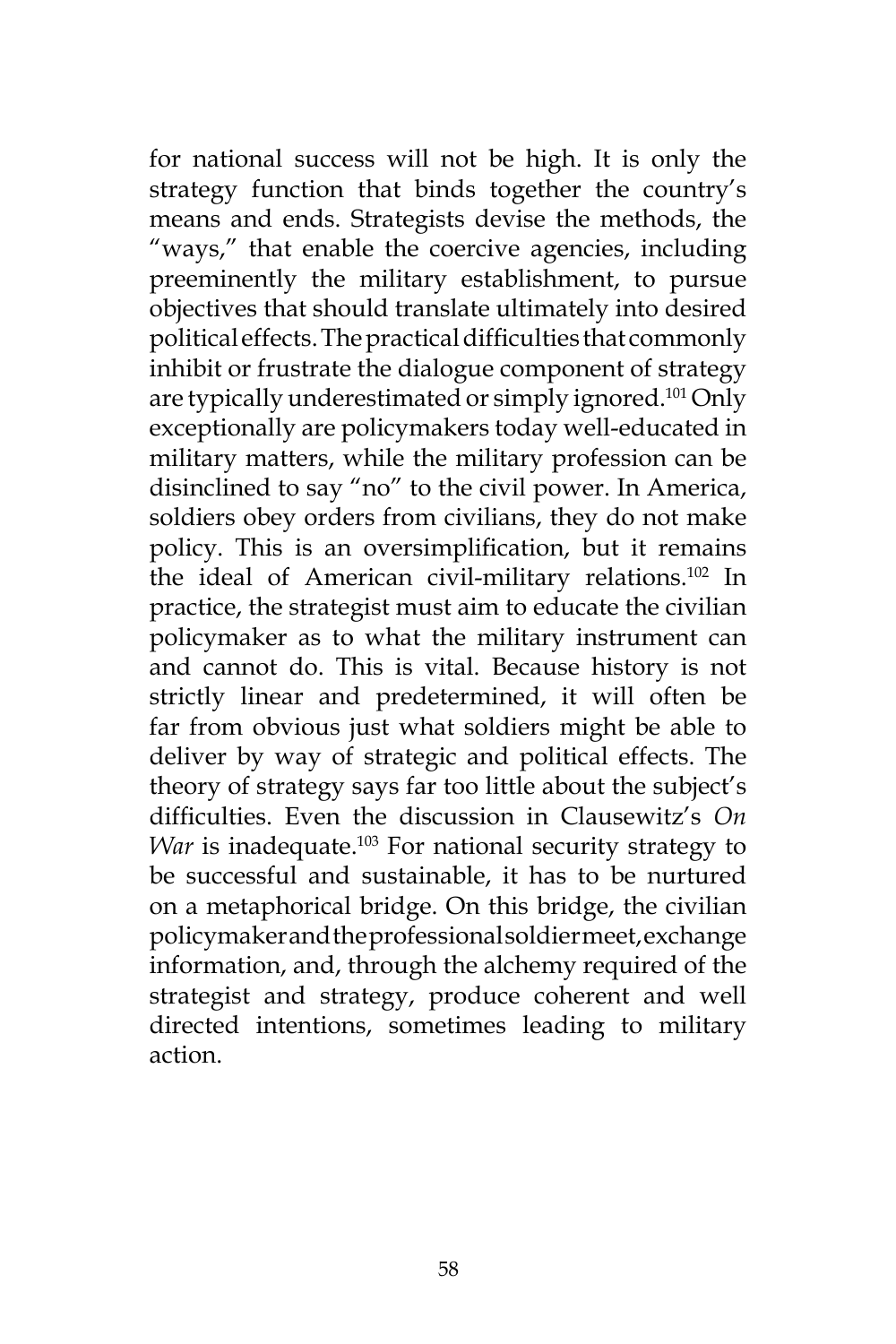## **Conclusions and Recommendations.**

1. *"Hegemony-light" is a policy, not a strategy.* The main reason why the United States should endeavor to remain the hegemon is the need to play the dominant role in the endless struggle to support and advance a world order broadly conducive to America's vital interests and friendly to American values, insofar as that proves feasible. In common with the slippery concept of security, order has many dimensions, including the political, the financial-economic, the environmental-ecological, and the military-strategic. In addition, world and regional order can be upset by the consequences of health crises (HIV-AIDS, most obviously), as the Spanish Flu pandemic of 1918- 19 demonstrated.104 Also, adverse climate change, uncontrolled population growth in developing countries, and increasing resource shortages—of water, food, and energy—can and most probably will incite disorder in all major dimensions of global affairs. The United States will not be equally dominant in all aspects of global order, but its policy, strategy, and actual behavior will be either regnant or at least a major player in each of those dimensions. This is what it means to be hegemonic. The world needs leadership from some sufficient source.

Although U.S. policy on global issues is often resisted, sometimes effectively, Americans nonetheless are able to help shape the global agenda and generally can exercise a potent influence on the world community's actions. Washington frequently is annoyed and frustrated by the unwillingness of others to be led by U.S. policy choices. But Americans would be far more frustrated were they either to seek to abandon the hegemonic leadership role altogether, or to resign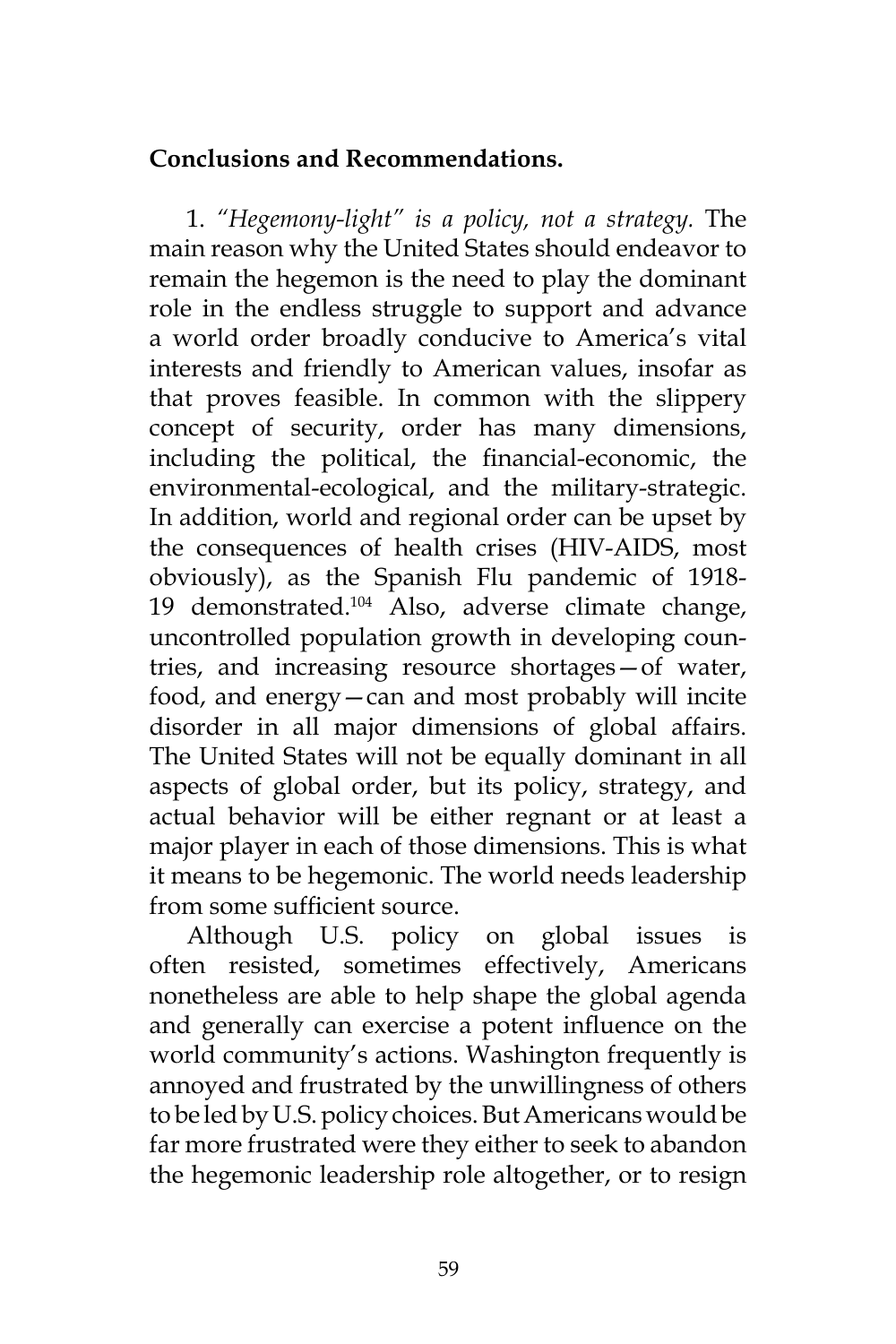themselves to functioning within the straitjacket of near unanimous multilateral consent. Not much would be attempted, let alone achieved, on behalf of regional and global order. American hegemonic leadership does not mean American domination. America may be dominant, indeed it will need to be dominant in its ability to persuade, bribe, and, if necessary, coerce. But it cannot guard global order by a policy of domination. Such a stance would be regarded very widely abroad as illegitimate. The predictable absence of international consent for a U.S. effort to rule by the sword, wielded by near unilateral U.S. judgment, would be fatal to the prospects for the American mission on behalf of global order. Moral authority would be absent.

2. *A national security strategy needs a named enemy.*  It should remain the U.S. intention to secure its vital interests, prudently selected, and protect and perhaps advance respect for its values. But, how is this seemingly extravagant grand objective to be attempted? What does hegemonic dominance require by way of, say, economic strength (measured how?—relative size of the gross domestic product (GDP) is perhaps the usual standard, but it encourages oversimplification, e.g., ignoring size of population)? Or what does such dominance require by way of military strength, or some combination of the various elements of national power? This monograph insists upon the necessity for the United States to remain militarily ascendant in nearly all respects in most geostrategic and geopolitical contexts. But what does this mean for defense planning? To raise again a most vital question, how will future wars be fought? Where? Against whom, over what issues? And, last but not least, when? Will the American hegemon have to fight total wars of survival, which is to say wars politically and strategically comparable to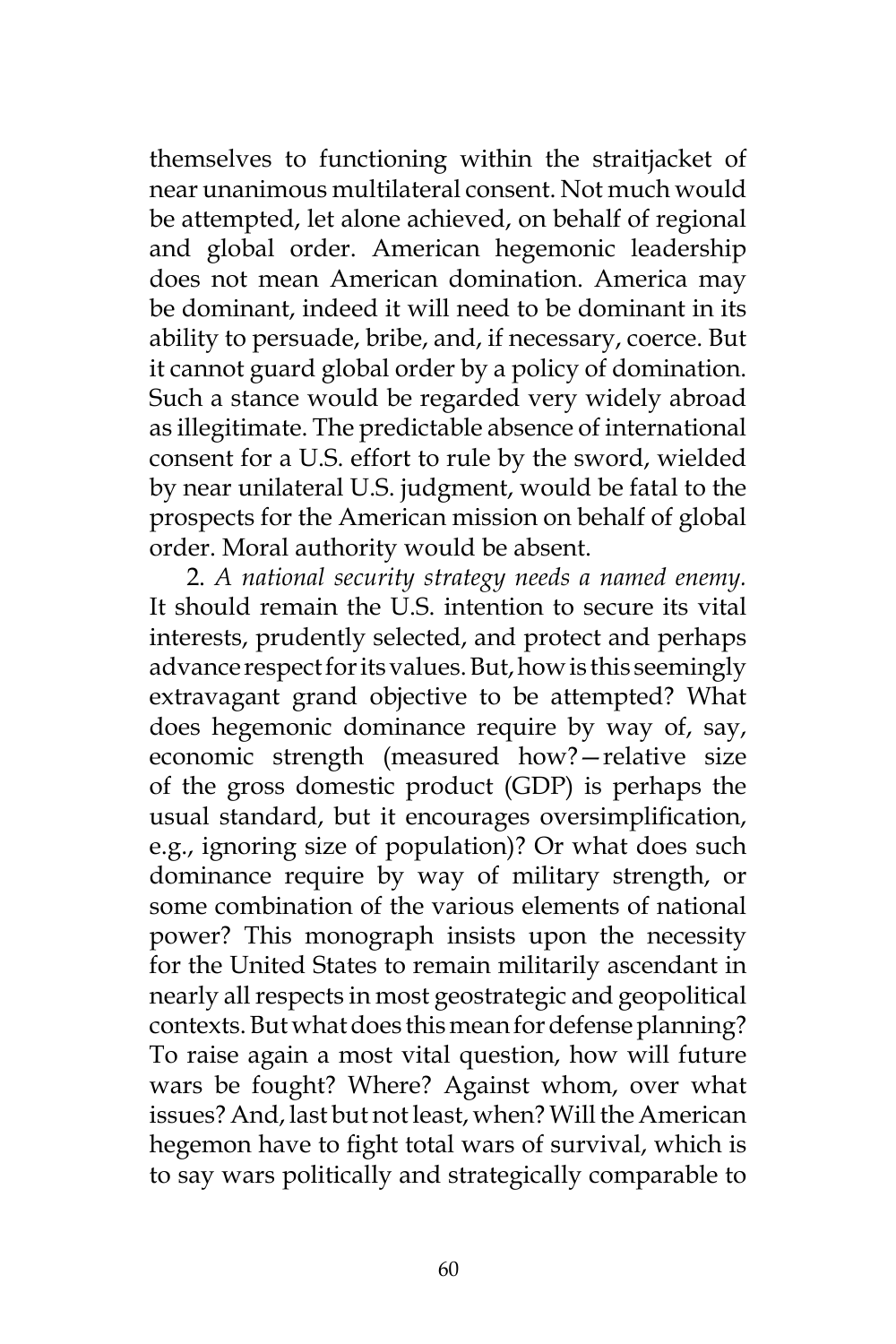World Wars I and II and the Cold War? The truthful answer is that we do not and cannot know.

However, what we do know is that if the United States is to remain hegemonic on its own as well as on the world community's behalf, it must always be attentive to the well-being of the components of its national security strategy discussed in the immediately preceding section. Despite the title and apparent efforts of the cast of hundreds who produced it, the impressive annual document, *The National Security Strategy of the United States of America*, is more an educational endeavor than an attempt to promulgate an actual operational strategy.105 The country cannot create a strategy to oppose terror. Terror is far too abstract, not to say diverse and dispersed, to serve as an enemy. And, to repeat, a definite strategy needs a specific, targetable enemy. The United States conducts "war planning" for many contingencies and venues, as do most states.106

For two centuries, powers great and small have groomed professional military and some civilian staffs, whose task is to prepare for wars of various shapes and sizes. But in order to select a dominant strategy, a country requires of its policymakers that they pick a dominant foe, at least in those cases when there is room for discretion. At present, there are several fairly plausible enemies of a still broadly hegemonic America, but, with the exception of al-Qaeda and its affiliates, none quite deserves the dubious accolade of "designated enemy of the future." On occasions, China approaches this dubious status in American perceptions. However, it is too early to be absolutely certain that China will become the dominant threat to the U.S.-led global order of the 21st century, highly probable though this development seems at present.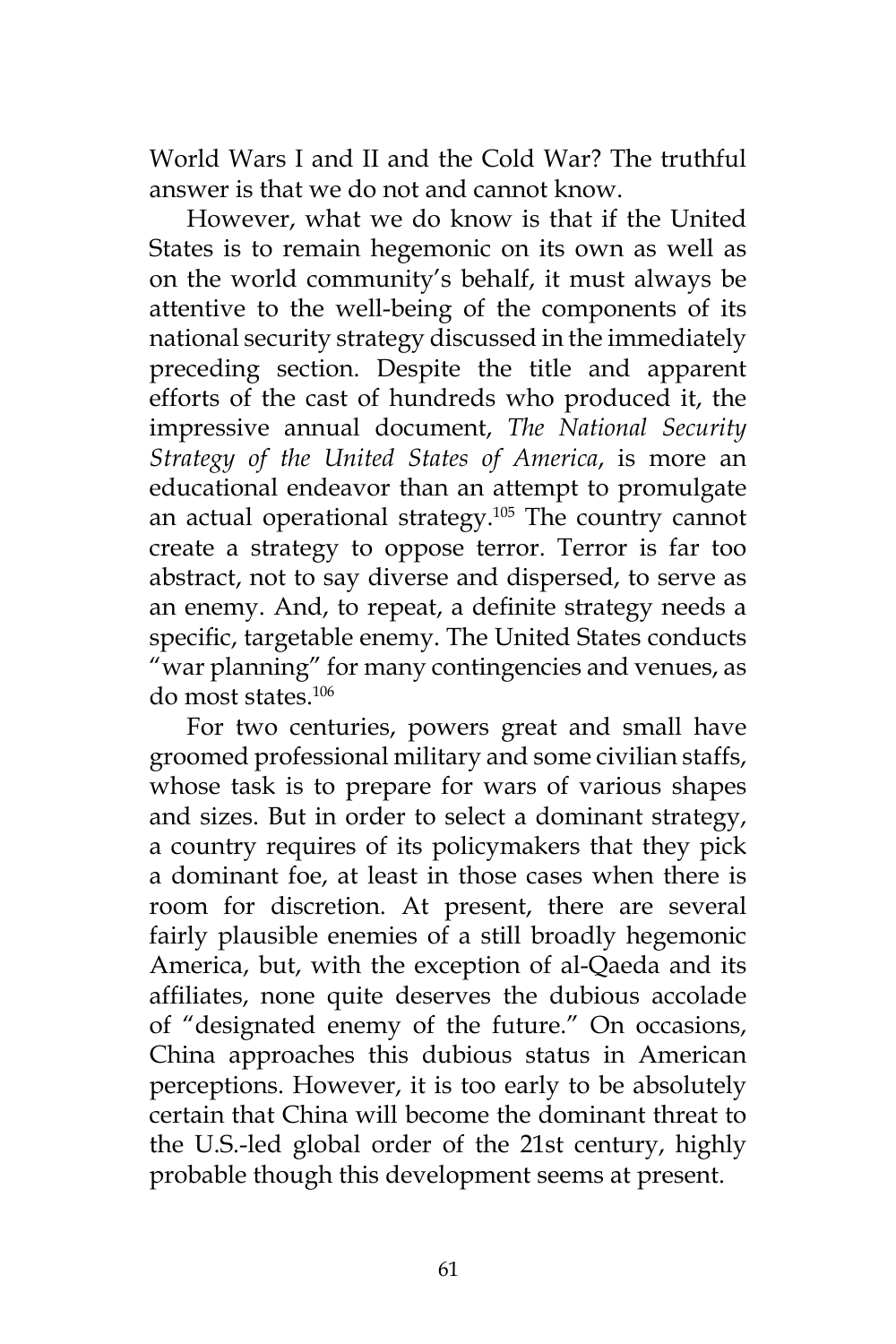It follows from this analysis that U.S. national security strategy has to keep its powder dry and attuned in the face of enormous uncertainty. The scale of this uncertainty is easily illustrated by reference to the immaturity of space warfare and cyber warfare, the current debate over the relative potency of airpower and ground forces in future contingency missions, and the slow-motion strategic debates concerning the future roles of the navy and strategic nuclear forces.<sup>107</sup>

3. *Beware of false alternatives in policy and strategic choice.* Hegemony is a thankless lot, but it can and should offer solid as well as moral compensation. Moreover, it can work well enough to support a tolerably acceptable global order. Multipolarity will not work at all well. It would be unwelcome to Americans, and it must foster great power rivalry. Challenges to regional and global order either will not be met at all or will trigger great power conflicts. Who leads in a multipolar system? And if no state enjoys the right to lead that derives from a recognized, if resented, primacy, how are rogues and other miscreants to be contained?

American strategy does not face crisp alternatives between the conduct of irregular and regular warfare, or between an off-shore or an on-shore Eurasian continentalist military posture. It is a plain case of both/and. Often it is claimed with good reason that strategy is characterized most strongly by the need to exercise choice. With respect to U.S. military strategy in the 21st century, as in the past, the country's first strategic requirement is for competence in logistics, the science of supply and movement. Whether Americans look with most favor upon power projection by fire or by bodies, the national military strategy has to be able to direct force over trans-oceanic distances. Historical experience and common sense tell us not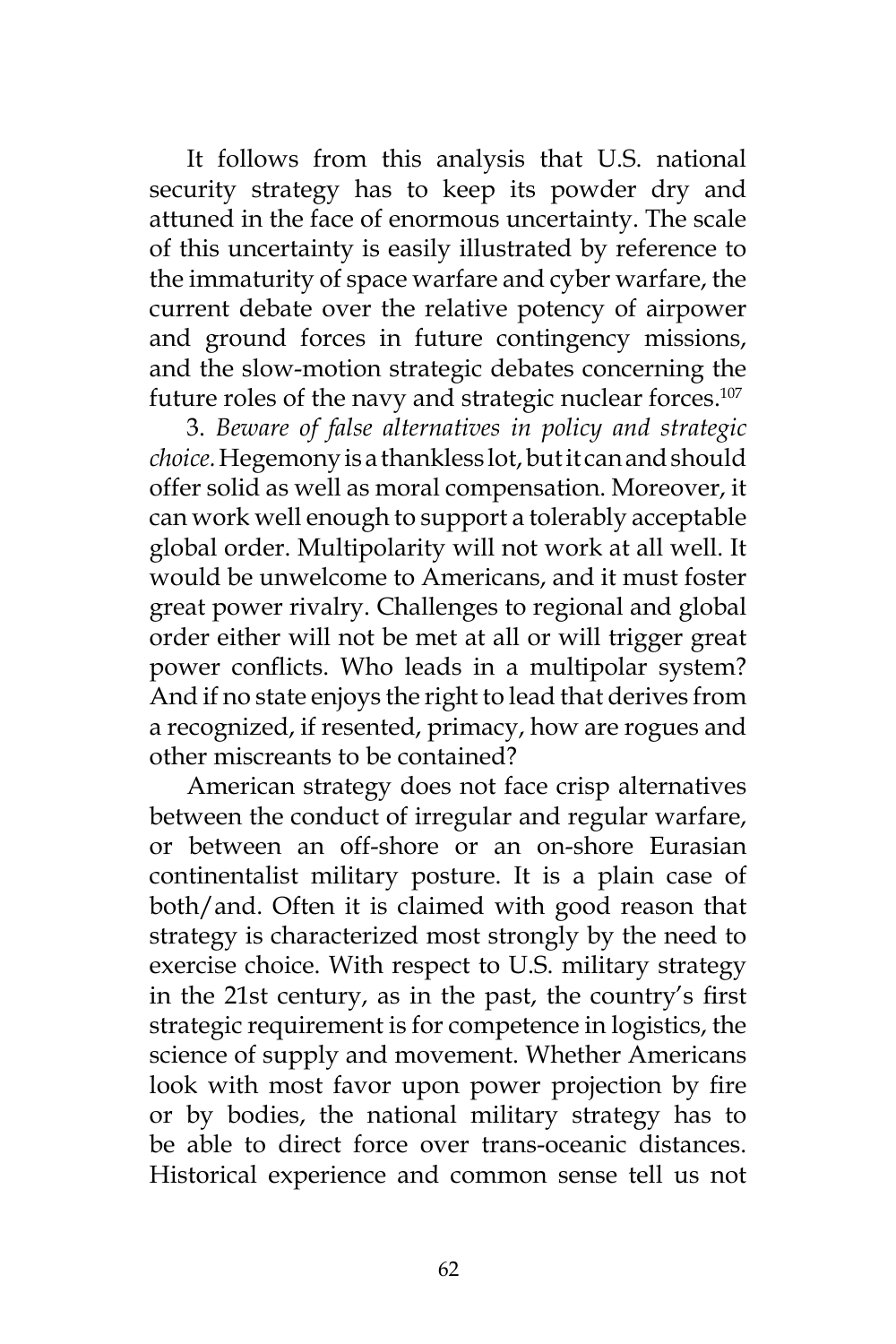to draft an imaginary strategic narrative for the future out of the events of today and the recent past. This is the abominable strategic sin of "presentism." Because American military professionals cannot know today exactly what policy will require of them over the next decades, they must plan on the basis of flexibility, adaptability, historical experience, and cultural selfknowledge. They should know that there is a much preferred American way of war that is culturally founded. It favors high mobility, heavy firepower, and advanced technology. Americans should be able to recognize the moral crusader that lurks within themselves. They are ever tempted either to spread the gospel of freedom and democracy by any and all means, or to seek withdrawal from foreign entanglements when alien cultures resist American tutelage. For particular cases, America will need specific tailored strategies. Neither flexibility and adaptability, nor historical experience and cultural self-knowledge, comprise strategies.

Occasionally, very occasionally, the United States will need to engage an elusive nonstate enemy on the ground in what becomes a COIN campaign. Americans can succeed at COIN and CT, as they have demonstrated episodically for the better part of 400 years.108 However, COIN and counterirregular warfare in general are not the American forte. It is not what the U.S. military establishment does best. Fortunately, COIN on a major scale is not asked frequently of American forces. It follows that high prowess in warfare against irregulars should not be a prominent feature in U.S. national security strategy. It would not be prudent. Almost invariably, COIN success can be achieved only within a culture by members of that culture. Americans, Britons, Frenchmen, Russians, and others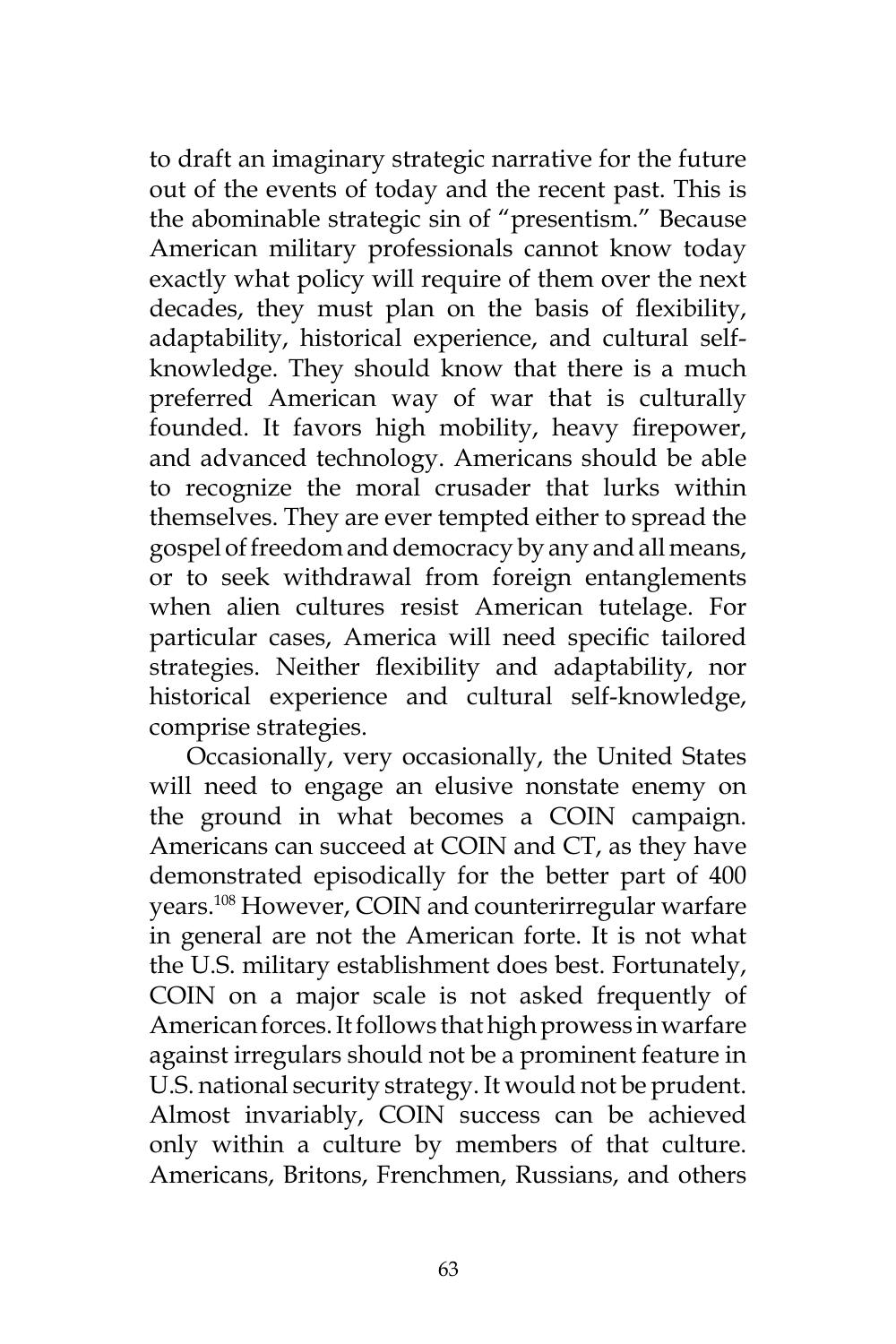are not competent to wage minimalist "war among the people," when the people at issue are culturally all but unfathomable (e.g., the NATO mission has discovered that Afghanistan contains no fewer than 60 Pushtun tribes and 400 subtribes). The United States should not choose to wage major COIN campaigns very often.<sup>109</sup> It will not be likely to succeed. Those Americans most probably are deluding themselves who today are predicting a largely irregular future for the country's soldiers. American culture on every level will reject the conduct of irregular warfare as the national strategic norm.

American public culture detests the moral ambiguity that inevitably attends irregular conflict. Such conflict typically is protracted, is sociologically and strategically complex, and does not usually lend itself to conclusion by decisive military action. Wars dominated by irregular tactics should therefore be avoided at almost any cost by the United States. This does not contradict the necessity for a national security strategy to develop competence in irregular warfare that leverages the value of expert military assistance on a distinctly modest scale, and a broad integrated effort to enlist help from its civilian agencies. Admittedly, the latter effort typically is frustrated by the consequences of the structure of the U.S. Government. Vietnam and Iraq do not quite constitute a pattern, but viewed together, they provide stark warning that the possibility of strategic, and hence political, failure always hovers near.

4. *Never underestimate the influence of culture.* There is an American way of war, and it persists for cultural as well as material reasons. U.S. national security strategy, as well as the policy that gives it purpose, is always going to reflect widespread national assumptions,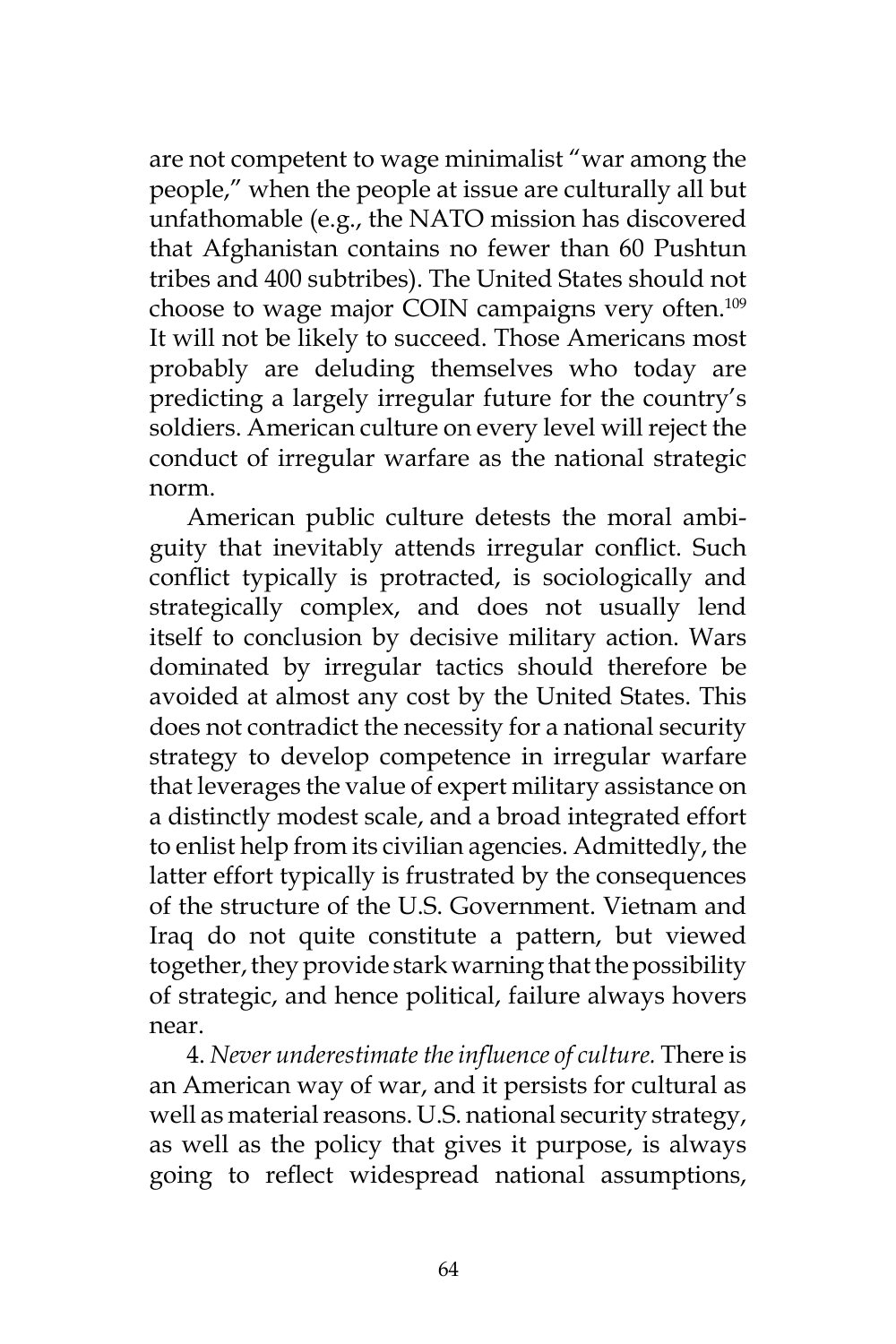attitudes, preferences, and habits of behavior. Of course, American strategy must be shaped in part by realities imposed by the outside world, but perceptions of what is necessary are apt to be amazingly cultural. Political scientists enjoy debating the relative significance of the cultural and the material contexts, but the undoubted importance of the latter has to be conditioned by the former.<sup>110</sup> Culture is unavoidable even though Americans are not by any means prudently at liberty to pick a national strategy entirely at their own discretion. Some strategies are likely to fail if they do not suit national military prowess or the character of the threat and hence of the war. However, even when Americans are disciplined by such prominent dimensions of necessity, still they must behave as Americans, with the only cultural lens that that provides, for net good or ill in particular cases.

5. *American global leadership, or hegemony, will be challenged.* Americans must decide how hard and in which regards they will compete in order to remain Number One, but compete they must. Similarly, they need to decide how energetically they will strive to achieve a significant measure of international acquiescence in the more robust aspects of their global leadership behavior. One can hypothesize the highly unlikely event that a U.S. president could choose to eschew expensive involvement in as many global troubles as possible. He would aspire to settle for runner-up in the composite power stakes, or at best for roughly coequal multipolar player. Unfortunately, perhaps, history is not kind to strategic runners-up. The logic of global politics is at least partially zerosum. There is an important sense in which it takes only one competitor for there to be a race for global influence and prestige. If the United States chooses not to compete energetically, others will be motivated to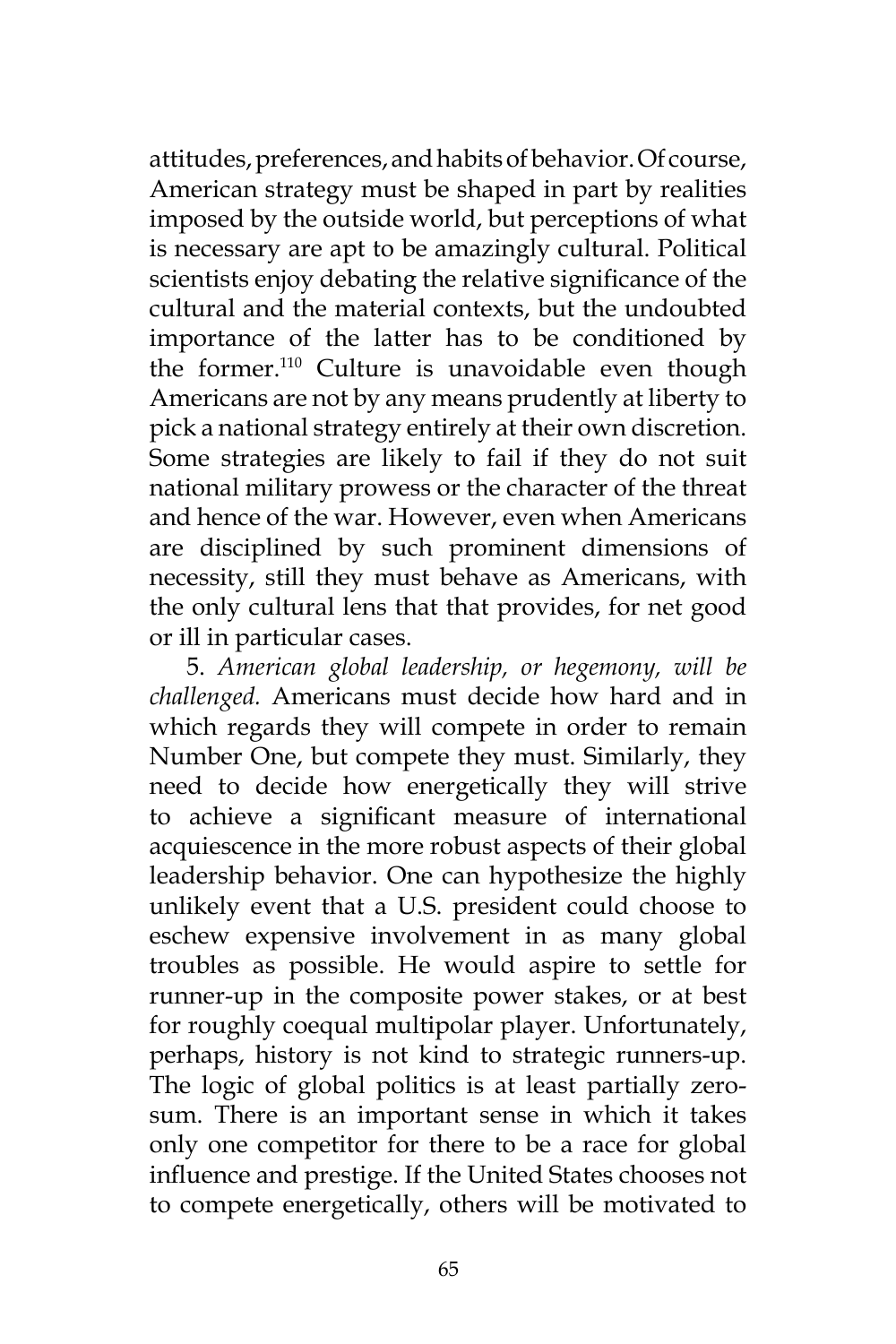race harder, not to withdraw and cease active rivalry. Those theorists are in error who speculate hopefully about the prospects for a more cooperative, gentler, kinder (than George W. Bush's) America, functioning largely multilaterally in an increasingly multipolar, but peaceable, world of consensual greater powers. No such world awaits Americans, no matter how they behave. If the country is not Number One, it will be Number Two or lower. Those who believe that that would not much matter for U.S. national security or for global order are in urgent need of a history lesson.

This analysis recommends that a sustainable American national security strategy be directed by a national security policy of leadership on behalf of global order. We should reiterate both the global need for this U.S. role, and the necessity for the substantial foreign consent vital for its successful practice. Michael Howard's 2003 caveat remains pertinent:

American power is indispensable for the preservation of global order, and as such it must be recognized, accommodated, and where possible supported. But if it is to be effective, it needs to be seen and legitimized as such by the international community. If it is perceived rather as an instrument serving a unilateral conception of national security that amounts to a claim to world domination—pursuing, in fact a purely "American War against Terror"  $-$  that is unlikely to happen.<sup>111</sup>

In 2008, false perceptions of American world domination are much in abeyance as compared with 2003. The greater danger today is the possibility that the United States might retreat unduly from its role as principal guardian of what passes for global order. The years 2002-03 may be interpreted as a briefly hubristic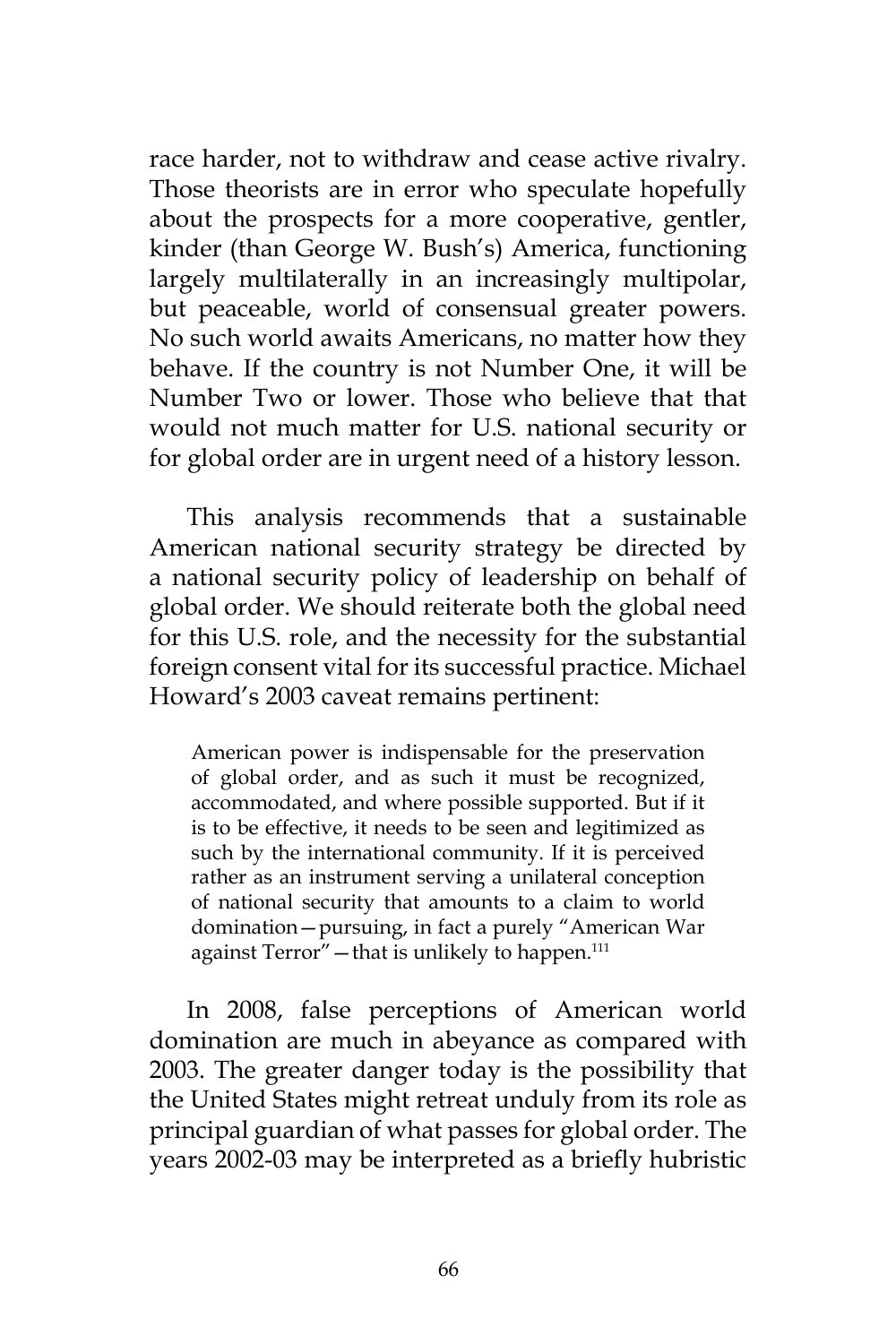imperial moment when, scarcely disciplined by world realities, American culture appeared to command policy and strategy. A sustainable national security strategy can be constructed only from a more modest portion of that vital ingredient.

## **ENDNOTES**

1. Sun-tzu, *The Art of War,* Ralph D. Sawyer, trans., Boulder, CO: Westview Press, 1994, p. 179.

2. Ross Laidlaw, *Attila: The Scourge of God*, Edinburgh: Polygon, 2007, p. 435.

3. See Hew Strachan, "The Lost Meaning of Strategy," *Survival*, Vol. 47, No. 3, Autumn 2005, pp. 33-54.

4. I will follow the convention which capitalizes International Relations as the academic discipline and employs the lower case, international relations, for the world of experience.

5. Colin Dueck, *Reluctant Crusaders: Power, Culture, and Change in American Grand Strategy*, Princeton, NJ: Princeton University Press, 2006, is a particularly fine contribution to the debate over material power versus culture. Dueck seeks with considerable success to argue a both/and position rather than a stark either/ or.

6. I have written extensively about the cultural influence on U.S. policy and strategy. For recent examples, see Colin Gray: "Out of the Wilderness: Prime-time for Strategic Culture," *Comparative Strategy*, Vol. 26, No. 1, January-February 2007, pp. 1-20; and "British and American Strategic Cultures," in *Democracies in Partnership: 400 Years of Transatlantic Engagement,* The ACT/ ODU Jamestown Symposium; April 18-19, 2007, Norfolk, VA: HQ, Allied Command Transformation, 2008, pp. 123-150. For a detailed and balanced review of theories of strategic culture, see Lawrence Sondhaus, *Strategic Culture and Way of War*, New York: Routledge, 2006. On the practical value of cultural study usefully nuanced for the needs of the different levels of war, see Sheila Miyoshi Jager, *On the Uses of Cultural Knowledge*, Carlisle, PA: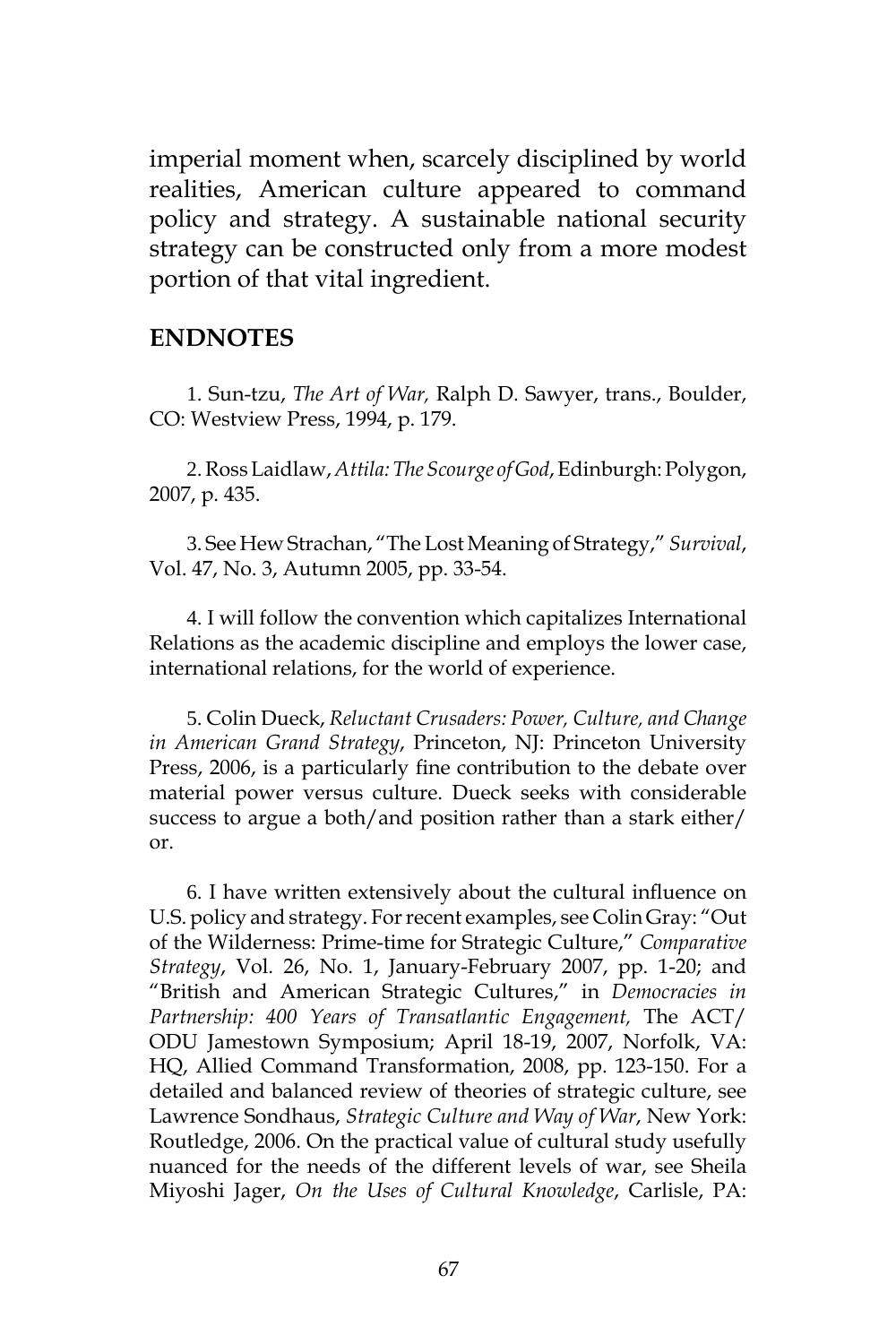Strategic Studies Institute, U.S. Army War College, November 2007. For insight into the scholarly debate, see David G. Haglund, "What Good is Strategic Culture?" *International Journal*, Vol. 59, No. 3, Summer 2004, pp. 479-502.

7. It is ironic that for more than 50 years the theory of international politics in most favor among American political scientists has been one which privileges material power as the prime mover of policies everywhere. The irony lies in that the United States is one of the most ideological of countries. Nationwide values and beliefs have always either influenced or shaped American policy and strategic behavior, subject to some discipline by the more objective realities of the world. The leading school of scholars has long been known as neo-realism. The credo of this church holds that all states behave the same way regardless of their domestic differences. This nonsense was canonized in Kenneth N. Waltz, *Theory of International Politics*, Reading, MA: Addison-Wesley, 1979. There is a vast and still merrily growing academic literature on the meanings and merits of "realism" of several varieties.

8. Jeremy Black, *Great Powers and the Quest for Hegemony: The World Order since 1500*, New York: Routledge, 2008, p. 211. Black could be wrong, but I doubt it.

9. See the historical case for this judgment advanced in Donald W. Kagan, *On the Origins of War and the Preservation of Peace*, New York: Doubleday, 1995, p. 570. "What seems to work best, even though imperfectly, is the possession by those who wish to preserve the peace of the preponderant power and of the will to accept the burdens and responsibilities required to achieve that power." This view is as historically plausible as it is politically incorrect today among American scholars and commentators.

10. On the logic and significance of geopolitics and geostrategy, see Colin S. Gray, "Inescapable Geography," *The Journal of Strategic Studies*, Vol. 22, Nos. 2/3, June/September 1999, pp. 161-177.

11. See Dueck, R*eluctant Crusaders*, for a superior exposition of this argument.

12. The distinctly un-American concept of "Fighting the Long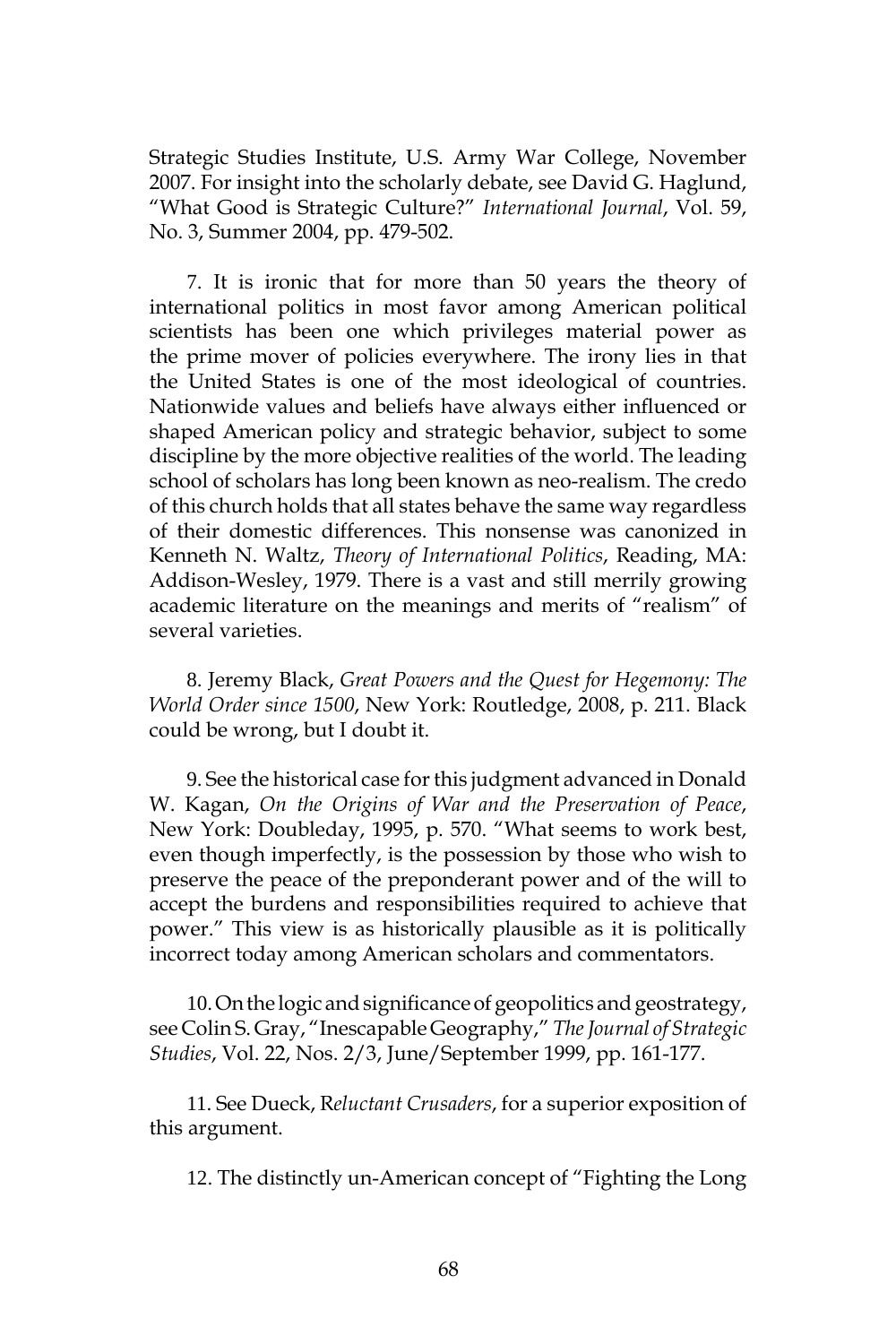War" was announced in Donald H. Rumsfeld, *Quadrennial Defense Review Report*, Washington, DC: U.S. Department of Defense, February 6, 2006, pp. 9-18.

13. For especially persuasive analyses of the main course of international relations in the 1920s and 1930s, see P. M. H. Bell, *The Origins of the Second World War in Europe*, 2nd Ed., London: Longman, 1997; and Jeffrey Record, *The Specter of Munich: Reconsidering the Lessons of Appeasing Hitler*, Washington, DC: Potomac Books, 2007.

14. For the fundamental geopolitical logic behind U.S. policy, see Halford J. Mackinder, *Democratic Ideals and Reality*, New York: Norton 1962. The title study was written and first published in 1919, while the key paper, reprinted in the book, "The Geographical Pivot of History," dates to 1904. An intriguing geopolitical perspective on American foreign policy is C. Dale Walton, *Geopolitics and the Great Powers in the Twenty-First Century: Multipolarity and the Revolution in Strategic Perspective*, New York: Routledge, 2007. The enduring importance of geography for statecraft is well argued through historical cases in Jakub J. Grygiel, *Great Powers and Geopolitical Change*, Baltimore: The Johns Hopkins University Press, 2006.

15. Christopher Layne, "Impotent Power? Reexamining the Nature of America's Hegemonic Power," *The National Interest*, No. 85, September/October 2006, p. 47.

16. Abstract and "big picture" master narratives have difficulty giving due regard to historical detail. Rational actor theory simply assumes away, or just ignores, accidents, human eccentricities and folly, and the consequences of the fog of peace and war that obliges policymakers to perform while in a condition of notable ignorance. The concept of the fog of war is pure Clausewitz; see *On War*, Michael Howard and Peter Paret, trans., Princeton, NJ: Princeton University Press, 1976, p. 140. "Finally, the general unreliability of all information presents a special problem in war: all action takes place, so to speak, in a kind of twilight, which, like fog or moonlight, often tends to make things seem grotesque and larger than they really are." On the fog of peace and its implications for planners, see Talbot C. Imlay and Marcia Duffy Toft, eds., *The Fog of Peace and War Planning: Military and Strategic Planning under Uncertainty*, New York: Routledge, 2006.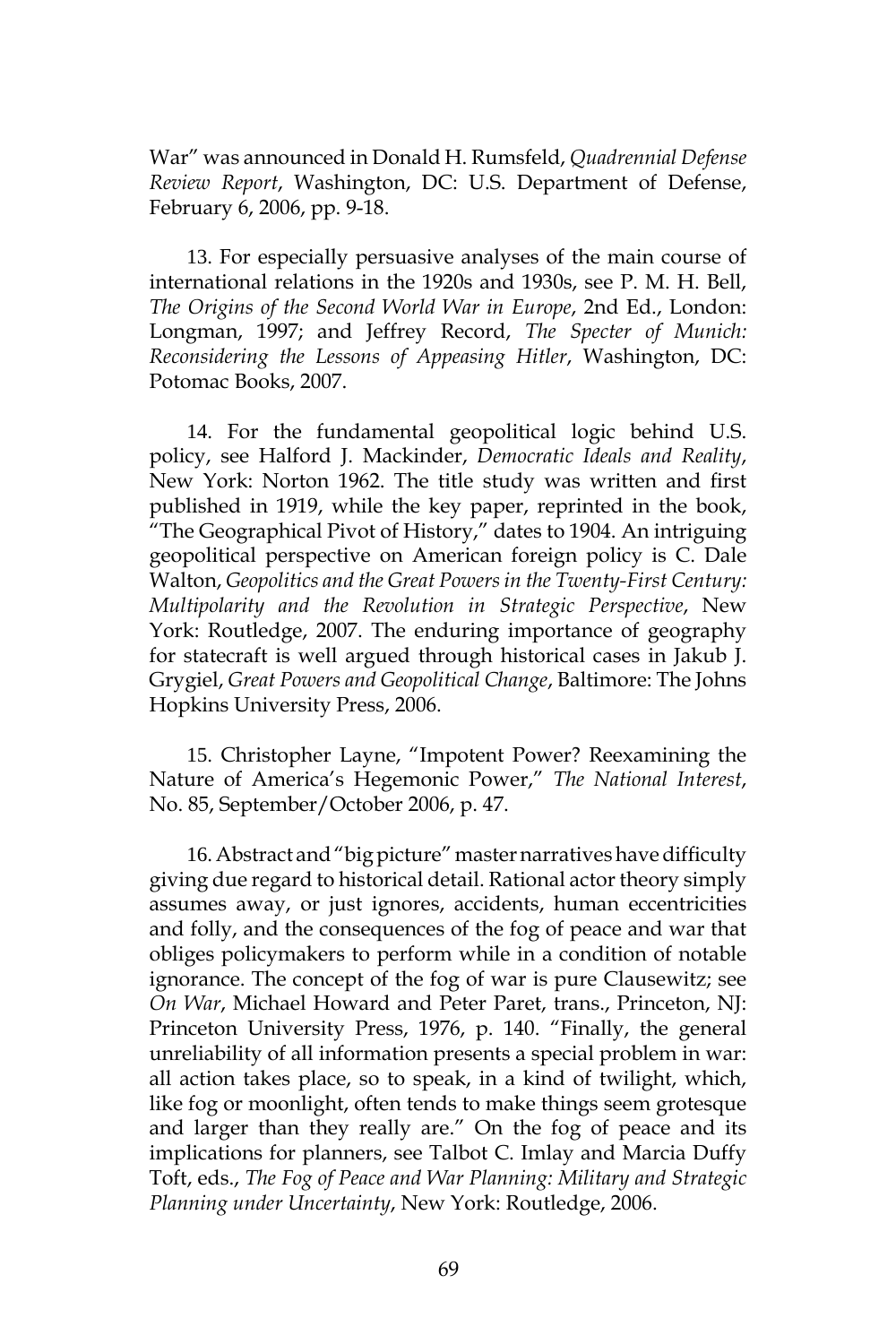17. See Clausewitz, pp. 177-183, 607.

18. Harry R. Yarger, *Strategic Theory for the 21st Century: The Little Book on Big Strategy*, Carlisle, PA: Strategic Studies Institute, U.S. Army War College, February 2006, is strong on the fundamentals.

19. Michael Howard, "British Grand Strategy in World War I," in Paul Kennedy, ed., *Grand Strategies in War and Peace*, New Haven, CT: Yale University Press, 1991, p. 32.

20. Lord Kitchener commenting on the British military situation in 1915, quoted in Michael Howard, *The Continental Commitment: The Dilemma of British Defence Policy in the Era of the Two World Wars*, London: Temple Smith, 1972, p. 126.

21. See Colin S. Gray, *Irregular Enemies and the Essence of Strategy: Can the American Way of War Adapt?* Carlisle, PA: Strategic Studies Institute, U.S. Army War College, March 2006.

22. I defend and explain this controversial claim in "The American Way of War: Critique and Implications," in Anthony D. Mc Ivor, ed., *Rethinking the Principles of War*, Annapolis, MD: *Naval Institute Proceedings*, 2005, pp. 13-40.

23. As a country blessed with exceptionally bountiful resources and an enviable geopolitical context, the United States has enjoyed a great deal of discretion over its national security policy and strategy. It would be needless to add that the country did not grow from being 13 very divided colonies clinging to the Eastern seaboard, to a continental size super-state, by humility and turning the other cheek.

24. See Geoffrey Perret, *A Country Made by War: From the Revolution to Vietnam—the Story of America's Rise to Power*, New York: Vintage Books, 1989; and Jeremy Black, *America as a Military Power: From the American Revolution to the Civil War*, Westport, CT: Praeger Publishers, 2002.

25. On America as "globocop," see Colin S. Gray, *The Sheriff: America's Defense of the New World Order*, Lexington: The University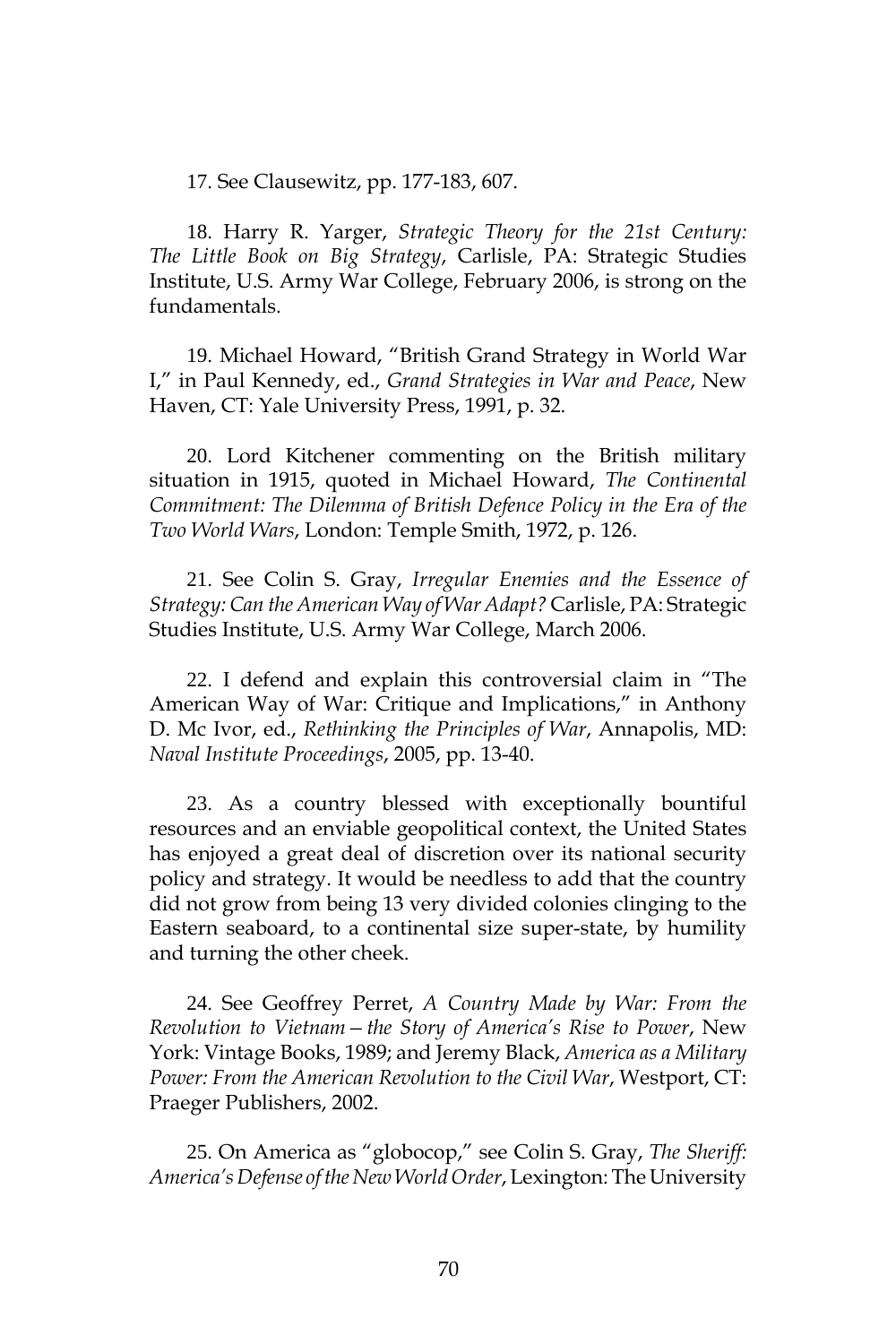Press of Kentucky, 2004. Although I believe the basic argument of this book to be sound, I should have placed more emphasis upon the American ideological impulse to remake benighted lands. I am grateful to Andrew J. Bacevich for his criticism in this regard. Bacevich, a retired army officer, has been skeptical of America's ability to govern its informal empire, its imperium. See his *American Empire: The Realities and Consequences of U.S. Diplomacy*, Cambridge, MA: Harvard University Press, 2002; and *The New American Militarism: How Americans are Seduced by War*, Oxford: Oxford University Press, 2005. Although they are highly critical of contemporary policy and strategy, these books are far from hysterical in tone. They are moderate statements of well-reasoned points of view.

26. See Henry Kissinger: *A World Restored: Europe after Napoleon: The Politics of Conservatism in a Revolutionary Age*, New York: Grosset and Dunlop, 1964; and *Diplomacy*, New York: Simon and Schuster, 1994.

27. For leading period pieces, see Charles Krauthammer, "The Unipolar Moment," *Foreign Affairs*, Vol. 70, No. 1, 1990-1991, pp. 23-34; *idem*., "The Unipolar Moment Revisited," *The National Interest*, No. 70, Winter 2002-2003, pp. 5-17. For a skeptical view of the probable longevity of America's "unipolar moment," see Christopher Layne, *The Peace of Illusions: American Grand Strategy from 1940 to the Present*, Ithaca, NY: Cornell University Press, 2006, Ch. 7.

28. The principal sign of the times concerning semi-organized efforts to balance the United States is the creation of the Shanghai Cooperation Organization (SCO). The SCO's current membership comprises the Russian Federation, China, Tajikistan, Kyrgyzstan, Kazakhstan, and Uzbekistan. These states held well-advertised joint military exercises in August 2007. Contrary to alarmist Western newspaper reports, the SCO is many major steps distant from constituting a "rival to NATO." (Tony Halpin, "Rival to NATO Begins First Military Exercise," *The Times* [London], August 6, 2006, p. 32.) However, the very existence of the SCO and its ability to attract "observers" and "associates" from other countries unfriendly towards the United States does warrant serious notice as a possible historical marker.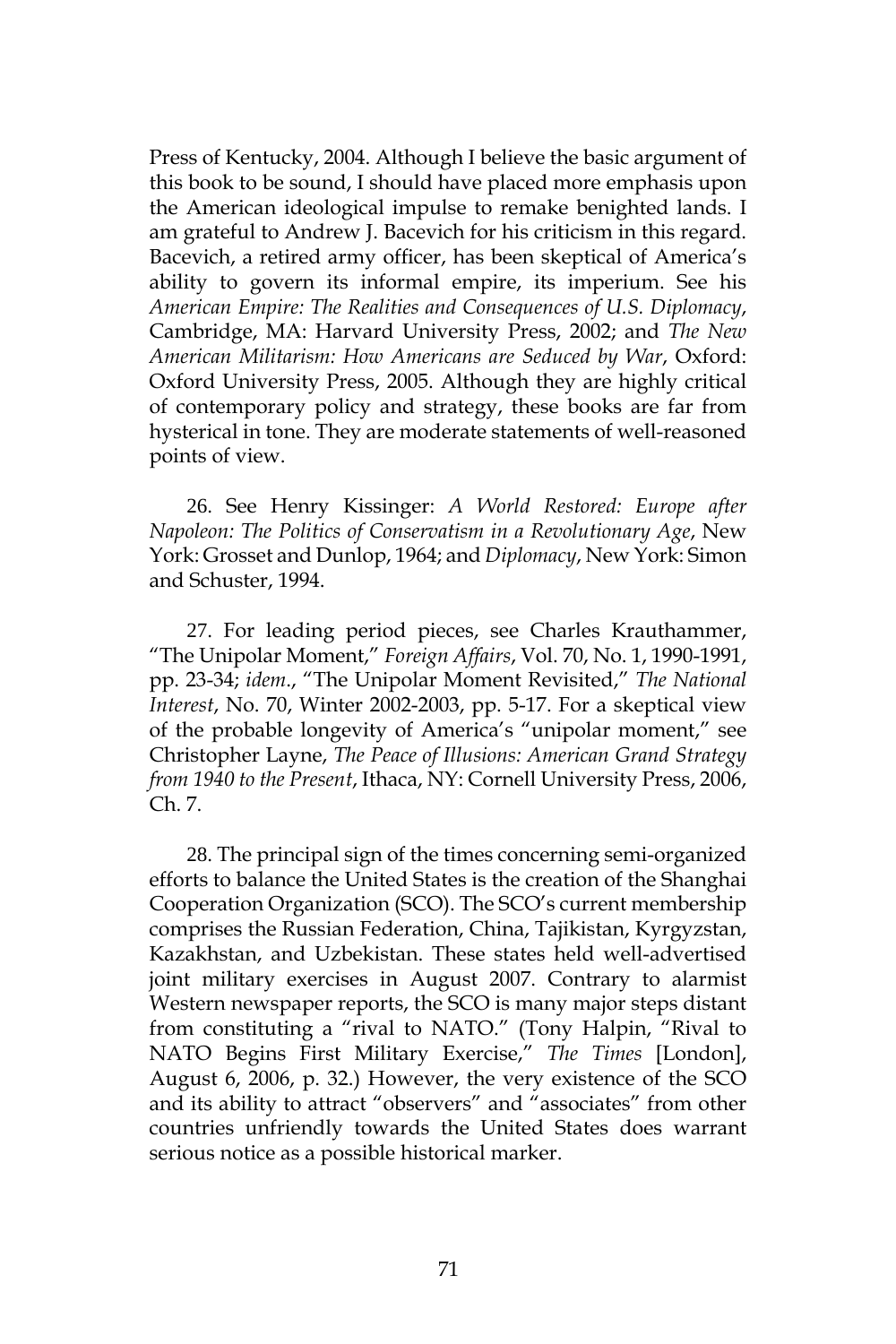29. For a distinctly superior example of the critical genre, see Bacevich, *The New American Militarism.*

30. See Black, *Great Powers and the Quest for Hegemony*, p. 237.

31. Eliot A. Cohen, *Supreme Command: Soldiers, Statesmen, and Leadership in Wartime*, New York: The Free Press, 2002.

32. "Soldiers" refers generically to military professionals. I apologize for any offense that this expedient usage this may cause among sailors and airmen, not to mention spacemen and cybermen, or among female service personnel.

33. Dueck, *Reluctant Crusaders*, Ch. 1, provides a persuasive theoretical treatment of the concept of grand strategy.

34. See David A. Baldwin, "Security Studies and the End of the Cold War," *World Politics*, Vol. 48, No. 1, October 1995, pp. 117-141; and Richard K. Betts, "Should Strategic Studies Survive?" *World Politics*, Vol. 50, No. 1, October 1997, pp. 7-33.

35. Clausewitz, esp. p. 127.

36. Bernard B. Fall, *Street Without Joy*, New York: Schocken Books, 1972, p. 375. I am grateful to Stephen J. Cimbala, one of whose publications reminded me of the value of Fall's thought, as quoted.

37. Bernard Fall, *Hell in a Very Small Place: The Siege of Dien Bien Phu*, New York: Da Capo, 1985, esp. pp. 450, 479-482; and Martin Windrow, *The Last Valley: Dien Bien Phu and the French Defeat in Vietnam*, London: Weidenfeld and Nicolson, 2004, are excellent.

38. See Martin S. Alexander and J. F. Keiger, eds., *France and the Algerian War, 1954-62: Strategy, Operations and Diplomacy*, London: Frank Cass, 2002, esp. pp. 701-703.

39. I discuss the crucial relationship between fighting and war's outcome in my *Fighting Talk: Forty Maxims on War, Peace, and Strategy*, Westport, CT: Praeger Security International, 2007, pp. 32-35, 105-108.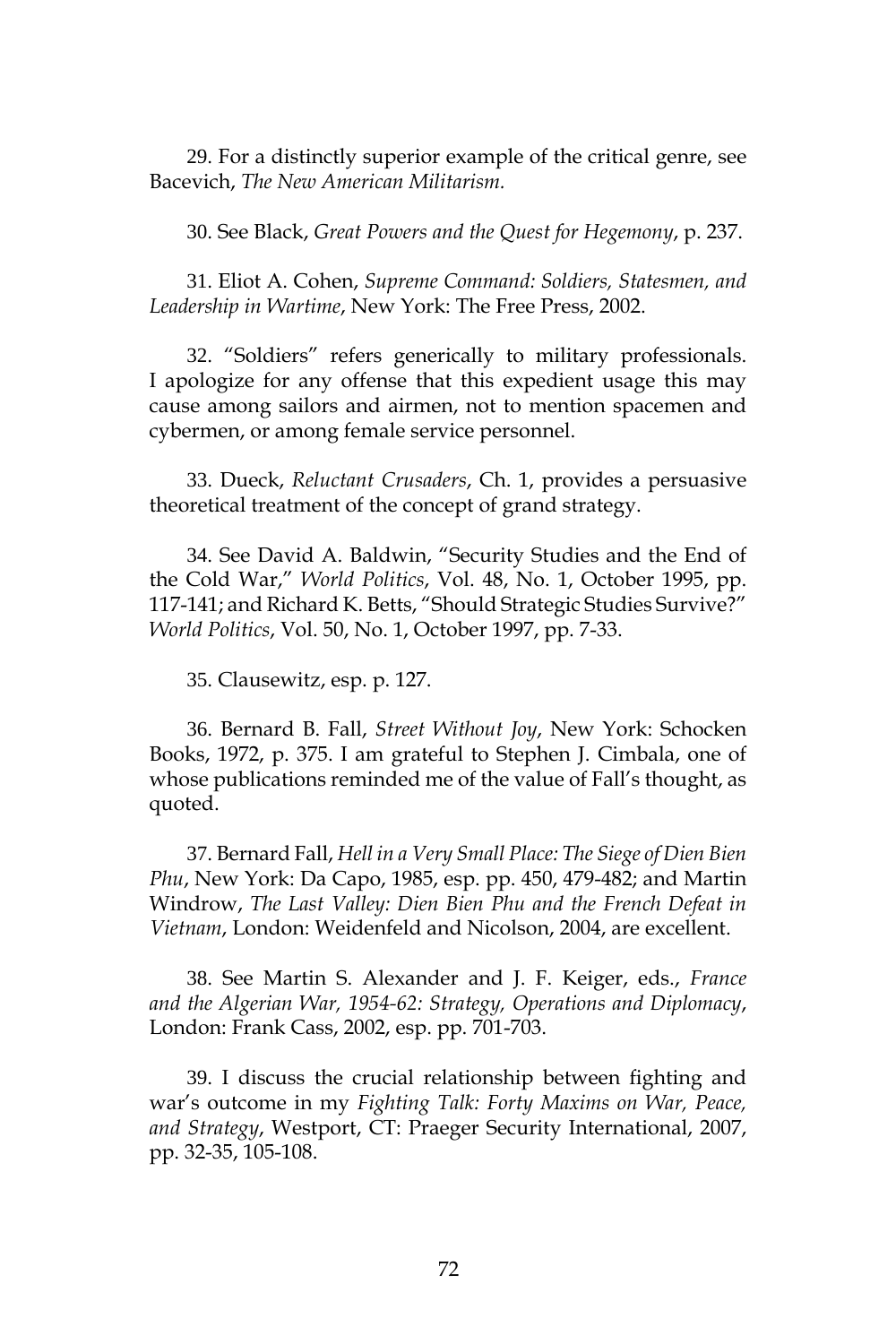40. This is not to argue that Germany could not have defeated the Soviet Union. But it is to suggest that there were limitations in the German way of war which are attributable to strategic and military cultural biases rather than to bad luck or geography. Robert M. Citino, *The German Way of War: From the Thirty Years' War to the Third Reich*, Lawrence, KS: University Press of Kansas, 2005; *idem*., *Blitzkrieg to Desert Storm: The Evolution of Operational Warfare*, Lawrence, KS: University Press of Kansas, 2004, Ch. 2, are persuasive. The German way of war favored rapid operational maneuver in short, militarily decisive campaigns. Intelligence, logistics, and strategy were never its strong points.

41. See "Briefing: Iraq and Afghanistan," *The Economist*, December 15, 2007, pp. 31-36, for a balanced assessment of the recent COIN performance of the U.S. Army.

42. Clausewitz, pp. 85-86, 104, 119-123.

43. *Ibid*., pp. 101, 86, respectively.

44. Terence M. Holmes, "Planning versus Chaos in Clausewitz's *On War*," *The Journal of Strategic Studies,* Vol. 30, No. 1, February 2007, pp. 129-151, provides a most useful corrective to the standard view, which typically neglects to notice that Clausewitz, although stressing uncertainty and chance, also endorsed planning and strategy.

45. Clausewitz, Book Eight.

46. *Ibid*., Book One, Ch. 3. Also see the brief discussion of genius in *On War* in Hew Strachan, *Clausewitz's On War: A Biography*, New York: Atlantic Monthly Press, 2007, pp. 94-96, 127-129.

47. It is no exaggeration to claim that from the late 1950s until the end of the Cold War, the so-called uncertainty principle lay at the heart of U.S. nuclear strategy. In the face of an undeniable incredibility over the promise to take action that would amount to national suicide, the United States signed on at the highest level for Thomas C. Schelling's concept of "the threat that leaves something to chance." This dangerous and dubious idea squared the circle for American policymakers. Such threats enabled the United States to expand nuclear deterrence to protect distant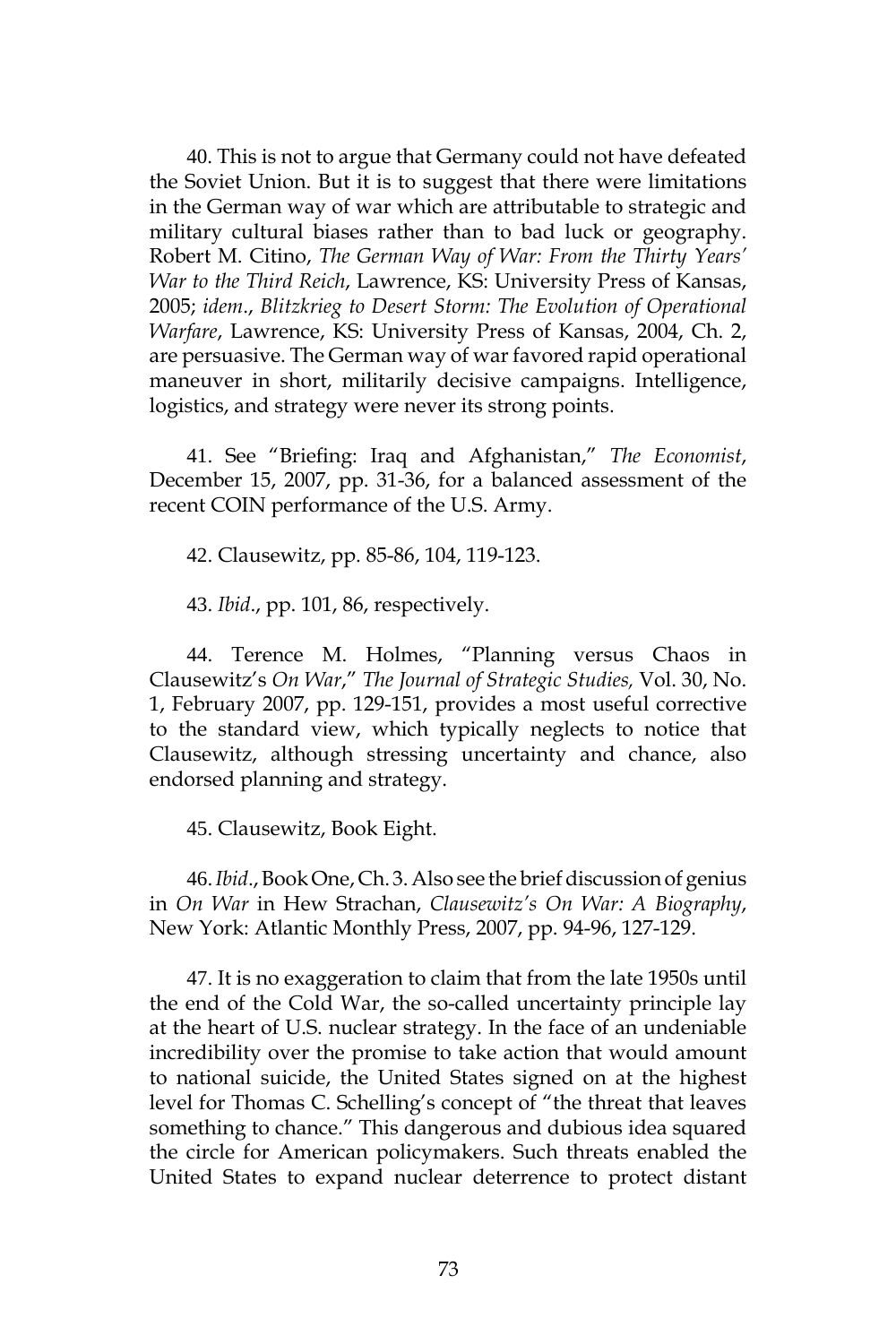friends and allies, at least so it was argued by American officials for more than 30 years: this strange idea was (un)holy writ. See Thomas C. Schelling, *The Strategy of Conflict*, New York: Galaxy, 1963, Ch. 8, "The Threat That Leaves Something to Chance."

48. On the challenge of uncertainty for defense planners, see Michael Fitzsimmons, "The Problems of Uncertainty in Strategic Planning," *Survival*, Vol. 48, No. 4, Winter 2006-07, pp. 131-146; and Colin S. Gray, "Coping with Uncertainty: Dilemmas of Defence Planning," *The British Army Review*, No. 143, Autumn 2007, pp. 36-40.

49. For example, see Holmes, "Planning versus Chaos in Clausewitz's *On War*."

50. See Richard K. Betts, "Is Strategy an Illusion?" *International Security,* Vol. 25, No. 2, Fall 2000, pp. 5-50.

51. Paul M. Kennedy, ed., *The War Plans of the Great Powers, 1880-1914*, London: George Allen and Unwin, 1979. Careful studies that focus on planning by just one or two states include: John Gooch, *The Plans of War: The General Staff and British Military Strategy, c.1900-1916*, London: Routledge and Kegan Paul, 1974; Arden Bucholz, *Moltke, Schlieffen, and Prussian War Planning*, New York, Berg, 1991; Graydon A. Tunstall, Jr., *Planning for War Against Russia and Serbia: Austro-Hungarian and German Military Strategies, 1871-1941*, Highland Lakes, NJ: Atlantic Research and Publications, 1993; and Steven T. Ross, *American War Plans, 1945- 1950*, London: Frank Cass, 1996.

52. Imlay and Toft, eds., *The Fog of Peace and War Planning*.

53. Marcia Toft and Talbot Imlay, "Strategic and Military Planning under the Fog of Peace," *ibid*., pp. 1-2.

54. I recall Herman Kahn recounting how he attempted to make this important point to a congressional committee, only to find that the members resisted the logic. They did not want to believe him.

55. As in Colin S. Gray, *Another Bloody Century: Future Warfare*, London: Weidenfeld and Nicolson, 2005. With justice friendly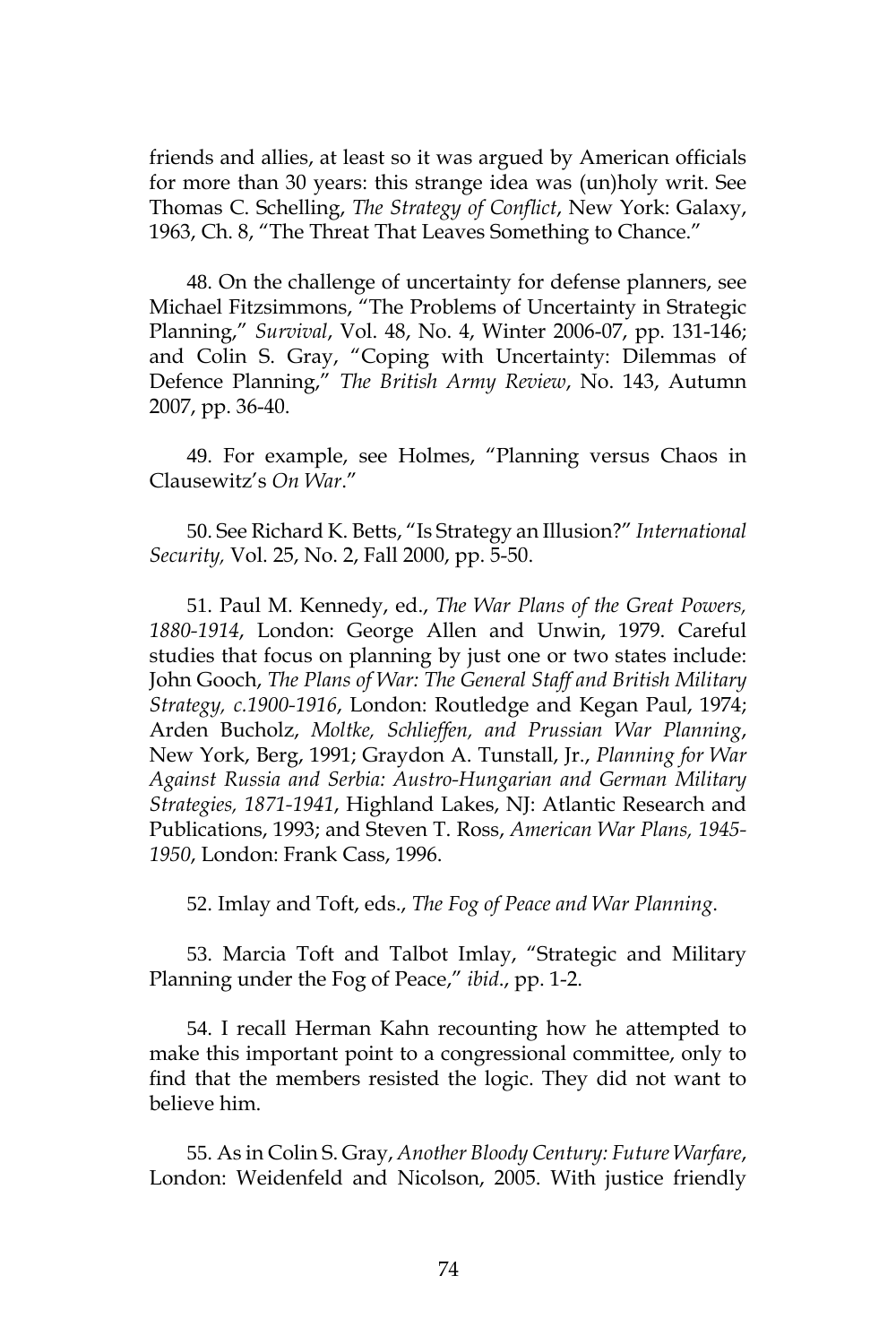critics have pointed out that in this book I both issue warnings about, even against, the perils of prediction, and then proceed to predict anyway.

56. A global communitarianism vision is one such radical alternative. See Amitai Etzioni, *From Empire to Community: A New Approach to International Relations*, Basingstoke, UK: Palgrave Macmillan, 2004. For a skeptical assessment, see Colin S. Gray, "Sandcastle of Theory: A Critique of Amitai Etzioni's Communitarianism," *American Behavioral Scientist*, Vol. 48, No. 12, August 2005, pp. 1607-1625.

57. See Robert E. Harkavy, *Strategic Basing and the Great Powers, 1200-2000*, New York: Routledge, 2007, esp. Ch. 7, "After the Cold War: basing in a unipolar system." No one can accuse Harkavy of lacking historical range.

58. The "new wars" literature includes the following works: Martin van Creveld, *The Transformation of War*, New York: The Free Press, 1991; Chris Hables Gray, *Postmodern War: The New Politics of Conflict*, London: Routledge, 1997; Mary Kaldor, *New and Old Wars: Organized Violence in a Global Era*, Cambridge: Polity Press, 1999; Christopher Coker, *Future War: The Re-Enchantment of War in the Twenty-First Century*, Oxford: Blackwell Publishing, 2004; Herfried Münkler, *The New Wars*, Cambridge: Polity Press, 2005; Isabelle Duyvesteyn and Jan Angstrom, eds., *Rethinking the Nature of War*, New York: Frank Cass, 2005; and Rupert Smith, *The Utility of Force: The Art of War in the Modern World*, London: Allen Lane, 2005. The view that major interstate war is now obsolete is argued in Michael Mandelbaum, "Is Major War Obsolete?" *Survival*, Vol. 40, No. 4, Winter 1998-99, pp. 20-38. For an interesting if overambitious attempt to unravel "the riddle of war," see Azar Gat, *War in Human Civilization*, Oxford: Oxford University Press, 2006. Readers should find value also in David J. Lonsdale, *The Nature of War in the Information Age: Clausewitzian Future*, New York: Frank Cass, 2004.

59. Technology plays a prominent role in the following useful analyses: Benjamin S. Lambeth, *The Transformation of American Air Power*, Ithaca, NY: Cornell University Press, 2000; Mc Ivor, ed., *Rethinking the Principles of War*; Frederick W. Kagan, *Finding the Target: The Transformation of American Military Policy*, New York: Encounter Books, 2006; Max Boot, *War Made New: Technology,*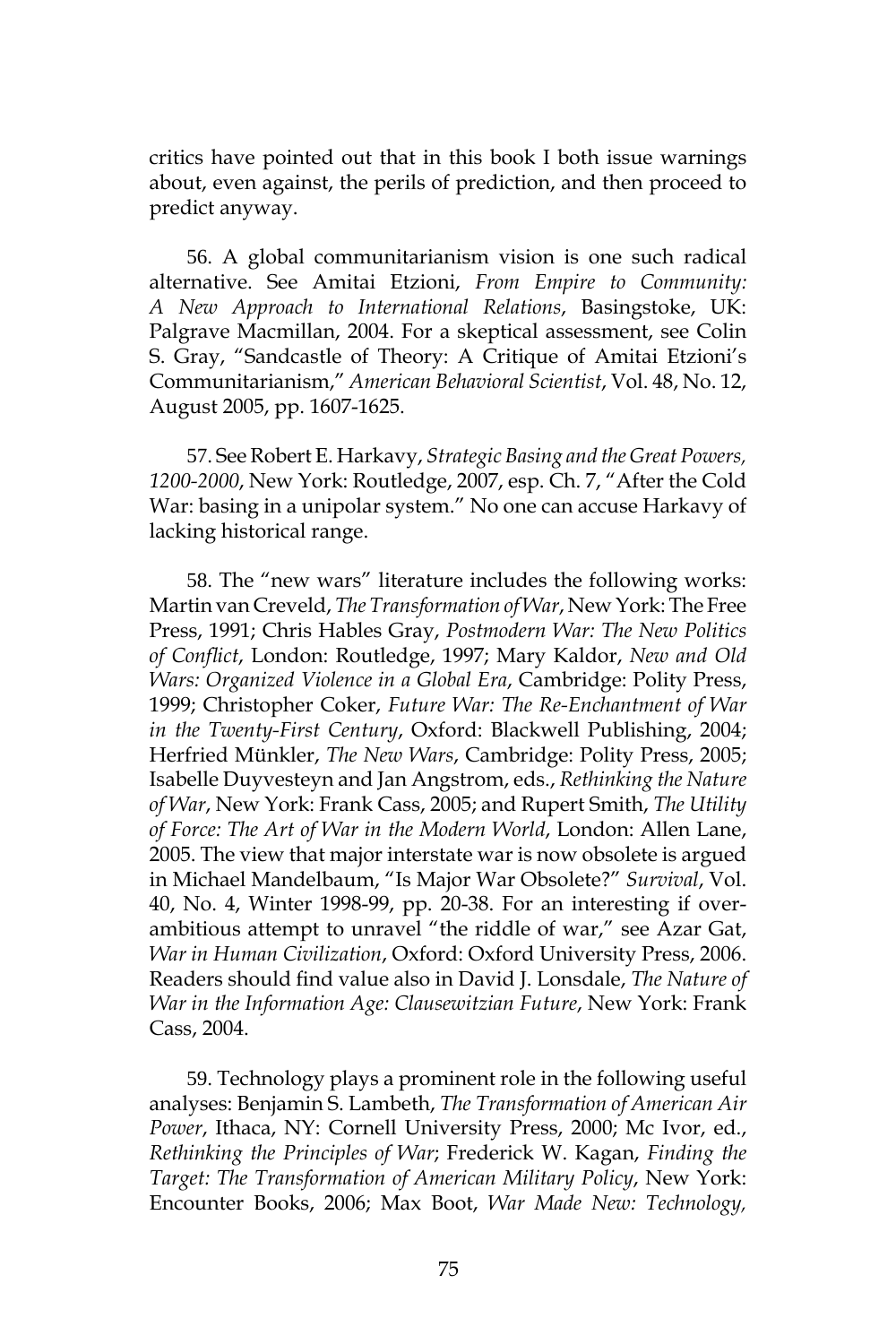*Warfare, and the Course of History, 1500 to Today*, New York: Gotham Books, 2006; and Martin van Creveld, *The Changing Face of War: Lessons of Combat from the Marne to Iraq*, New York: Ballantine Books, 2006.

60. See Colin S. Gray, "Technology as a Dynamic of Defence Transformation," *Defence Studies*, Vol. 6, No. 1, March 2006, pp. 26-51.

61. Clausewitz, p. 606.

62. The concept of "disruptive technology" warrants more attention than it has received to date. As a pioneering historical study, Terry C. Pierce, *Warfighting and Disruptive Technology: Disguising Innovation*, New York: Frank Cass, 2004, is highly recommended.

63. Walton, *Geopolitics and the Great Powers in the Twenty-first Century*, pp. 105-106.

64. *Ibid*., p. 106.

65. It can be helpful to think of order as coming in world, regional, and local, varieties. Although order generally is favored as an often presumed prerequisite for security, the concept is not bereft of sinister associations. Recall "The New Order" introduced as and by the Third Reich. It would be agreeable to employ the concept only in a value-free descriptive sense, but alas that is not possible. The idea of order is employed descriptively, prescriptively, and normatively, whether or not scholars approve of the confusion that such intellectual indiscipline cannot help promoting. From a large body of writings, theoretical and historical, see Hedley Bull, *The Anarchical Society—A Study of Order in World Politics*, New York: Columbia University Press, 1977; Anja V. Hartmann and Beatrice Heuser, eds., *War, Peace and World Order in European History*, New York: Routledge, 2001; and G. John Ikenberry, *After Victory: Institutions, Strategic Restraint, and the Rebuilding of Order After Major Wars*, Princeton, NJ: Princeton University Press, 2001.

66. Clausewitz, p. 97.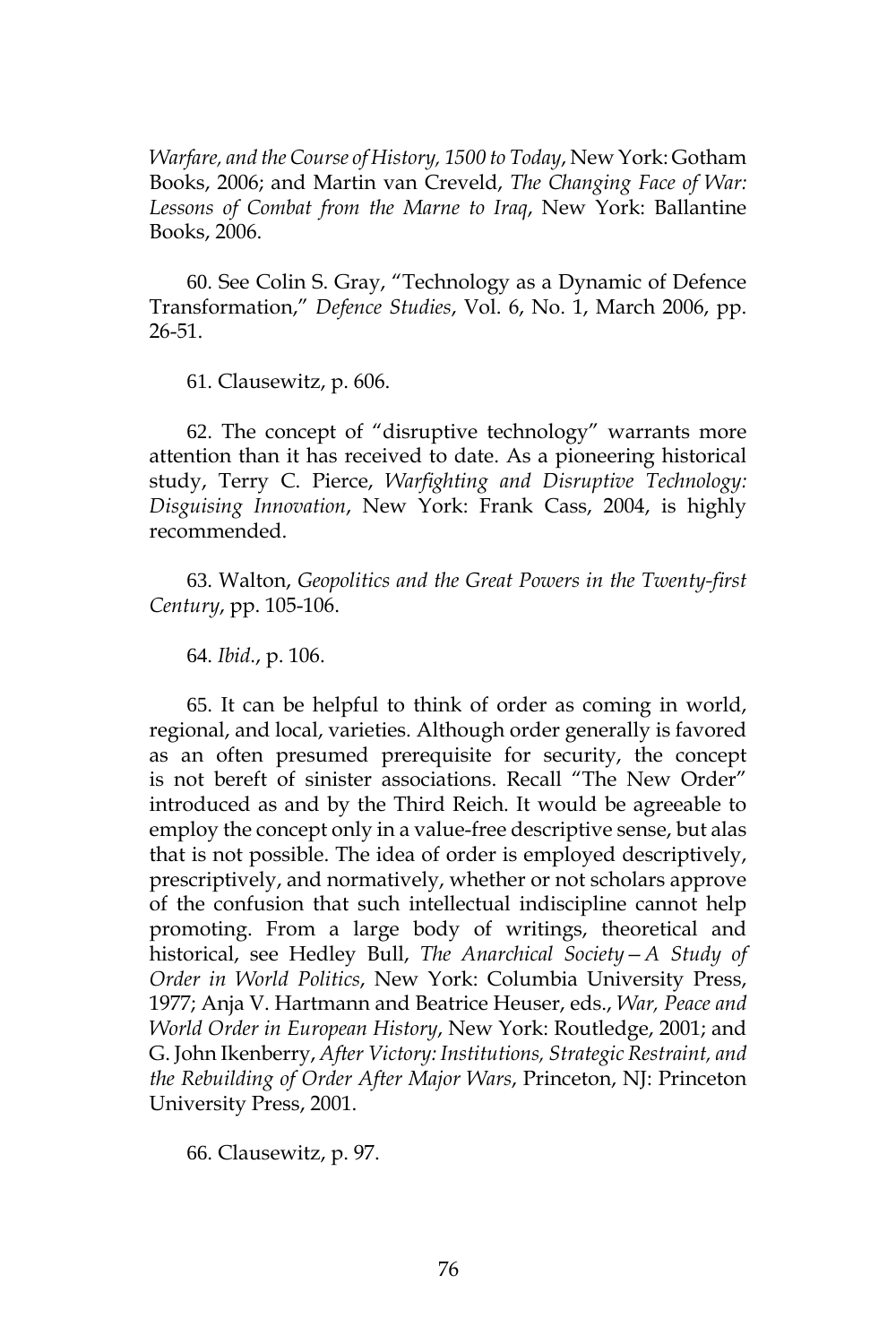67. In World War II U.S. military mobilization favored the U.S. Army Air Forces and the U.S. Navy over the U.S. Army. To illustrate: in effect the Navy had no force structure goals to meet, it simply grew to be as large as the shipyards permitted, literally regardless of manning problems. In contrast, the Wehrmacht was always geared to maximize its ground power, both in quantity and quality. See Max Hastings, *Nemesis: The Battle for Japan, 1944- 45*, London Harper Press, 2007, Ch. 4. ". . . with Pearl Harbor to be avenged, there was no political will to challenge the ambitions of the U.S. Navy," p. 103. Although he is an accomplished and wellregarded popular historian in Britain, it is well to remember that Sir Max is not known for generous judgments on Americans.

68. See Roger W. Barnett, *Asymmetrical Warfare: Today's Challenge to U.S. Military Power*, Washington, DC: Brassey's, 2003.

69. The idea of a cultural assumption is well explained in Jeremy Black, *Rethinking Military History*, New York: Routledge, 2004, pp. 13-22.

70. It is helpful to recall that World War II comprised two gigantic siege operations, continental in and for Europe and maritime for East Asia. The key reasons for the geostrategic differences between the two wars are scarcely less significant in the 21st century than they were in the mid-20th.

71. Walton, *Geopolitics and the Great Powers in the Twenty-first Century*, p. 43.

72. There is persisting merit in Aaron L. Friedberg, "Will Europe's Past be Asia's Future?" *Survival*, Vol. 42, No. 3, Autumn 2000, pp. 147-159.

73. The *Quadrennial Defense Review Report* of 2006 described how the Department of Defense was shifting its emphasis "from a time of reasonable predictability—to an era of surprise and uncertainty." Rumsfeld, *Quadrennial Defense Review Report*, p. vi. But see Fitzsimmons, "The Problem of Uncertainty in Strategic Planning," for a strongly mounted critique of the uncertainty principle. It is the opinion of this author that although Fitzsimmons scores some points, in general his critical argument overreaches.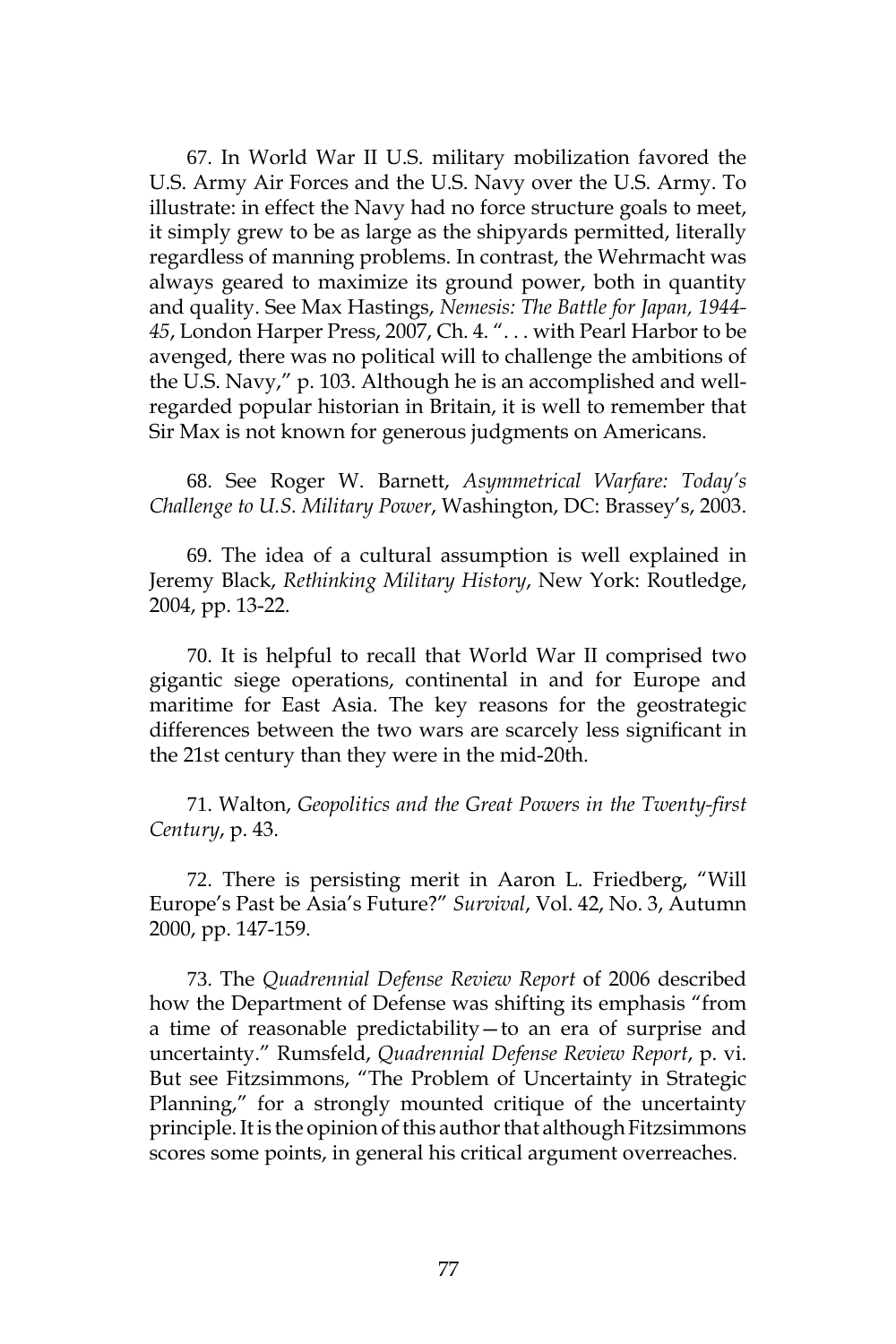74. Walton, *Geopolitics and the Great Powers in the Twenty-first Century*, pp. 105-106, opens an intriguing vista of a dynamic and technologically advanced future for warfare.

75. See Michael I. Handel, "Intelligence and the Problem of Strategic Surprise," and James J. Wirtz, "Theory of Surprise," in Richard K. Betts and Thomas C. Mahnken, eds., *Paradoxes of Strategic Intelligence: Essays in Honor of Michael I. Handel*, London: Frank Cass, 2003, pp. 1-58, 100-116; and Colin S. Gray, *Transformation and Strategic Surprise*, Carlisle, PA: Strategic Studies Institute, U.S. Army War College, April 2005.

76. Justin Wintle, ed., *The Dictionary of War Quotations*, New York: The Free Press, 1989, p. 377.

77. Bush, *National Security Strategy of the United States of America*, September 2002, p. 1 (emphasis added).

78. *Ibid*.

79. *Ibid*., p. i.

80. Morton Halperin, "Nuclear Weapons and Limited War," *The Journal of Conflict Resolution*, Vol. V, No. 2, June 1961, p. 161.

81. I analyze the slippery concept of policy in *Strategic Studies and Public Policy: The American Experience*, Lexington, KY: The University Press of Kentucky, Ch. 2.

82. Thucydides, *The Landmark Thucydides: A Comprehensive Guide to The Peloponnesian War*, Robert B. Strassler, ed., New York: The Free Press, 1996, p. 43.

83. Black, *Rethinking Military History*, pp. 13-22, is exceptionally perceptive on the relationship between public and strategic cultures.

84. Barry R. Posen, "Command of the Commons: The Military Foundation of U.S. Hegemony," *International Security*, Vol. 28, No. 1, Summer 2003, pp. 5-46. Also see Barry R. Posen, "Exit Strategy: How to disengage from Iraq in 18 months," *Boston Review*, January/February 2006, accessed on December 2, 2007, at *bostonreview.net/BR31.1/posen.html*.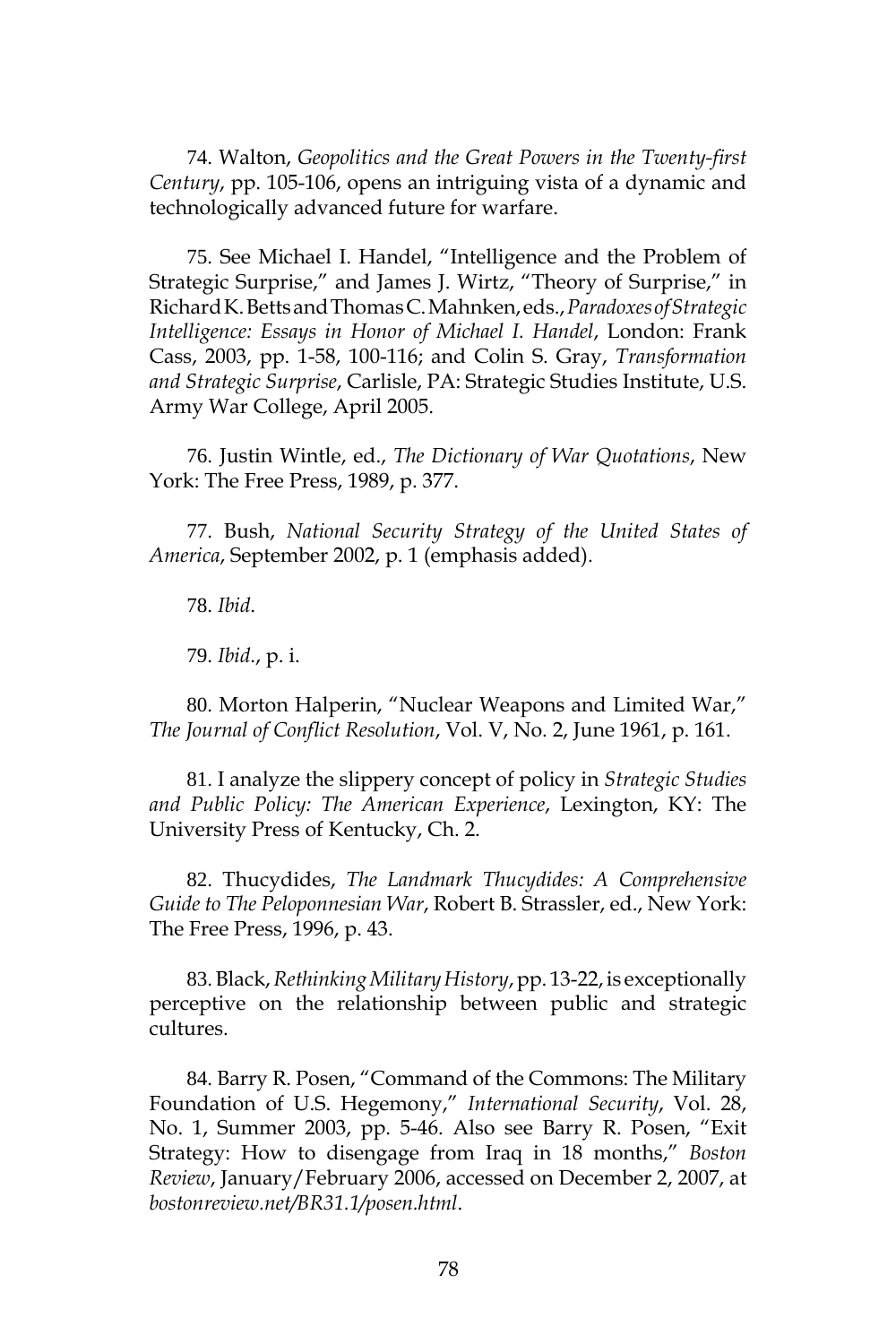85. Layne, *The Peace of Illusions*, advances this as his preferred policy option.

86. J. C. Wylie, *Military Strategy: A General Theory of Power Control*, Annapolis, MD: Naval Institute Press, 1989, p. 72 (emphasis added).

87. Unfortunately, President Bush was not correct when in 2006 he claimed that "[t]he great struggles of the 20th century between liberty and totalitarianism ended with a decisive victory for the forces of freedom. . . ." *The National Security Strategy of the United States of America*, p. i. "Victory," yes, but "decisive," alas not yet.

88. The "imperial overstretch" thesis was advanced as the master narrative in Paul Kennedy, *The Rise and Fall of the Great Powers: Economic Change and Military Conflict from 1500 to 2000*, New York: Random House, 1987.

89. The valid reason for the American-led invasion in 2003 was to demonstrate that states cannot defy the laws and norms of the nascent world community and its own supposedly solemn international obligations, and escape corrective action and punishment. For more than a decade, Saddam Hussein's regime defied that community and, in effect, challenged it to do its worst. The proper rationale for the 2003 invasion was the enforcement of international law and norms, not the issue of WMD or possible connections between Baghdad and al-Qaeda. American national culture most probably would have supported President Bush had he chosen to emphasize the enforcement of right conduct and the correction of roguish behavior. There was no need to manufacture, or certainly exaggerate, other less abstract rationales.

90. Jeremy Black argues plausibly that "[p]owerful states expect to dominate their neighbours and do not appreciate opposition to this aspiration, as Russia has demonstrated in the Caucasus in the 1990s and 2000s—for example, in its aggressive policy towards Georgia." *Great Powers and the Quest for Hegemony*, p. 231.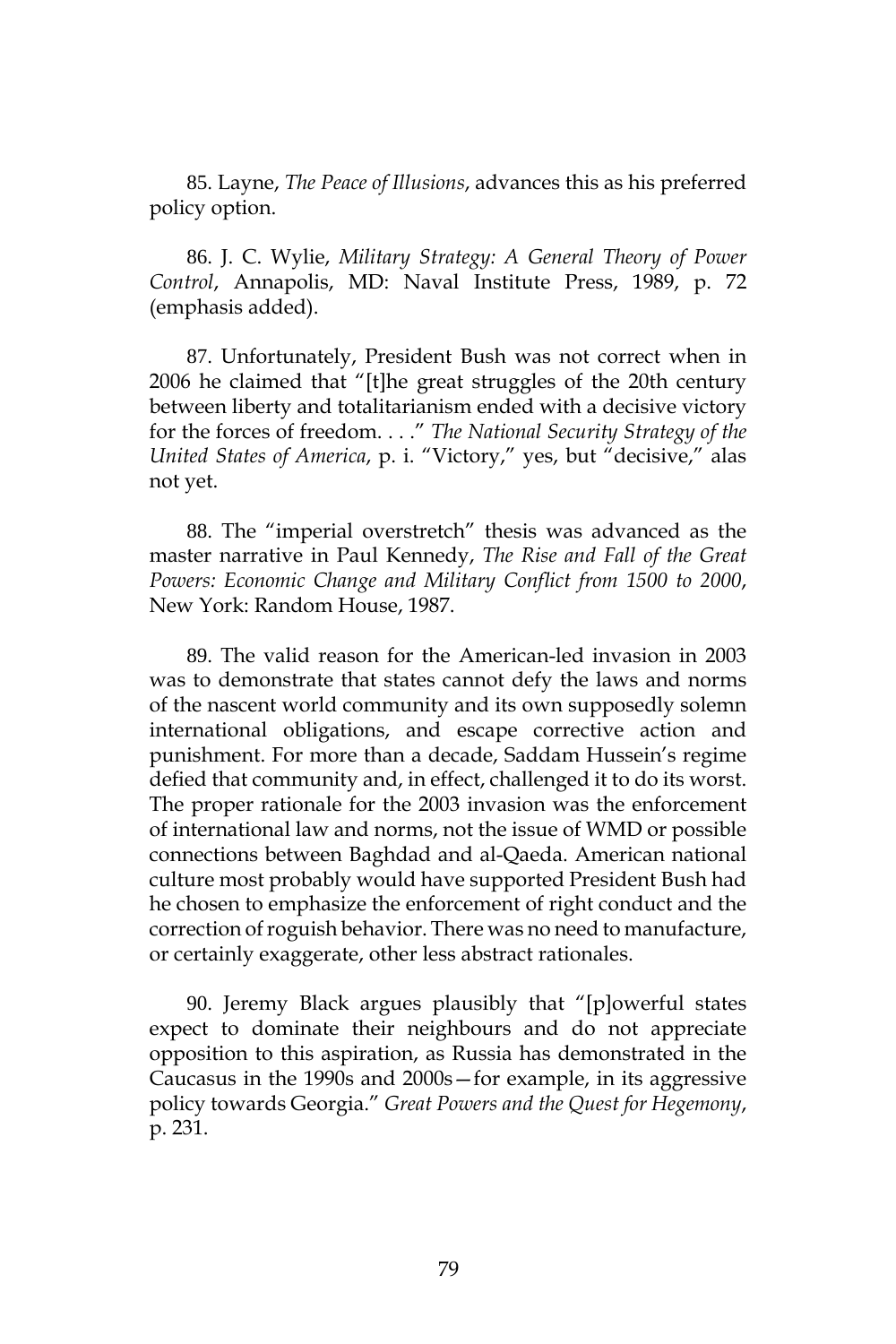91. The most vital principle underpinning "Concert" diplomacy was the informal rule that no great power would behave in a manner potentially detrimental to the interests of another great power, without first consulting that other power. A process of consultation, even a habit of such, would enable the great powers to avoid needless conflict among themselves. This "system" was never robust, but it did have some substance to it until the 1850s. Furthermore, it can be argued that the memory of a great power Concert, even if it had become a lost habit, did give evidence of life in the late 1870s with the Congress of Berlin, and limped into the 1900s, albeit unverified by actual behavior. Certainly the great power Concert of the first half of the 19th century, such as it was, and admittedly it did not amount to much, was a definite precursor to the Council of the League of Nations, the United Nations Security Council, and even today's G-8. Each of these institutions was designed to function as a great power club. A relatively positive view of the 19th century Congress and Concert systems is advanced in Paul W. Schroeder, *The Transformation of European Politics, 1763-1848*, Oxford: The Clarendon Press, 1994.

92. For a stimulating discussion of errors and learning in war, see Victor Davis Hanson, "In War, Resolution," *Claremont Review of Books*, Vol. VIII, No. 1, Winter 2007/08, pp. 8-12. The now almost classic study is Eliot A. Cohen and John Gooch, *Military Misfortunes: The Anatomy of Failure in War*, New York: The Free Press, 1990, which would merit the overemployed description as brilliant had it taken "the enemy" more seriously.

93. See Posen, "Command of the Commons."

94. See John Arquilla and David Ronfeldt, eds., *In Athena's Camp: Preparing for Conflict in the Information Age*, Santa Monica, CA: RAND, 1997; Alan D. Campen and Douglas H. Dearth, eds., *Cyberwar 3.0:Human Factors in Information Operations and Future Conflict*, Fairfax, VA: AFCEA International Press, 2000; Bruce Berkowitz, *The New Face of War: How War Will Be Fought in the 21st Century*, New York: The Free Press, 2003; Wayne Michael Hall, *Stray Voltage: War in the Information Age*, Annapolis, MD: Naval Institute Press, 2003; and especially Lonsdale, *The Nature of War in the Information Age.*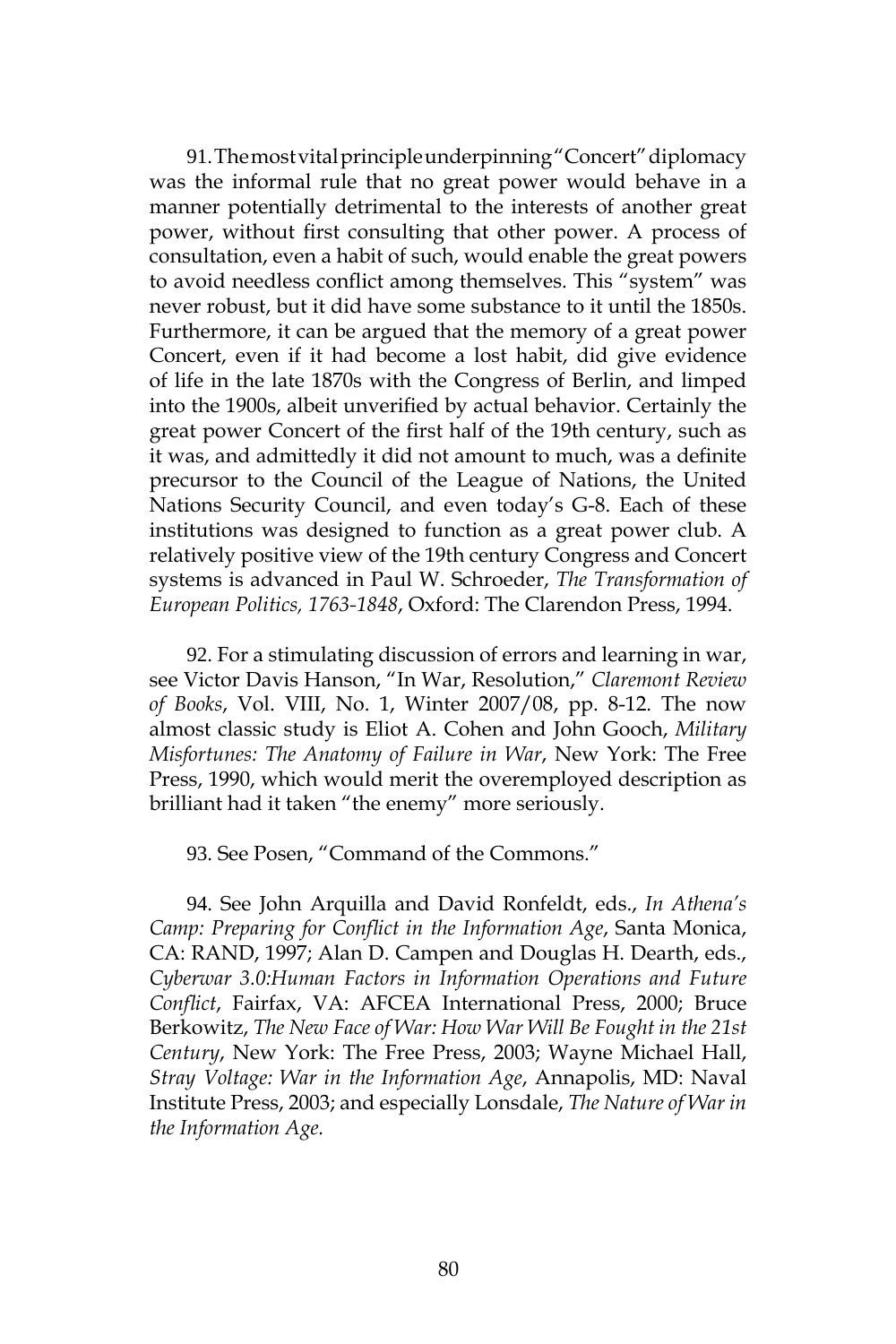95. Julian S. Corbett, *Some Principles of Maritime Strategy, 1911*, Annapolis, MD: Naval Institute Press, 1988, p. 16.

96. Imlay and Toft, eds., *The Fog of Peace and War Planning.*

97. Smith, *The Utility of Force.*

98. We cannot be at all sure that interstate war is obsolete, indeed even major interstate wars may occur. Such is the view expressed in Gray, *Another Bloody Century*. For a fundamentally different perspective, that from the doyen of theorists of "critical security studies," see Ken Booth, *Theory of World Security*, Cambridge, MA: Cambridge University Press, 2007, pp. 225 ff.

99. Kennedy, *The Rise and Fall of the Great Powers.*

100. This important point is made strongly in Black, *Great Powers and the Quest for Hegemony*, p. 234.

101. Richard K. Betts, "The Trouble with Strategy: Bridging Policy and Operations," *Joint Force Quarterly*, No. 29, Autumn/ Winter 2001-02, pp. 23-30, characterically is useful.

102. The now classic statement of the American ideal is Samuel P. Huntington, *The Soldier and the State: The Theory and Politics of Civil-Military Relations*, New York: Vintage Books, 1964.

103. But Clausewitz is where one should begin. He does warn, famously, that "[e]verything in strategy is very simple, but that does not mean that everything is very easy." p. 178.

104. See John Barry, *The Great Influenza: The Epic Story of the Deadliest Plague in History*, London: Penguin Books, 2005.

105. Norman Friedman, "The Real Purpose of Strategy," *U.S. Naval Institute Proceedings*, Vol. 133, No. 12, December 2007, pp. 90-91, is to the point.

106. Other favored high concepts include "strategic planning" and "policy planning." For an insightful and constructive recent critique of deficiencies in the machinery for such U.S. planning, see Aaron L. Friedberg, "Strengthening U.S. Strategic Planning,"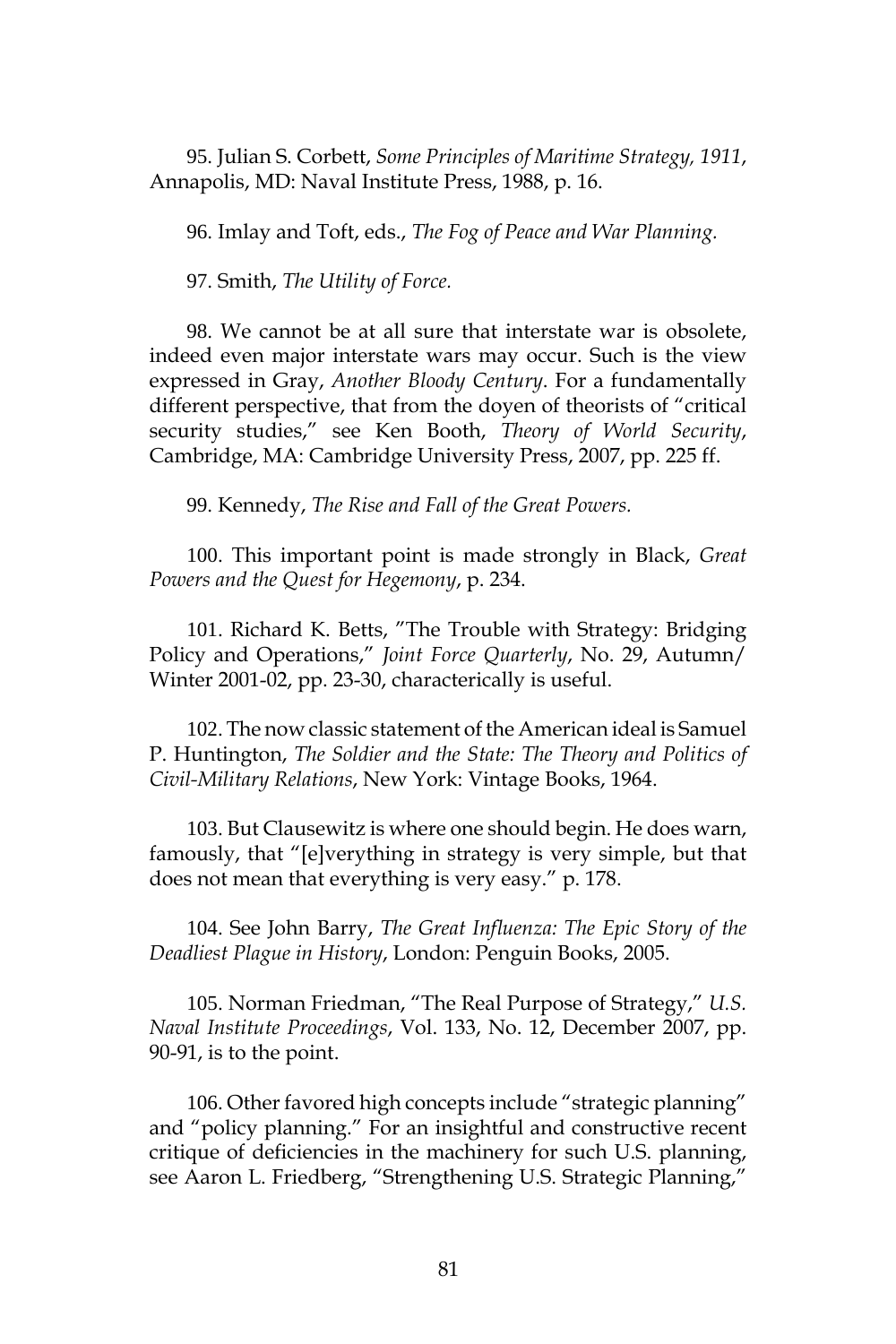*The Washington Quarterly*, Vol. 31, No. 1, Winter 2007-08, pp. 47- 60.

107. A window into one important room in the current house of debate is David E. Johnson, *Learning Large Lessons: The Evolving Roles of Ground Power and Air Power in the Post-Cold War Era*, Santa Monica, CA: RAND, 2006.

108. One might observe that the U.S. colonial conduct of irregular warfare against native Americans certainly was ultimately effective. However, typically it was neither elegant nor did it manifest what today is regarded as best practice in COIN. Power and persistence usually triumph if they are sufficiently ruthless, overwhelming, and protracted. The nearly 400 years of warfare on its internal frontier was always going to conclude with a decisive victory for the mightiest, albeit intruding, belligerent. Natural justice does not ensure that strategic history is a morality tale, while one should not be unduly in thrall to the legend of the "noble savage."

109. Unfortunately, this central issue is not addressed in Jager, *On the Uses of Cultural Knowledge.* Professor Jager writes persuasively of the value of this knowledge. So much is not really at issue. But she proceeds to the next step, on applicability, and overreaches when she advises that "a sound strategic framework based on a deep cultural and historical understanding of an adversary culture will necessarily give rise to sound operations and tactics necessary for waging a successful counterinsurgency," p. 4. Jager's "necessarily" is, alas, too strong. Nothing can guarantee the adoption, let alone the actual exercise, of "sound operations and tactics," though cultural empathy for a local society certainly should help, it can hardly hinder. Cultural understanding, even when it is truly "deep," is not a panacea for America's COIN challenges. Moreover, while it meets a clear instrumental need, it will not meet a political one unless the analysis strives specifically to do so. Jager's well informed work points usefully to the need for cultural study to "redefine an overarching strategic framework for counterinsurgency," but we need to consider the cultural dimension at a yet higher level as well. Should the United States be pursuing purposes that oblige it to adopt a strategy that entails fighting in the midst of foreign societies?